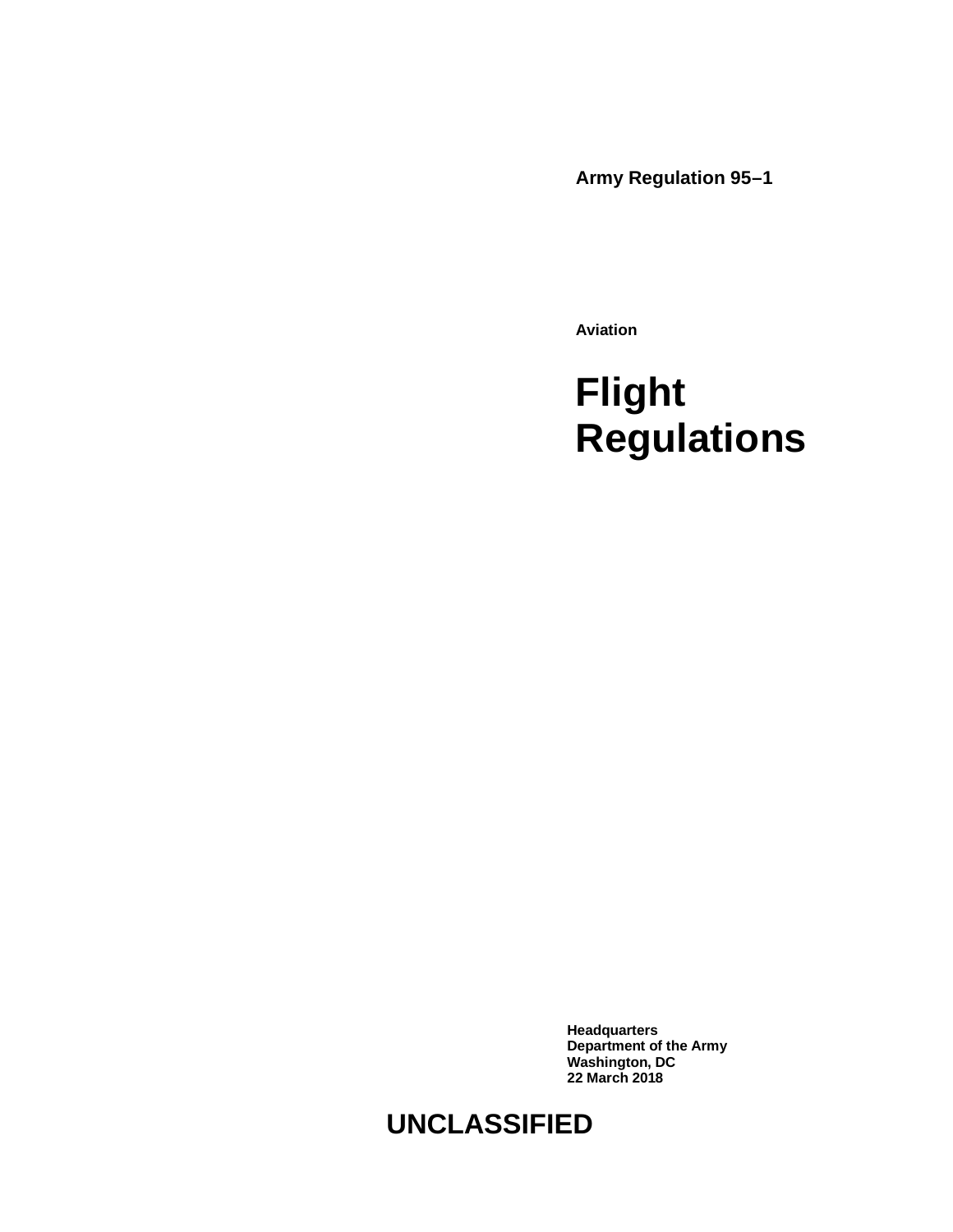# *SUMMARY of CHANGE*

AR 95–1 Flight Regulations

This major revision, dated 22 March 2018—

- o Aligns Commanding General, U.S. Army Aviation Center of Excellence as the force modernization proponent for aviation in accordance with AR 5–22 [\(para 1–22\)](#page-11-0).
- o Designates Commander, Aviation and Missile Command responsibility for standardization of aircraft operator's manuals, checklists, and test flight manuals [\(para 1–23\)](#page-12-0).
- o Clarifies prohibitions from performing crew duties [\(para 2–3\)](#page-13-0).
- o Updates definitions and clarifies logging of aircrew duties, mission, and flight condition, removes seat position, and incorporates the provisions of AR 600–106 [\(para 2–6\)](#page-14-0).
- o Mandates Centralized Aviation Flight Records System monthly synchronization to a central server [\(para 2–8\)](#page-16-0).
- o Clarifies policy for unmanned aircraft system airspace integration into the National Airspace System and supersedes Army Directive 2012–02 (para[s 2–9](#page-16-1)*f*, [2–10](#page-16-2)*d*, 5–2*c*(5)).
- o Clarifies seats out operations and incorporates medical evacuation litter requirements [\(para 2–15\)](#page-19-0).
- o Moves configuration management fro[m chapter 6](#page-51-0) [\(para 2–17\)](#page-20-0).
- o Updates operational support airlift requirements [\(chap 3,](#page-21-0) sec II).
- o Updates personnel authorized orientation flights [\(para 3–4\)](#page-22-0).
- o Adds the Directorate of Evaluation and Standardization as the Aviation Branch lead agent for standardization, links the Directorate of Evaluation and Standardization to the Aviation Resource Management Survey program, and adds standardization communication as a method to clarify publications [\(chap 4\)](#page-29-0).
- o Deletes table of aircraft and compatibility synthetic flight training system (formerly table 4–1).
- o Clarifies aircrew training program waiver and extensions with authorities [\(para 4–2\)](#page-29-1).
- o Updates process and approval authority for aircraft qualification and additional aircraft qualification [\(para 4–6\)](#page-30-0).
- o Updates emergency procedure training and clarifies authorization to conduct touchdown maneuvers [\(para 4–8\)](#page-31-0).
- o Changes commander's investigation period to 14 days [\(para 4–10\)](#page-33-0).
- o Specifies Directorate of Simulation as accreditation authority for flight training devices used to complete training and evaluation requirements [\(para 4–11\)](#page-34-0).
- o Clarifies currency requirements [\(para 4–16\)](#page-35-0).
- o Adds standardization pilot qualification requirement [\(para 4–26\)](#page-37-0).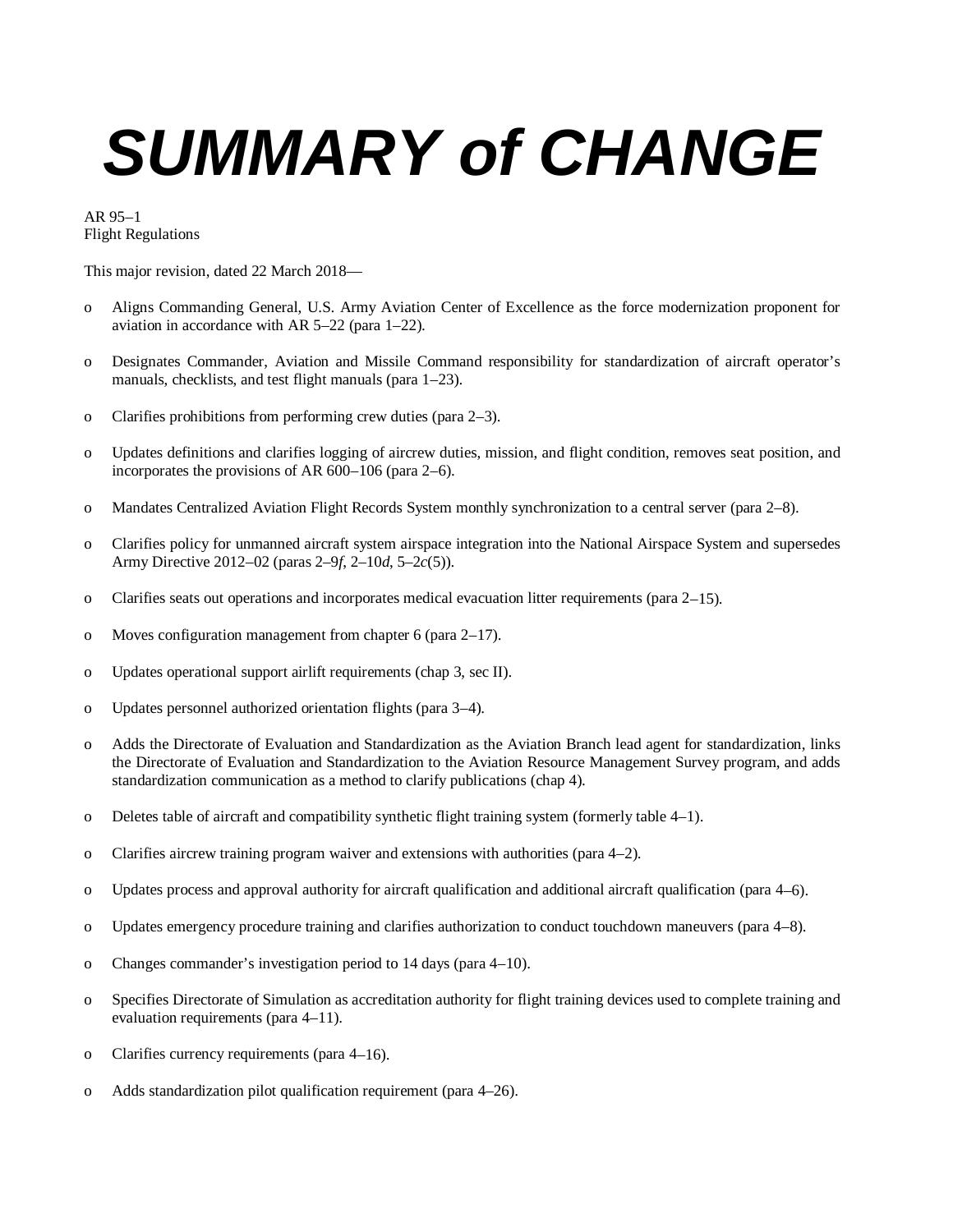- o Changes maintenance examiner qualification requirement (par 4–28).
- o Adds flight surgeon requirements [\(para 4–30\)](#page-38-0).
- o Establishes U.S. Army Forces Command as the Aviation Resource Management Survey program lead agency [\(para](#page-40-0)  [4–41\)](#page-40-0).
- o Renames Senior Leaders Conference to Aviation Senior Leaders Forum (para 4-42).
- o Deletes redundant Global Positioning System/area navigation information integrated into Federal Aviation Administration and Department of Defense policy [\(chap 5\)](#page-42-0).
- o Moves cockpit voice recorder and flight data recorder from [chapter 8](#page-55-0) and updates flight information publication requirements [\(para 5–1\)](#page-42-1).
- o Deletes aircraft equipment category II approach requirements (formerly table 5–3).
- o Authorizes unmanned aircraft systems to conduct instrument flight rules flight [\(para 5–4\)](#page-48-0).
- o Updates emergency Global Positioning System recovery requirements [\(para 5–6\)](#page-49-0).
- o Adds electronic flight bag requirements [\(para 5–7\)](#page-50-0).
- o Updates aviation combat assessment program [\(chap 6,](#page-51-0) sec II).
- o Updates protective clothing requirements [\(para 8–8\)](#page-57-0).
- o Moves tactical operations seats out operations to [chapter 2](#page-12-1) (formerly [para 8–10\)](#page-57-1).
- o Updates authorities to approve nonstandard aircraft [\(para 9–2\)](#page-59-0).
- o Corrects multiple changes in flight hour programming [\(chap 10\)](#page-62-0).
- o Adds guidance for small unmanned aircraft systems utilization [\(app D\)](#page-72-0).
- o Establishes guidance for Soldier Borne Sensor utilization [\(app E\)](#page-74-0).
- o Integrates AR 95–23 and manned and unmanned aircraft systems requirements into a sole source document and uses the terms aviator (or pilot) and operator to delineate between rated aviators and unmanned aircraft systems operators. The term crewmember can be used to infer some/all rated and nonrated personnel that perform flight duties (throughout).
- o Updates references, addresses, and organizations (throughout).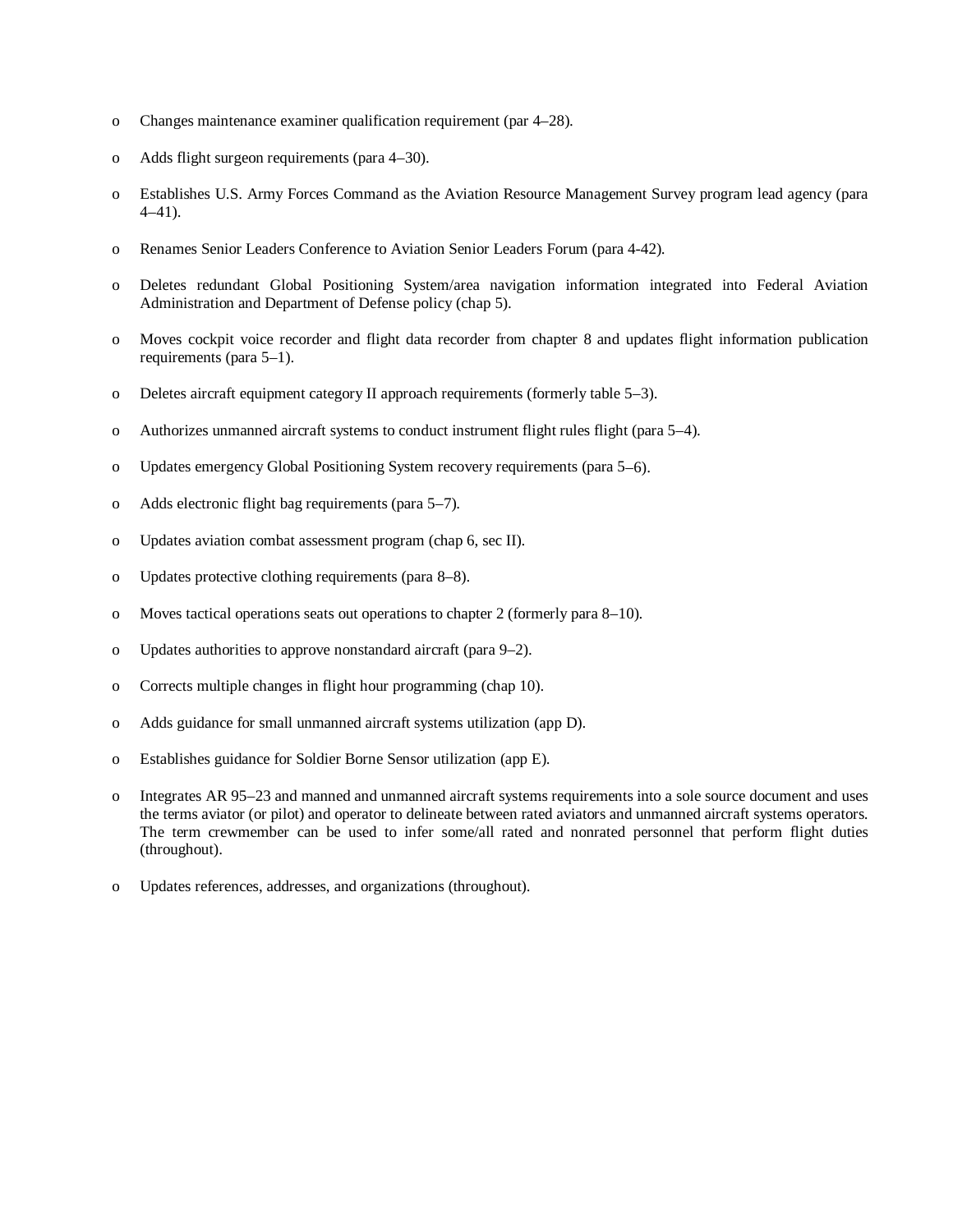**Headquarters Department of the Army Washington, DC**

# **\*Army Regulation 95–1**

**22 March 2018 Effective 22 April 2018**

#### **Aviation**

# **Flight Regulations**

By Order of the Secretary of the Army:

**MARK A. MILLEY General, United States Army Chief of Staff** 

Official: **GERALD B. O'KEEFE** 

**Administrative Assistant to the** Secretary of the Army

**History.** This publication is a major revision.

**Summary.** This regulation covers manned/unmanned aircraft operations, crew requirements, and flight rules. It also covers Army aviation general provisions, training, standardization, and management of aviation resources. The term aircraft and aircrew member will be considered synonymous and include both manned and unmanned requirements. Where there are differences, they will be annotated and clarified.

**Applicability.** This regulation applies to the Regular Army, the Army National Guard/Army National Guard of the United States, and the U.S. Army Reserve unless otherwise stated. Also, it applies to persons involved in the operation, aviation training, standardization, and maintenance of such aircraft and systems including aircraft on loan, lease, and bailment to the Army, the Army National Guard, and the U.S. Army Reserve. During mobilization, the proponent may modify chapters and policies contained in this regulation.

**Proponent and exception authority.** The proponent of this regulation is the Deputy Chief of Staff, G–3/5/7. The proponent has the authority to approve exceptions or waivers to this regulation that are consistent with controlling law and regulations. The proponent may delegate this approval authority, in writing, to a division chief within the proponent agency or its direct reporting unit or field operating agency, in the grade of colonel or the civilian equivalent. Activities may request a waiver to this regulation by providing justification that includes a full analysis of the expected benefits and must include formal review by the activity's senior legal officer. All waiver requests will be endorsed by the commander or senior leader of the requesting activity and forwarded through their higher headquarters to the policy proponent. Refer to AR 25–30 for specific guidance.

**Army internal control process.** This regulation contains internal control provisions of AR 11–2 and identifies key internal evaluated controls (se[e app](#page-75-0) F).

**Supplementation.** Supplementation of this regulation and establishment of command and local forms are prohibited without prior approval from the Deputy Chief of Staff, G–3/5/7 (DAMO–AV), 400 Army Pentagon, Washington, DC 20310–0400.

**Suggested improvements.** Users are invited to send comments and suggested improvements on DA Form 2028 (Recommended Changes to Publications and Blank Forms) directly to the Headquarters, Department of the Army, Deputy Chief of Staff, G–3/5/7 (DAMO–AV), 400 Army Pentagon, Washington, DC 20310–0400.

**Committee management.** AR 15–39 requires the proponent to justify establishing/continuing committee(s), coordinate draft publications, and coordinate changes in committee status with the Office of the Administrative Assistant to the Secretary of the Army, Analysis and Integration Cell (AAAI–CL), 105 Army Pentagon, Washington, DC, 20310–0105. Further, if it is determined that an established "group" identified within this regulation later takes on the characteristics of a committee as found in AR 15–39, then the proponent will follow AR 15–39 requirements for establishing and continuing the group as a committee.

**Distribution.** This regulation is available in electronic media only and is intended for the Regular Army, the Army National Guard/Army National Guard of the United States, and the U.S. Army Reserve.

**Contents** (Listed by paragraph and page number)

# **Chapter 1 Introduction,** *page [1](#page-9-0)*

*Section I General, page [1](#page-9-1)* Purpose • 1–1, *page [1](#page-9-2)* References • 1–2, *page [1](#page-9-3)* Explanation of abbreviations and terms • 1–3, *page [1](#page-9-4)* Responsibilities • 1–4, *page [1](#page-9-5)* Internal control review evaluation • 1–5, *page [1](#page-9-6)*

\*This regulation supersedes AR 95-1, dated 11 March 2014; AR 95-23, dated 7 August 2006; and AD 2012-02 dated 13 January 2012. AR 95–1 • 22 March 2018

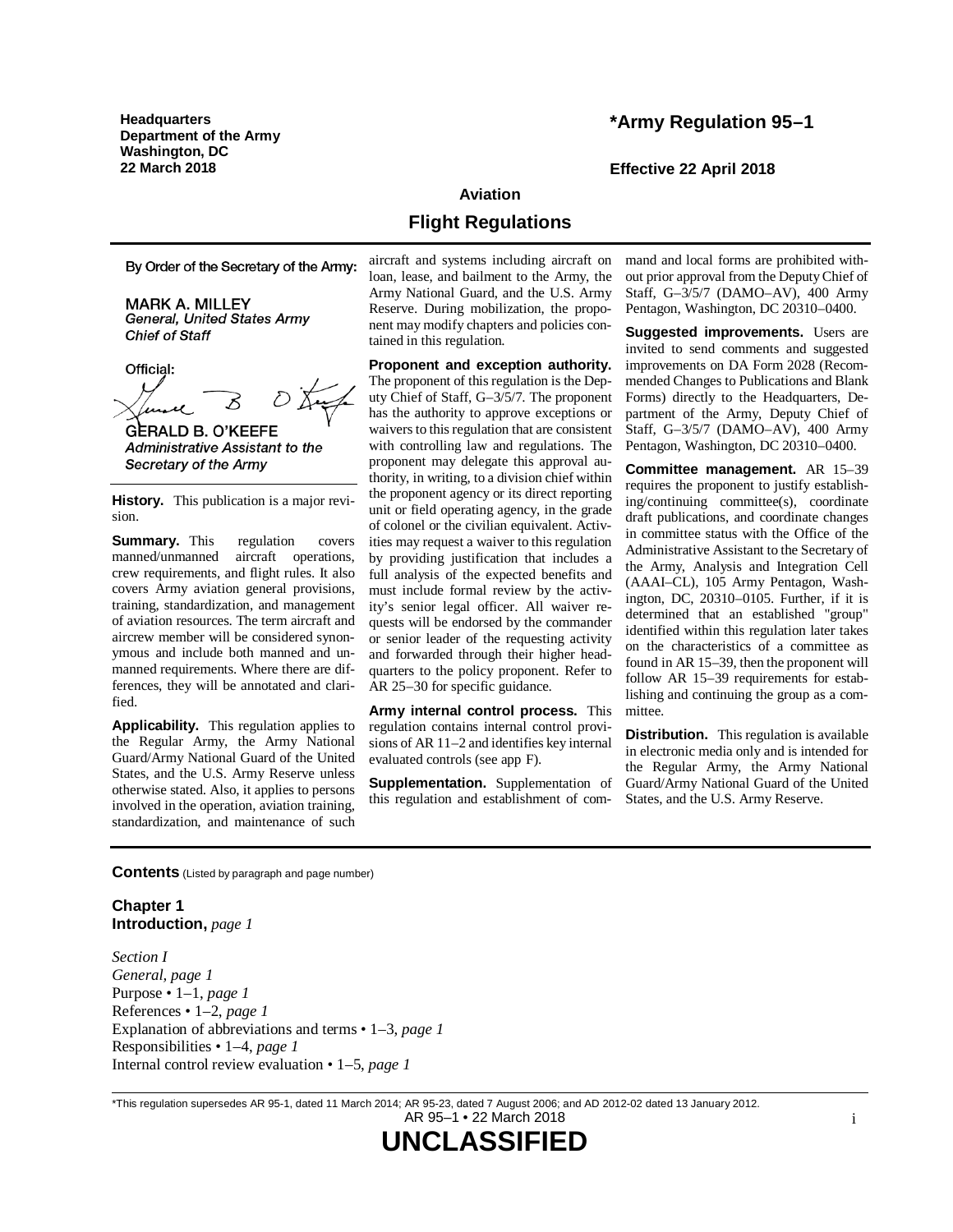# **Contents—Continued**

Deviations • 1–6, *page [1](#page-9-7)* Waivers and delegation of authority • 1–7, *page [1](#page-9-8) Section II Responsibilities, page [2](#page-10-0)* Secretary of the Army • 1–8, *page [2](#page-10-1)* Chief of Staff, Army or Vice Chief of Staff of the Army • 1–9, *page [2](#page-10-2)* Assistant Secretary of the Army (Financial Management and Comptroller) • 1–10, *page [2](#page-10-3)* Administrative Assistant to the Secretary of the Army • 1–11, *page [2](#page-10-4)* Office of the Chief of Public Affairs • 1–12, *page [2](#page-10-5)* Chief, National Guard Bureau • 1–13, *page [2](#page-10-6)* Deputy Chief of Staff, G–3/5/7 • 1–14, *page [2](#page-10-7)* Deputy Chief of Staff, G–4 • 1–15, *page [2](#page-10-8)* The Surgeon General • 1–16, *page [3](#page-11-1)* Commanders of Army commands, Army service component commands, and direct reporting units • 1–17, *page [3](#page-11-2)* Commanding General, U.S. Army Training and Doctrine Command • 1–18, *page [3](#page-11-3)* Commanding General, U.S. Army Materiel Command • 1–19, *page [3](#page-11-4)* Commander, U.S. Special Operations Command • 1–20, *page [3](#page-11-5)* Commanding General, Army Test and Evaluation Command • 1–21, *page [3](#page-11-6)* Commanding General, U.S. Army Aviation Center of Excellence • 1–22, *page [3](#page-11-0)* Commander, Aviation and Missile Command • 1–23, *page [4](#page-12-0)* Commander, Operational Support Airlift–Activity • 1–24, *page [4](#page-12-2)*

# **Chapter 2**

**Aviation Management,** *page [4](#page-12-1)* Personnel authorized to fly Army aircraft • 2–1, *page [4](#page-12-3)* Personnel authorized to start, run-up, shutdown and taxi Army aircraft • 2–2, *page [5](#page-13-1)* Personnel prohibited from performing Army aircrew duties • 2–3, *page [5](#page-13-0)* Aviators restricted to limited cockpit duty (Manned) • 2–4, *page [5](#page-13-2)* Aircrew and maintenance checklists • 2–5, *page [6](#page-14-1)* Logging flying time • 2–6, *page [6](#page-14-0)* Computation of flying time • 2–7, *page [7](#page-15-0)* Individual flight records • 2–8, *page [8](#page-16-0)* Use of airports, heliports, and other landing areas • 2–9, *page [8](#page-16-3)* Local flying rules • 2–10, *page [8](#page-16-4)* Special use airspace • 2–11, *page [8](#page-16-5)* Aircraft lighting requirements • 2–12, *page [8](#page-16-6)* Flight violations • 2–13, *page [9](#page-17-0)* Mission approval process • 2–14, *page [10](#page-18-0)* Seats out operations on Army aircraft (Manned) • 2–15, *page [11](#page-19-0)* Noise abatement • 2–16, *page [12](#page-20-1)* Configuration management • 2–17, *page [12](#page-20-0)*

# **Chapter 3**

**Operations and Safety,** *page [13](#page-21-0)*

*Section I Use of Army Aircraft, page [13](#page-21-1)* Use of Army aircraft, general • 3–1, *page [13](#page-21-2)* Required use • 3–2, *page [13](#page-21-3)* Operational use • 3–3, *page [13](#page-21-4)* Special mission use • 3–4, *page [14](#page-22-0)* Other official travel • 3–5, *page [16](#page-24-0)* Prohibited missions • 3–6, *page [16](#page-24-1)* Passenger policy • 3–7, *page [16](#page-24-2)* Passenger restrictions • 3–8, *page [17](#page-25-0)*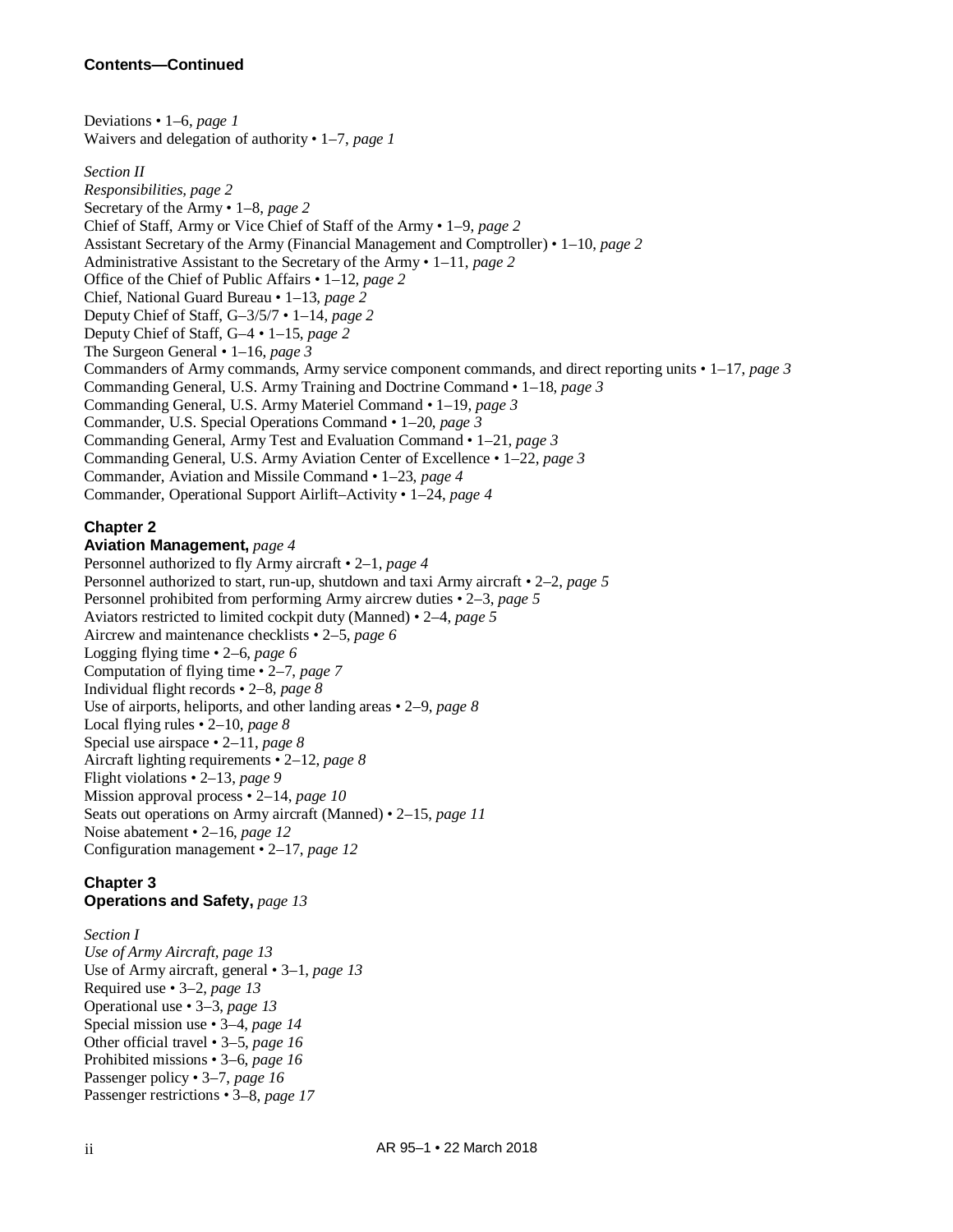# **Contents—Continued**

*Section II Operational Support Airlift, page [17](#page-25-1)* Operational support airlift missions • 3–9, *page [17](#page-25-2)* Operational support airlift management responsibilities • 3–10, *page [17](#page-25-3)* Operational support airlift justification • 3–11, *page [19](#page-27-0)* Operational support airlift procedures • 3–12, *page [19](#page-27-1)* Operational support airlift data collection and use • 3–13, *page [19](#page-27-2)*

#### *Section III*

*Safety, page [20](#page-28-0)* Safety functions, mishap reports, investigations, and release of information • 3–14, *page [20](#page-28-1)* Risk management • 3–15, *page [20](#page-28-2)* Crew endurance • 3–16, *page [20](#page-28-3)* Operational hazard reporting • 3–17, *page [20](#page-28-4)*

#### *Section IV*

*Aircraft Maintenance, page [20](#page-28-5)* Maintenance test flights and functional ground and flight checks • 3–18, *page [20](#page-28-6)* Maintenance operational check • 3–19, *page [20](#page-28-7)*

#### *Section V*

*Army Aircraft Performance Records, page [21](#page-29-2)* Requests for performance records • 3–20, *page [21](#page-29-3)* Purpose of performance records • 3–21, *page [21](#page-29-4)*

# **Chapter 4**

**Training,** *page [21](#page-29-0)*

#### *Section I*

*Training Program and Literature, page [21](#page-29-5)* General • 4–1, *page [21](#page-29-6)* Aircrew training program waivers and extensions • 4–2, *page [21](#page-29-1)* Publications • 4–3, *page [22](#page-30-1)* Aircrew information reading files • 4–4, *page [22](#page-30-2)* Aircrew training program • 4–5, *page [22](#page-30-3)* Aircraft qualification training • 4–6, *page [22](#page-30-0)* Annual proficiency and readiness test • 4–7, *page [23](#page-31-1)* Emergency procedures training • 4–8, *page [23](#page-31-0)* Hands-on performance test • 4–9, *page [24](#page-32-0)* Failure to meet the aircrew training program requirements • 4–10, *page [25](#page-33-0)* Synthetic flight training system requirements • 4–11, *page [26](#page-34-0)* Civilian flight time for Reserve Component personnel • 4–12, *page [26](#page-34-1)* Aeromedical training • 4–13, *page [27](#page-35-1)* Deck landing operations training • 4–14, *page [27](#page-35-2)* Aircraft mission survivability training • 4–15, *page [27](#page-35-3)* Currency • 4–16, *page [27](#page-35-0)* Similar aircraft • 4–17, *page [27](#page-35-4)*

# *Section II*

*Flight Crewmembers, page [27](#page-35-5)* Flight crews • 4–18, *page [27](#page-35-6)* Pilot-in-command • 4–19, *page [27](#page-35-7)* Air mission commander • 4–20, *page [28](#page-36-0)* Pilot • 4–21, *page [28](#page-36-1)* Co-pilot • 4–22, *page [28](#page-36-2)* Unit trainer • 4–23, *page [28](#page-36-3)* Instructor pilot • 4–24, *page [28](#page-36-4)*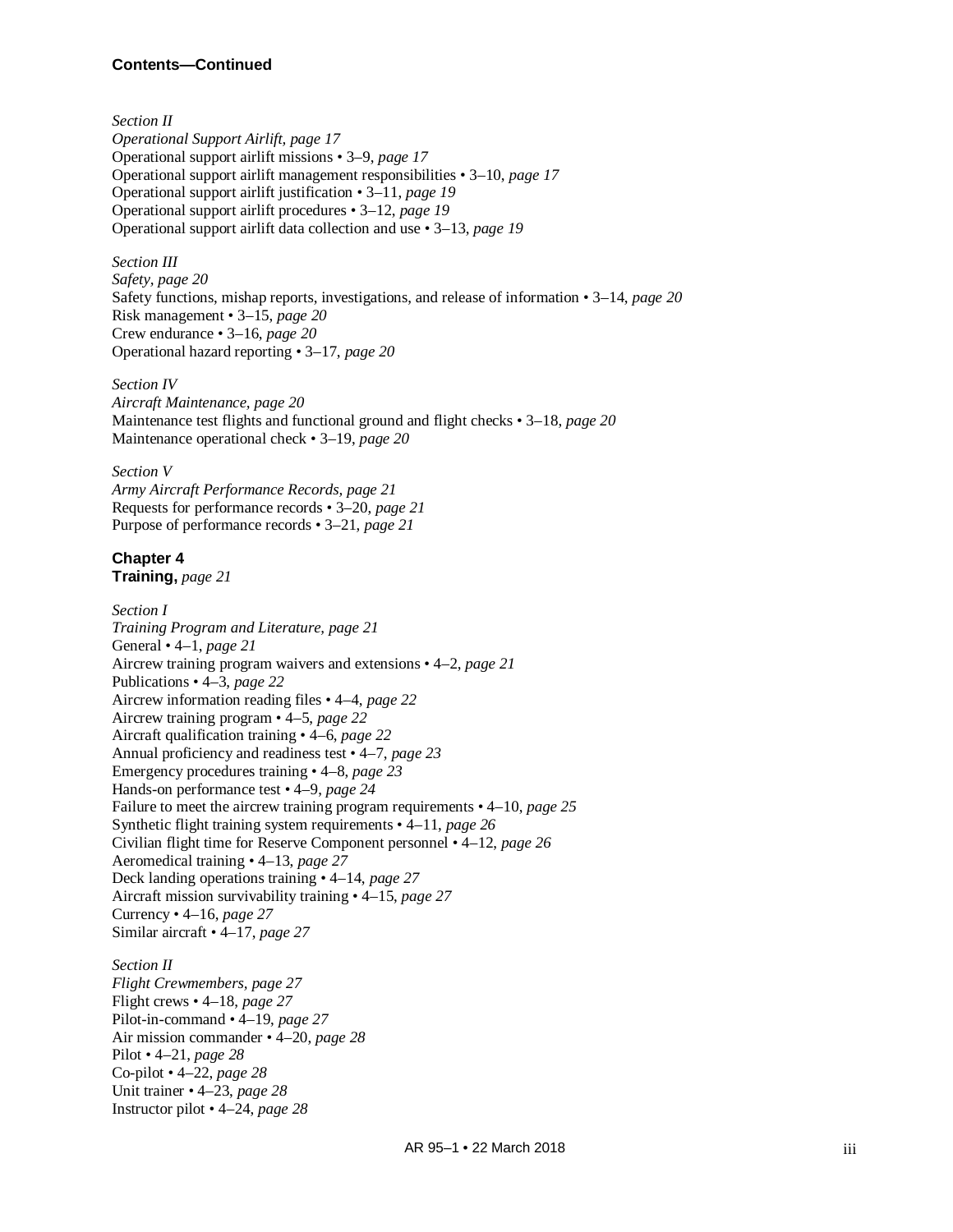Instrument examiner • 4–25, *page [29](#page-37-1)* Standardization instructor pilot • 4–26, *page [29](#page-37-0)* Maintenance test pilot and/or functional check pilot • 4–27, *page [29](#page-37-2)* Maintenance test pilot evaluator • 4–28, *page [30](#page-38-1)* Experimental test pilot • 4–29, *page [30](#page-38-2)* Flight Surgeon • 4–30, *page [30](#page-38-0)* Crew chief (Manned) • 4–31, *page [30](#page-38-3)* Flight engineer • 4–32, *page [30](#page-38-4)* Flight medic • 4–33, *page [30](#page-38-5)* Crewmember flight instructor • 4–34, *page [31](#page-39-0)* Crewmember standardization instructor • 4–35, *page [31](#page-39-1)* Aircraft commander (Unmanned) • 4–36, *page [31](#page-39-2)* Aircraft operator (Unmanned) • 4–37, *page [31](#page-39-3)* Instructor operator (Unmanned) • 4–38, *page [32](#page-40-1)* Standardization instructor operator • 4–39, *page [32](#page-40-2)*

# *Section III*

*Standardization, page [32](#page-40-3)* Aviation standardization program • 4–40, *page [32](#page-40-4)* Aviation Resource Management Survey • 4–41, *page [32](#page-40-0)* U.S. Army Aviation Senior Leaders Forum • 4–42, *page [33](#page-41-0)* Army command, Army service component command, direct reporting unit, and Army National Guard aviation standardization committees • 4–43, *page [33](#page-41-1)* Installation, theater, or Combat Aviation Brigade standardization committees • 4–44, *page [33](#page-41-2)* U.S. Army Aviation Center of Excellence • 4–45, *page [34](#page-42-2)*

# **Chapter 5**

**Flight Procedures and Rules,** *page [34](#page-42-0)* General • 5–1, *page [34](#page-42-1)* Preflight • 5–2, *page [36](#page-44-0)* Departure procedures • 5–3, *page [39](#page-47-0)* En route procedures • 5–4, *page [40](#page-48-0)* Arrival procedures • 5–5, *page [40](#page-48-1)* Emergency recovery procedures • 5–6, *page [41](#page-49-0)* Electronic flight bag • 5–7, *page [42](#page-50-0)*

#### **Chapter 6 Safety of Use,** *page [43](#page-51-0)*

*Section I Safety of Flight Message and Aviation Safety Action Message, page [43](#page-51-1)* General • 6–1, *page [43](#page-51-2)* Authority • 6–2, *page [43](#page-51-3)* Exceptions to provisions of safety message • 6–3, *page [43](#page-51-4)*

*Section II The Army Aviation Combat Assessment Program, page [43](#page-51-5)* Objective • 6–4, *page [43](#page-51-6)* Responsibilities • 6–5, *page [43](#page-51-7)* Procedures • 6–6, *page [44](#page-52-0)*

# **Chapter 7**

**Weight and Balance,** *page [44](#page-52-1)* Weight and balance, general • 7–1, *page [44](#page-52-2)* Weight and balance technicians • 7–2, *page [45](#page-53-0)* Aircraft weight and balance classifications • 7–3, *page [45](#page-53-1)* Aircraft weight and balance file • 7–4, *page [45](#page-53-2)*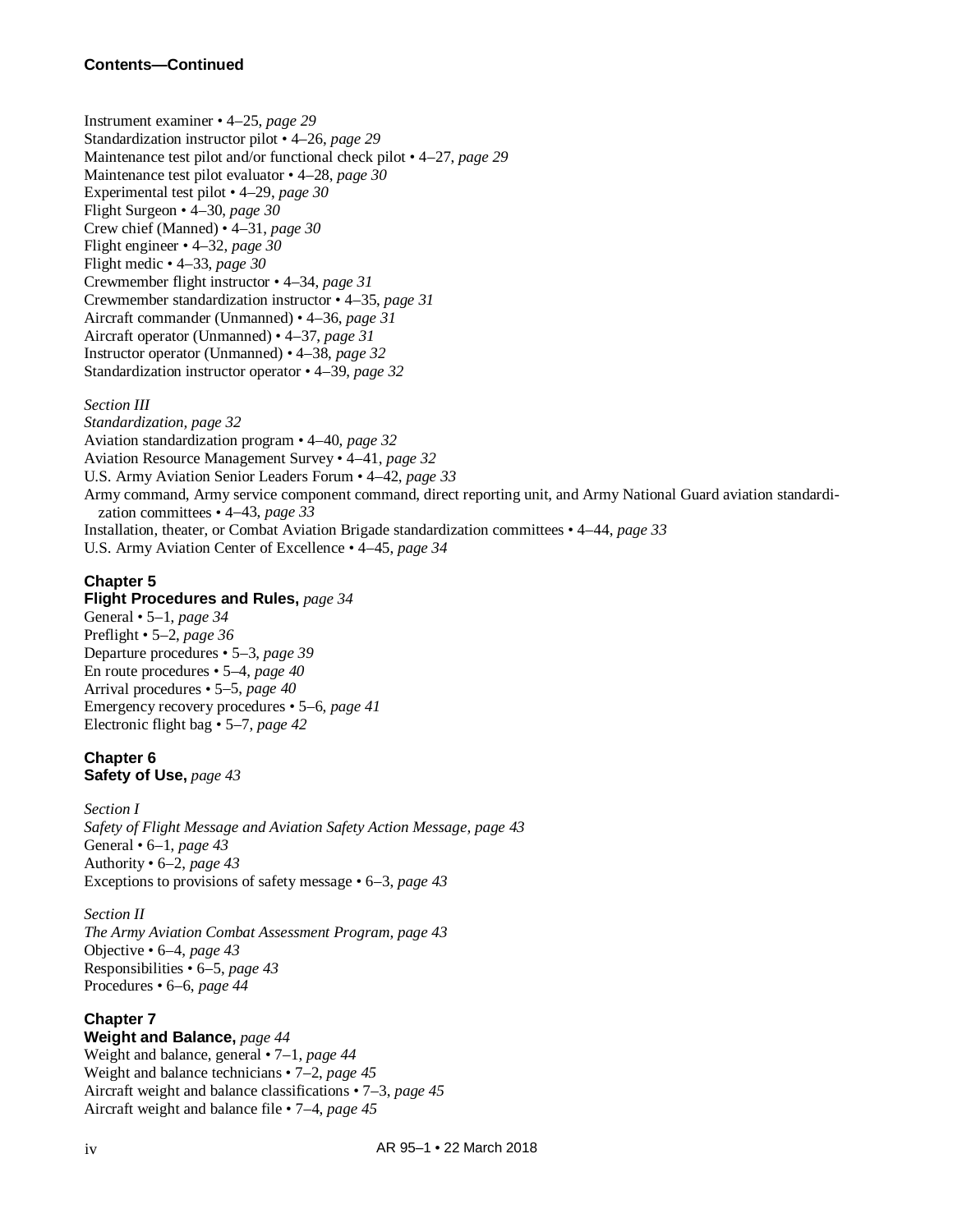Removal, addition, or relocation of aircraft equipment • 7–5, *page [46](#page-54-0)* Reviewing weight and balance file • 7–6, *page [46](#page-54-1)* Aircraft weighing • 7–7, *page [46](#page-54-2)*

#### **Chapter 8 Aviation Life Support,** *page [47](#page-55-0)*

*Section I Aviation Life Support Systems, page [47](#page-55-1)* Aviation Life Support Systems, general • 8–1, *page [47](#page-55-2)* System description • 8–2, *page [48](#page-56-0)*

*Section II Aviation Life Support Equipment, page [48](#page-56-1)* Aviation life support equipment, general • 8–3, *page [48](#page-56-2)* Authorization for aviation life support equipment • 8–4, *page [48](#page-56-3)* Aircraft safety equipment • 8–5, *page [48](#page-56-4)* Oxygen system (Manned) • 8–6, *page [48](#page-56-5)* Parachute requirements (Manned) • 8–7, *page [49](#page-57-2)* Protective clothing and equipment (Manned) • 8–8, *page [49](#page-57-0)* Protective masks (Manned) • 8–9, *page [49](#page-57-3)* Seat belts and restraints (Manned) • 8–10, *page [49](#page-57-1)* Survival equipment (Manned) • 8–11, *page [49](#page-57-4)*

*Section III Personnel and Training Requirements, page [50](#page-58-0)* Aviation life support equipment maintenance personnel • 8–12, *page [50](#page-58-1)* Training of aviation life support equipment maintenance personnel • 8–13, *page [50](#page-58-2)* Training for aircrews • 8–14, *page [50](#page-58-3)*

*Section IV Aviation Life Support Equipment Maintenance Requirements (Manned), page [50](#page-58-4)* Maintenance requirements • 8–15, *page [50](#page-58-5)* Inspection, maintenance, and repair • 8–16, *page [51](#page-59-1)* Storage and work areas • 8–17, *page [51](#page-59-2)*

**Chapter 9 Nonstandard Aircraft,** *page [51](#page-59-3)*

*Section I Acquisition and Use, page [51](#page-59-4)* Nonstandard aircraft acquisition and use, general • 9–1, *page [51](#page-59-5)* Approval of nonstandard aircraft • 9–2, *page [51](#page-59-0)* Logistical support • 9–3, *page [52](#page-60-0)*

*Section II Training and Standardization, page [53](#page-61-0)* Waiver authority • 9–4, *page [53](#page-61-1)* Technical publications • 9–5, *page [53](#page-61-2)* Training and standardization publications • 9–6, *page [53](#page-61-3)* Qualification training • 9–7, *page [53](#page-61-4)* Flight evaluations • 9–8, *page [53](#page-61-5)* Qualification requirements for instructor pilots/instructor operators • 9–9, *page [53](#page-61-6)*

# **Chapter 10**

**The Army Flying Hour Program,** *page [54](#page-62-0)*

The Army flying hour program, general • 10–1, *page [54](#page-62-1)*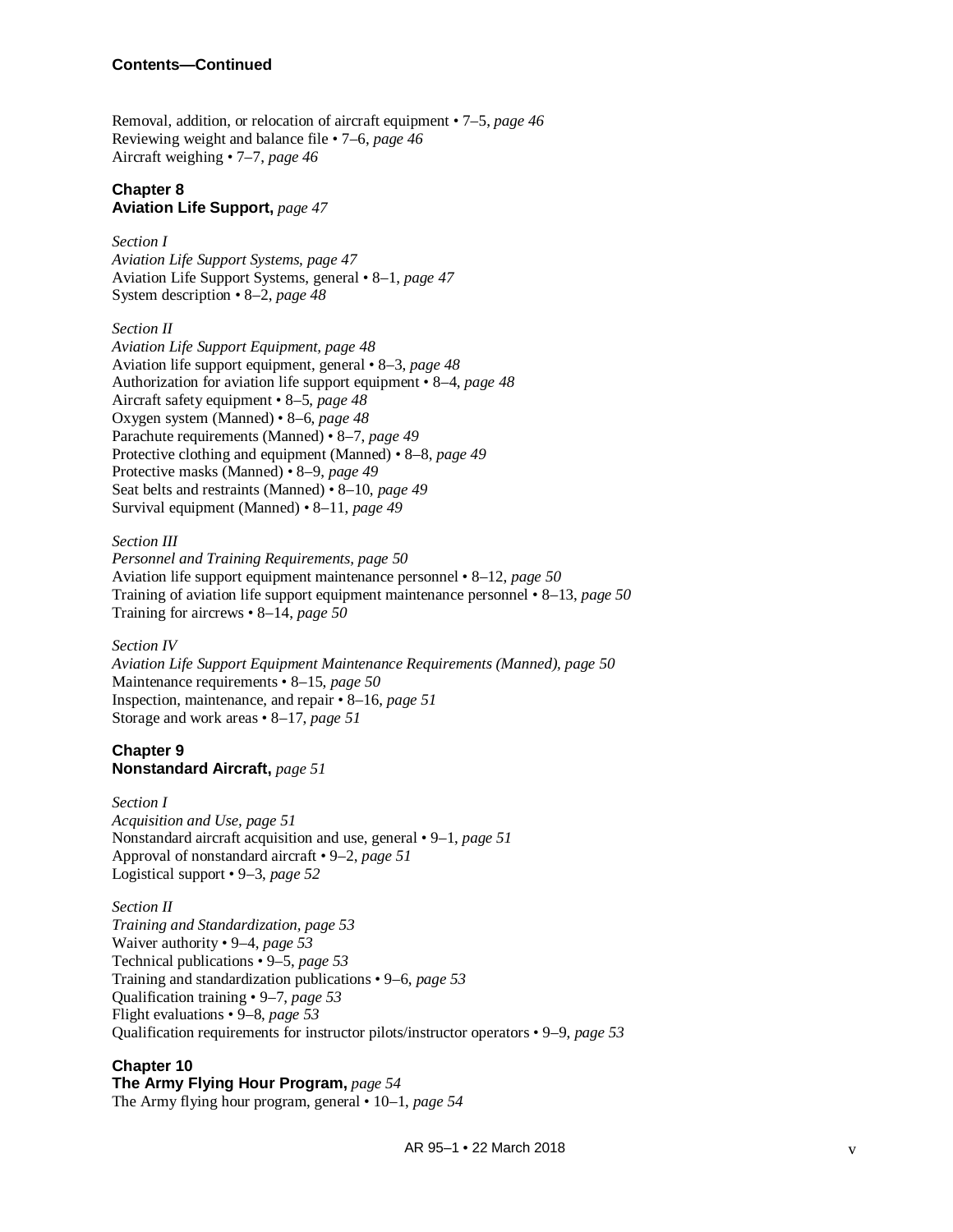# **Contents—Continued**

Development of flying hour program requirements • 10–2, *page [54](#page-62-2)* Flying hour program management • 10–3, *page [54](#page-62-3)*

# **Appendixes**

- **A.** References, *page [56](#page-64-0)*
- **B.** Risk Assessment Worksheets, *page [61](#page-69-0)*
- **C.** Instructions for Completing Department of the Army Form 5484, *page [63](#page-71-0)*
- **D.** Small Unmanned Aircraft System Utilization, *page [64](#page-72-0)*
- **E.** Soldier Borne Sensor Utilization, *page [66](#page-74-0)*
- **F.** Internal Control Evaluation, *page [67](#page-75-0)*

# **Table List**

Table 5–1: Army visual flight rule weather minimums, *page [38](#page-46-0)* Table 5–2: Required equipment, *page [39](#page-46-1)* Table B–1: Standard risk assessment matrix, *page [62](#page-70-0)*

# **Glossary**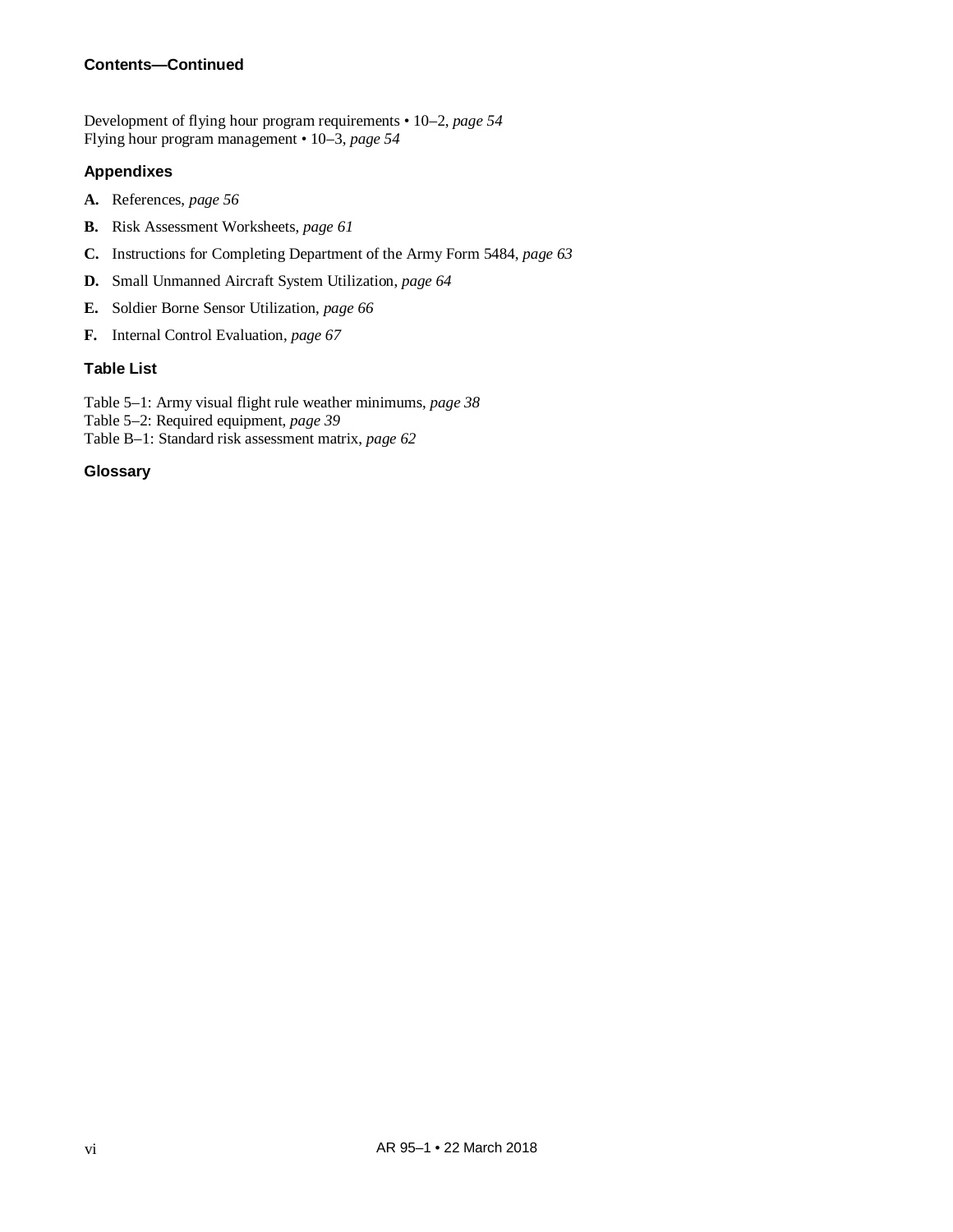# <span id="page-9-0"></span>**Chapter 1 Introduction**

#### **Section I**

## <span id="page-9-2"></span><span id="page-9-1"></span>**General**

# **1–1. Purpose**

This regulation establishes policy and procedures for Army manned/unmanned aircraft operations, flight rules, crew requirements, and general aviation provisions. It defines aircrew training and equipment requirements, standardization programs, and management of aviation resources. Also, this regulation covers procedures for the safety of flight (SOF) messages, aviation safety action messages (ASAMs), and other aviation safety processes.

# <span id="page-9-3"></span>**1–2. References**

<span id="page-9-4"></span>See [appendix A.](#page-64-0)

# **1–3. Explanation of abbreviations and terms**

<span id="page-9-5"></span>See th[e glossary.](#page-76-0)

# **1–4. Responsibilities**

<span id="page-9-6"></span>See section II of this chapter.

# **1–5. Internal control review evaluation**

*a.* The regulation that prescribes policy, standards, responsibilities, and accountability for establishing and maintaining effective internal controls is AR 11–2. It also provides guidelines for the execution of the Army Internal Control Program.

*b.* [Appendix](#page-75-0) F is the appropriate internal control evaluation. The evaluation follows the guidance in AR 11–2. Specifically, it will—

(1) Test whether prescribed controls are in place, operational, and effective. Analytical techniques, such as statistical sampling, should be used when appropriate to conserve resources.

(2) Identify areas where additions or reductions to existing controls are needed.

(3) Select corrective actions when deficiencies have been found that can be corrected locally.

(4) Refer deficiencies that cannot be corrected locally to higher command levels for assistance in correcting.

(5) Provide support for the commander's annual statement on how adequate internal controls are within the organization.

# <span id="page-9-7"></span>**1–6. Deviations**

*a.* Individuals may deviate from provisions of this regulation during emergencies.

*b.* Report deviations from the provisions of this regulation, Federal Aviation Administration (FAA) regulations, or host country regulations with the details of the incident directly to the unit commander. Report incidents within 24 hours after they occur.

*c.* Violations of Title 14, Code of Federal Regulations (14 CFR), International Civil Aviation Organization (ICAO), the host country, and military aviation regulations will be treated per [paragraph](#page-17-0) 2–13.

# <span id="page-9-8"></span>**1–7. Waivers and delegation of authority**

*a.* Authority to grant waivers is specified in the paragraphs of this regulation. Authority granted in this regulation to Army command (ACOM), Army service component command (ASCC), direct reporting unit (DRU) commanders, and the Director, Army National Guard (DARNG) may be further delegated by that commander or component director, except when expressly prohibited. All other commanders may not further delegate waiver authority unless authorized in the specific paragraph.

*b.* When waiver authority is not specified in specific paragraphs, waivers may be granted by the Deputy Chief of Staff, G–3/5/7 (DAMO–AV), 400 Army Pentagon, Washington, DC 20310–0400. Waivers to provisions in chapters [2](#page-12-1) and [7](#page-52-1) only may be granted by the Deputy Chief of Staff, G–4 (DALO–MPV), 500 Army Pentagon, Washington, DC 20310–0500.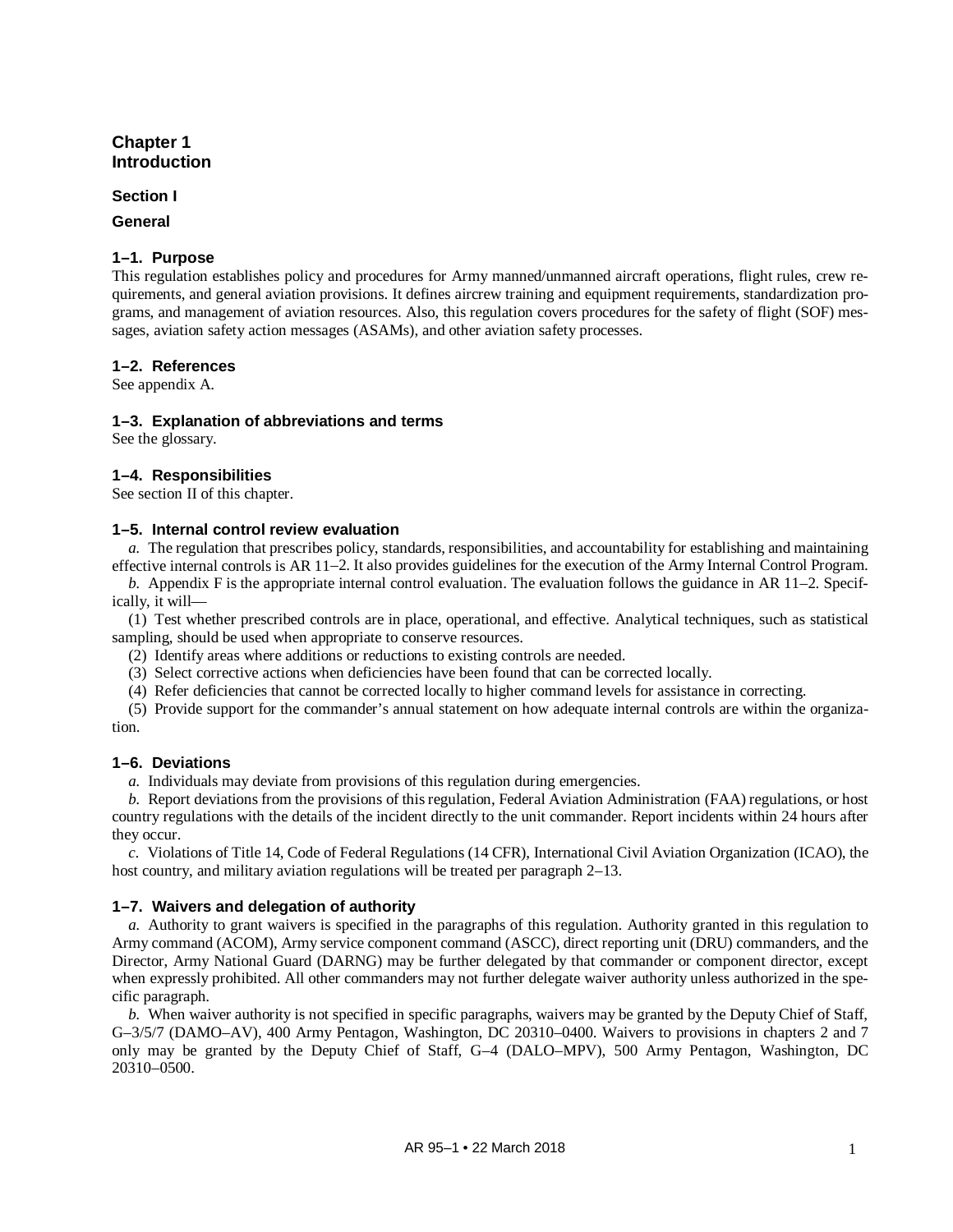# **Section II**

# <span id="page-10-1"></span><span id="page-10-0"></span>**Responsibilities**

# **1–8. Secretary of the Army**

The SECARMY or authorized representative, unless otherwise stated in this regulation, will reserve all authority and final approval for Army aviation and will be responsible for operational support airlift (OSA) management (see [para 3–10](#page-25-4)*a*).

# <span id="page-10-2"></span>**1–9. Chief of Staff, Army or Vice Chief of Staff of the Army**

The CSA or VCSA will approve Armywide grounding of a majority or an entire mission, type, design, and series fleet of aircraft (see [chap 6\)](#page-51-0).

# <span id="page-10-3"></span>**1–10. Assistant Secretary of the Army (Financial Management and Comptroller)**

The ASA (FM&C) will prepare and publish Army cost comparison rates and Army aircraft reimbursement rates annually and provide cost analysis support to OSA management and other agencies on request (se[e para 3–10](#page-25-5)*c*).

# <span id="page-10-4"></span>**1–11. Administrative Assistant to the Secretary of the Army**

The AASA will provide policy guidance on the use of OSA aircraft, including Service Secretary Controlled Aircraft (SSCA) assigned to the U.S. Army Priority Airlift Detachment (see paras [3–10](#page-25-6)*b* and [3–10](#page-26-0)*f*).

# <span id="page-10-5"></span>**1–12. Office of the Chief of Public Affairs**

Requests to engage in public demonstrations will be reported through channels to OCPA for transmittal to the Assistant to the Secretary of Defense for Public Affairs (ATSD (PA)). ATSD (PA) will approve requests to engage in public demonstrations. Criteria for public events is outlined in AR 360–1.

# <span id="page-10-6"></span>**1–13. Chief, National Guard Bureau**

On behalf of the CNGB, the DARNG will—

- *a.* Support missions and establish procedures for OSA.
- *b.* Retransmit SOF and ASAM messages (se[e chap](#page-51-0) 6).

*c.* Exercise responsibility for the safety and standardization of Army National Guard (ARNG) aviation by this regulation.

# <span id="page-10-7"></span>**1–14. Deputy Chief of Staff, G–3/5/7**

The DCS, G–3/5/7 will have staff responsibility for Army aviation, to include the following:

- *a.* Selected waiver authority limited to those items referenced i[n paragraph](#page-9-8) 1–7.
- *b.* Aviation operations and management (see chaps [2](#page-12-1) an[d 3\)](#page-21-0).
- *c.* OSA, including—
- (1) Establishing objective wartime requirements for OSA.
- (2) Reviewing the continuing need for OSA aircraft inventory annually.
- (3) Determining future OSA aircraft stationing and structure.

(4) Reporting Army OSA flying hour program (FHP) execution during the quarterly Program Performance and Budget Execution Review and overseeing centralized scheduling for Army OSA except executive jet scheduling (see [chap](#page-21-0) 3 for OSA procedures).

*d.* Headquarters, Department of the Army (HQDA)-level staff responsibility for aviation training and flight procedures (see chaps [4](#page-29-0) an[d 5\)](#page-42-0).

*e.* The exercise of final approval authority for deviations from the standard Army aircraft baseline configuration (see [chap](#page-21-0) 3).

- *f.* Aviation life support (see [chap](#page-55-0) 8).
- *g.* Nonstandard manned/unmanned aircraft (see [chap](#page-59-3) 9).
- *h.* The Army FHP (see [chap](#page-62-0) 10).
- *i.* The electronic flight bag (EFB) program (se[e chap](#page-42-0) 5).

# <span id="page-10-8"></span>**1–15. Deputy Chief of Staff, G–4**

The DCS, G–4 (DALO–MPV) will—

- *a.* Have staff responsibility for SOF messages and ASAMs (see [chap](#page-51-0) 6).
- *b.* Have staff responsibility for weight and balance (see [chap](#page-52-1) 7).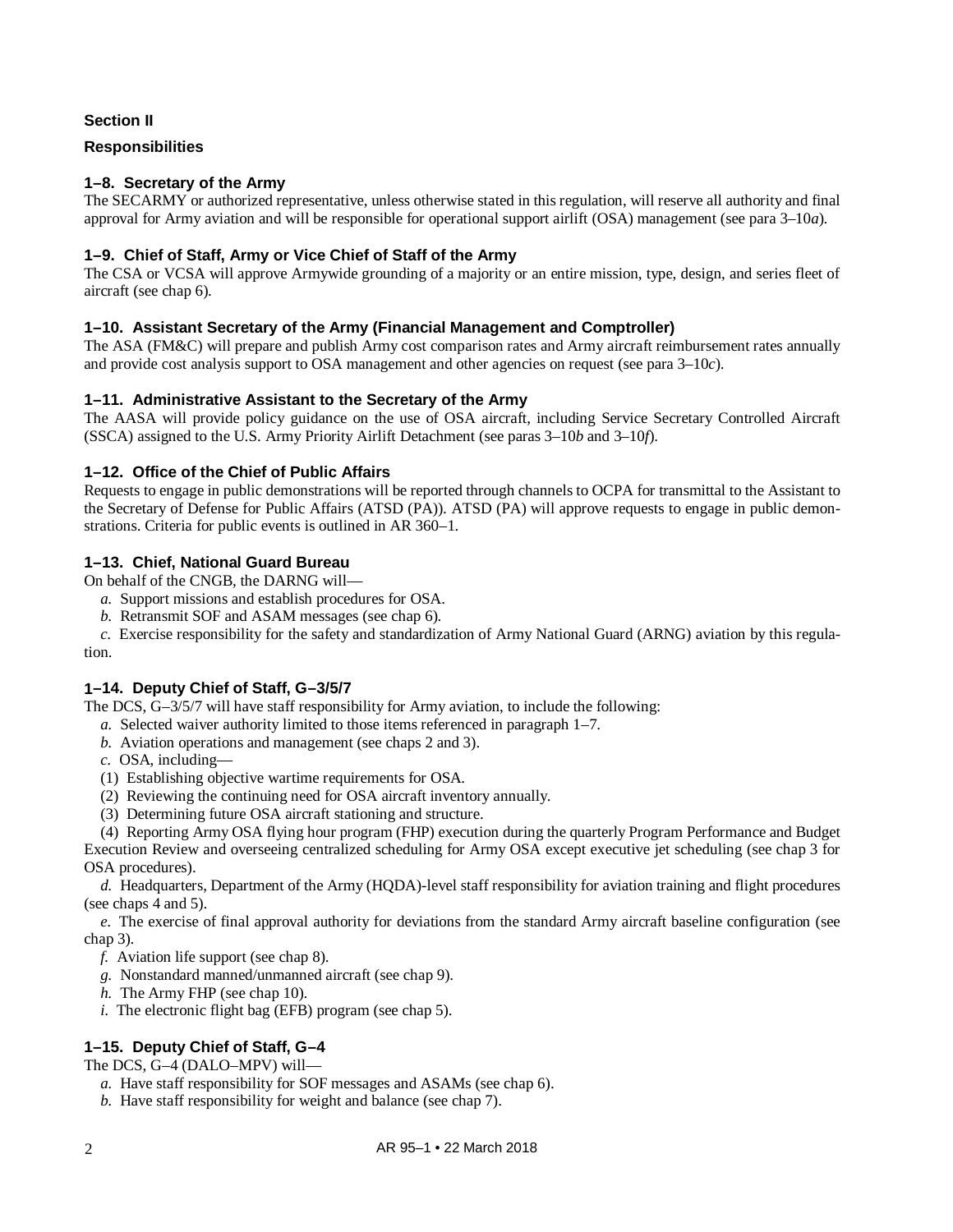*c.* Develop policies and identify responsibilities for the Army Equipment Safety and Maintenance Notification System.

*d.* Serve as the Army staff proponent for the Army Equipment Safety and Maintenance Notification System.

*e.* Establish responsibility for developing an effective tracking and reporting system or method for appropriate feedback of safety and maintenance issues on fielded systems from the user to the combat and material developer and the U.S. Army Combat Readiness/Safety Center.

*f.* Coordinate, as applicable, with appropriate HQDA staff elements, all safety and maintenance messages.

*g.* Provide information on impacts to fleet readiness percentages by ACOMs, ASCCs, DRUs, or ARNG (data obtained from the Logistics Support Activity or weapon system program managers (PMs)).

*h.* Establish responsibility for an internal tracking system for all safety and maintenance messages that record ACOM, ASCC, DRU, or ARNG compliance.

<span id="page-11-1"></span>*i.* Arbitrate conflicts during message generation through message issue and provide clear guidance.

# **1–16. The Surgeon General**

TSG will coordinate health hazard assessment and other medical and nonmedical aspects relating to Aviation Life Support Systems (ALSS) (see [chap 8\)](#page-55-0).

# <span id="page-11-2"></span>**1–17. Commanders of Army commands, Army service component commands, and direct reporting units**

The commanders of ACOMs, ASCCs, and DRUs will—

- *a.* Maintain individual flight records (se[e chap](#page-12-1) 2).
- *b.* Oversee OSA (see [chap](#page-21-0) 3).
- *c.* Monitor the U.S. Army Aviation Standardization Program (see [chap](#page-29-0) 4).
- *d.* Oversee SOF and ASAMs (see [chap](#page-51-0) 6).
- *e.* Implement ALSS policies and procedures (se[e chap](#page-55-0) 8).
- *f.* Be responsible for their nonstandard aircraft (see [chap](#page-59-3) 9).
- *g.* Manage and report their FHP (see [chap](#page-62-0) 10).

# <span id="page-11-3"></span>**1–18. Commanding General, U.S. Army Training and Doctrine Command**

The CG, TRADOC, in coordination with other HQDA agencies, will—

- *a.* Develop and recommend the doctrine, concepts, material requirements, and organization of Army aviation elements.
- *b.* Oversee the overall training of aviation weight and balance (se[e chap](#page-52-1) 7).
- *c.* Develop training, standardization, and evaluation literature for aircrew training programs (ATPs) (se[e chap](#page-29-0) 4).
- *d.* Oversee the doctrine, training, and material needs for ALSS (see [chap](#page-55-0) 8).

# <span id="page-11-4"></span>**1–19. Commanding General, U.S. Army Materiel Command**

The CG, AMC will—

*a.* Supervise the direction of overall command activities involving aviation weight and balance (see [chap](#page-52-1) 7).

*b.* Serve as the Department of the Army (DA) point of contact for all aviation life support equipment (ALSE) management (see [chap](#page-55-0) 8).

*c.* Designate Program Executive Office (PEO) Aviation to act as the platform configuration control manager of the aircraft under the supervision of their PMs (see [chap](#page-21-0) 3).

# <span id="page-11-5"></span>**1–20. Commander, U.S. Special Operations Command**

The Commander, USSOCOM will serve as the proponent responsible for the development of training and operational requirements for special purpose insertion and extraction operations such as Fast Rope Insertion Extraction System (FRIES), Special Patrol Insertion Extraction System (SPIES), and short tactical airborne operations (STABO) with the U.S. Special Operations Command acting as the lead agent for these operations.

# <span id="page-11-6"></span>**1–21. Commanding General, Army Test and Evaluation Command**

The CG, ATEC will—

*a.* Serve as the DA point of contact for engineering and or experimental test pilot (XP) issues.

*b.* Assist the CG, U.S. Army Aviation Center of Excellence (USAACE) with the development of XP training and standardization.

# <span id="page-11-0"></span>**1–22. Commanding General, U.S. Army Aviation Center of Excellence**

The CG, USAACE will—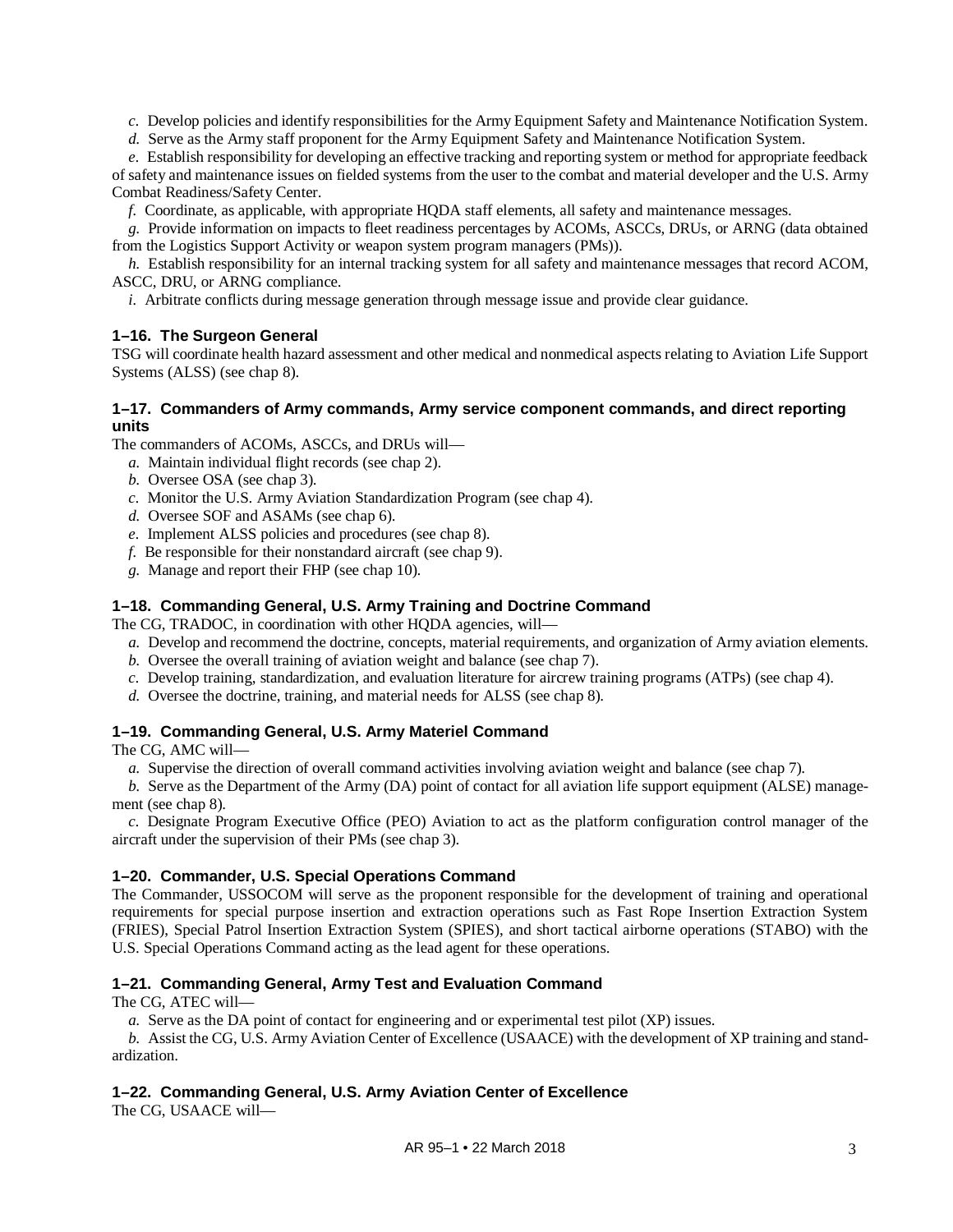- *a.* Be the agency for submitting changes to selected AR 95-series publications.
- *b.* Be the DA preparing agency for aviation training and standardization literature.
- *c.* Be the proponent agency for the U.S. Army Aviation Standardization Program (see [chap](#page-29-0) 4).
- *d.* Serve as the force modernization system proponent and chief of the Aviation Branch.

# <span id="page-12-0"></span>**1–23. Commander, Aviation and Missile Command**

The Commander, AMCOM will—

- *a.* Report SOF messages and/or ASAM conditions for issuance of SOF and ASAMs (se[e chap](#page-51-0) 6 and AR 750–6).
- *b.* Be the technical proponent for all Army aviation weight and balance (se[e chap](#page-52-1) 7).
- *c.* Designate PEO Aviation to serve as the overall configuration control manager of standard Army aircraft (see [chap](#page-21-0) [3\)](#page-21-0).

*d.* Designate CG, USAACE responsibility for standardization of aircraft operator's (AO's) manuals, checklists, and maintenance test flight (MTF) manuals provided to Army aviation crewmembers.

# <span id="page-12-2"></span>**1–24. Commander, Operational Support Airlift–Activity**

The Commander, OSA–A will schedule Army requirements for support (see [chap 3\)](#page-21-0).

# <span id="page-12-1"></span>**Chapter 2 Aviation Management**

#### <span id="page-12-3"></span>**2–1. Personnel authorized to fly Army aircraft**

*a.* The following personnel may fly Army aircraft/unmanned aircraft systems (UAS). Procedures for award of aeronautical designations are in AR 600–105 and AR 600–106.

<span id="page-12-4"></span>(1) Army personnel who—

*(a)* Are active components and Reserve Components (RCs) part of the rated inventory or are rated acquisition corps officers with a pilot status code of 1 in a valid FA51\*15Z position.

*(b)* Are UAS qualified operators serving in a valid table of distribution and allowances (TDA)/modified table of organization and equipment (MTOE) position.

*(c)* Have completed qualification, training, evaluation, and currency requirements of this regulation (see [chap](#page-29-0) 4) for the aircraft to be flown, or are performing duties per paragraphs [2–4](#page-13-2) or 3–4*b*(2).

(2) Civilian employees of government agencies and government contractors who have satisfied all of the following:

*(a)* Appropriate certifications or ratings.

*(b)* Written authorization from the appropriate ACOM, ASCC, DRU commanders, or their delegated approval authority; the CG, USAACE for units assigned to USAACE; or the DARNG for ARNG units, U.S. Army Reserve (USAR) aviation support facilities, or their delegated approval authority.

*(c)* Completed qualification training, evaluation, and currency requirements of this regulation (see [chap](#page-29-0) 4) and the provisions of AR 95–20 (for contractor personnel), the contract, and statement of work for the aircraft to be flown.

(3) Crewmembers in other U.S. services who—

*(a)* Are in rated aviation service.

*(b)* Have completed the qualification, training, evaluation, and currency requirements of their service per this regulation (se[e chap](#page-29-0) 4) for the aircraft to be flown, or are performing duties under paragraph 3–4*b*(2).

*(c)* Have written authorization from their Service and the ACOM, ASCC, DRU commanders, or DARNG.

(4) Crewmembers of foreign services who—

*(a)* Have completed the course of instruction prescribed by their Service and have been awarded an aeronautical or UAS designation as appropriate.

*(b)* Completed with qualification training, evaluation, and currency requirements of their service per this regulation (se[e chap](#page-29-0) 4), for the aircraft to be flown, or are performing duties under paragraph 3-b(2).

*(c)* Have written authorization, including a disclaimer absolving the U.S. Government from liability (unless a disclaimer is included under the provisions of an approved exchange program) from their government. The appropriate host ACOM, ASCC, DRU, or ARNG must provide written authorization that will include, as a minimum, the purpose and duration of the authorization. If authorized to fly, they will be restricted from performing pilot-in-command (PC) or aircraft commander (AC) duties unless serving in approved exchange officer positions established specifically for flying purposes.

(5) Personnel listed in paragraphs  $2-1a(1)$  through  $2-1a(4)$  who are not qualified or current to operate the aircraft/UAS to be flown when receiving training or performing limited cockpit duties per [paragraph](#page-13-2) 2–4 or pilot duties per paragraph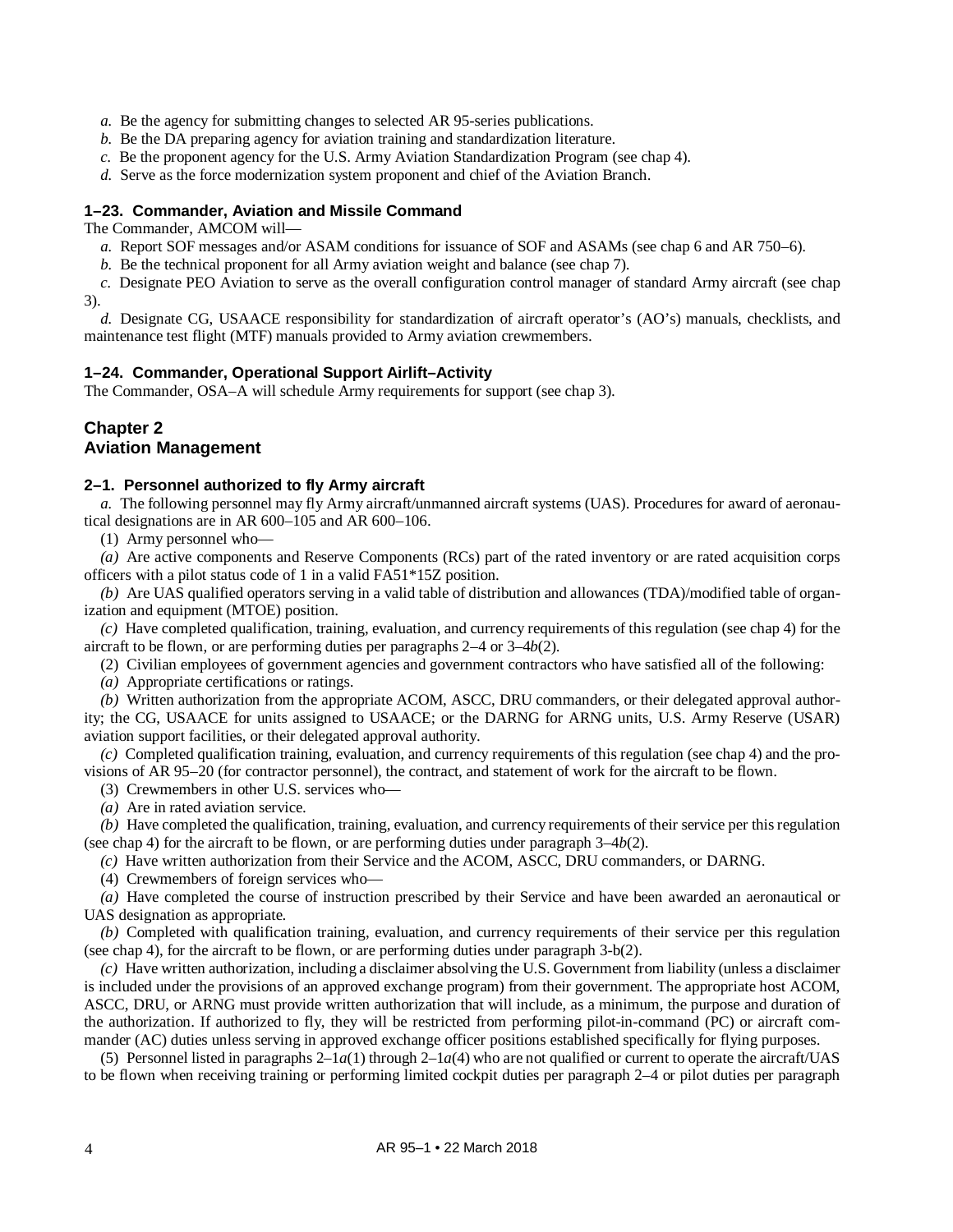3–4*b*(2) must be directly supervised by an instructor pilot (IP), a standardization instructor pilot (SP), an instrument examiner (IE), an instructor operator (IO), or a standardization instructor operator (SO), as appropriate, who is qualified and current in the aircraft/UAS being flown. The supervisory crewmember will be at one set of flight controls for manned aircraft or have immediate access to controls for UAS.

(6) Individuals receiving aviator/operator instruction authorized by approved program of instruction (POI). These people may operate Army aircraft/UAS as appropriate when training under an approved POI or ATP with instructors designated by the USAACE, Directorate of Evaluation and Standardization (DES).

(7) Flight surgeons (FSs) or aeromedical physician assistants in aviation service when in an aircraft not requiring more than one pilot as a minimum crew. Also, an IP/SP must be at one set of flight controls.

(8) Officers that have not completed an HQDA approved UAS qualification course may perform payload operator (PO) duties. Personnel performing such duties will—

*(a)* Fly with an IO, qualified and current on that UAS, who is in a position to gain immediate access to the flight controls or console.

*(b)* Not operate lasers or weapon systems.

*b.* All Army aviators in aviation service per AR 600–105 must meet physical requirements of AR 40–501, regardless of assignment.

*c.* All personnel who hold the military occupational specialty (MOS) of a UAS operator or UAS operator qualified officers authorized to perform operator duties, will undergo and successfully satisfy the requirements of at least a class IV flight duty medical examination in AR 40–501 while authorized to perform crewmember duties. This requirement does not apply to group 1 UAS.

*d.* Procedures for award of aeronautical designations is in AR 600–105 and AR 600–106.

#### <span id="page-13-1"></span>**2–2. Personnel authorized to start, run-up, shutdown and taxi Army aircraft**

*a.* The following personnel are authorized to start, run-up, and taxi fixed wing (FW) aircraft:

- (1) Personnel listed in paragraphs  $2-1a(1)$  through  $2-1a(6)$ .
- (2) Other personnel who meet the requirements o[f paragraph](#page-29-4) 3–21.
- *b.* The following personnel are authorized to start, run-up, and shutdown rotary wing (RW) aircraft:
- (1) Personnel listed in paragraphs  $2-1a(1)$  through  $2-1a(6)$ .

<span id="page-13-3"></span>(2) Nonrated crewmembers may start, run-up, and shutdown nonstandard rotary wing aircraft provided they are trained by approved courses of instruction and are integrated by approved nonstandard technical, training, and standardization publications.

*c.* The following personnel are authorized to start, run-up, and shutdown (UAS) aircraft:

- (1) Personnel authorized to fly or operate Army UASs listed in paragraphs  $2-1a(1)$  through  $2-1a(6)$ .
- (2) Personnel meeting UAS maintenance and operations check requirements of this regulation.

*d.* Contractor personnel operating per AR 95–20 are authorized to start, run-up, and shutdown aircraft under the provisions of the contract using procedures in the operator's manual.

*e.* The chain of command must approve all aviation operations. Aviation operations are defined as any operation with the intent to start the main aircraft engines. Contractor aviation operations will be approved per AR 95–20.

#### <span id="page-13-0"></span>**2–3. Personnel prohibited from performing Army aircrew duties**

The following crewmembers are forbidden from performing Army aircrew duties:

*a.* Rated officers in nonoperational aviation positions, except per paragraphs [2–4](#page-13-2) or 3–4*b*(2) and AR 570–4, or conducting assessment flight evaluations at U.S. Army Special Operations Aviation Command or U.S. Navy Test Pilot School.

*b.* All rated officers and crewmembers while attending nonflying courses of instruction.

*c.* Those disqualified, temporarily suspended, or whose aviation service status is administratively terminated (see AR 600–105 or AR 600–106).

*d.* Military aviators in an authorized leave status when employed by a contractor to serve as a crewmember.

*e*. Officers of other government agencies on terminal leave from that agency and employed by a contractor to act as a crewmember.

#### <span id="page-13-2"></span>**2–4. Aviators restricted to limited cockpit duty (Manned)**

*a.* Aviators ranked O–6 in nonoperational aviation positions and general officers who hold a U.S. military aeronautical designation may perform cockpit duties on a limited basis provided requirements specified in AR 570–4 are met. ATP requirements do not apply to officers performing duties per this paragraph. Officers performing such duties will—

(1) Maintain a current flight physical per AR 40–501.

(2) Fly with an IP/SP qualified and current in that particular aircraft at one set of the flight controls.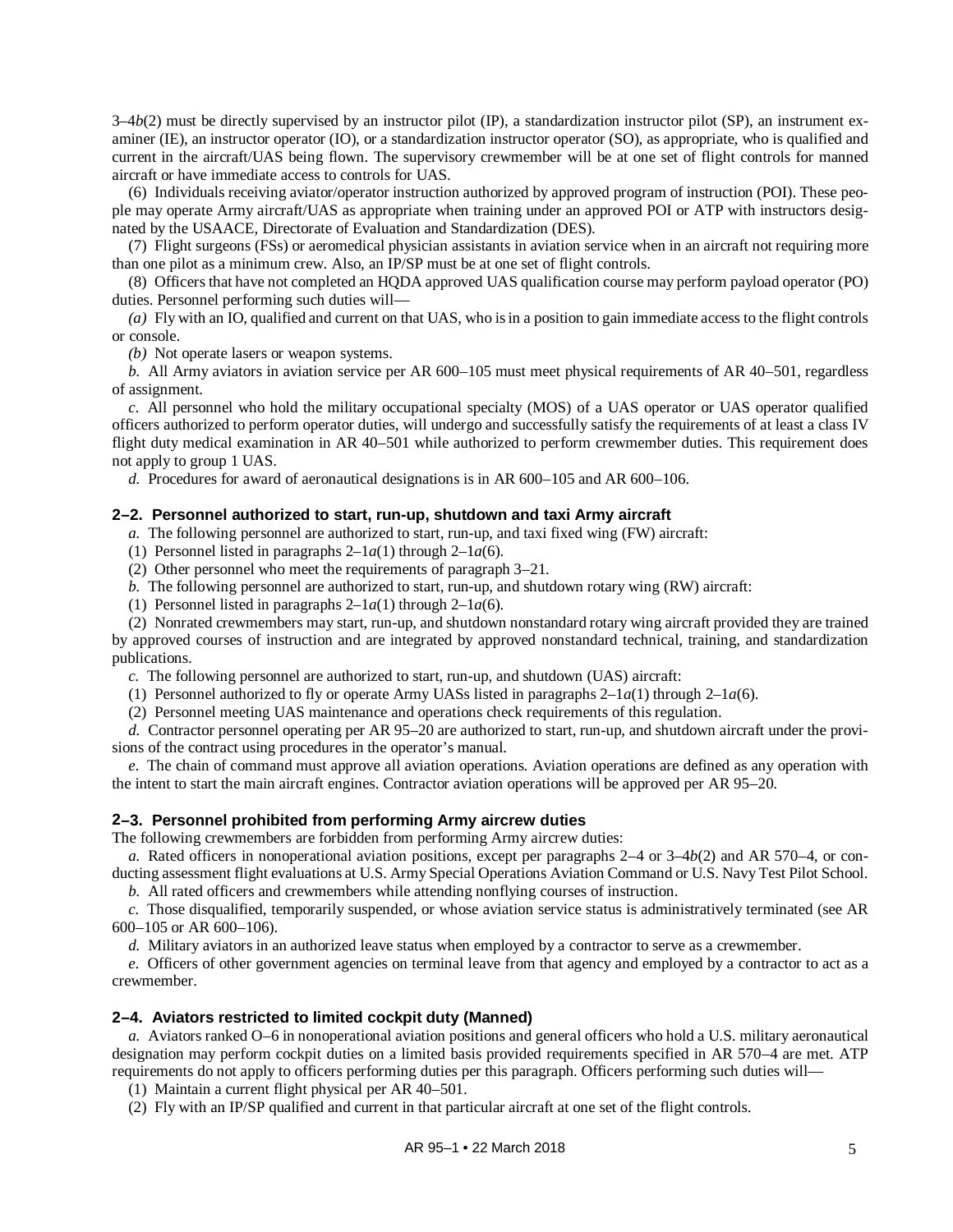(3) Submit an annual request to the appropriate ACOM, ASCC, or DRU commander; head of Joint or Defense activity; Director of the Army Staff; head of the Army Staff agency; or DARNG as appropriate for approval. Information copies of the approved request will be sent to the Deputy Chief of Staff, G–1 (DAPE–PRP), 300 Army Pentagon, Washington DC 20310–0300; the Deputy Chief of Staff, G–3/5/7 (DAMO–AV), 400 Army Pentagon, Washington, DC 20310–0400; and Human Resources Command (AHRC–OPA–V), 1600 Spearhead Division Avenue, Fort Knox, KY 40122–5407.

*b.* Other ATP, synthetic flight training system (SFTS), and annual proficiency and readiness test (APART) requirements do not apply to officers performing duties per this paragraph.

#### <span id="page-14-1"></span>**2–5. Aircrew and maintenance checklists**

*a.* (Manned) The publications and forms required by DA Pam 738–751 will be on each aircraft.

*b.* (Unmanned) The publications and forms required by DA Pam 750–8 for all UAS-associated vehicles and ground support equipment and DA Pam 738–751 for UAS air vehicles and UAS support equipment will be physically present for review by each Soldier directly involved in the actual flight of the UAS before operations commence.

*c.* Operator and crewmember checklists will be used for preflight through before leaving aircraft checks. While airborne, when time does not permit the utilization of the checklist or when its use would cause a safety hazard, required checks may be accomplished from memory.

*d.* Checklists and test flight manuals will be utilized while making operational maintenance checks, MTF, and preventive maintenance inspections.

*e.* Only DA approved operator's manuals and checklists will be used, except as specified in [paragraph](#page-61-2) 9–5.

## <span id="page-14-0"></span>**2–6. Logging flying time**

An entry will be made on DA Form 2408–12 (Army Aviator's Flight Record) for each flight in aircraft and flight simulators by all crewmembers indicating duties performed, mission, and flight condition.

*a. Aircrew duty.* Use the following symbols to record flight time in aircraft, UAS, and simulators as appropriate when qualified per [chapter](#page-29-0) 4, section II of this regulation and for flights in the aircraft/UAS when designated on the DA Form 5484 (Mission Schedule/Brief) to perform the duties specified by the symbol. Crewmembers instructing or evaluating without access to the flight controls will use the symbol for the duty being performed.

(1) *Rated officers.*

*(a)* Pilot (PI).

*(b)* Co-pilot (CP). When briefed, this symbol may be used by more than one aviator performing duties.

*(c)* Pilot-in-command (PC)*.* The PC will be designated on the DA Form 5484, and occupy a position with access to the flight controls. The symbols MP, ME, XP, UT, IE, IP, or SP may also be used to designate the PC. The PC or equivalent symbol will be logged by only one aviator at the controls except as indicated in paragraphs  $2-6a(1)(d)$ ,  $2-6a(1)(e)$ , and  $2 6a(1)(i)$  $6a(1)(i)$  $6a(1)(i)$ . While performing functional check pilot (FCP) duties, the PC symbol will be used for FCPs.

<span id="page-14-2"></span>*(d)* Maintenance test pilot (MP). This symbol may be utilized by both aviators performing MP duties.

<span id="page-14-3"></span>*(e)* Experimental test pilot (XP). This symbol may be used by both aviators on experimental test flights when assigned to a designated testing organization or activity and authorized by the DA Form 5484.

*(f)* Unit trainer (UT).

*(g)* Instrument examiner (IE). This symbol may be used by one aviator performing IE duties. The IE does not need to be the PC if performing duties at a station without access to the flight controls or when not qualified in the aircraft in which duties are performed.

*(h)* Instructor pilot (IP). This symbol may be used by one aviator performing IP duties. The IP does not need to be the PC if performing duties at a station without access to the flight controls.

<span id="page-14-4"></span>*(i)* Maintenance test pilot evaluator (ME). This symbol may be used on functional test flights when training or evaluating an MP/ME.

*(j)* Standardization instructor pilot (SP). This symbol may be used when training or evaluating an IP/SP. The SP does not need to be the PC if performing duties at a station without access to the flight controls.

*(k)* Flight surgeon (FS).

(2) *Crewmember.* The following symbols will be used to record flight time when qualified and designated on the DA Form 5484 to perform the duties specified by the symbol.

- *(a)* Crew chief (CE), aircraft mechanic.
- *(b)* Flight engineer (FE).
- *(c)* Flight medic (MO).
- *(d)* (Manned/Unmanned) Unit trainer (UT).
- *(e)* Crewmember flight instructor (FI). This symbol may be used by one crewmember performing FI duties.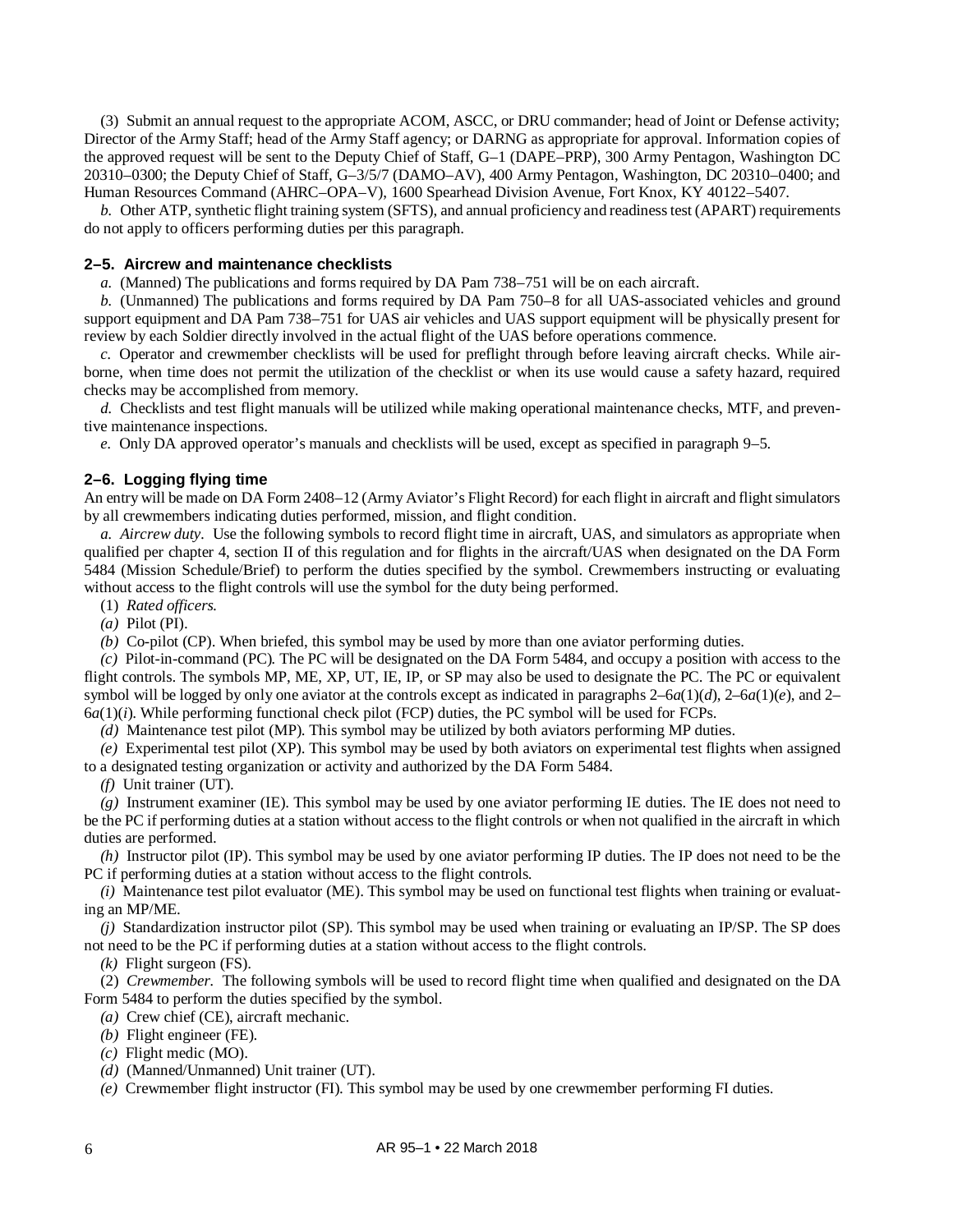*(f)* Crewmember standardization instructor (SI). This symbol may be used by one crewmember performing SI duties and only when evaluating an FI or SI.

*(g)* Door gunner (DG).

*(h)* Cabin attendant (CA).

*(i)* Equipment operator (EO).

*(j)* (Unmanned) Aircraft commander (AC). The AC will be designated on the DA Form 5484 and occupy a position with access to a set of controls. The symbols IO, SO, UT, or AC may be used to designate the commander of the aircraft. One crewmember will only log the AC or equivalent symbol in a position to operate the aircraft or payload.

*(k)* (Unmanned) Aircraft operator (AO).

*(l)* (Unmanned) Payload operator (PO).

*(m)* (Unmanned) Instructor operator (IO). The IO does not need to be the AC if not performing duties as the AO/PO. This symbol may be used by one crewmember performing IO duties.

*(n)* (Unmanned) Standardization instructor operator (SO). The SO does not need to be the AC if not performing duties as the AO/PO. This symbol may be used by one crewmember performing SO duties and only when evaluating an IO or SO.

(3) *Noncrewmembers.* Personnel performing noncrewmember duties use the duty symbol OR to record flight time when qualified and designated on the DA Form 5484 to carry out the functions specified by the symbol. Noncrewmembers must take part in regular aerial flight while performing duties not meeting the requirement of rated or crewmember duty and as approved on the DA Form 5484. Noncrewmembers include aviation supervisors, aviation maintenance personnel, aeromedical physician assistant, and others specified in AR 600–106 and not performing other qualified aircrew duties.

*b. Mission.* Use the following symbols to identify flight mission:

(1)  $A$  – acceptance test flight.

(2) C – combat mission directly against the enemy within a designated combat zone.

(3) D – imminent danger applies when it is authorized per Department of Defense (DOD) Financial Management Regulation (available at [http://comptroller.defense.gov/fmr/fmrvolumes.aspx\)](http://comptroller.defense.gov/FMR/fmrvolumes.aspx).

(4)  $F - MTF$  or functional check flights (FCFs).

(5) S – service missions, other than A, C, F, T, or experimental test flight.

(6) T – training flight for individual qualification, refresher, mission, or continuation training.

(7)  $X$  – experimental test flight.

*c. Flight condition.* Each crewmember will use only one of the following symbols to identify the condition or mode of flight for any period:

(1) Day (D). Between the hours of official sunrise and sunset.

(2) Hood (H). Simulated instrument meteorological conditions (IMC)—vision of the person flying the aircraft is artificially limited from viewing the horizon or earth surface. Aircraft attitude must be controlled using aircraft instruments. An observer is required for all hooded flights.

(3) Night (N). Between the hours of official sunset and sunrise.

(4) Night goggles (NG). Night vision goggles used during the night to include the use of head up display.

(5) Night systems (NS). Night vision systems installed on aircraft used during the night; also logged when two or more devices are used simultaneously.

(6) Weather (W). Actual weather conditions that do not permit visual contact with the natural horizon or the earth's surface. Aircraft attitude must be determined and controlled using aircraft instruments. This symbol will be used in the simulator when simulated weather conditions do not permit visual contact with the simulated horizon or earth's surface.

(7) Day system (DS). Used by C–37 or AH–64 only when night vision system installed on the aircraft is used during the day. Back seat must be equipped with black out curtains.

#### <span id="page-15-0"></span>**2–7. Computation of flying time**

*a.* (Manned) Flying time starts when an airplane begins to move forward on the takeoff roll or when a helicopter lifts off the ground. Flying time ends when the aircraft has landed, and the engines are stopped or the flying crew changes.

*b.* (Unmanned) Flying hour computation for the UAS may differ from that of the UAS operator's due to the extended flight time capability. Flying time starts when an FW UAS begins to move forward on the takeoff roll (or takeoff launch for rail launch operations) or when a helicopter UAS lifts off the ground. Flying time ends when the unmanned aircraft has landed, and the engines are stopped or the flying crew changes, whichever comes first. Flying hour computation for the individual crewmembers will be logged only for that portion of the in-flight operations during which the operator is performing crew duty functions on the UAS and any of its mission or sensor systems.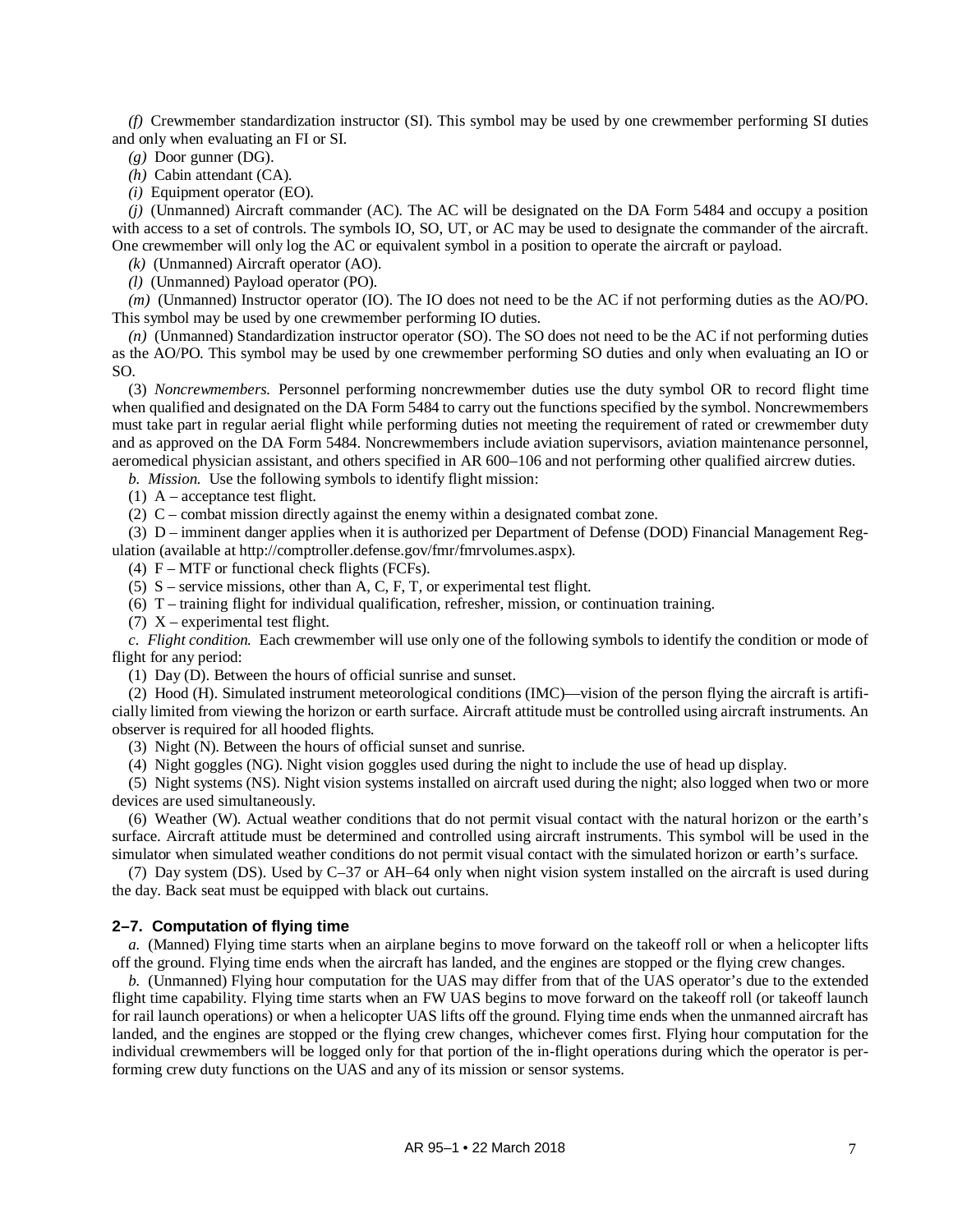#### <span id="page-16-0"></span>**2–8. Individual flight records**

*a.* Aviation personnel will hand carry their individual flight records folder (IFRF) and individual aircrew training folder (IATF) between assignments. Individuals will present their records to the unit assigned or attached for ATP purposes within 14 calendar days after reporting for duty or placement on flying status orders per AR 600–106.

*b.* Commanders will maintain, close out, and distribute required individual flight records and individual aircrew training records for persons assigned or attached to their organization in accordance with TC 3–04.8.

*c.* Contractors will maintain records in accordance with AR 95–20 and approved procedures.

*d.* At a minimum, the unit flight records custodian will complete a synchronization with the Centralized Aviation Flight Records System (CAFRS) central database for all rated and nonrated personnel no later than the 15th of each month.

*e.* When a Soldier separates, the flight records custodian will complete a synchronization to deactivate and permanently store all flight records data. A copy of the IFRF along with the IATF will be given to the Soldier.

#### <span id="page-16-3"></span>**2–9. Use of airports, heliports, and other landing areas**

*a.* Aviators may operate Army aircraft at airports and heliports designated as military, federal government, or public use in DOD or U.S. Government flight information publications (FLIPs). Private, closed, or otherwise restricted airports and heliports will be used only with prior permission of appropriate authorities and if the facility is suitable for operations.

*b.* Commanders may authorize the use of temporary landing areas (other than airports or heliports) off military reservations and government-leased training areas. They must obtain approval of the landowner or the approving authority and comply with the landing area requirements of the state or host country. Commanders will consult with the appropriate Department of the Army representative (DAR) or host nation aviation agency (see AR 95–2).

*c.* The installation or field training exercise commander will set policies on the use of aircraft landing sites on military reservations and field training areas.

*d.* Aviators may select landing and takeoff areas when on life-saving missions or when the further flight is inadvisable.

*e.* Aviators should be aware that they may be charged for the use of private facilities on public airports. The PC should report unexpected airport fees to the chain of command.

<span id="page-16-4"></span><span id="page-16-1"></span>*f.* UAS will operate in accordance with AR 95–2 and current FAA certificate of waiver or authorization and orders.

#### **2–10. Local flying rules**

Installation or garrison commanders having Army aircraft assigned, attached, or tenant to their installation will prepare and publish local flying rules in coordination with the senior mission commander on the installation. Rules will include the use of tactical training and MTF areas, arrival and departure routes, and airspace restrictions as appropriate to help control air operations.

*a.* (Manned) Traffic pattern altitudes at Army airfields for airplanes should be 1,500 feet above ground level (AGL). Helicopter traffic pattern altitudes should be at least 700 feet AGL.

*b.* Installation or garrison commanders may set different altitudes based on noise abatement, fly-neighborly policies, or other safety considerations. These will be displayed in flight operations and provided to the U.S. Army Aeronautical Services Agency (USAASA) for publication in the DOD and U.S. Government FLIP.

*c.* (Unmanned) Operations outside of special use airspace will be conducted in accordance with AR 95–2.

<span id="page-16-2"></span>*d.* Requests for deviations from FAA Order 7610.4T to operate UASs outside of restricted areas are processed through the appropriate DAR for the specific FAA region.

#### <span id="page-16-5"></span>**2–11. Special use airspace**

*a.* AR 95–2 sets Army policy and procedures for handling special use airspace matters.

*b.* Operations in special use airspace will be conducted per instructions in the CFR, DOD and U.S. Government FLIP, host nation procedures, letters of procedures, letters of agreements, FAA certificates of authorization, and local air traffic control (ATC) measures.

*c.* In designated combat zones, airspace use, control, and management will be conducted per JP 3–52, in accordance with FM 3–52. ATC services will be per FM 3–04.120.

*d.* Unless approval is granted in advance through the appropriate DAR, all UAS flights and/or operations will be conducted in the appropriate special use airspace, per AR 95–2. Any UAS flight operations not conducted in the special use airspace must comply with AR 95–2 and applicable FAA Orders.

#### <span id="page-16-6"></span>**2–12. Aircraft lighting requirements**

*a.* Army aircraft shall be illuminated to at least the minimum standards required by the country in which the flight operation occurs.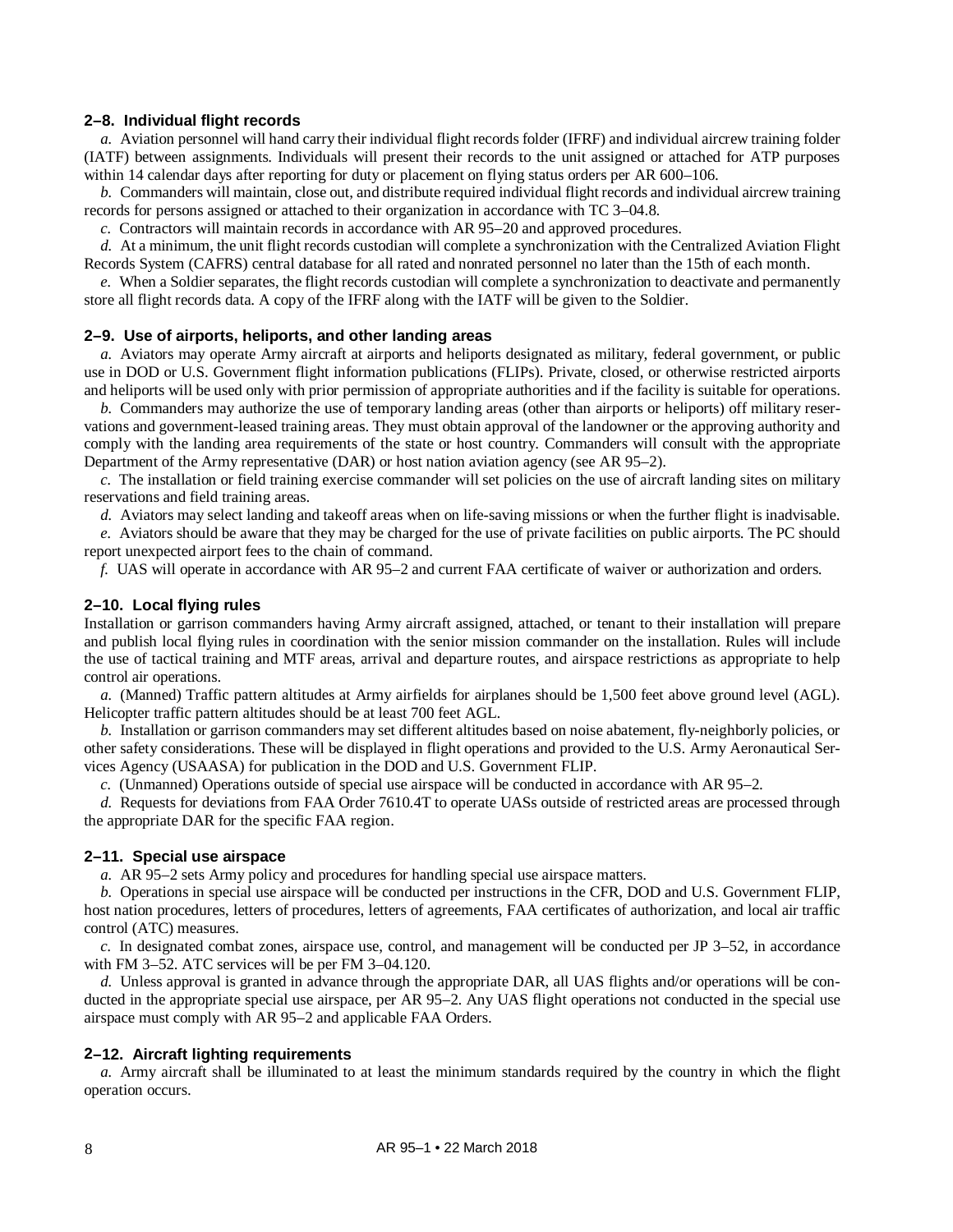*b.* Anti-collision lights will be on when aircraft engines are operating except when conditions may cause vertigo or other hazards to safety.

*c.* Position lights will be on bright between official sunset and sunrise.

*d.* Commanders may authorize exemptions to lighting requirements in threat environments or for night vision device (NVD) flights when operating per AR 95–2. The exemption must be clearly defined and authorized by the unit commander in standard operating procedures or mission orders.

# <span id="page-17-0"></span>**2–13. Flight violations**

Policies and procedures for reporting and investigating alleged flight rules violations follow:

*a. Violations.* Report any violation of FAA, ICAO, host country, and/or any other pertinent aviation regulation. Any person witnessing or involved in a flight violation involving civil or military aircraft (MILAIR) will report it as soon as possible.

(1) Report violations by MILAIR to one of the following:

*(a)* The commander of the unit, activity, or installation, if known, to which the aircraft belongs.

*(b)* The DAR of the FAA service area in which the alleged violation took place (see AR 95–2 for addresses).

*(c)* The Commander, U.S. Army Aeronautical Services Agency, Fort Belvoir, VA 22060–5582.

*(d)* The U.S. Army Aeronautical Services Detachment-Europe, if the incident took place in its area of responsibility (see AR 95–2 for address).

*(e)* The 8th Army Air Traffic Control, U.S. Forces Korea (U.S. Army Air Traffic Control & Airspace Coordinator's office), if the incident took place in its area of responsibility (see AR 95–2 for addresses).

*(f)* The U.S. Army Criminal Investigation Command, in accordance with AR 95–2, if the violation results in significant property damage and/or destruction, serious injury, or death and is believed to have been caused by criminal acts or negligence.

(2) Report violations by civil aircraft to one of the following:

*(a)* The DAR of the FAA service area in which the alleged violation took place (see AR 95–2 for addresses).

*(b)* The Commander, U.S. Army Aeronautical Services Agency, Fort Belvoir, Virginia 22060–5582.

*(c)* The U.S. Army Aeronautical Services Detachment-Europe, if the incident took place in its area of responsibility (see AR 95–2 for address).

*(d)* The 8th Army Air Traffic Control, U.S. Forces Korea (U.S. Army Air Traffic Control & Airspace Coordinator's office), if the incident took place in its area of responsibility (see AR 95–2 for addresses).

*b. Information reported.* To report an alleged violation, use a letter or memorandum format. DA Form 2696 (Operational Hazard Report) is not normally used to report flight violations. When reporting an alleged violation, provide as much information as possible. The report should include the following:

(1) Type and make of aircraft.

- (2) Tail number.
- (3) Name of PC or AC (see para [2–13](#page-18-1)*d*).
- (4) Unit assigned if military.
- (5) Location where aircraft is based.
- (6) Description of the alleged violation, to include the following:
- *(a)* Specific reference to regulations violated.
- *(b)* Narrative of what happened.
- *(c)* Time and date the alleged violation occurred.
- *(d)* Where the alleged violation occurred.
- (7) Name and phone number of the individual reporting the alleged infringement.
- (8) Names, addresses, and phone numbers of additional witnesses, if any.
- (9) Other pertinent information.
- *c. Investigation.*

<span id="page-17-1"></span>(1) Investigate reports of alleged violations received from the FAA, ICAO, or a host country under the provisions of AR 15–6.

(2) Commanders receiving a report of violations from sources other than those listed in [paragraph](#page-17-1) 2–13*c*(1) will first determine if it involves personnel or aircraft under their command and initiate an investigation under AR 15–6, if necessary.

(3) If warranted by available evidence, commanders may convene a flight evaluation board instead of conducting a separate investigation (see AR 600–105).

(4) Based on the outcome of the inquiry, commanders may take appropriate administrative, judicial, or nonjudicial action.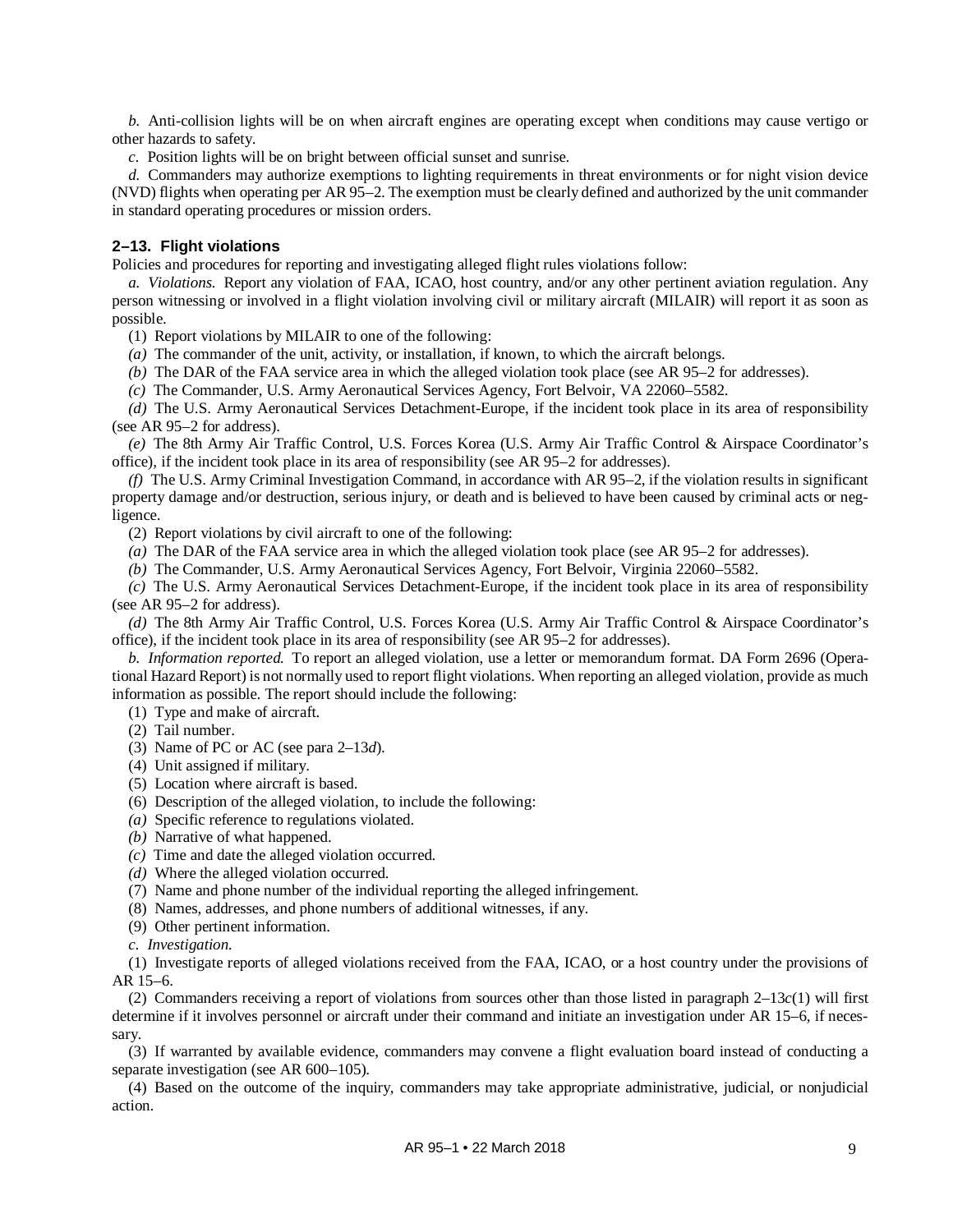(5) Results of investigations conducted per AR 15–6 or AR 600–105 will be reported through channels to the Commander, U.S. Army Aeronautical Services Agency, Fort Belvoir, VA 22060–5582. The report will include the findings of the investigation, the corrective action taken or proposed, any conclusions derived, the nature of disciplinary action taken (if any), and any other pertinent information. This report must reach USAASA within 60 days of the commander receiving notification of the alleged violation, unless—

*(a)* The immediate commander cannot complete the investigation or the administrative or disciplinary action within this time. In this case, an interim report will be forwarded detailing the reasons for the delay.

*(b)* A flight evaluation board is convened. Notify USAASA when the board is convened and of the expected completion date.

*(c)* Under no circumstance will a report of investigation prepared under the provisions of this regulation be released outside of the DOD except in accordance with Section 552, Title 5, United States Code (5 USC 552) (commonly known as the Freedom of Information Act (FOIA)) and 5 USC 552a (commonly known as the Privacy Act), as implemented by AR 25–22 and AR 25–55. All requests for information under 5 USC 552 and 5 USC 552a will be referred to the installation or unit operations security coordinator for processing according to AR 25–22 and AR 25–55.

<span id="page-18-1"></span>*d. Names.* Names of flight crew involved in actual or alleged violations will be treated as restricted information and not be released to the public or any agency outside the DOD except by proper authority. Any person receiving requests for names of flight crews of Army aircraft should direct such inquiries to the Commander, USAASA.

#### <span id="page-18-0"></span>**2–14. Mission approval process**

Commanders in the grade of O–5 and above will develop and publish policies and procedures for the mission approval process for those units under their command. When the chain of command lacks a commander in the grade of O–5, the ACOM, ASCC, DRU, or ARNG may adjust this requirement. Adjustment authorities granted throughout this paragraph will not be delegated below the general officer level. Approval authorities and procedures established for tactical and combat operations may differ from those utilized for garrison operations. Commanders will establish a training and certification program to ensure standardization and understanding of the mission approval and risk management process for personnel defined in [paragraph 2–14](#page-18-2)*a*.

#### <span id="page-18-2"></span>*a. Definitions.*

(1) *Initial mission approval authority.* Unit commanders or their designated representatives (for example, operations officer) determine the mission feasibility and accept or reject the mission.

(2) *Mission briefing officer.* Commander or their designated representative that interacts with the mission crew or air mission commander to identify, assess, and mitigate risk for the specific mission. Commanders will select briefing officers based on their experience, maturity, judgment, and ability to effectively mitigate risk to the aircrew and designate them by name and in writing. Mission briefers are authorized to brief regardless of risk level. (Manned) Briefing officers must be a qualified and current PC in the mission profile as determined and designated by the commander. (Unmanned) Briefing offices are leaders designated by the commander. If the designated individual is a UAS operator they will be a qualified and current AC.

(3) *Final mission approval authority.* Members of the chain of command who are responsible for accepting the risk and approving all aviation operations (ground and air) within their unit. They approve missions for a specific risk level. Final mission approval authorities may only approve those missions whose assessed risk level is commensurate with their command level. Commanders in the grade of O–5 and above will select final mission approval authorities from the chain of command and designate them in writing along with the level of risk (low, moderate, high, extremely high) they are authorized to approve. At a minimum, company level commanders and below are the final mission approval authority for low-risk missions, battalion level commanders and above for moderate-risk missions, brigade level commanders and above for high-risk missions, and the first general officer in the chain of command for extremely high-risk missions. Approval authorities are based upon levels of command authority and not rank.

*(a)* For units lacking these positions, the ACOM, ASCC, DRU commander, or the DARNG may adjust them within these guidelines.

*(b)* For Urgent and Urgent Surgical aeromedical evacuation missions, brigade commanders are authorized to delegate high-risk final mission approval authority to battalion commanders in the grade of O–5 and moderate-risk final mission approval authority to air ambulance company commanders in the grade of O–4. Additionally, brigade commanders will implement the policies outlined in AR 40–3 when developing their Urgent and Urgent Surgical aeromedical evacuation mission approval procedures. This authority may not be further delegated.

*(c)* During bonafide absences, battalion and brigade commanders may authorize their field grade deputy commander (O–5), executive officer, S–3, or air ambulance company commander (O–4) to accept the risk and approve the operation on their behalf provided they are trained and notify the commander as soon as possible.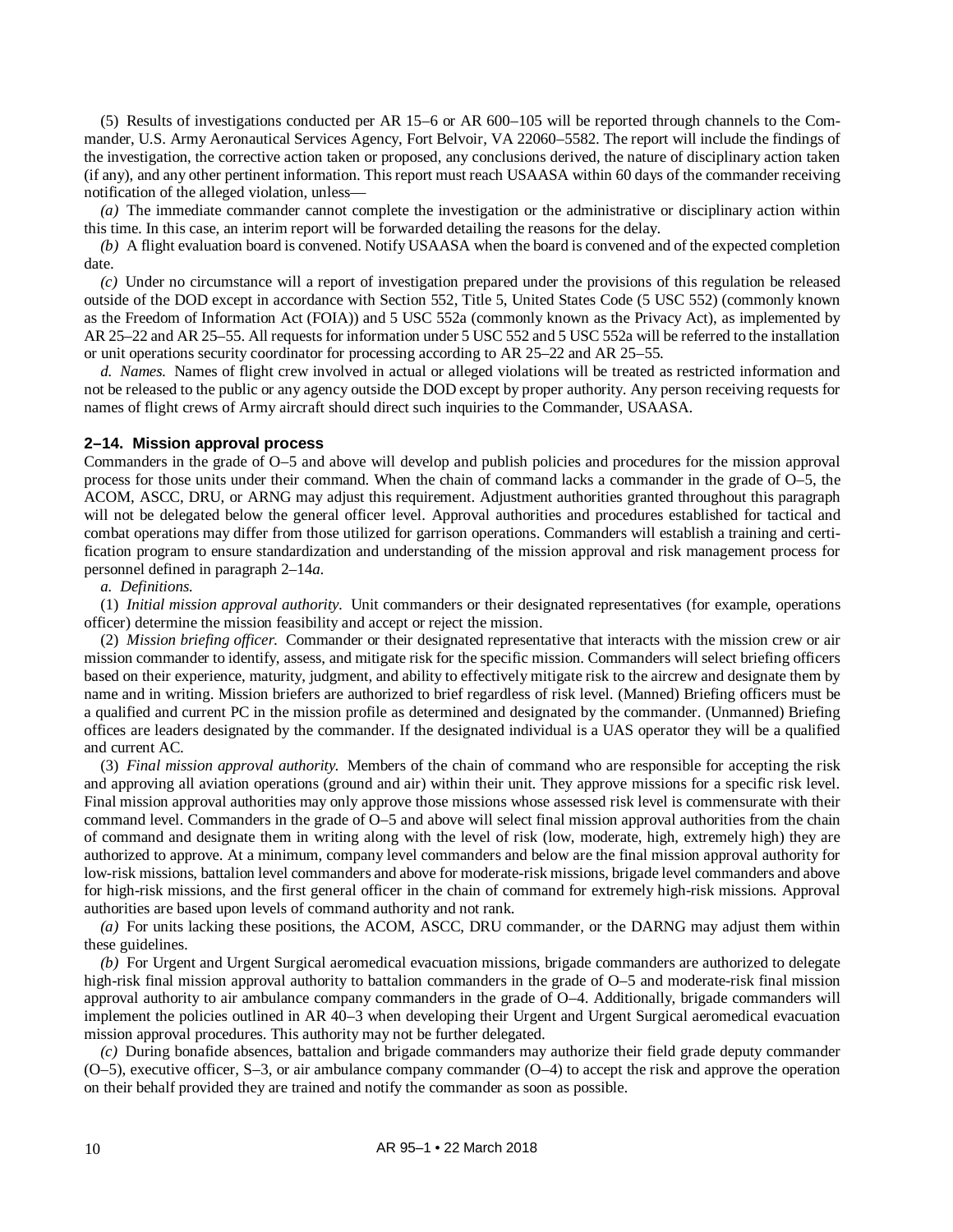*b. Mission approval process.* The following three-step mission approval process must be completed before mission execution.

<span id="page-19-1"></span>(1) *Step 1—initial mission approval.* The initial mission approval authority approves the mission in accordance with the commander's policies and procedures by considering some of the following factors: alignment with the unit's mission essential task list, aircraft required and availability, availability of required special mission equipment, trained aircrew availability, other training and mission impacts, tactical and threat considerations, and so on. This step is not a detailed hazard and risk analysis for specific flight operations, but rather an assessment of the unit's capability to accomplish the mission. Initial approval may occur at different levels of command depending on how the mission is generated. For example, a mission generated at the brigade level might be accepted by the battalion operations officer while the company commander might approve a platoon training mission.

(2) *Step 2—mission planning and briefing.* This step involves detailed planning, risk assessment and risk mitigation by the aircrew, and review by the mission briefing officer (MBO). Briefers are authorized to brief missions regardless of the level of mitigated risk. Self-briefing is not permitted unless approved by the first officer in the grade of O–5 or above in the chain of command. The interaction between the crew and briefer is paramount to identify, assess, and mitigate risk for the specific flight or mission. MBOs are responsible for ensuring key mission elements are evaluated, briefed, and understood by the PC/AC, and AMC as appropriate. MBOs will, at a minimum, review and assess the following key areas in the mission planning process:

*(a)* The flight is in support of an operational unit mission and has obtained initial mission approval (see para [2–14](#page-19-1)*b*(1)).

*(b)* The crew thoroughly understands all tactical, technical, and administrative mission details.

*(c)* Assigned crews are allocated adequate pre-mission planning time. The mission is adequately planned to include performance planning, notices to airmen (NOTAMs), instrument flight procedures per [paragraph](#page-42-3) 5–1*b*, and coordination with supported units.

*(d)* Crews are qualified and current for the mission in accordance with this regulation and the commander's flight crew qualification and selection program per [paragraph](#page-35-6) 4–18, to include current ALSE, aircrew reading file currency, and crew experience appropriate for the mission.

*(e)* Forecast weather conditions for the mission, including departure, en route, and arrival weather, meet the requirements of this regulation and local directives outlined in [paragraph](#page-44-1) 5–2*c*.

*(f)* Crews meet unit crew endurance requirements.

- *(g)* Complete commander's risk management program procedures and risk mitigated to the lowest level possible.
- *(h)* Required special mission equipment is operational.
- *(i)* Review ground and/or strip alert mission analyses and risk reduction procedures.

*(j)* Mitigate operational security risks for sensitive or classified aviation operations when the aircraft is assigned a unique address code and/or the location is broadcast by Automatic Dependent Surveillance-Broadcast (ADS–B), Mode S Transponders, or personal electronic devices. See the USAASA websit[e http://www.usaasa.tradoc.army.mil/](http://www.usaasa.tradoc.army.mil/) for more information.

(3) *Step 3—final mission approval.* Based on the resulting mitigated risk, the appropriate final approval authority reviews the mission validity, planning, risk mitigation, and authorizes the flight/operation by the commander's policy. Initialing, signing, or documenting verbal approval on the DA Form 5484 and/or risk assessment worksheet (RAW) are all acceptable methods of recording approval of the appropriate authority in the mission approval process. If a crewmember or a mission parameter change increases the resultant risk, the PC/AC or AMC will be re-briefed, and the mission reapproved as required.

#### <span id="page-19-0"></span>**2–15. Seats out operations on Army aircraft (Manned)**

*a.* Authorizations to remove seats and/or seatbelts will be for operational/training necessity only and never for convenience.

*b.* Crewmembers will wear a properly adjusted seat belt and shoulder harness while performing crew duties. Approved alternate restraining harness is authorized for crewmembers when required to perform specified crew tasks in accordance with aircrew training module (ATM).

*c.* Missions that require the removal of seats or alternate restraint methods (other than approved Airworthiness Release (AWR)) must be considered higher risk to passengers. These missions are outlined in USSOCOM 350–6 (available via the DES page on Army Knowledge Online at [https://www.us.army.mil/\)](https://www.us.army.mil/) and TC 21–24.

(1) *Risk Management.* Authorization to remove seats and seat belts does not negate the responsibility of leaders to further risk mitigate seats out operations. Requestors and approval authorities must carefully weigh the mission/training benefits of seats out operations against the increased risk these operations create for passengers.

*(a)* Static load rehearsals of door strap removal, individual restraint release, and aircrew offload signal followed by passenger offload must be rehearsed prior to mission execution.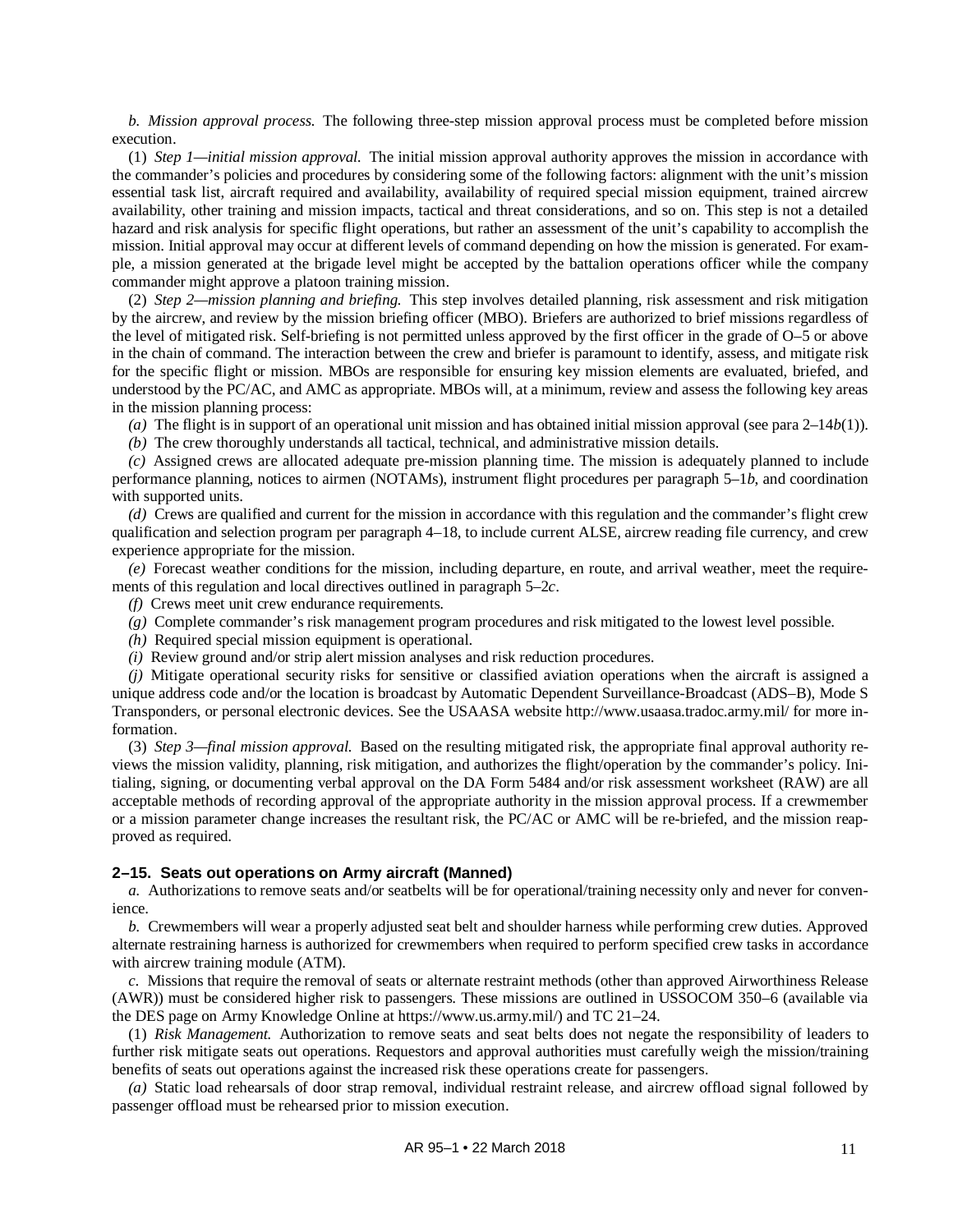<span id="page-20-2"></span>*(b)* Passengers will be secured by seat belts, individual alternate restraints, and/or door straps as applicable. Alternate restraints are intended to replicate a seat belt as much as possible; therefore, they must be of a length and type that mitigates injuries by limiting passenger movement and preventing ejection during a hard landing, crash, or rollover sequence. Where the device attaches to the aircraft must also be considered and briefed to passengers.

(2) *Infiltration/exfiltration techniques.* The conduct of paradrop, rappelling, helocast, caving (Jacobs) ladder, SPIES, STABO, and FRIES with seats removed/stowed when required by an approved mission essential task list or approved USAACE POI/training support package can be performed without seats installed. No special approval or waiver is required for the passengers. Mission passengers will be secured per [paragraph](#page-20-2) 2–15*c*(1)(*b*) from before take-off until the pre-coordinated and briefed individual restraint and/or door strap release point/time.

(3) *Airland.* Operations including air assault, tactical air transport operations, and patients not restrained in accordance with [paragraph](#page-57-1) 8–10 (for example, casualty evacuation) require acceptance of risk for removal of seats and seat belts and is the responsibility of the passenger's chain of command. Airland operations (air assault or tactical air transport) passengers will be secured per [paragraph](#page-20-2)  $2-15c(1)(b)$  from before takeoff until after the aircraft is safely on the ground and the aircrew signals clear to offload.

(4) *Approval authority.* For airland seats out operations in Army aircraft, approval authority is the first one-star (O–7) in the passenger's chain of command. Army aircraft are defined as any U.S. Army, Army National Guard, or Army Reserve aircraft.

*(a)* The approval authority must accept the additional risk to their personnel and acknowledge the risk in the authorization via memorandum. Verbal orders of commanding officer authorization is authorized but will be documented via memorandum as soon as practicable.

*(b)* For operations in support of training, approvals to remove seats and seat belts will be granted on a case-by-case basis only and are limited to specific missions or training events. Blanket approvals are not authorized.

*(c)* For operations in support of Overseas Contingency Operations, approval to remove seats and seat belts may be granted for a specific period of time (in other words, number of days, specific operation, and so forth). The approval authority will document and disseminate that decision. Seats out operations will not be approved for extended or openended operations.

*(d)* Once passenger's chain of command accepts the risk, the aviation mission approval process is completed pe[r para](#page-18-0)[graph](#page-18-0) 2–14 of this regulation. Aviation risk assessments will not automatically be considered as high risk when passenger seats/seat belts are removed.

#### <span id="page-20-1"></span>**2–16. Noise abatement**

*a.* The Assistant Chief of Staff Installation Management will disseminate noise abatement policies guidance. Installations will develop and publish local noise abatement programs that minimize aircraft noise footprint on and near the installation and within the local flying area and establish good public relations programs to educate and inform the public.

*b.* Installations will record and retain annual flight operations data for airfields and heliports for development of noise contours (see DODI 4165.57 and AR 200–1) to support noise management and land use planning.

*c.* Aircrews will participate in noise abatement and fly-neighborly programs to minimize annoyance to persons on the ground when missions and safety are not adversely affected.

<span id="page-20-3"></span>*d.* When operating in noise sensitive areas, unless required by the mission, all Army aircraft will maintain a minimum of 2,000 feet above the surface of the following: national parks, monuments, recreation areas and scenic river ways administered by the National Parks Service; National Wildlife Refuges, Big Game Refuges, or Wildlife Ranges operated by the U.S. Fish and Wildlife Service; and wilderness and primitive areas administered by the U.S. Forest Service.

*e.* Army aviation activities which normally operate in or adjacent to those areas listed in [paragraph](#page-20-3) 2–16*d* may enter into local agreements with the controlling agency to modify procedures required for mission accomplishment.

#### <span id="page-20-0"></span>**2–17. Configuration management**

*a.* The CG, AMCOM will designate PEO Aviation to serve as the overall configuration control manager of the Army fleet of standard Army aircraft. In coordination with the USAACE and the DCS, G–3/5/7, subordinate PMs of PEO Aviation will establish a baseline configuration for each standard Army aircraft and recommend approval for any deviation from the baseline. Approval of deviations from the standard configuration will be made by the DCS, G–3/5/7 (DAMO–AV). Deviations must meet a recognized Army operational requirement.

*b.* Each PM will serve as the individual configuration control manager of the platform under their control. Individual PMs will work with commands desiring deviations from the approved standard baseline.

(1) PMs will determine if an authorized deviation already exists that would fit the need.

(2) PMs will determine the cost and impact of such deviations and package the recommendation for consideration, after coordinating with the applicable agencies.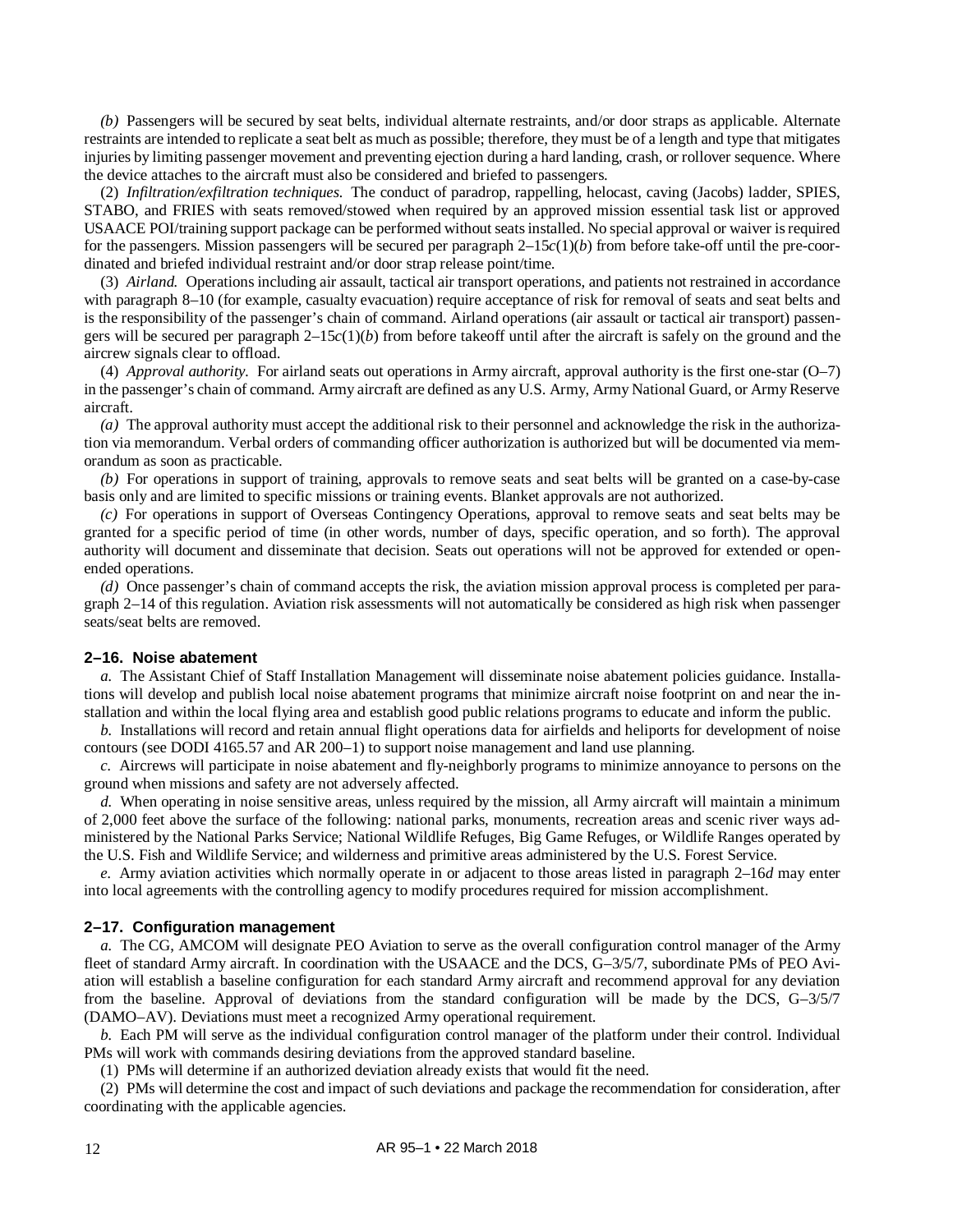(3) For deviations that do not meet a previously approved Army requirement, PEO Aviation will coordinate the request with the USAACE, AMCOM, and the DCS, G–3/5/7 (DAMO–AV) for final approval.

(4) For deviations that meet a previously approved Army requirement, PEO Aviation will coordinate the request with the DCS, G–3/5/7 for final approval.

*c.* The commanders of ACOMs, ASCCs, DRUs, and the ARNG will maintain their aircraft to the Army standard baseline configuration. Commanders wishing a deviation to the baseline will coordinate with the aircraft PM for technical assistance and forwarding of the request for approval by the DCS, G–3/5/7 (DAMO–AV).

# <span id="page-21-0"></span>**Chapter 3 Operations and Safety**

#### **Section I**

#### <span id="page-21-2"></span><span id="page-21-1"></span>**Use of Army Aircraft**

#### **3–1. Use of Army aircraft, general**

Army aircraft will be utilized for authorized purposes only. Army owned, operated, or controlled aircraft will only be used to transport Army personnel, government property, other official government passengers, or other passengers and cargo as authorized by statute and DOD issuances, or Army Directives, regulations, or policies. Specifically, use of Army aircraft must comply with paragraphs [3–2,](#page-21-3) [3–3,](#page-21-4) [3–4,](#page-22-0) or [3–5](#page-24-0) of this chapter and must not otherwise be prohibited by [paragraph](#page-24-1)  [3–6](#page-24-1) of this regulation. Also, air travel must be the most economical mode of transportation consistent with the accomplishment of the military mission, and the particular aircraft to be utilized must be the least costly one available that is capable of satisfying the transportation requirement. Travel by MILAIR that is mission essential, regardless of cost or availability of commercial service, will require complete documentation signed by the senior passenger. This authority cannot be delegated.

*a.* UAS use must comply wit[h paragraph](#page-21-4) 3–3 and must not be prohibited by [paragraph](#page-24-1) 3–6 of this regulation. The only authorized classes of missions designated for an Army UAS are operational use and, as approved, special use. To ensure that the noncombatant status of civilians and contractors is not jeopardized, commanders shall consult with their servicing judge advocate office for guidance before using civilian or contractor personnel in combat operations or other missions involving direct participation in hostilities.

*b.* Group 1 UAS procured per [chapter](#page-59-3) 9 of this regulation for non-tactical missions (for example, Corps of Engineers dam inspections; research and academic activities within Army research laboratories; Research, Development, and Engineering Command (RDECOM); military academies; or public affairs events) are exempt from the qualification, evaluation, and currency requirements of this regulation. Owning organization is responsible for safe operations and compliance with applicable FAA circulars.

*c.* The classes of missions Army aircraft may be authorized to perform are:

- (1) Required use.
- (2) Operational use.
- (3) Special mission use.
- (4) Other official use.
- *d.* DODI 4515.13 applies to Army FW and RW for transportation eligibility.

#### <span id="page-21-3"></span>**3–2. Required use**

Required use includes those missions with a designated required use traveler per DODD 4500.56 and Army Directive 2017–05 where the use of MILAIR is required due to the constant requirement for secure communications, security, or for transportation to satisfy exceptional scheduling needs. Within the DA, the SECARMY and the CSA are required to use MILAIR travel for all air travel when in a duty status.

#### <span id="page-21-4"></span>**3–3. Operational use**

Operational use includes those missions required to accomplish the Army's mission and to maintain the combat readiness of aviation and ground units. Operational use missions include, but are not limited to, the following:

- *a.* Actual or simulated tactical and combat operations.
- *b.* Aircrew/crewmember training.
- *c.* Intelligence.
- *d.* Counter-narcotics activities (CNA).
- *e.* Search and rescue.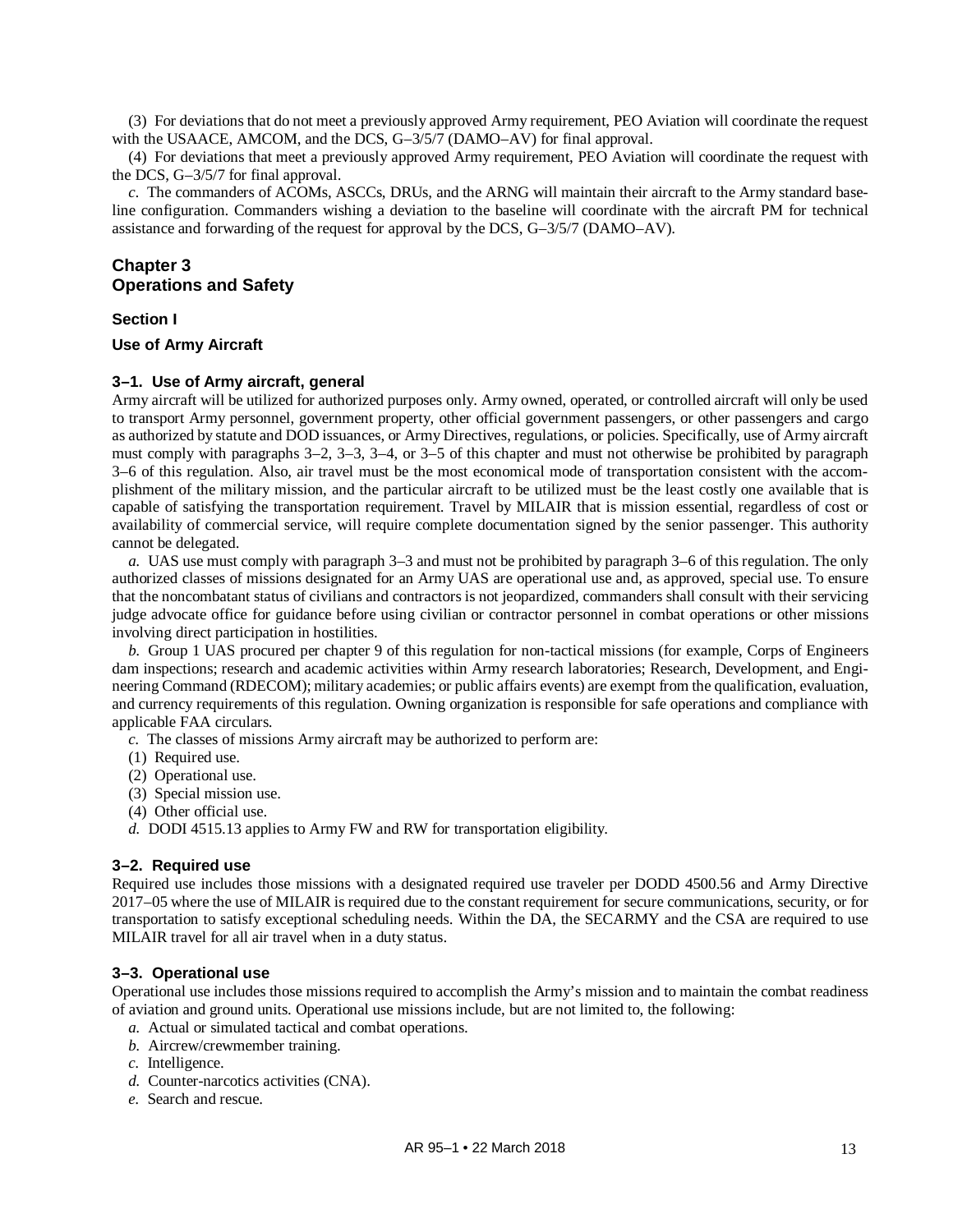*f.* Transportation of prisoners.

*g.* Use of defense attaché controlled aircraft.

*h.* Research and development.

*i.* Maintenance flights/FCFs.

*j.* Flight tests.

*k.* Repositioning or reassignment of aircraft.

*l.* Transport of troops and/or equipment (non-medical evacuation).

*m.* Special use (Defense Support of Civilian Authorities/intelligence related activities, humanitarian, disaster relief, and deployments).

<span id="page-22-6"></span>*n.* Aeromedical evacuation by aeromedical units.

<span id="page-22-1"></span>(1) Aeromedical evacuation applies to eligible personnel described in DODI 4515.13.

<span id="page-22-2"></span>(2) Army aircraft may be used to transport U.S. Armed Forces patients when deemed necessary by competent medical authority (see DODI 4515.13). FW and RW aircraft not equipped to handle litters or patients requiring special care en route will only transport ambulatory patients who need no en route medical treatment, except as required for emergencies.

(3) Civilians and personnel not covered in paragraph[s 3–3](#page-22-1)*n*(1) an[d 3–3](#page-22-2)*n*(2) may be provided aeromedical transportation to the nearest medical facility where immediate treatment is available. Transport will only occur when there is an emergency involving an immediate threat to life, limb, or sight, and when suitable commercial services (air taxi, charter air ambulance, or aeromedical evacuation configured commercial air) are not available, feasible, or are inadequate. Installation and/or senior mission commanders in coordination with aviation brigade or separate Army aeromedical evacuation unit commanders will develop written policies that establish specific procedures for notification, mission acceptance, and launch authority.

(4) Army air ambulance aircraft are dedicated evacuation platforms in support of aeromedical missions described in AR 40–3. All requests to utilize air ambulance aircraft for missions other than in support of the aeromedical or humanitarian relief missions defined in this paragraph will be forwarded through ACOM, ASCC, DRU, or ARNG to the Deputy Chief of Staff, G–3/5/7 (DAMO–AV), 400 Army Pentagon, Washington, DC 20310–0400 for approval.

*o.* Aeronautical research and space and science applications.

*p.* Exercising command and/or supervision authority at adjacent and local installations.

# <span id="page-22-0"></span>**3–4. Special mission use**

Unless specified, the commander of the ACOM, ASCC, DRU, or the DARNG owning the aircraft must approve of missions authorized in this paragraph. They may delegate approval authority as specified in paragraph[s 3–4](#page-22-3)*a* throug[h 3–4](#page-23-0)*f* and no lower than the first general officer in the chain of command if not specified. Army aircraft may be used for the following purposes:

<span id="page-22-3"></span>*a. Public affairs.* Army aircraft may be used for public affairs missions and public affairs travel in accordance with DODI 4515.13, DODI 5410.19, AR 360–1, and current Army Directives. Consultation of these publications will occur before these missions are approved. Approval of an aerial request by the OCPA does not authorize the flight nor constitute acceptance of the mission. These missions are still subject to [paragraph](#page-18-0) 2–14 and must serve an aviation purpose. Public affairs missions include, but are not limited to, the following:

- <span id="page-22-4"></span>(1) Performance by DOD demonstration teams.
- (2) Flyovers of public affairs events.
- (3) Tactical demonstrations.
- (4) Aerial reviews.
- <span id="page-22-5"></span>(5) Static displays or aerial demonstrations not on a military installation (will comply with AR 360–1).

(6) Aerial activities defined as all other aerial demonstrations not listed in paragraphs  $3-4a(1)$  through  $3-4a(5)$  designed to portray performance techniques by a single aircraft or group of aircraft or personnel. Such demonstrations include, but are not limited to, air to air refueling, helicopter flight techniques, maximum performance takeoff, performance record demonstrations, mass parachute jumps, air delivery of equipment, assault aircraft demonstrations, tactical helicopter troop landings, air rescue demonstrations, and aircraft rappelling, fast rope, or STABO demonstrations.

(7) Units assigned an aerial demonstration mission within the continental United States (CONUS) will comply with 14 CFR 91. If parachuting is involved, 14 CFR 105 will also apply. Coordinate with the DAR before conducting aerial demonstrations off a military installation. The list of DARs is in AR 95–2.

(8) Outside the continental United States (OCONUS) units assigned an aerial demonstration mission will comply with published ACOM, ASCC, DRU, and host nation regulations.

*b. Orientation flight.* Army aircraft may be used for orientation flights in accordance with DODI 4515.13, DODD 4515.12, and the following: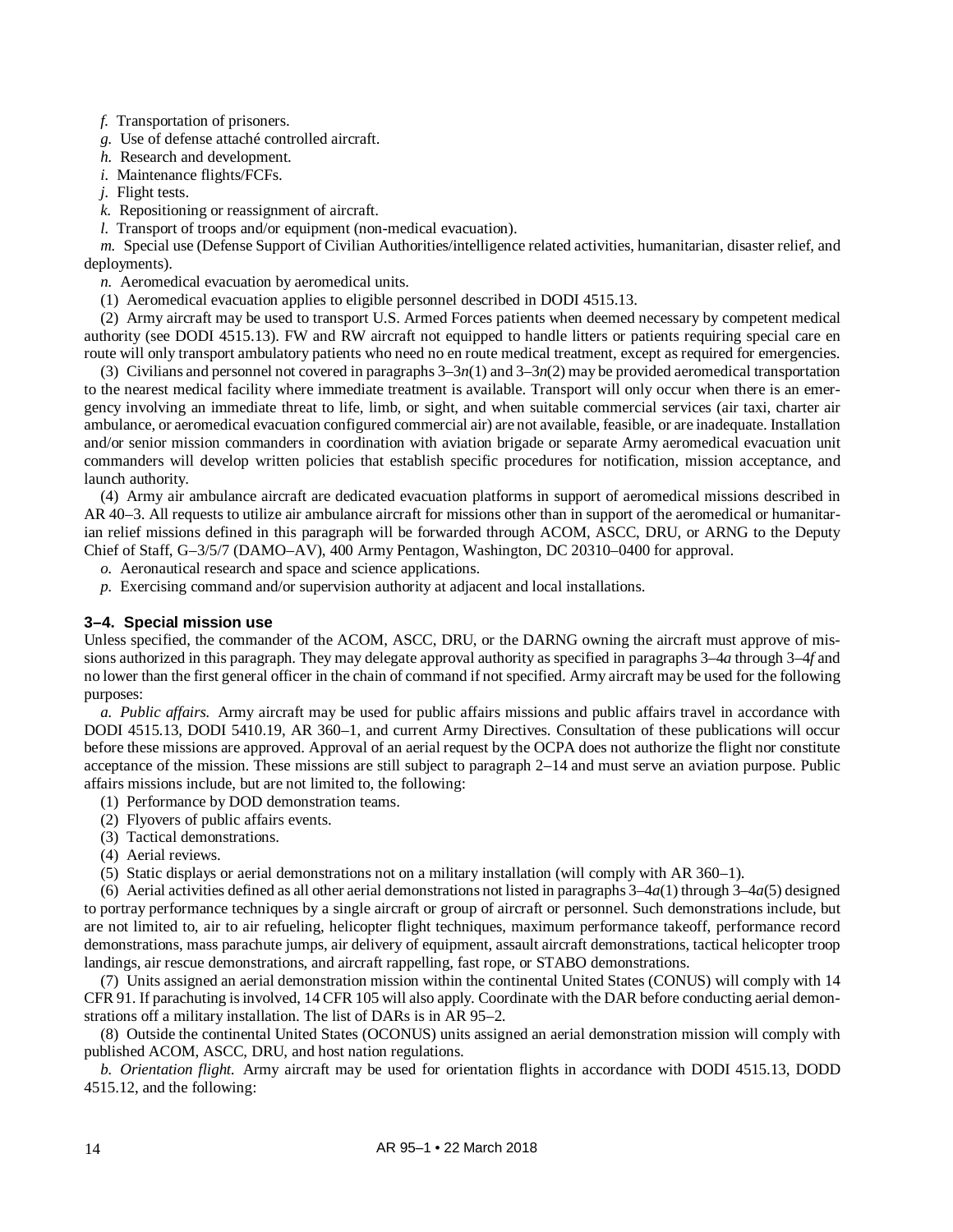(1) Aviation unit commanders in the grade of O–5 or above, their corresponding aviation standardization officer in the grade of W–4 or above, and aviators assigned to Combat Aviation Brigade (CAB) as the command chief warrant officer (CCWO) in the grade of W–5 who are not qualified in aircraft within their unit are authorized to conduct an orientation flight when all of the following conditions met:

*(a)* Flight is for demonstrating or determining the capabilities of the aircraft.

*(b)* Commander, CCWOs, and standardization officers must be assigned to that documented position.

*(c)* Aircraft and crew must be under their command or responsibility for standardization.

*(d)* If simulated emergency procedures will be conducted, the flight will be designated high risk.

*(e)* Must be qualified in the category of aircraft to be flown.

*(f)* Must be current per [paragraph](#page-32-1) 4–9*b* for flights in forecast IMC.

*(g)* Flights in a designated combat or imminent danger zone must be approved by the first two-star level commander in the chain of command. Approval authority for flights outside of a designated combat or imminent danger zone may be delegated down to commanders in the grade of O–6.

(2) Nonrated personnel and rated personnel not qualified in the aircraft occupying a pilot station when the operator's manual or mission requires two pilots as minimum crew.

*(a)* Flight is for demonstrating or determining the capabilities of the aircraft.

*(b)* NVD or nap of the earth flight must be specifically authorized.

*(c)* Flight will be in visual meteorological condition (VMC).

*(d)* If simulated emergency procedures will be conducted, the flight will be designated high risk.

*(e)* Flight is approved by the commander of the ACOM, ASCC, DRU, or the DARNG providing the aircraft or the CG, USAACE for flights at USAACE. Authority granted to approve these orientation flights will not be further delegated below the first general officer in the chain of command.

*(f)* Flights in a designated combat or imminent danger zone must be approved by the first O–8 level commander in the chain of command.

(g) If any of the conditions in paragraphs  $3-4b(2)(a)$  through  $3-4b(2)(f)$  cannot be complied with, a waiver may be requested per [paragraph](#page-9-8) 1–7.

*(h)* Members of Congress and their staffs may be provided orientation flights only with the approval of the Office of the Chief of Legislative Liaison, Support Operations Division, 1600 Army Pentagon, Washington, DC 20310–1600. State and local officials may participate in orientation flights in direct support of Homeland Defense missions.

*c. Casualty evacuation or aeromedical evacuation by non-aeromedical evacuation units.* Performance of aeromedical evacuation and casualty evacuation by non-aeromedical units will be performed in accordance with [paragraph](#page-22-6) 3–3*n* and when approved by the commander.

*d. Other emergency situations.* The ACOM, ASCC, DRU, or ARNG will notify the Deputy Chief of Staff, G–3/5/7 (DAMO–AV), 400 Army Pentagon, Washington, DC 20310–0400, when decisions are made to use Army aircraft for emergency situations and full details provided as soon as possible. When danger to public health or safety prevents prior approval, Army aircraft may transport civilian personnel in the following situations:

(1) Personnel engaged in search and rescue.

(2) When severely injured or critically ill patients in CONUS require immediate lifesaving aeromedical evacuation. Applicable events are major fires, earthquakes, flood, industrial or transportation accidents, epidemics, or similar natural or man-caused catastrophes.

(3) Volunteers with special search and rescue equipment who volunteer to help and have no other means of transportation. Their services must be requested by the Aerospace Rescue and Recovery Service.

*e. Security assistance missions.* Chiefs of military assistance advisory groups and defense attachés may approve missions for transportation of all personnel under their control. They may do this for their aircraft only in accordance with DODI 4515.13 and Army Directive 2017–05.

<span id="page-23-0"></span>*f. Other.* Army aircraft may also be used for the following:

(1) Travel per Army Directive 2017–05 to events such as memorial services, retirements, graduations, public ceremonies, field demonstrations, patient visitation, or parades for military personnel who are participating or representing the Army or DOD in an official capacity only. MILAIR transportation requests will not be approved for the sole purpose of attending such activities in a personal capacity.

(2) Transportation for other authorized activities such as sponsored athletic teams, bands, or other welfare; morale; recreation; and chaplains' programs in accordance with DODI 4515.13.

(3) Support of sport parachute clubs set up by installation commander under AR 215–1.

(4) Military spouse orientation flight programs under the following conditions:

*(a)* Flights are to satisfy specific retention or motivation objectives and will be conducted as safely and efficiently possible.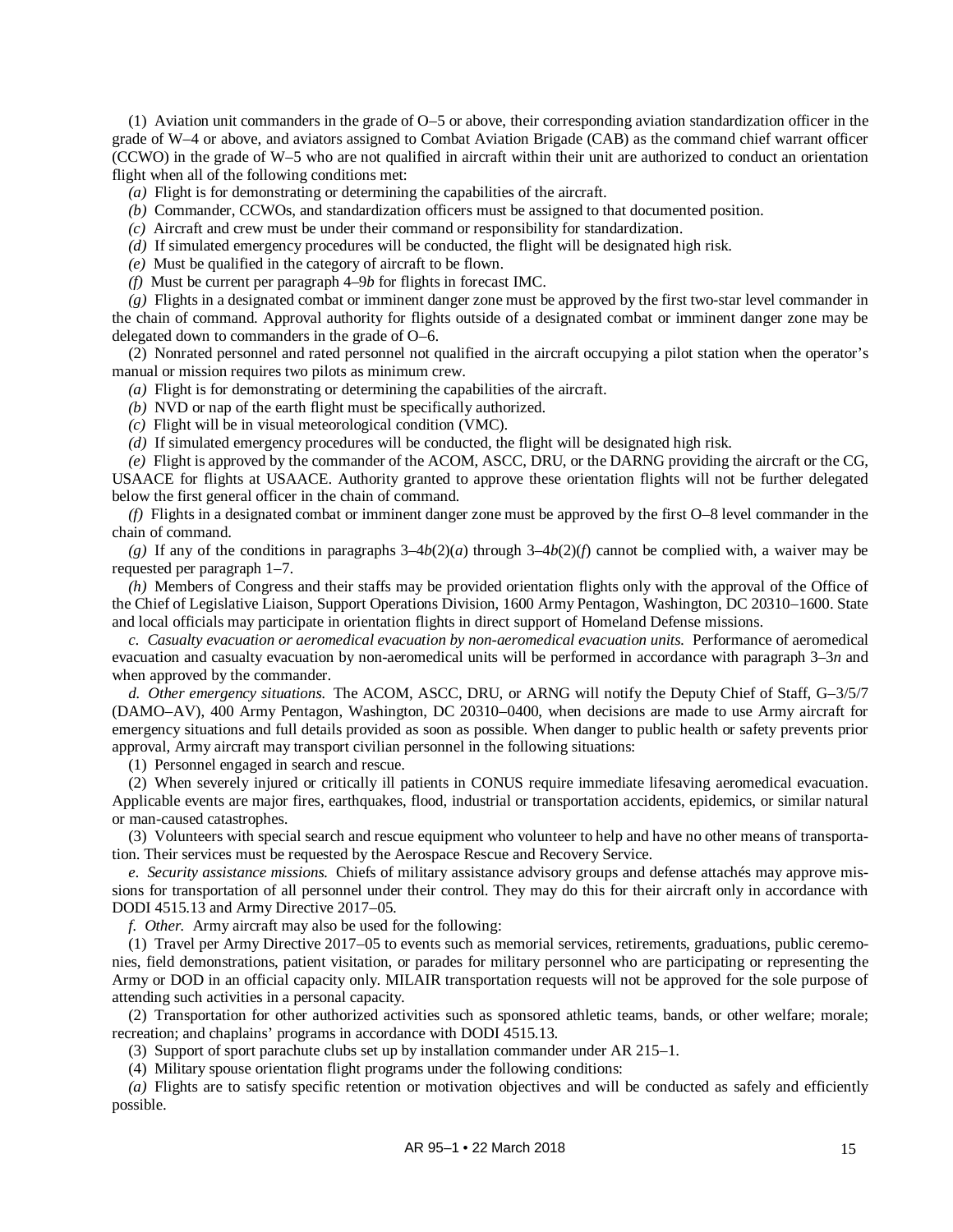*(b)* Flights will be accommodated within the command FHP.

- *(c)* Flights will be conducted in the local area only.
- *(d)* Flights will not be conducted above 10,000 feet pressure altitude except in pressurized aircraft.
- *(e)* Passengers will not occupy flight crew seats with access to flight controls.
- *(f)* Passenger restrictions i[n paragraph](#page-25-0) 3–8 will apply.
- *(g)* Accompanied spouse travel will be in accordance with DODI 4515.13 and applicable SECARMY guidance.

*(h)* An ACOM, ASCC, DRU commander, or the DARNG desiring to establish a spouse orientation program will submit a copy of the proposed plan to the Deputy Chief of Staff, G–3/5/7 (DAMO–AV), 400 Army Pentagon, Washington, DC 20310–0400 for approval.

*(i)* When ACOMs, ASCCs, DRUs, or ARNG have approved plans, they have approval authority for subordinate unit requests for orientation flights.

(5) Aircraft support of community relations and public information will comply with AR 360–1 and DODI 4515.13.

(6) Transportation of members of Congress and accompanying staff members (when approved by the Office of the Chief of Legislative Liaison (OCLL)) in accordance with DODD 4515.12.

(7) Flyovers, including the missing man formation at memorial or funeral services in honor of rated and/or designated aviation personnel or dignitaries, will comply with DODI 5410.19 and DODD 5410.18.

(8) Commanders in the grade of O–6 and above, including state Army aviation officers for ARNG, will approve FAA employees or designated pilot examiners engaged in flight checks or examining rated personnel using U.S. Army aircraft. Use of Army aircraft to exclusively obtain or renew an FAA rating is prohibited.

(9) All requests for transportation not provided for in this paragraph and waiver requests to the provisions of this paragraph will be forwarded through the ACOM, ASCC, DRU, or ARNG to the Deputy Chief of Staff, G–3/5/7 (DAMO–AV), 400 Army Pentagon, Washington, DC 20310–0400.

# <span id="page-24-0"></span>**3–5. Other official travel**

Administrative travel, also called "other official travel," includes travel to give speeches; attend conferences, meetings, or training courses; make routine site visits; and other similar uses. The justification for the use of FW MILAIR for administrative travel usually requires showing that MILAIR is essential versus commercial air. The rationale for the use of RW aircraft for administrative travel usually involves showing that MILAIR is essential versus ground transportation unless commercial air travel is also available between the general departure and destination locations. All travel will comply with current DODDs, DODIs, and Army Directives.

# <span id="page-24-1"></span>**3–6. Prohibited missions**

*a.* Army aircraft will not be used to conduct flights for personal use. They will not be used for transportation of personnel or equipment to any place or event in an unofficial capacity.

*b.* Army aircraft will not be used for domicile (place of residence) to duty, or duty to domicile, transportation unless authorized under 31 USC 1344, 10 USC 18505, or as approved by the SECARMY.

*c.* Requests for exceptions to travel policies will be forwarded through Deputy Chief of Staff, G–3/5/7 (DAMO–AV), 400 Army Pentagon, Washington, DC 20310–0400, through the Army Headquarters Services, Director of Executive Travel (OAASA–AHS–ZT), 9301 Chapek Road, Building 1458, Fort Belvoir, VA 22060, to the Administrative Assistant to the Secretary of the Army, 105 Army Pentagon, Washington, DC 20310–0105.

*d.* Use of Army aircraft exclusively to obtain or renew an FAA rating is prohibited.

*e.* Army UAS will not be operated in a manner outside of the definition of public aircraft.

# <span id="page-24-2"></span>**3–7. Passenger policy**

*a.* Service personnel are authorized to fly as passengers in Army aircraft while on duty and when authorized by their commander. Verbal authority is permitted. "Service personnel" are defined as follows:

(1) Active duty members of the Army, Navy, Air Force, Marine Corps, and Coast Guard.

(2) Active status member of RC as defined in DODD 4515.12.

(3) DOD civilians when on official business.

(4) Employees of other U.S. Government agencies and technical advisors to DOD component authorities when traveling on official business for DOD.

*b.* Army personnel traveling on OSA flights on permanent change of station orders, temporary duty, emergency leave, space availability, or official business are authorized to wear appropriate civilian clothing. Personnel must ensure that their dress and personal appearance are appropriate for the occasion and reflect positively on the Army.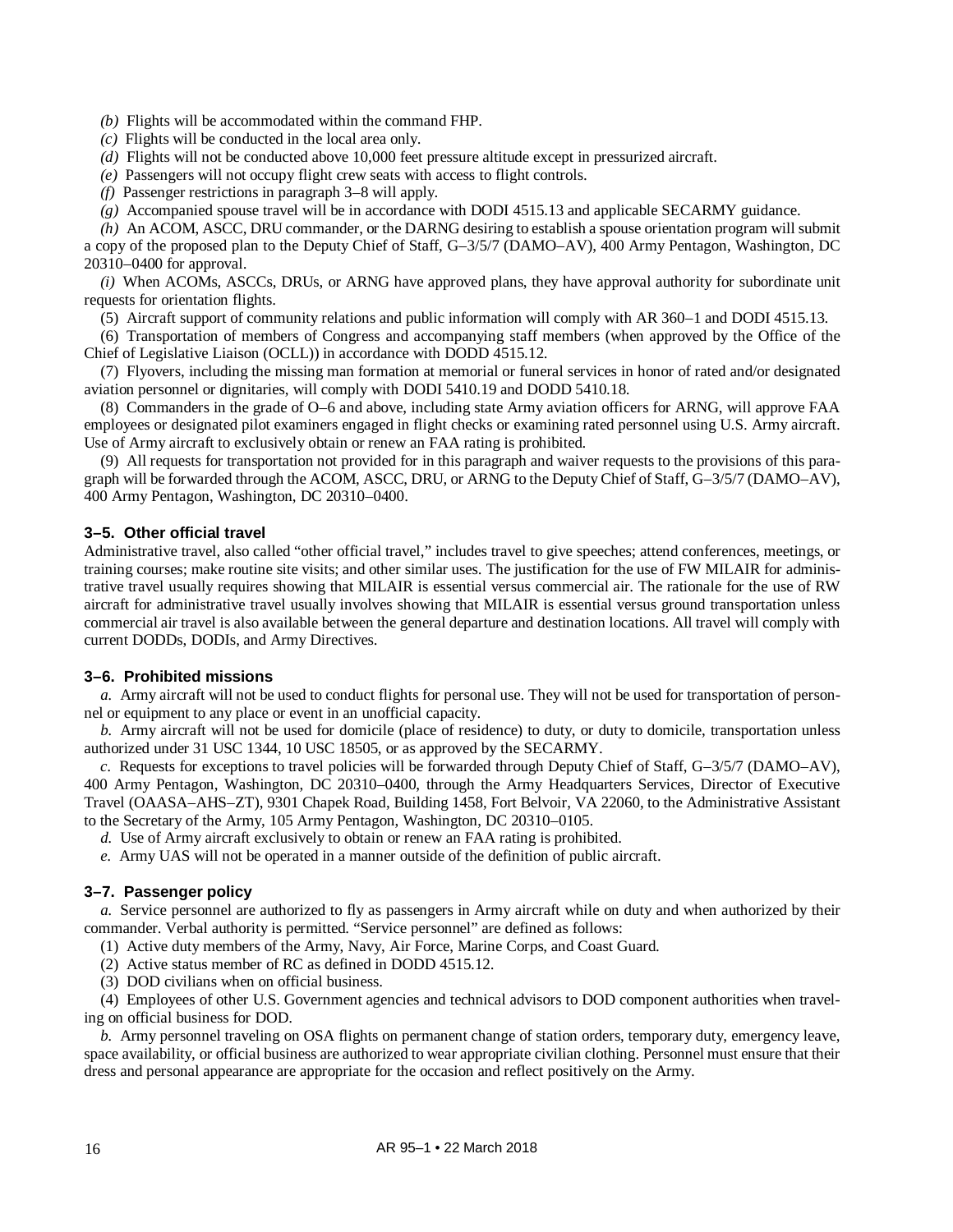*c.* Personnel will not make an aerial flight if determined medically unfit by competent medical authority, or if they are disabled and not physically capable of caring for themselves while enplaning, deplaning, or while in flight by DODI 4515.13.

*d.* Personnel specified as eligible passengers in DODI 4515.13 are authorized as passengers in Army FW aircraft. Authorized travelers (other than spouse and Family member travel) must have travel orders or transportation authorization published by the installation travel authority. Spouse and Family member travel must have travel or transportation authorization issued by the DCS, G–3/5/7 (DAMO–AV) or as specified in DODI 4515.13 or Army Directive 2017–05 and meet the requirements established therein. The orders must specify if travel is reimbursable or nonreimbursable. Travel for other executive departments or government agencies, or for the judicial or legislative branches of the Federal Government, have unique requirements defined in DODI 4515.13. Coordinate these requirements with the Office of the Chief Legislative Liaison, Support Operations Division, 1600 Army Pentagon, Washington, DC 20310–1600.

*e.* Dependents authorized to travel under this or other paragraphs are defined in DODI 4515.13.

*f.* Aircraft will not deviate from mission flight plans to accommodate space available passengers.

*g.* Policies for FW aircraft transportation of foreign personnel and approval authorities are specified in DODI 4515.13.

*h.* Contractor employees when performing duties specified in their contract or statement of work and on an official contractor identification memorandum or letter of authorization in accordance with Army Directive 2017–05 or DODI 4515.13 are authorized passengers.

*i.* Submit questions or requests for waiver concerning passenger eligibility as outlined in this paragraph through ACOM, ASCC, DRU, or ARNG to Deputy Chief of Staff, G–3/5/7 (DAMO–AV), 400 Army Pentagon, Washington, DC 20310–0400.

#### <span id="page-25-0"></span>**3–8. Passenger restrictions**

- *a.* Passengers are restricted from the following types of flights:
- (1) Maintenance, engineering, functional, or experimental test flights.
- (2) Aerobatics flights.
- (3) Aerial demonstrations (mission essential personnel authorized) as defined by DODI 5410.19 and AR 360–1.
- (4) Flight crew emergency procedures training.
- (5) NVD qualification and refresher training.
- (6) Aeronautical record attempts.
- (7) Aircraft acceptance flights.

*b.* Personnel on the aircraft during the above operations will be limited to the minimum essential and those making evaluations or performing required maintenance checks. Army aircraft will be used for authorized purposes only.

#### **Section II**

#### <span id="page-25-2"></span><span id="page-25-1"></span>**Operational Support Airlift**

#### **3–9. Operational support airlift missions**

The OSA missions are movement of high priority passengers and cargo with time, place, or mission-sensitive requirements. DODI 4500.43 provides OSA–A policy guidance, definitions, procedures, and responsibilities. DODI 4515.13 provides transportation eligibility policy and procedures for MILAIR, and Army Directive 2017–05 provides SECARMY policy for travel by DA senior officials.

#### <span id="page-25-4"></span><span id="page-25-3"></span>**3–10. Operational support airlift management responsibilities**

*a.* The SECARMY is responsible for—

(1) Establishing clear accountability for aircraft management at a senior officials level.

(2) Developing and implementing policies that specify validating requirements and procedures for scheduling assets in support of Army OSA requirements.

<span id="page-25-6"></span>*b.* The AASA, on behalf of the SECARMY, will provide management and policy oversight for the use and scheduling of the Army executive jets designated as SSCA.

<span id="page-25-5"></span>*c.* The ASA (FM&C) will prepare and publish an annual cost per flying hour message that includes DOD and non-DOD costs per flying hour rates by aircraft mission, type, design, and series for all Army aircraft. The ASA (FM&C) will also publish annually the gross hourly salary for military and civilians to be used for cost effectiveness analysis.

*d.* The DCS, G–3/5/7 has management responsibility for the following areas:

(1) Establish objective wartime requirements for Army OSA aircraft.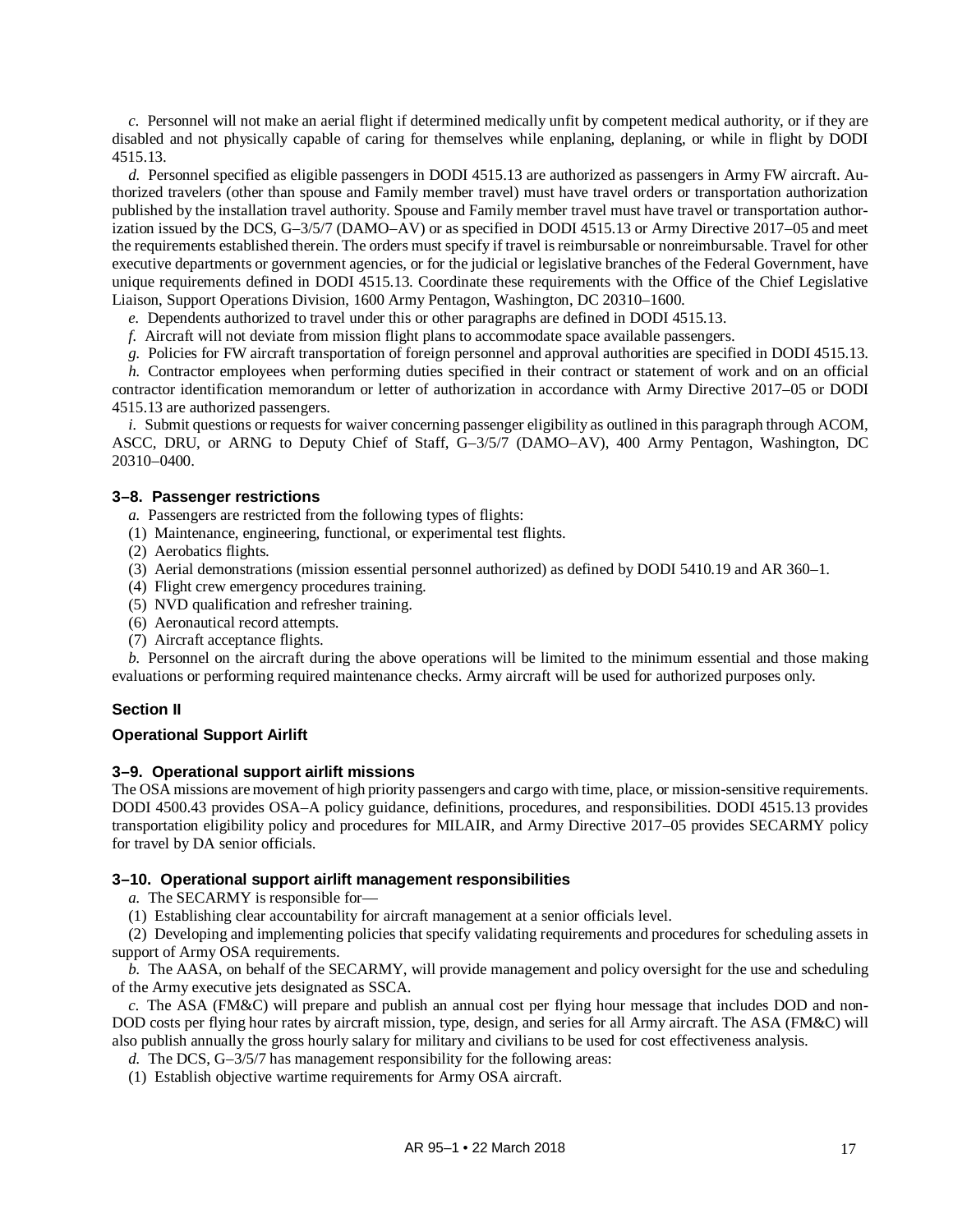(2) Review annually the continuing need for aircraft appropriated based solely on wartime readiness requirements, and for reasons other than wartime requirements, as well as the cost effectiveness of aircraft operations. When not fully justified, the Army will release aircraft determined to be excess.

(3) Review, analyze, and evaluate Army OSA and/or non-OSA utilization data to determine future aircraft stationing and changes to the aviation structure.

(4) Report the Army OSA FHP execution during the quarterly program performance and/or budget execution review.

*e.* Combatant command, ACOM, ASCC, or DRU commander, or the DARNG will—

(1) Ensure that procedures are developed within each subordinate unit to allow for the OSA–A to capture all OSA travel requirements.

(2) Designate helicopter scheduling authorities to schedule Army helicopter assets to support OSA mission requirements.

(3) Establish internal control procedures to ensure subordinate units comply with OSA program requirements.

<span id="page-26-0"></span>*f.* Operational relationships are established in consonance with the AASA, Director of the Army Staff, and DCS,  $G - \frac{3}{5}{7}$ .

*g.* The Commander, OSA–A delegated by DARNG oversees operations, training, standardization, maintenance, readiness, mobilizations, safety, and risk management command oversight for all ARNG FW elements.

*h.* The ACOM, ASCC, and DRU commanders of owning and/or attached units, ARNG adjutant generals, and USAR general officer commands will—

(1) Validate all OSA requests generated from subordinate units, tenant activities, and designated agencies. Validator duties may be delegated to an individual within the chain of command. Validator duties and mandatory training will be performed in accordance with USTRANSCOM Instruction 10–19, also known as the OSA Remote User's Guide.

(2) Develop internal control procedures to ensure compliance with appropriate DOD issuances, this regulation, and the OSA Remote User's Guide.

(3) Ensure accurate record keeping and timely submission of OSA requests.

(4) Ensure designated officials, CONUS airplane flight units, and RW units tasked to support OSA are networked to OSA automated remote users' system.

(5) Ensure FW OSA CONUS flight requests are submitted to OSA–A.

(6) Ensure flight activities submit post-mission reports for all missions flown.

(7) Provide notification to requesters of travel support, nonsupport, or schedule deviations.

(8) Brief users on procedures for initiation, cancellation, or modification of airlift requests.

(9) Designate a centralized point of contact for receiving space available travel requests and maintain space available roster.

(10) Assign appropriate priority, urgency, justification, and category (PUJC) codes for each OSA request in accordance with DODI 4500.43. The OSA validators will retain specific justifications for PUJC codes assigned for each airlift request for 2 years subject to periodic review by appropriate agencies.

(11) Examine and approve all senior federal travelers' (all general officer and civilian equivalent) travel requests. Validation for senior federal travel may not be delegated below the grade of O–8.

*i.* Commander, OSA–A, will—

(1) Serve as scheduling authority for Army FW OCONUS and operational use missions.

(2) Serve as reviewing authority for all Army FW OSA requests entered into Joint Air Logistics Information Systems (JALIS).

(3) Report the use of OSA by DA Presidential appointees to U.S. Transportation Command semi-annually.

- (4) Analyze cost computations of OSA in accordance with DODD 4500.56.
- (5) Maintain a current listing of designated Army OSA validators.

(6) Provide all designated OSA validators with access codes, user identification, and program manuals for JALIS.

(7) Retain all requests for aircraft support and post-mission data for a period not less than 2 years after completion of the fiscal year (FY).

*j.* Aviation units performing OSA mission support will conform to the reporting requirements contained in the OSA Remote User's Guide and this regulation.

(1) The aviation unit commander will appoint an airlift coordinator. The airlift coordinator duties are outlined in the OSA Remote User's Guide.

(2) Report all training flights in Logistics Flight Records in accordance with OSA Remote User's Guide.

(3) The aviation unit may schedule training missions. However, this regulation prohibits aviation units from scheduling training missions for the sole purpose of carrying passengers and or cargo.

(4) Retain all post-mission data, including non-OSA missions, for not less than 2 years after completion of the FY.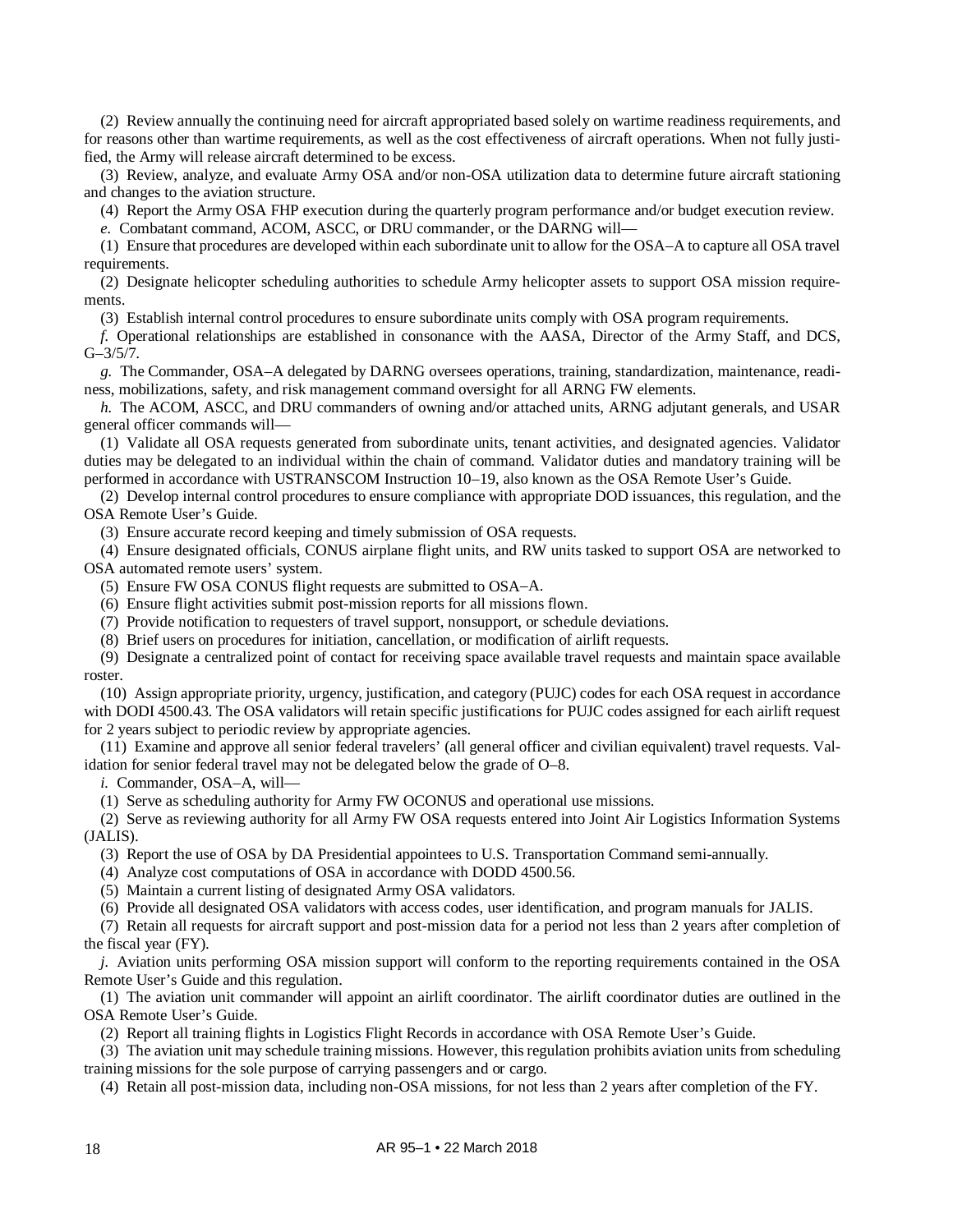# <span id="page-27-0"></span>**3–11. Operational support airlift justification**

Within the policy guidance prescribed by DODI 4500.43 and this regulation, scheduling authorities schedule the use of aircraft for OSA missions based on the following criteria:

<span id="page-27-3"></span>*a.* Base cost analysis procedures on the OSA scheduling system. Accomplish commercial cost comparisons for FW OSA by incorporating cost elements specified in DOD issuances and ARs.

*b.* For airlift requests meeting the criteria prescribed in [paragraph](#page-27-3) 3–11*a*, each OSA flight request will be assigned an appropriate PUJC code by the OSA validator established in the OSA Remote User's Guide and DODI 4500.43.

#### <span id="page-27-1"></span>**3–12. Operational support airlift procedures**

*a.* The OSA validators will publicize transportation requests and aircraft scheduling procedures within their areas of responsibility. Procedures will include requirements for units or individuals to request OSA in advance and to accept variations in departure or arrival times and will be reviewed by the authorizing official. Consider urgent operational demands when determining if a spread is possible in departure and arrival times. Validators will establish the PUJC codes for all OSA requests based on the OSA Remote User's Guide and DODI 4500.43. Rank or grade alone is not sufficient to justify support of airlift requests or placement in any particular PUJC.

*b.* Army personnel will submit requirements for official travel to the authorizing official within their chain of command.

*c.* Authorizing officials will state requirements for official government travel and forward all approved requests to OSA validators a minimum of 4 duty days before the date of intended travel and in sufficient detail to allow the validator to assign the airlift requests with the appropriate PUJC. Signature of the senior traveling passenger is required and cannot be delegated. Also, senior federal travelers (all general officer and civilian equivalent) will have their travel requests reviewed and approved no lower than the grade of O–8.

*d.* OSA validators will ensure that requests are received from a proper authorizing official with the appropriate signature of the senior passenger. They will submit approved requests for Army FW OSA within CONUS and OCONUS to OSA–A. Submit RW OSA requests within the National Capital Region to the Military District of Washington for scheduling.

*e.* The JALIS automated remote user's system will be used to submit OSA requests. Submit requests to OSA–A within the time frames outlined below.

(1) Except in emergencies, process flight requests through OSA–A not later than 4 duty days before the departure or as soon as identifying an OSA mission requirement. Priority "1" requests may be submitted telephonically and confirmed by message.

(2) Team or group travel request (as defined in DODI 4515.13) for 15 or more individuals for Army OSA flights will be submitted not later than 30 days before departure date, not including requests for special air mission support. A team consisting of 14 or fewer individuals traveling as a group, or part of a group, may be submitted not later than 4 duty days in advance of the date of desired travel or as soon as the requirement is identified.

*f.* Transmit cancellations or changes to CONUS OSA flights to Joint Operational Support Airlift Center using the OSA Remote Users Guide.

*g.* Passenger reporting time for OSA flights is not later than 30 minutes before scheduled departure time.

*h.* Validators will not submit requests for FW backup support for approved helicopter requests.

*i.* RW units in the National Capital Region are required to complete post-mission report when providing support to OSA.

#### <span id="page-27-2"></span>**3–13. Operational support airlift data collection and use**

*a.* OSA–A will collect Army OSA and/or non-OSA FW utilization data for—

(1) Justifying the use of government aircraft in lieu of commercially available aircraft or the use of one government aircraft instead of another.

(2) Recovering the costs of operating government aircraft when appropriate.

(3) Determining the cost effectiveness of various aspects of aircraft programs.

(4) Analyzing trends in inventory and seat utilization for each mission, type, design, and series OSA aircraft, by priority of travel, to include opportune airlift.

(5) Comparing OSA and/or non-OSA flying hours flown to those budgeted in the annual FHP.

(6) Summarizing the number of OSA and/or non-OSA missions flown.

(7) Summarizing passenger requests and total passengers moved by priority.

*b.* OSA–A will retain all aircraft support requests and post-mission data for not less than 2 years after completion of the FY. The OSA validator will maintain a copy of all requests for OSA support for not less than 2 years after the end of the FY. The aviation unit will retain all post-mission data, including reports on all training flights, for not less than 2 years after completion of the FY.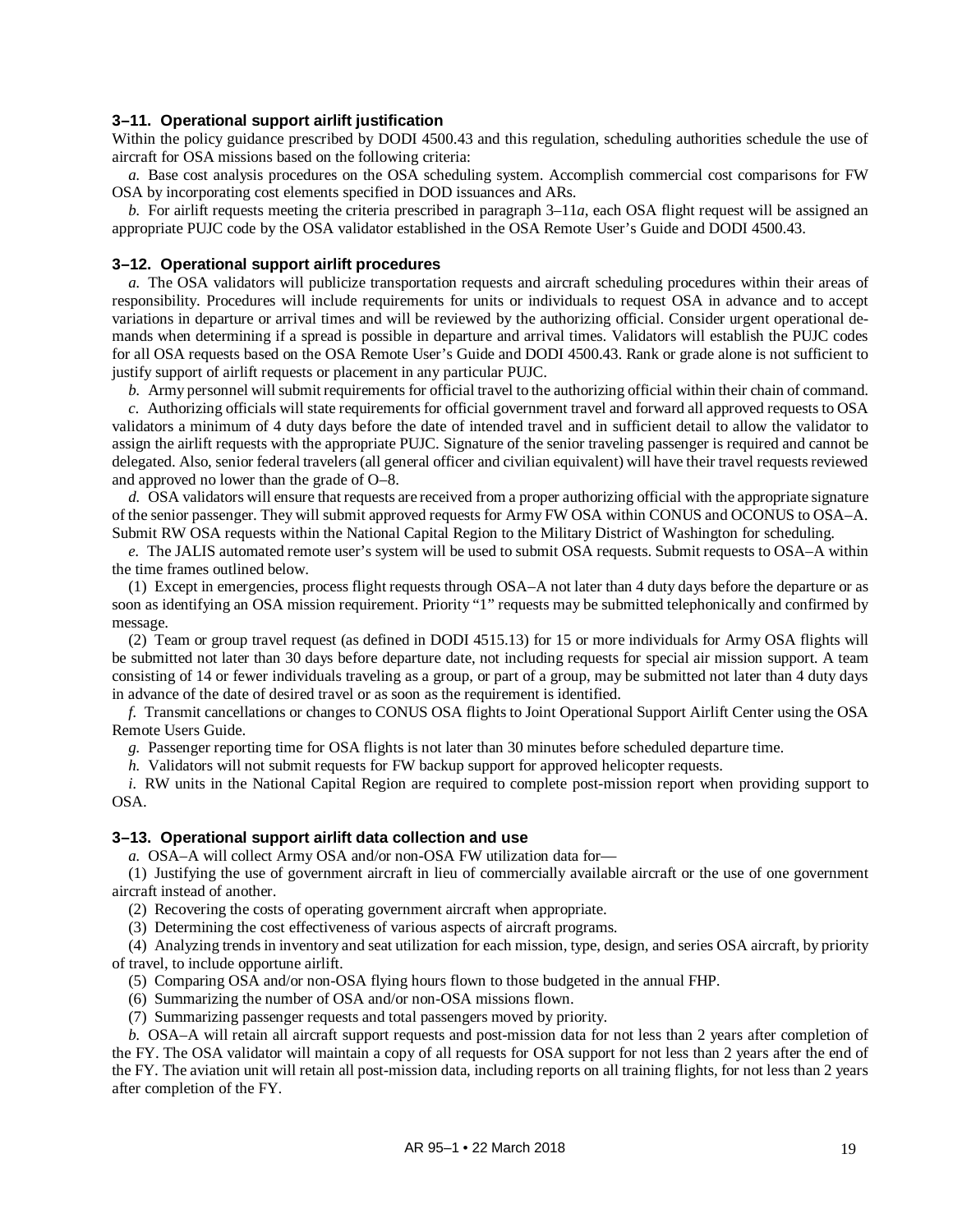# **Section III**

<span id="page-28-1"></span><span id="page-28-0"></span>**Safety**

## **3–14. Safety functions, mishap reports, investigations, and release of information**

*a.* Procedures for investigating and reporting aircraft mishaps are in AR 385–10 and DA Pam 385–40.

*b.* Policy and procedures for reporting casualties and notifying next of kin of personnel involved in aircraft accidents are prescribed in AR 638–8.

*c.* Requests for aircraft mishap reports will be answered per AR 385–10.

*d.* Requests for information under the FOIA will be processed per AR 25–55.

*e.* In all instances of an aviation Class A accident, the first general officer in the chain of command must accept the out brief from the accident investigation team.

<span id="page-28-2"></span>*f.* Commanders will implement the aviation accident prevention program per DA Pam 385–90.

#### **3–15. Risk management**

*a.* Commanders will integrate risk management into aviation mission planning and execution at every level. Guidance on risk management is in TC 3–04.11, ADP 5–0, ATP 5–19, and DA Pam 385–30.

*b.* The risk management process begins at mission conception and continues through mission completion. Apply the process with the goal of eliminating hazards where possible and reducing residual risks to acceptable levels.

*c.* Commanders or equal authority for organizations lacking a military commander will develop local checklists and RAWs for mission briefing officers to use in assessing mission planning and risk as per [paragraph](#page-18-0) 2–14 of this regulation. File the RAW with the mission briefing sheet.

#### <span id="page-28-3"></span>**3–16. Crew endurance**

*a.* Commanders will design a crew endurance program tailored to their unit mission and include it in their standard operating procedures (see DA Pam 385–90). The leader's guide to crew endurance is available at [https://safety.army.mil/.](https://safety.army.mil/)

*b.* Crew endurance is an integral part of the overall risk management program. It is used to control risks due to sleep deprivation or fatigue and to prescribe thresholds for command decisions whether to accept those risks.

*c.* Commanders should consider the advice of the FS and aviation safety officer in designing their programs.

#### <span id="page-28-4"></span>**3–17. Operational hazard reporting**

DA Form 2696 will be used to notify commanders and safety councils of anything affecting the safety of Army aircraft or related personnel and equipment. The commander will have reported hazards investigated immediately and will correct unsafe conditions (see AR 385–10 for instructions).

# **Section IV**

#### <span id="page-28-6"></span><span id="page-28-5"></span>**Aircraft Maintenance**

#### **3–18. Maintenance test flights and functional ground and flight checks**

*a.* Conduct MTFs per DA Pam 738–751 for Army aircraft having AMCOM approved MTF manuals. Army aircraft lacking an AMCOM approved MTF manual will have functional ground and/or flight checks/maintenance flights conducted to conform to the airworthiness authority's approved procedures.

*b.* Army and contract maintenance pilots performing MTFs for Army aircraft having AMCOM approved MTF manuals must be qualified and current per paragraph [4–27](#page-37-2) or [4–28](#page-38-1) of this regulation. Army and contract pilots performing functional ground and/or flight checks and/or maintenance flights conducted per the airworthiness authority's approved procedures must be qualified and current per [paragraph](#page-38-6) 4–27*e* of this regulation.

*c.* The MTFs or functional ground or flight checks/maintenance flights for Army aircraft under bailment to contractors will be conducted in accordance with this regulation unless changed by the terms of the contract.

#### <span id="page-28-7"></span>**3–19. Maintenance operational check**

*a.* Authorized personnel will perform maintenance operational checks per DA Pam 738–751 and/or applicable aircraft technical manual/master service manual.

*b.* Personnel who are authorized to start, run-up, shutdown, and taxi aircraft for maintenance operational checks and are not qualified per paragraph [2–1](#page-12-4)*a*(1) through 2–1*a*(6) will—

(1) Undergo appropriate normal and emergency procedures training conducted by a maintenance trained aircraft IP/SP/ME/IO/SO, as the case may be, on the specific mission, type, design, and series aircraft.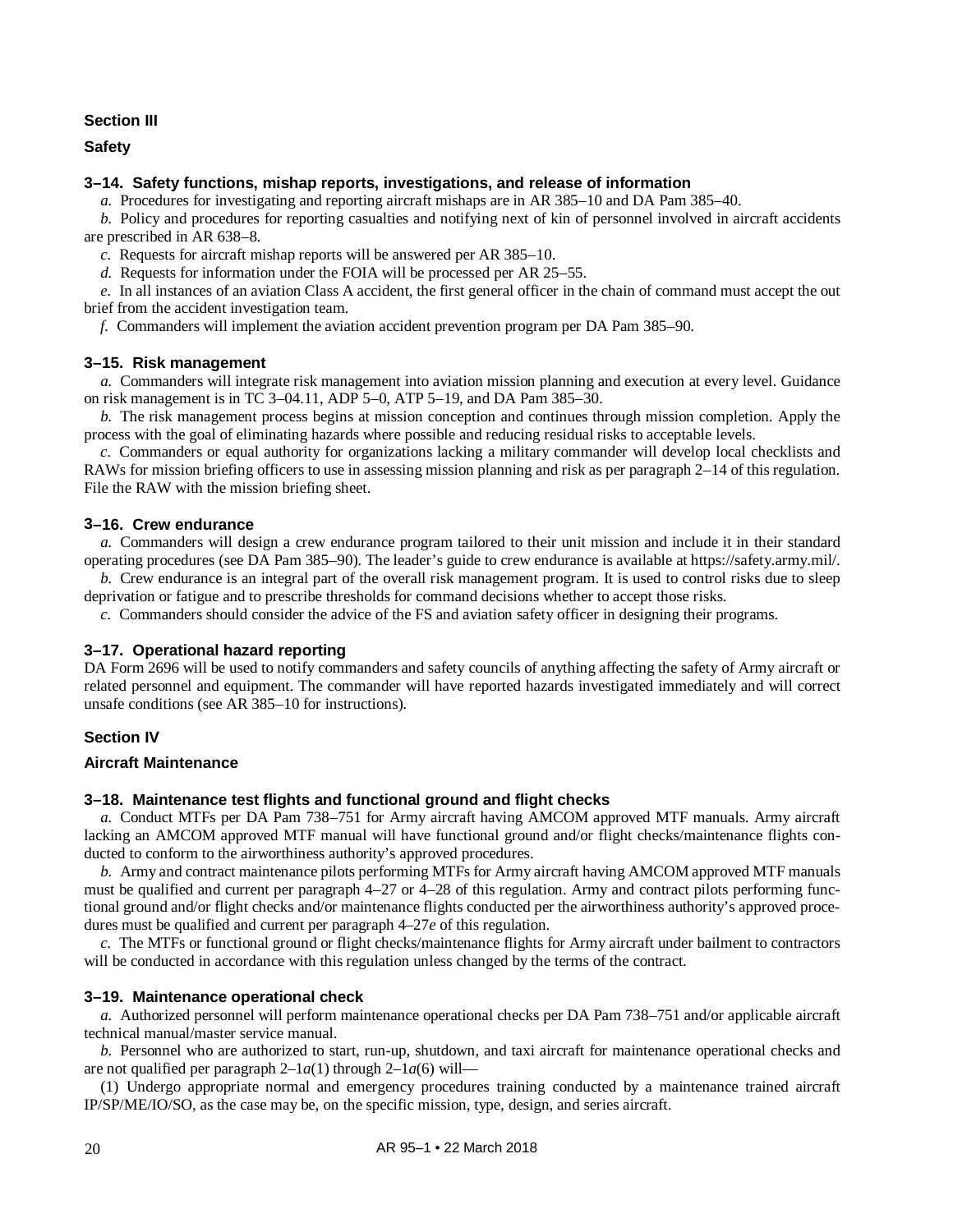(2) Be evaluated semi-annually by a maintenance trained airplane IP/SP/ME/IO/SO on all functions they are required to perform.

(3) Have written authorization from the commander which specifies the operations and checks permitted.

*c.* Unqualified personnel per [paragraph](#page-13-3)s  $2-1a(1)$  through  $2-1a(6)$  or paragraph  $2-2b(2)$  are prohibited from starting, running up, or shutting down helicopters.

*d.* Commanders may authorize personnel to start, operate, and stop auxiliary power units. These persons will—

(1) Undergo appropriate normal and emergency procedures training conducted by an IP/SP/ME/FI/SI/IO/SO in the specific mission, type, design, and series aircraft.

(2) Be evaluated annually by an IP/SP/ME/FI/SI/IO/SO as appropriate on all functions they are required to perform.

(3) Have written authorization from the commander. This approval must specify the operations and checks permitted.

*e.* Contractor personnel performing maintenance operational checks and/or operating aircraft auxiliary power units will utilize requirements listed in AR 95–20 or government flight representative approved contractor ground and flight operating procedures utilizing this paragraph as service guidance.

# **Section V**

#### <span id="page-29-3"></span><span id="page-29-2"></span>**Army Aircraft Performance Records**

#### **3–20. Requests for performance records**

The policy for handling requests from the Services for authority to establish performance records by MILAIR is contained in DODI 5410.19 and AR 360–1. It authorizes periodic official demonstrations of MILAIR to establish new performance such as speed and endurance records.

# <span id="page-29-4"></span>**3–21. Purpose of performance records**

The following policies apply to the use of Army aircraft for the purpose of performance records:

*a.* Only Service aircraft will become eligible to establish new performance records. These aircraft will be eligible 6 months after the first aircraft is delivered to an operational unit.

<span id="page-29-7"></span>*b.* Service requests to engage in public demonstrations to establish performance records and release information on new performance records will be submitted to the ATSD (PA), for approval or disapproval, after coordination—

- (1) By the ATSD (PA) within DOD.
- (2) With other appropriate departments of the U.S. Government.
- (3) With the National Aeronautic Association.

*c.* Requests in [paragraph](#page-29-7) 3–21*b* will be accompanied by a description of the specific aircraft, full justification of the purpose of the record attempt, flight plans, and information supporting the attempt.

*d.* Requests by ACOM, ASCC, DRU, or the ARNG for authority to establish performance records by MILAIR will be submitted to the Deputy Chief of Staff, G–3/5/7 (DAMO–AV), 400 Army Pentagon, Washington, DC 20310–0400, at least 60 days before any proposed record attempt.

# <span id="page-29-0"></span>**Chapter 4 Training**

# **Section I**

# <span id="page-29-6"></span><span id="page-29-5"></span>**Training Program and Literature**

#### **4–1. General**

The ATP will be in accordance with TC 3-04.11. The aviation maintenance training program applies to enlisted maintenance personnel.

# <span id="page-29-1"></span>**4–2. Aircrew training program waivers and extensions**

*a.* Authorities listed below may grant unit waivers and/or extensions to ATP requirements to units under their command:

(1) *Army command, Army service component command, and direct reporting unit commanders.* This authority will not be delegated below the first general officer in the chain of command.

(2) *Director, Army National Guard.* This authority will not be delegated below the ARNG Aviation and Safety Division (ARNG–AV).

(3) *Other.* This authority may be delegated to commanders, O–6 and above during an operational deployment.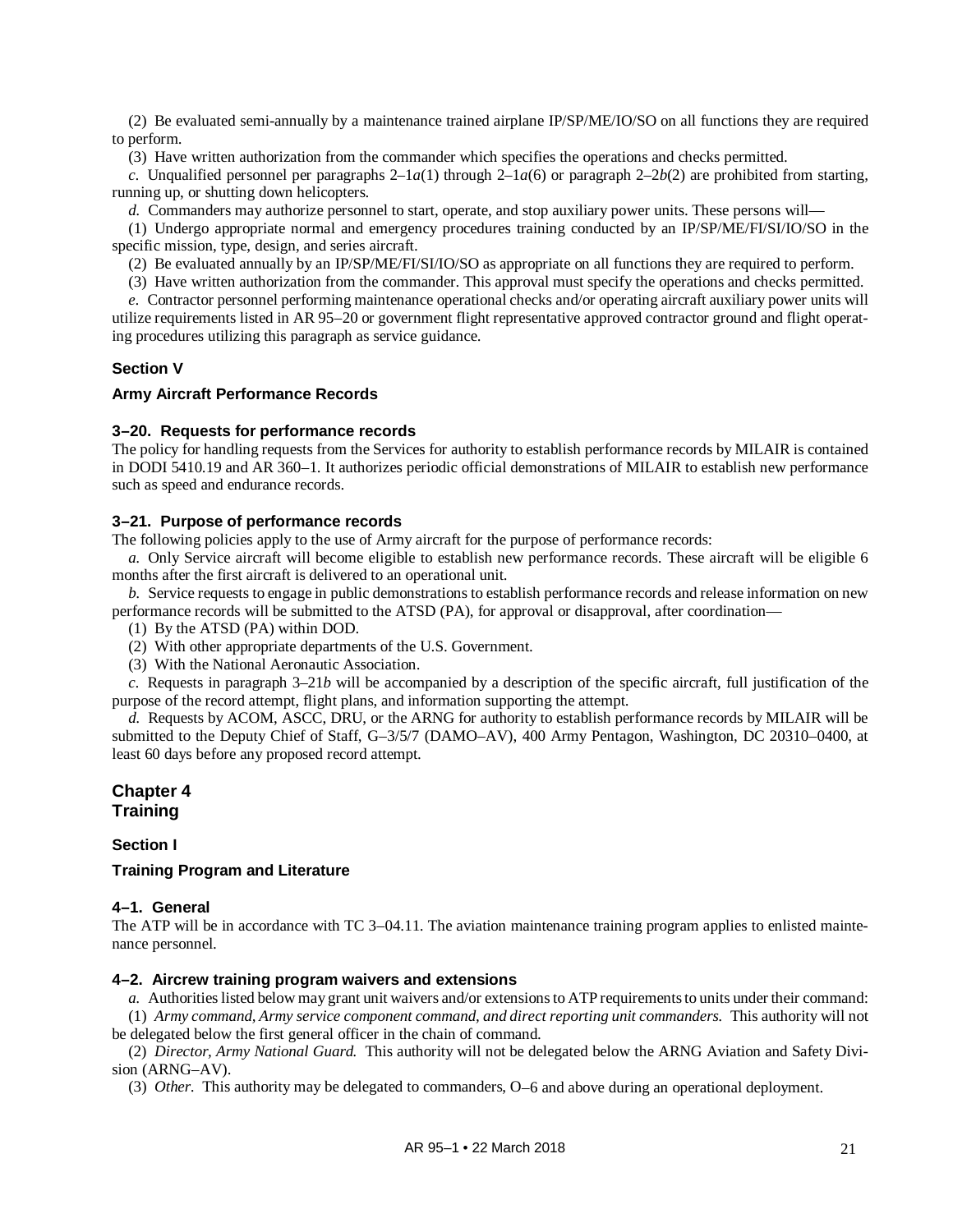*b.* The first commander, O–6 or above, in the individual's chain of command or the state Army aviation officer for ARNG may grant individual waivers to ATP requirements.

*c.* Waivers and/or extensions will indicate the specific requirement waived and/or extended and for the specified period.

*d.* Any crewmember affected by a waiver or extension that has not completed all components of the APART within the preceding 24 months will be designated readiness level (RL) 3 pending completion of the missing component(s). Commanders are not authorized to waive this requirement.

*e.* Aviators are required to complete an APART instrument evaluation, per [paragraph](#page-32-0) 4–9, within the preceding ATP year before flying into forecast IMC. Exceptions are listed in [paragraph](#page-36-5) 4–21*d*. Commanders are not authorized to waive this requirement.

# <span id="page-30-1"></span>**4–3. Publications**

Aircraft operator's manuals and checklists are the primary references governing the operation of a specific aircraft. Approved aircrew training tasks, field manuals, technical manuals, and training circulars will be used as required. When differences exist between other Army aviation publications and this regulation, this regulation has precedence. DA Form 2028 (Recommended Changes to Publications and Blank Forms) will be submitted through the aviation unit commander to the proponent of the manual.

#### <span id="page-30-2"></span>**4–4. Aircrew information reading files**

Aviation units will establish and maintain aircrew information reading files. Assigned aircrew personnel will read and remain familiar with these files.

#### <span id="page-30-3"></span>**4–5. Aircrew training program**

*a.* The ATP ensures combat readiness through standardized training and evaluations.

*b.* The ATP is mandatory for all military aviators assigned to operational aviation positions and operators assigned to UAS equipped units. Individual ATP requirements include flying hour, SFTS requirements, task iteration, and evaluation requirements including RL progression requirements and the APART.

*c.* Army aviation personnel assigned or attached to another Service will meet the requirements of that Service.

*d.* Department of the Army Civilian (DAC) aviation personnel will be trained and evaluated as specified in writing by the commander. DACs will complete the minimum flying hour approved aircrew training task iteration and evaluation requirements as determined by the commander/hiring authority.

*e.* DAC and contractor IPs and/or IEs serving in flight simulator only positions will be trained and evaluated as necessary to meet the requirements of the job description or statement of work. They will—

<span id="page-30-4"></span>(1) Be qualified as IPs in accordance with [paragraph](#page-36-4) 4–24 in the aircraft related to the flight simulator in which they provide flight instruction or evaluations.

(2) Be qualified as IEs in accordance with [paragraph](#page-37-1) 4–25 in the category of aircraft related to the flight simulator in which they provide instrument instruction and evaluations.

<span id="page-30-5"></span>(3) Be evaluated annually by an SP or IE, as appropriate, who is current in the aircraft related to the flight simulator in which they primarily provide flight and or instrument instruction or evaluations.

*f.* Instruction or evaluations received from individuals not qualified per paragraphs  $4-5e(1)$  through  $4-5e(3)$  will not be used to satisfy ATP requirements.

*g.* The commander may excuse an aviator/operator scheduled for active duty separation or retirement from all ATP requirements, beginning no sooner than 6 months before the scheduled retirement or separation date. This does not apply to those who have initiated action to join an RC aviation unit or aviators that have applied to work for the Army as an aviation contractor or DAC. Aviators/operators excused from ATP requirements are prohibited from performing crew duties.

# <span id="page-30-0"></span>**4–6. Aircraft qualification training**

#### *a. Qualification training.*

(1) Requests for formal training at other DA designated training bases are routed through the aviation office of the ACOM, ASCC, DRU, or ARNG to Deputy Chief of Staff, G–3/5/7 (DAMO–AV), 400 Army Pentagon, Washington, DC 20310–0400 for approval.

(2) Unless otherwise approved by DCS, G–3/5/7 (DAMO–AV), local transition training will not be conducted when a formal DA qualification course or an appropriate USAACE approved POI exists. Exceptions may be granted on an as required basis through the aviation office of the ACOM, ASCC, DRU, or ARNG by the Deputy Chief of Staff, G–3/5/7 (DAMO–AV), 400 Army Pentagon, Washington, DC 20310–0400.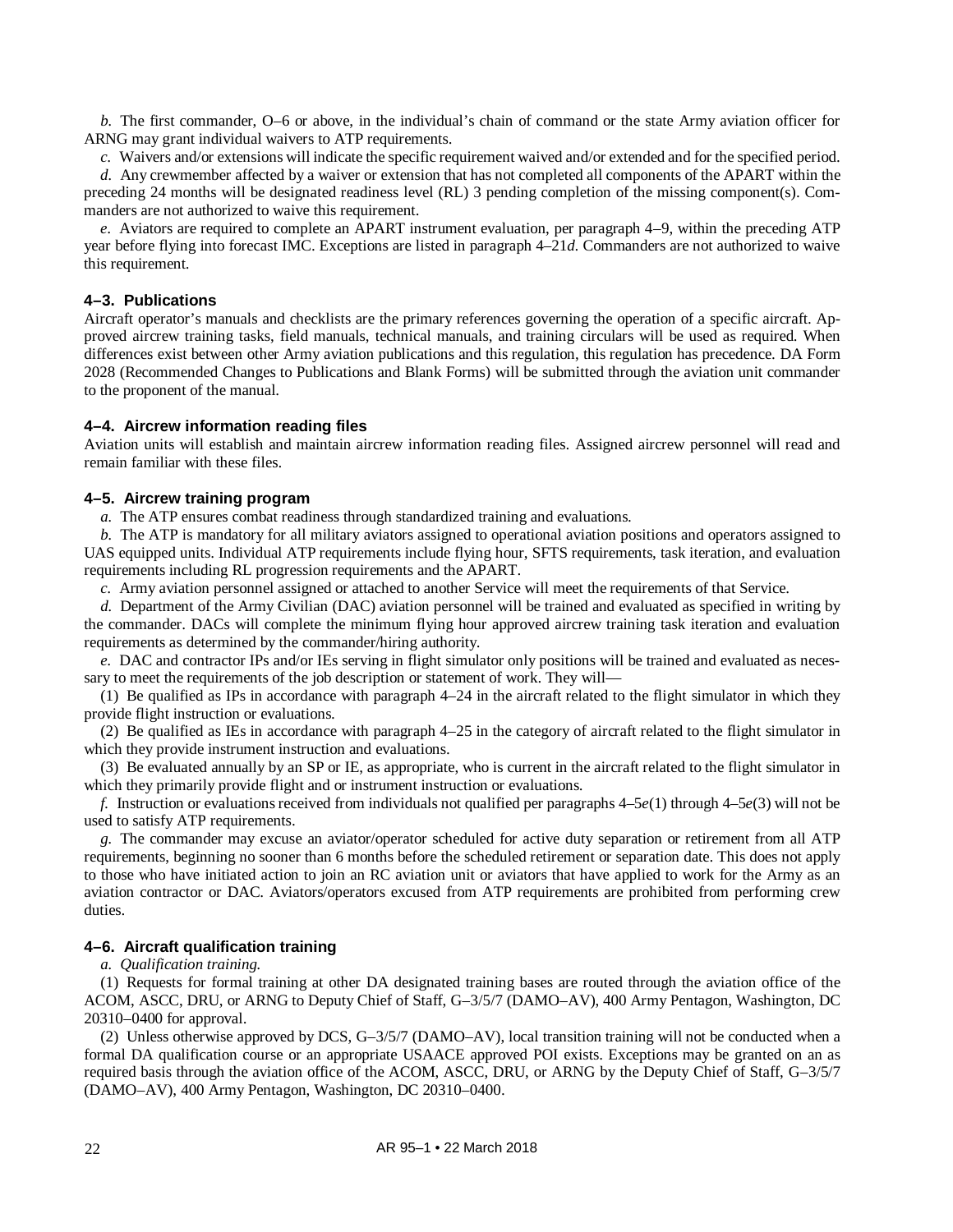(3) Local qualification training in single engine helicopters is authorized provided that the unit has qualified IPs/SPs, and training is conducted using USAACE approved training materials.

(4) To ensure standardization throughout Army aviation, flight training will be performed using the training and evaluation requirements prescribed in TC 3–04.11 and approved aircrew training tasks.

(5) Training an aviator/operator in an aircraft category other than that in which they are qualified to fly is permitted only in a formal school course (see the Army Training Requirements and Resources System (ATRRS) course catalog at [https://atrrs.army.mil/\)](https://atrrs.army.mil/). An Army aviator/operator qualified in an aircraft category by another U.S. military Service is authorized local qualification training in that category. Conduct local qualifications under the auspices of an official course utilizing a DA approved POI.

(6) Aviator, IP, and IO training in nonstandard aircraft will be conducted per [chapter](#page-59-3) 9 of this regulation.

(7) Those aviators/operators who complete qualification training conducted by the Regular Army, ARNG, USAR, or other U.S. military Service will be awarded an additional MOS or additional skill identifier (ASI).

(8) Enter a statement of completed aircraft or aircraft system qualification training in the IATF and IFRF. Forward the statement of completed qualification to HRC for input in individual's personnel file.

*b. Additional helicopter qualifications.* Aviators requesting additional helicopter qualification courses will submit a waiver request through their chain of command (O–5 level); to the aviation office of the ACOM, ASCC, DRU, or ARNG; to the Aviation Branch of HRC; to the Deputy Chief of Staff, G–3/5/7 (DAMO–AV), 400 Army Pentagon, Washington, DC 20310–0400 for approval. The ACOM, ASCC, DRU, ARNG, and HRC will not enroll individuals in ATRRS without the approved DCS, G–3/5/7 (DAMO–AV) waiver included in the application. Waiver requests will contain the following information:

(1) Requesting aviator's name and rank.

(2) DOD identification number.

(3) Unit and/or gaining command, if appropriate.

(4) Requests due to relocation of an officer the ARNG and USAR will list the distance to the nearest unit with aircraft the aviator is qualified with justification for not assigning the officer to that organization.

(5) Requests from ARNG and USAR will contain the current unit strengths in the gaining command and shortages created by the move in the losing command.

(6) Current aircraft qualifications.

(7) Justification for multiple helicopter qualifications.

*c. Exceptions to paragraph 4-6b.*

(1) Aviators involved in new equipment fielding.

(2) Series qualification required for assignment per HRC assignment instructions or move within ARNG or USAR.

(3) Aviators who are qualified in aircraft scheduled for divestiture by the DCS, G–8 and who are required to train on a replacement aircraft.

(4) Aviators selected for battalion or brigade command but not qualified in at least one of the gaining command's helicopters.

(5) Aviators selected for the XP program.

(6) Aviators assigned to the USSOCOM.

#### <span id="page-31-1"></span>**4–7. Annual proficiency and readiness test**

*a.* Conduct the APART within the designated APART period and in accordance with TC 3–04.11.

*b.* Process individuals who fail to meet APART requirements under [paragraph](#page-33-0) 4–10 of this regulation.

#### <span id="page-31-0"></span>**4–8. Emergency procedures training**

The conduct of training in emergency procedures is per ATM. Training will be in an approved simulator or dual controlled aircraft. A qualified IP/SP/IO/SO who is current in the mission, type, design, and series or UAS group will be at one set of the controls and/or in a position to gain immediate access to the required controls and/or console.

*a. (Manned) Airplanes.*

(1) Engine failure and/or malfunction training in multi-engine airplanes may only be conducted under the following conditions:

*(a)* Complete engine stoppage and/or shutdown (propeller or turbine stopped) will be in visual flight rule (VFR) conditions at least 4,000 feet AGL and limited to not more than one engine at any one time.

*(b)* Simulated engine shutdown on climb out after takeoff may be accomplished if indicated airspeed is at or above the prescribed velocity of safe single engine operation. Exceptions are granted for those aircraft which are specifically authorized "V1" engine cuts.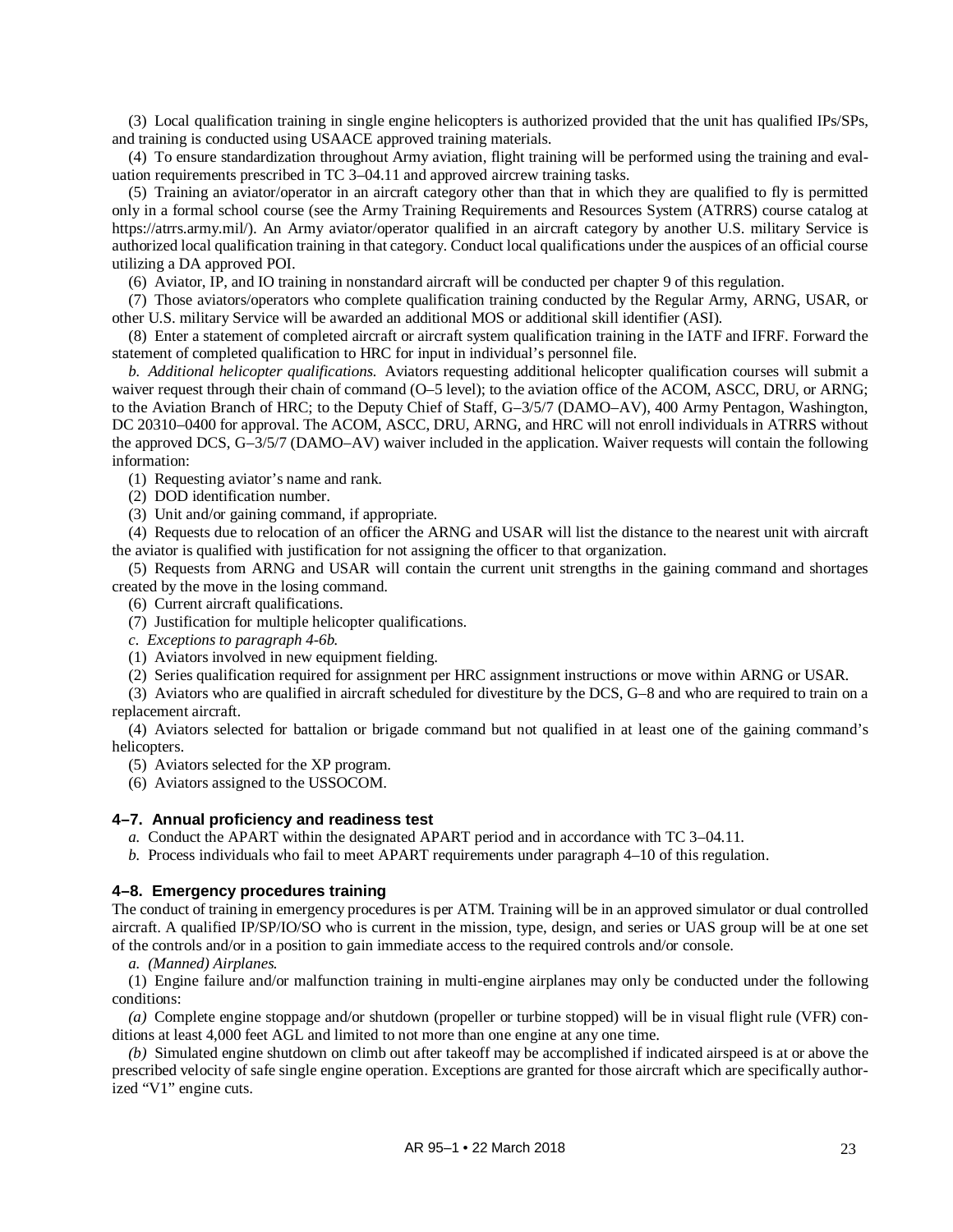*(c)* The usable length of the runway used for landing must be at least 4,000 feet long, corrected for runway conditions based on the aircraft performance.

- (2) Touch-and-go landings may be performed under the following conditions:
- *(a)* Aircraft must have two sets of controls.
- *(b)* An IP or SP must be at one set of controls.

*(c)* Runway used must meet accelerate-stop distance requirements plus 2,000 feet.

*(d)* Training involving touch-and-go landings will be according to the appropriate ATM.

<span id="page-32-2"></span>*b. Helicopters-single engine.*

(1) Hydraulics-off, autorotations (except from a hover), and anti-torque touchdown emergency procedures training will be conducted only during aviator and IP qualification and transition training per formal POI at DA designated training bases. Touchdown emergency procedures are also authorized for—

*(a)* IPs and SPs designated by the commander to conduct touchdown emergency procedures at DA designated training bases.

*(b)* The DES IPs and SPs.

*(c)* Local qualification training in single engine helicopters with a qualified and current IP/SP.

*(d)* XPs while conducting authorized flight testing or training.

*(e)* The A/MH–6 IPs and SPs.

(2) Unannounced touchdown autorotations are not permitted.

(3) Perform touchdown emergency procedures specified [paragraph](#page-32-2) 4–8*b* in commander designated training locations free from obstructions. There must be air-to-ground communications and crash and fire rescue equipment available. Night training areas will be designated.

(4) Conduct autorotations with power recoveries and terminations with power per the aircrew training task.

*c. Helicopters-multi-engine.*

(1) In multi-engine helicopters, touchdown autorotations and anti-torque touchdown emergency procedure training are prohibited. Conduct autorotations with power recoveries and terminations with power per the aircrew training task.

(2) When authorized, the commander must designate/authorize locations to train emergency procedures to the ground.

# <span id="page-32-0"></span>**4–9. Hands-on performance test**

Aviation personnel on flight status must complete periodic hands-on performance tests by an IP, SP, IO, SO, IE, ME, FI, or SI as appropriate per the appropriate master task list (MTL) or nonstandard aircraft ATM and TC3–04.11. Hands-on tests are the following:

*a. Standardization flight evaluation.* This flight consists of visual flight maneuvers and/or procedures conducted in each primary, additional (only if a different mission, type, design than the primary), and alternate aircraft/UAS a crewmember is assigned to operate. The evaluation is conducted to determine the examinee's ability to perform assigned flight duties.

(1) The evaluation will consist of the flight evaluation described in the appropriate MTL or nonstandard aircrew training manual.

(2) The evaluation will be conducted by a designated IP, SP, IO, SO, FI, or SI as necessary once each year.

(3) (Unmanned) The first commander, O–5 or above, in the chain of command may, on a case-by-case basis, direct use of a compatible UAS flight simulator if circumstances preclude safe, affordable, or timely evaluation in the UAS.

<span id="page-32-1"></span>*b. Instrument flight evaluation.* An instrument flight evaluation will determine examinee's ability to perform assigned flight duties under IMC.

(1) The evaluation will be conducted—

*(a)* Per TC 3–04.11 and the appropriate MTL or nonstandard aircraft ATM.

*(b)* Annually, in an aircraft equipped with dual controls, by an IE qualified and current in aircraft category or a compatible simulator by an IE qualified in the aircraft category. Simultaneous evaluations of two aviators/operators may be conducted if both perform the tasks and procedures required by the MTL or nonstandard aircraft ATM.

*(c)* Annually in the examinee's primary and alternate aircraft if dual rated and needed to fly both categories.

(2) The commander may authorize the use of a compatible flight simulator if circumstances preclude safe, affordable, or timely evaluation in the aircraft.

(3) Emergency procedure training will not be initiated while under IMC, except in an authorized simulator.

*c. Proficiency flight evaluation.* This evaluation is administered to any crewmember in any aircraft, UAS, or compatible flight simulator they are required to operate. No notice proficiency evaluations may be written examinations, oral evaluations, aircraft flight evaluations, or compatible flight simulator evaluations. The proficiency flight evaluation (PFE) will be conducted—

(1) At the discretion of the commander.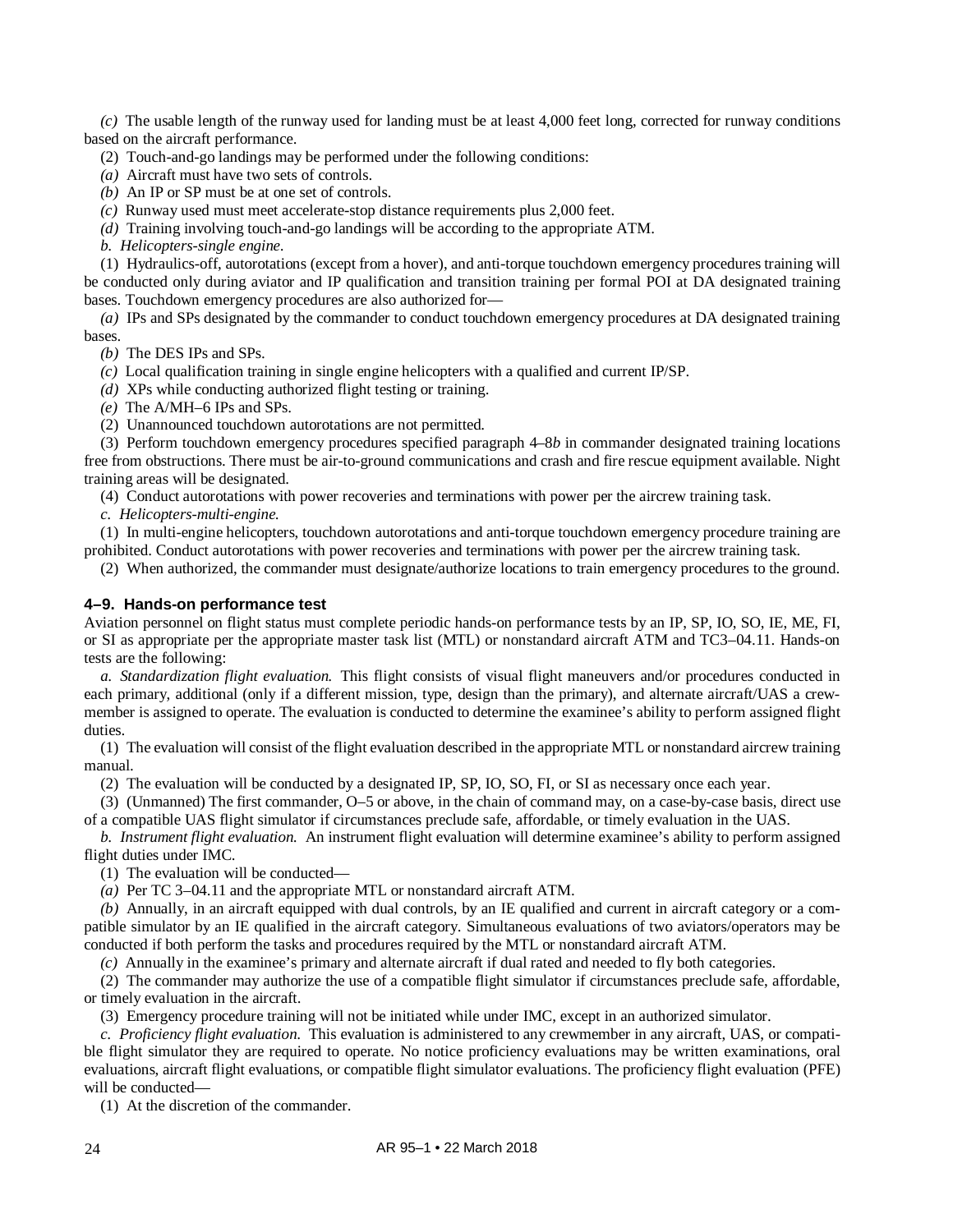(2) At the direction of HQDA.

(3) By an IP, SP, IO, SO, IE, ME, FI, or SI per the appropriate MTL or nonstandard ATM.

(4) To determine an individual's proficiency.

(5) To determine which phase of training is suitable for entry into or continuing in the ATP.

*d. Post-mishap flight evaluation.* This flight evaluation is administered to a crewmember to determine their ability to perform required duties following an aircraft/UAS mishap. Personnel performing crew duties involved in a Class A or B mishap will be suspended from flight duties until successful completion of a flight evaluation. The evaluation will be conducted in the same mission, type, design, and series aircraft/UAS in which the mishap occurred. Individuals performing crew duties involved in a Class C or lower mishap may be suspended from flight duties and required to complete a flight evaluation at the discretion of the commander. An IP, SP, ME, IO, SO, FI, or SI will conduct the evaluation (see AR 40–501 for medical release requirements before the flight).

*e. Medical flight evaluation.* This flight evaluation measures a crewmember's ability to perform required duties after incurring a medical disability. The evaluation will be administered on the recommendation of the FS. The evaluation of flight duties will be conducted by an IP, IE, SP, IO, SO, FI, or SI (see AR 40–501 for medical release requirements before the flight).

*f. Maintenance test pilot evaluator, maintenance test pilot evaluation, and functional check pilot evaluation.* This evaluation encompasses MTF or FCF maneuvers and is conducted in each aircraft the aviator must test fly. The evaluation will be performed—

(1) To establish MP or ME or FCP qualification.

(2) By a designated ME (or commander designated maintenance/functional IP, SP, IO, or SO) qualified and current in the aircraft.

(3) During the APART in the primary aircraft and each training year in alternate and additional aircraft.

#### <span id="page-33-0"></span>**4–10. Failure to meet the aircrew training program requirements**

*a.* When ATP requirements, other than the PC requirements, are not fulfilled the commander will suspend the crewmember and investigate. This investigation will take no longer than 14 days from the date of notification. After investigation, the commander will—

(1) Take one of the following actions:

*(a)* Authorize an extension up to 30 days to complete the requirements. The 30-day extension will start after the commander completes his investigation. Commanders are not permitted to grant themselves an extension.

*(b)* Request a waiver of requirements per [paragraph](#page-29-1) 4–2 of this regulation.

*(c)* Recommend or convene a flying evaluation board per AR 600–105 for rated officer.

(2) If an extension is granted, restrict the individual from performing PC/AC duties in the aircraft/UAS (primary, addi-

tional, or alternate) and, if applicable, briefing officer duties until the missing ATP requirements are met.

(3) Enter restrictions imposed and extensions granted in an IATF/CAFRS.

(4) Enter extensions and waivers given on the individual's flight records.

*b.* For primary aircraft, if additional time or waiver is not granted, or if requirements are not met within the authorized period, the commander will—

(1) Impose a nonmedical suspension and either—

- *(a)* Request a waiver of ATP requirements from the appropriate authority per [paragraph](#page-29-1) 4–2 of this regulation;
- *(b)* Recommend or convene a flying evaluation board per AR 600–105 for rated officers;

*(c)* Terminate flying status order for a crewmember per AR 600–106; or

- *(d)* Initiate proceeding for MOS reclassification for enlisted Soldiers.
- (2) Process, per the appropriate federal civil service regulations, for a DAC.
- (3) Enter suspensions imposed and/or waivers granted in the IATF and IFRF.

*c.* When the PC ATP requirements for specific company or battalion commanders and warrant officer positions are not met, the commander will impose a nonmedical suspension per AR 600–105 and investigate. This investigation will take no longer than 14 days from the date of notification. After investigation, the commander will take one of the following actions:

(1) Request a 30-day extension from the first O–6 in the chain of command. If approved, the approval will be reported to the first general officer in the chain of command.

(2) If an extension is not granted or the requirement is not met at the end of the extension, the commander will either—

*(a)* Place the officer before a flying evaluation board per AR 600–105; or

*(b)* Request a waiver from this requirement through the ACOM, ASCC, DRU, or ARNG from Deputy Chief of Staff, G–3/5/7 (DAMO–AV), 400 Army Pentagon, Washington, DC 20310–0400.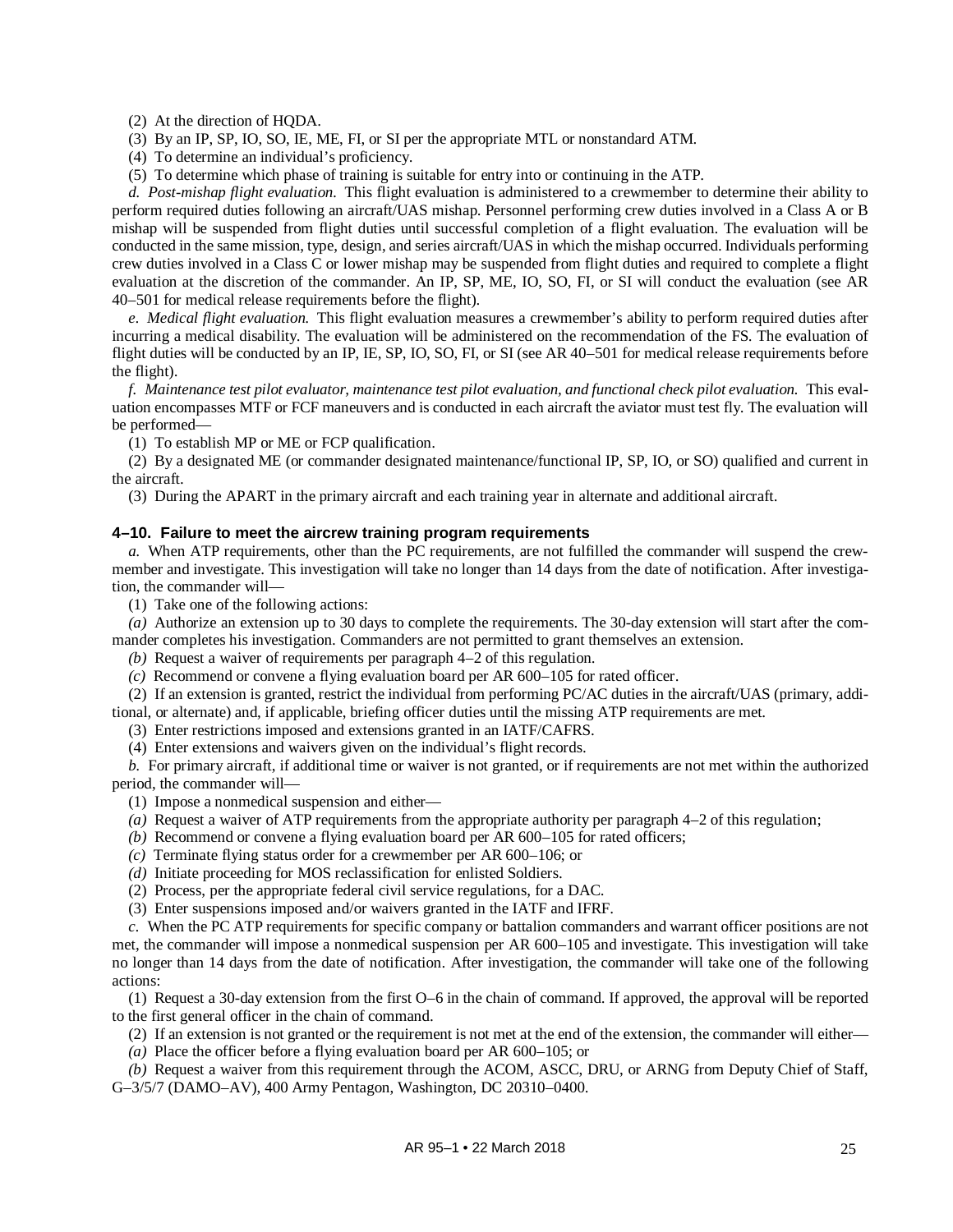*d.* Individuals who fail a hands-on performance test will be restricted from performing the flying duty for which evaluated (se[e para](#page-14-0) 2–6). The restriction will apply to all aircraft with similar operating and handling characteristics as defined in the MTL. Restrictions will be listed in the crewmember training record and will remain in effect until successful completion of a reevaluation.

- (1) When the failure is in the crewmember's primary aircraft/UAS, the commander—
- *(a)* Must reclassify the individual to the appropriate RL.
- *(b)* Authorize additional training, if necessary.
- *(c)* Reevaluate the individual or impose a temporary suspension from flying duties.
- *(d)* If the suspension is imposed, flying evaluation board provisions of AR 600–105 apply for officers.
- *(e)* Reevaluate, provide additional training to, or remove crewmember from flight status per AR 600–106.
- (2) When the failure is in a crewmember's additional or alternate aircraft, the commander—
- *(a)* Must reclassify the individual to the appropriate RL.
- *(b)* Authorize additional training if necessary.
- *(c)* Reevaluate or restrict the individual from performing flight duties in that aircraft.

*e.* Results from flying evaluation boards will be provided to the Deputy Chief of Staff, G–3/5/7 (DAMO–AV), 400 Army Pentagon, Washington, DC 20310–0400.

#### <span id="page-34-0"></span>**4–11. Synthetic flight training system requirements**

*a.* Training, evaluations, and flying hour credit will only be conducted on simulator devices accredited (in accordance with AR 5–11) by the Director, Directorate of Simulation (DOS), USAACE.

*b.* Crewmembers must use the accredited flight training device designed for their primary aircraft/UAS as per the current SFTS table as produced by Directorate of Training and Doctrine (DOTD).

*c.* DES, in coordination with DOS, will determine compatible flight simulators that meet FW requirements in accordance with the appropriate MTL.

*d.* Annual SFTS training requirements are outlined in TC 3–04.11 and the current Simulator Annual Flying Hour Requirements table produced by USAACE, DOTD (ATZQ–TD). FW recurrent training requirements are outlined in the appropriate MTL or nonstandard aircraft ATM.

*e.* Training requirements may be reduced based upon the distance the aviator must travel to the SFTS (except FAC3 designated aviators). For distance considerations consult the current simulator annual flying hour requirements table in the appropriate ATM.

*f.* For Army aviation simulators, ACOMs, ASCCs, DRUs, and the ARNG having aviation simulator management authority and senior aviation commanders within their geographical area, working in coordination with Installation Management Command where applicable, will—

(1) Establish simulator instructor/operator (I/O) responsibilities, competencies, and requirements to support the aviation mission of the units designated to utilize the facilities.

(2) Develop policies and procedures to ensure I/Os have the training, skills, knowledge, and experience to provide effective aviation training.

(3) Design and implement a viable standardization/quality assurance program within their command to ensure I/O proficiency.

*g.* The USAACE, DOTD (ATZQ–TD) will maintain and distribute a list of accredited flight training devices to the field (via ATMs).

# <span id="page-34-1"></span>**4–12. Civilian flight time for Reserve Component personnel**

Flight time or tasks flown in a civilian capacity may be credited toward the ATP requirements of RC personnel at the commander's discretion and will be documented in the IATF and IFRF during the annual closeout.

*a.* Tasks performed in Army aircraft/UAS by civilians will be credited toward applicable ATP requirements.

*b.* Commanders may give credit for tasks performed in civilian aircraft/UAS if the aircraft and tasks are similar to the approved aircrew training task requirements.

*c.* Flight time acquired in Army aircraft/UAS by RC crewmembers while employed by the U.S. Government, or flight time acquired in civilian aircraft/UAS will not be used as the following:

- (1) Training instead of unit training assemblies.
- (2) Additional flight training periods.

(3) Entitlement to aviation career incentive pay, total operational flying duty credit, or retirement points as applicable.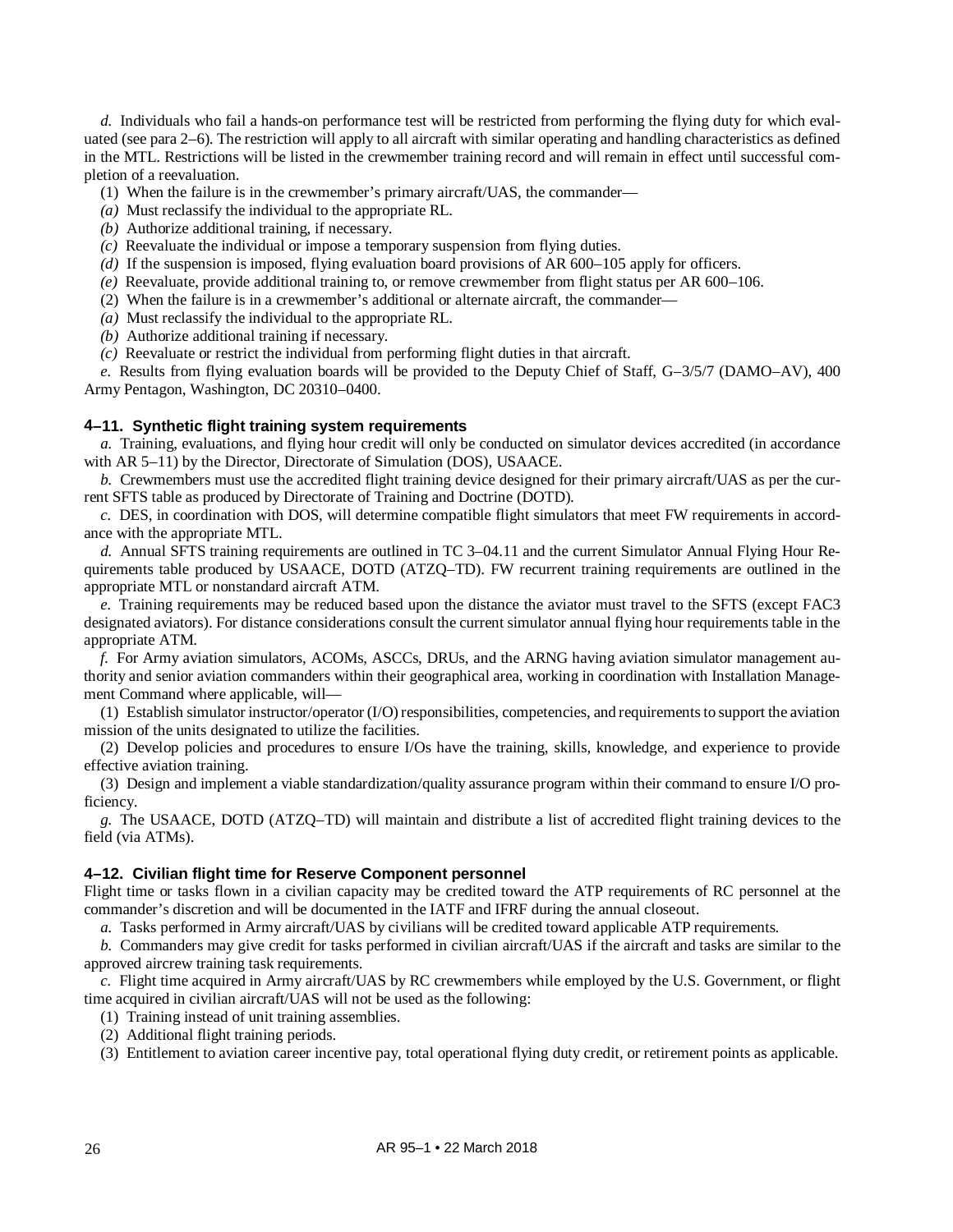# <span id="page-35-1"></span>**4–13. Aeromedical training**

Flight crewmembers will receive aeromedical and, if required by the command, low pressure/high altitude training per TC 3–04.11 and TC 3–04.93.

# <span id="page-35-2"></span>**4–14. Deck landing operations training**

Deck landing operations, including qualification, currency, procedures, and requirements, will be completed as outlined in FM 1–564 and the current Army/Air Force Deck Landing Qualification Memorandum of Understanding with the U.S. Navy and the USAACE Maritime Operations Training Support Package. Units conducting deck landing operations with utility/cargo aircraft will ensure crewmember training, qualification, and currency standards are addressed in their unit standard operating procedures.

# <span id="page-35-3"></span>**4–15. Aircraft mission survivability training**

*a.* Flight crews will receive aircraft survivability training as per TC 3–04.9.

*b.* A unit without assigned aircraft survivability equipment (ASE) and Army Special Operations aviation units may utilize alternative ASE training programs and devices approved by its ACOM, ASCC, DRU, or the ARNG.

*c.* Units will establish and maintain accounts with the Army Reprogramming Analysis Team-Software Engineering to receive and process classified ASE mission data per AR 525–15. Accounts are required to download mission data sets and operational flight programs for ASE.

# <span id="page-35-0"></span>**4–16. Currency**

Currency requirements in any one series aircraft will satisfy the currency requirement for all aircraft with similar operating and handling characteristics (series group). Separate currency is required for all other aircraft.

*a.* (Manned) To be considered current in the aircraft, individuals must take part in flight once every 60 days at a crew station with access to the flight controls. Individuals must perform designated duties in a crew station authorized on the Commanders Task List. If 60 days have elapsed since the last flight, the crewmember will be administered a PFE in the aircraft. NVD currency will be per TC 3–04.11 and the appropriate MTL.

*b.* (Unmanned) To be considered current, an operator must perform a flight at the AO station once every 60 days. The flight may be conducted with the aircraft or in a simulator. If 120 days have elapsed since the last aircraft flight, the operator will be administered a PFE in the aircraft per the appropriate MTL. Simulators may not be used to reestablish currency.

# <span id="page-35-4"></span>**4–17. Similar aircraft**

Aircraft with similar operating and handling characteristics will be determined by the Similar and Series—Group Aircraft Table produced by USAACE, DOTD (ATZQ–TD).

# **Section II**

# <span id="page-35-6"></span><span id="page-35-5"></span>**Flight Crewmembers**

# **4–18. Flight crews**

Unit commanders must establish, in writing, formal flight crew qualification and selection programs. Programs will contain qualification and selection criteria and evaluation requirements. IP/operators and safety officers will aid commanders in the selection process. Rated and nonrated personnel will be designated, in writing, by the commander, specifying the duties and flight crew stations that they are authorized to occupy per TC 3–04.11.

# <span id="page-35-7"></span>**4–19. Pilot-in-command**

The PC will be—

- *a.* The individual responsible and having final authority for operating, servicing, and securing the piloted aircraft.
- *b.* Selected pe[r paragraph](#page-35-6) 4–18 for each flight or series of flights.
- *c.* Qualified, current, and designated RL1 in the aircraft mission, type, design, and series.
- *d.* Listed in the flight plan or unit operations log.
- *e.* Responsible for crew and passenger briefings.
- *f.* At a crew station with access to the flight controls.

*g.* Approved per the mission approval process before each mission. UTs, IPs, SPs, MEs, or IEs, when performing duties from other than the pilot or CP station will participate in the mission approval process.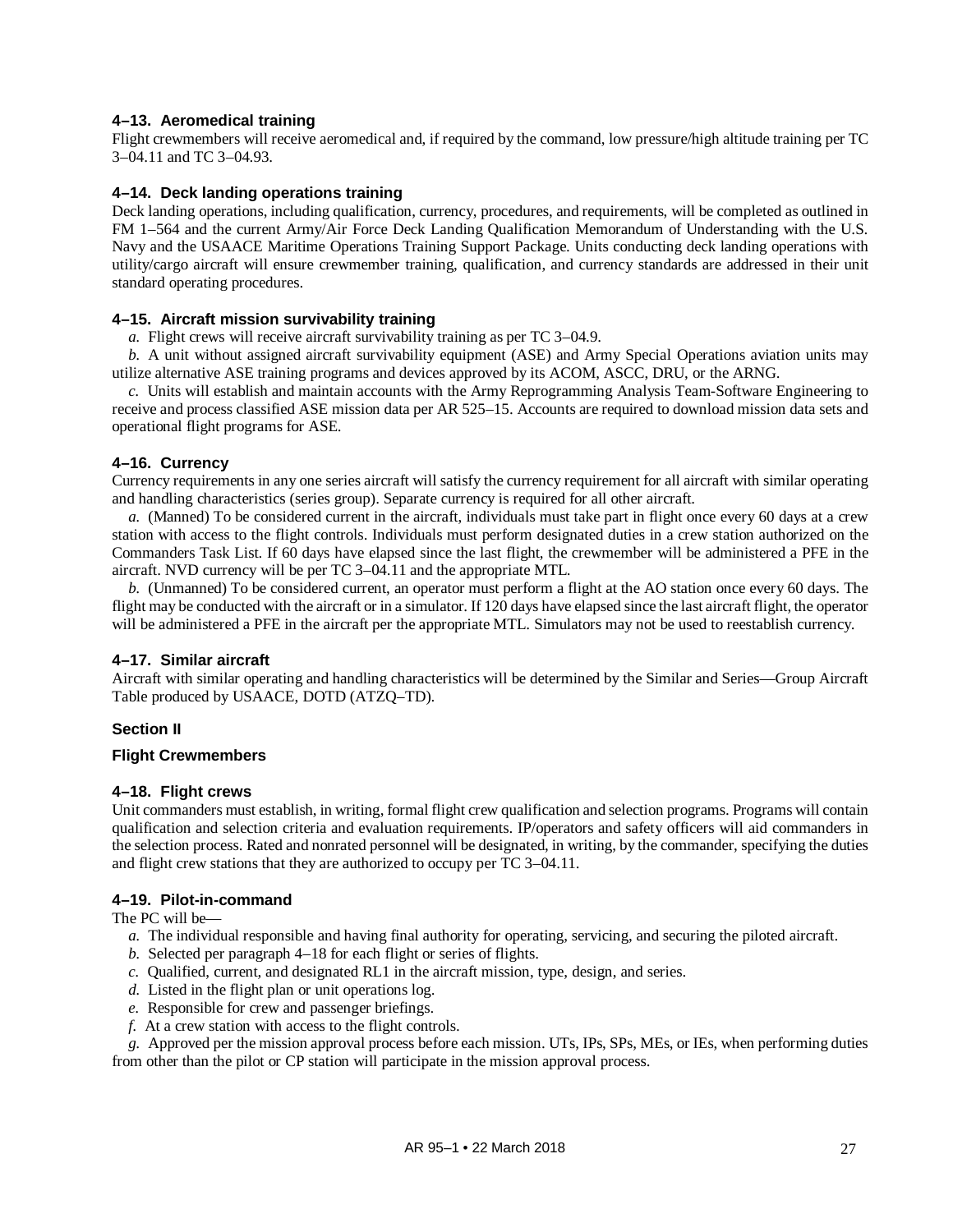## **4–20. Air mission commander**

When two or more aircraft are operating as one flight, the unit commander will designate one of the rated aviators of the flight as an air mission commander to be in command of all aircraft in the flight. The designation of air mission commander is an assignment of command responsibility and is not an aircrew duty assignment. Air mission commanders will be chosen based on recent aviation experience, maturity, judgment, their abilities for mission situational awareness, the understanding of the commander's intent, and not necessarily upon rank or grade. Air mission commanders will participate in the mission approval process and may receive the final mission approval for all crews in the flight.

## **4–21. Pilot**

- *a.* The pilot, when designated, will be—
- (1) At a crew station with access to the flight controls.
- (2) Qualified and current in the aircraft mission, type, design, and series.
- (3) Briefed by the PC.
- (4) Listed on the flight plan or unit operations log.

*b.* Flight trainees undergoing training and personnel performing limited cockpit duties per [paragraph](#page-13-0) 2–4 may perform pilot duties when an IP is at one set of controls. The IP must be qualified and current in the mission, type, design, and series aircraft being flown.

*c.* When the operator's manual or mission requires two pilots as minimum crew, two pilots qualified and current in the mission, type, design, and series aircraft to be flown are required. When an IP qualified in the mission, type, design, and series aircraft being flown is at one set of controls; the following additional personnel meets this requirement:

- (1) Persons undergoing authorized training.
- (2) Personnel performing limited cockpit duties per [paragraph](#page-13-0) 2–4.
- (3) Personnel receiving orientation flights per [paragraph](#page-23-0) 3–4*b*(1).

*d.* Flight trainees meet this requirement when undergoing initial instrument qualification and a qualified instructor is at one set of controls. Officers performing limited cockpit duty pe[r paragraph](#page-13-0) 2–4 do not meet this requirement unless they have undergone an instrument flight evaluation per [paragraph](#page-32-0) 4–9*b* in the aircraft category being flown within the previous ATP year or are undergoing instrument training.

## **4–22. Co-pilot**

The CP will assist in the performance of tasks as directed by the PC and is an aviator who—

- *a.* Is at a crew station with access to the flight controls but is not qualified or current in the aircraft being flown.
- *b.* Is at a crew station without access to the flight controls and performing duties required for the mission.

*c.* Is performing CP duties at other than a flight crew station and is undergoing training or evaluation conducted by an IP, SP, IE, UT, or ME.

## **4–23. Unit trainer**

The unit commander may appoint UTs to conduct specialized training to assist in unit training programs. UTs are prohibited from conducting emergency procedures training in the aircraft/UAS. UTs are forbidden to evaluate aircrew training tasks. Commanders may authorize rated aviators and UAS operator UTs to conduct duties from any crew station. They may also authorize UTs to validate successful completion of required training; for example, border and corridor qualifications, local area orientation, and other locally directed requirements. When performing UT duties, the UT must be qualified and current in the aircraft/UAS being flown.

## <span id="page-36-0"></span>**4–24. Instructor pilot**

The IP will train and evaluate all personnel in designated aircraft per approved aircrew training tasks and TC 3–04.11. To become qualified as an IP for helicopters or airplanes, an aviator must be qualified as a PC and must complete one of the following:

*a. Helicopters.*

(1) A course of instruction for IPs at an authorized Aviation Proponent School in the mission, type, and design aircraft in which IP duties are to be performed.

(2) An IP equivalency evaluation administered by an SP selected by USAACE, DES (ATZQ–ES) in the mission, type, and design aircraft in which IP duties are to be performed. Commanders will coordinate with DES before submitting a request for equivalency evaluation through the chain of command to DCS, G–3/5/7 (DAMO–AV) for approval.

(3) In the absence of a course of instruction for IPs at an authorized Aviation Proponent School for the aircraft, ACOM, ASCC, DRU commanders, or the DARNG may approve an additional IP qualification to be conducted locally for helicopter IPs who are qualified per paragrap[h 4–26](#page-37-0)*a* or [4–26](#page-37-1)*b* of this regulation.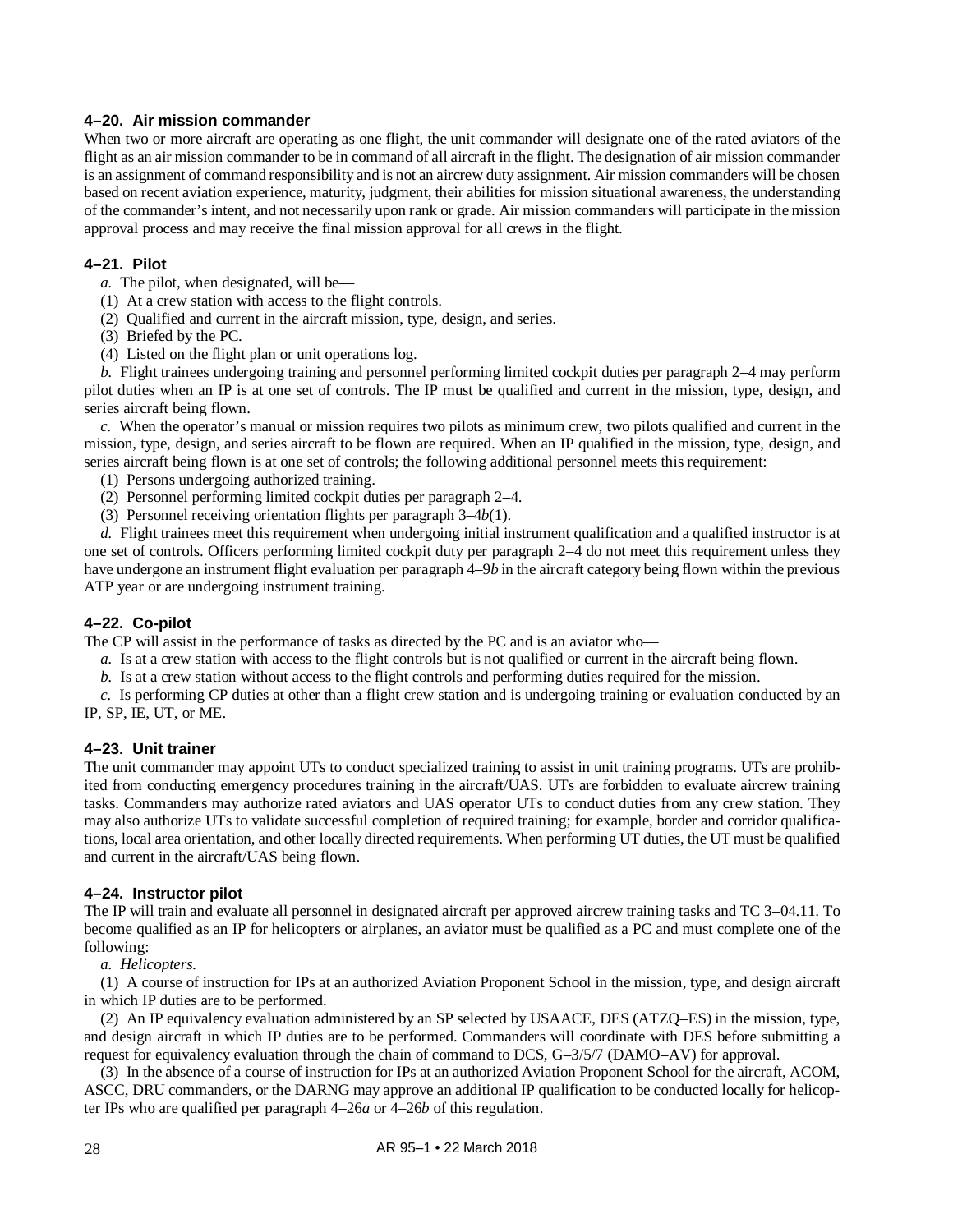### *b. Airplanes.*

(1) A course of instruction for IPs at an authorized Aviation Proponent School in the aircraft category in which IP duties are to be performed.

(2) An IP equivalency evaluation administered by an SP selected by DES in the aircraft category in which IP duties are to be performed. Commanders will coordinate with DES before submitting a request for equivalency evaluation through the chain of command to DCS, G–3/5/7 (DAMO–AV) for approval.

(3) In the absence of a course of instruction for IPs at an authorized Aviation Proponent School for the aircraft, an additional IP qualification may be conducted locally for airplane IPs who are already qualified per paragraph[s 4–26](#page-37-0)*a* or [4–26](#page-37-1)*b* of this regulation.

## **4–25. Instrument examiner**

The IE will conduct instrument training/evaluations per approved aircrew training tasks and TC 3–04.11.

*a.* To become qualified as an IE, an aviator must—

- (1) Be an IP in either aircraft category;
- (2) Complete a course of instruction for IEs at an authorized Aviation Proponent School; or

(3) Complete an IE equivalency evaluation administered by an IE selected by USAACE, DES (ATZQ–ES). The examinee must be an IP in the aircraft category in which evaluation is conducted. Commanders will coordinate with DES before submitting a request for equivalency evaluation through the chain of command to DCS, G-3/5/7 (DAMO–AV) for approval.

*b.* To become qualified as an IE, an aviator must be designated, in writing, by the commander of each category aircraft performing IE duty.

*c.* Simulator only IEs not current in the aircraft category must be evaluated annually in the simulation device by an IE which is current in the aircraft represented by the simulator.

## **4–26. Standardization instructor pilot**

The SP may train and evaluate all personnel in the designated aircraft per approved aircrew training tasks. SPs have technical supervision of the unit aviation standardization program as specified by the unit commander. They advise the commander at all levels of aviation standardization within the command.

<span id="page-37-0"></span>*a.* Qualified IPs per [paragraph](#page-36-0) 4–24 will be designated in writing as SPs by unit commanders and be qualified and current in at least one of the aircraft assigned to the unit. Commanders may authorize SPs to instruct and evaluate from any station.

<span id="page-37-1"></span>*b.* An SP will administer training and evaluation in specified SP duties as described in the ATM and 3–04.11.

- *c.* For additional aircraft, the aviator must meet the following requirements:
- (1) Designated as SP in primary aircraft.
- (2) Qualified in accordance wit[h paragraph](#page-36-0) 4–24 for the additional aircraft.
- (3) Successfully complete an SP evaluation.

## <span id="page-37-3"></span>**4–27. Maintenance test pilot and/or functional check pilot**

MPs perform MTFs and maintenance operational checks to evaluate the airworthiness of the aircraft as established in applicable Army publications (for example, TMs and MTFs). FCPs perform flights and ground checks to validate airworthiness according to the Federal Aviation Regulations (FARs) and original equipment manufacturer (OEM) requirements.

*a.* Aircraft with test flight procedures published in the appropriate MTF manual will be test flown by qualified MP and/or MEs only.

<span id="page-37-2"></span>*b.* To become qualified as a helicopter MP, aviators must complete one of the following:

(1) Aviation Maintenance Officers Course (AMOC) and the associated aircraft Maintenance Test Pilot Course.

(2) An equivalency evaluation administered by an ME selected by USAACE, DES (ATZQ–ES). Commanders will coordinate with DES before submitting a request for equivalency evaluation through the chain of command to DCS, G–3/5/7 (DAMO–AV) for approval. Individual must show successful completion of the AMOC before the conduct of the equivalency evaluation.

(3) Waivers may be granted on a case-by-case basis through the ACOM, ASCC, DRU, or ARNG to the DCS, G–3/5/7 (DAMO–AV).

<span id="page-37-4"></span>*c.* MPs must be current and qualified in the aircraft to be flown. MPs will comply with procedures in TM 1–1500–328–23 and the appropriate aircraft MTF manual.

*d.* Helicopter contractor MPs required to be an MP will be qualified by either method outlined in [paragraph](#page-37-2) 4–27*b*, but are not obliged to attend AMOC.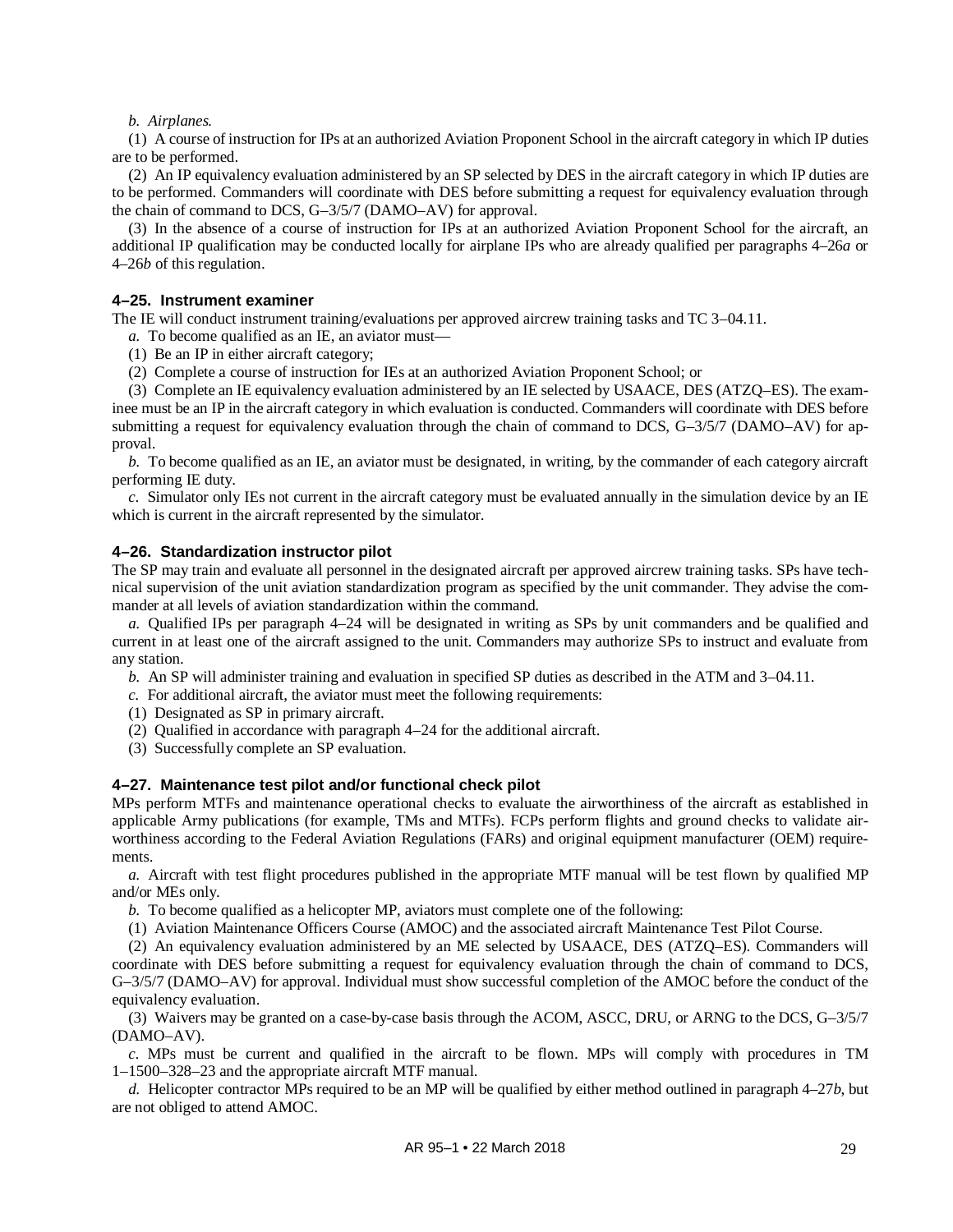*e.* Pilots performing functional ground and flight checks and/or maintenance flights conducted per the airworthiness authority's approved procedures are not required to be graduates of AMOC or any Maintenance Test Pilot Course; however, they must be a PC and meet the task iteration and initial and/or annual evaluation requirements of the ATP or other HQDA approved guidance. Unless otherwise directed by HQDA, unit commanders will train these pilots locally. Contractors performing this function will be qualified per the contract.

## **4–28. Maintenance test pilot evaluator**

The ME will train and evaluate MPs and other MEs in designated aircraft per MTL. MEs have technical supervision of the unit aviation maintenance program as specified by the unit commander. The ME is the technical advisor for the commander at all levels of aviation maintenance and responsible for maintenance standardization within the command. To become qualified as an ME for helicopters, an MP qualified pe[r paragraph 4–27](#page-37-3) must meet the following requirements:

*a.* At least 50 hours of MP time in the designated aircraft and start training approved by the first O–6 in the chain of command.

*b.* Complete the current USAACE ME Training Support Package conducted by an ME.

*c.* The initial evaluation will be administered by a DES ME if available. If a DES ME cannot meet unit timelines, a unit ME can conduct the initial evaluation.

- *d.* For additional aircraft the aviator must meet the following requirements:
- (1) Designated as ME in primary aircraft.
- (2) Qualified in accordance wit[h paragraph](#page-37-3) 4–27 for the additional aircraft.
- (3) Complete an ME evaluation.

## **4–29. Experimental test pilot**

The XPs are graduates of the U.S. Naval Test Pilot School or other accredited test pilot schools and are designated by the commander to perform experimental and engineering flight tests.

## **4–30. Flight Surgeon**

The FS is a rated officer that must perform duties aboard an aircraft that are essential to specific flight missions. The FS along with the 68W SI is the primary trainer and evaluator of MOs for medical protocols and medical tasks. FSs will be—

- *a.* In an assigned flight position by MTOE/TDA per AR 600–105 or as required by the contract.
- *b.* Selected pe[r paragraph](#page-35-0) 4–18 for each and/or series of flights.
- *c.* Complete a course of instruction at an authorized Aviation/Medical Proponent School.
- *d.* Trained to perform aircrew training tasks per the TC 3–04.11 and appropriate aircrew training tasks.
- *e.* Develop and implement medical protocols when acting as a medical director for MOs.
- *f.* Listed on the flight briefing and flight plan or unit operations log.

## **4–31. Crew chief (Manned)**

The CE is a crewmember that must perform duties aboard an aircraft that are essential to its operation and/or specific flight mission. They will be—

- *a.* In an assigned flight position by MTOE and/or TDA per AR 600–106 or as required by the contract.
- *b.* Selected pe[r paragraph](#page-35-0) 4–18 for each flight and/or series of flights.
- *c.* MOS-qualified.
- *d.* Trained to perform crew duties per TC 3–04.11 and approved aircrew training tasks.
- *e.* Listed on the flight briefing and flight plan or unit operations log.

## **4–32. Flight engineer**

The FE is a crewmember that must perform duties on the aircraft that are essential to its operation and/or specific flight mission. They will be—

- *a.* In an assigned flight position by MTOE and/or TDA per AR 600–106 or required by the contract.
- *b.* Selected per [paragraph](#page-35-0) 4–18 for each flight and/or series of flights.
- *c.* MOS-qualified.
- *d.* Trained to perform crew duties per TC 3–04.11 and the appropriate task list.
- *e.* Listed on the flight briefing and flight plan or unit operations log.

## **4–33. Flight medic**

The MO is a crewmember that must perform duties aboard an aircraft that are essential to its operation and/or specific flight mission. They will be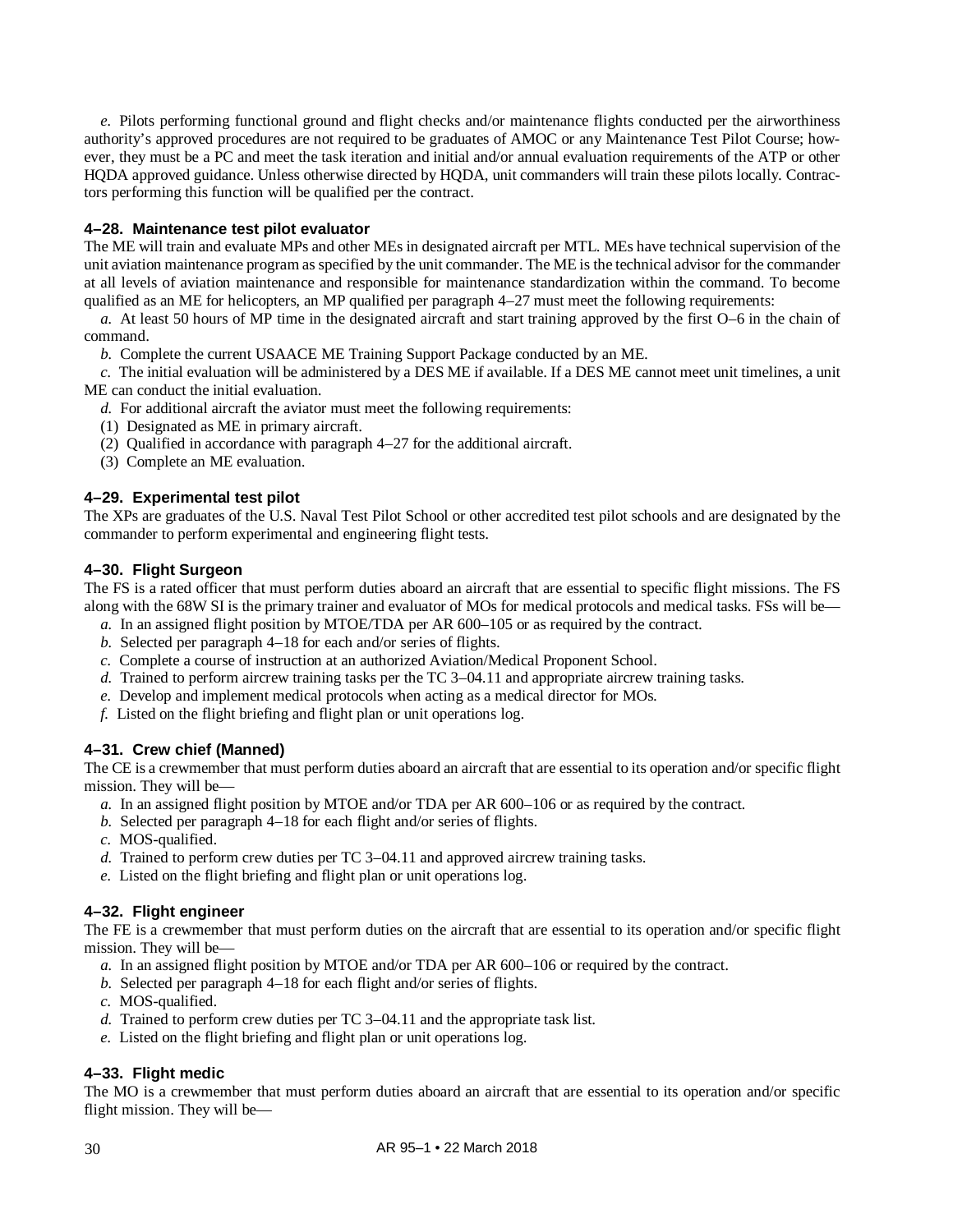*a.* In an assigned flight position by MTOE and/or TDA per AR 600–106 or required by the contract.

- *b.* Selected pe[r paragraph](#page-35-0) 4–18 for each flight and/or series of flights.
- *c.* MOS and ASI F2-qualified or equivalent.
- *d.* Trained to perform crew duties per the TC 3–04.11 and appropriate aircrew training tasks.
- *e.* Listed on the flight briefing and flight plan or unit operations log.

### **4–34. Crewmember flight instructor**

The FI trains and evaluates other crewmembers and noncrewmembers in their designated aircraft system or aircraft mission per the MTL or nonstandard aircraft ATM as applicable. To become qualified as an FI, the crewmember must be qualified in accordance with this regulation and complete one of the following—

*a.* Complete a course of instruction for FIs at an authorized Aviation Proponent School.

*b.* Complete an FI equivalency evaluation administered by an SI selected by USAACE, DES (ATZQ–ES) in the type aircraft in which the FI duties are to be performed. Commanders will coordinate with DES for an equivalency evaluation. An equivalency evaluation only applies to MOSs with an authorized Aviation Proponent School.

*c.* If an authorized Aviation Proponent School does not exist or is not available for a specific aircraft or MOS, commanders may select a highly experienced crewmember to perform FI duties. The selected individual will be trained and evaluated by an IP, SP, or an SI per the approved aircrew training tasks and TC 3–04.11.

*d.* Crewmembers with an authorized N1 ASI who change MOS will retain the N1 identifier and are not required to complete an Enlisted Flight Instructor Course for their new aircraft MOS.

## **4–35. Crewmember standardization instructor**

The SI is a crewmember that trains and evaluates FIs, and SIs. They also assist the unit SP with supervision and maintenance of the unit ATP.

*a.* To be designated by the commander as an SI, the FI must complete a course of instruction for FIs at an authorized Aviation Proponent School.

*b.* To be designated by the commander as an SI, the FI must complete an SI evaluation administered by an SI/IP/SP in the type aircraft in which the SI duties are to be performed.

*c.* Battalion/Brigade/Task Force SIs are authorized to perform SI duties on all aircraft assigned to their unit for which they have completed an aircraft qualification.

*d.* If an authorized Aviation Proponent School does not exist or is not available for a specific aircraft or MOS, commanders may select a highly experienced crewmember to perform SI duties. The selected individual will be trained and evaluated by an IP/SP/SI per the approved aircrew training tasks and TC 3–04.11.

*e.* Crewmembers with an authorized N1 ASI who change MOS will retain the N1 identifier and are not required to complete an Enlisted Flight Instructor Course for their new aircraft MOS.

## **4–36. Aircraft commander (Unmanned)**

The AC will be—

- *a.* Responsible and have final authority for operating, servicing, and securing the UAS they operate.
- *b.* Selected pe[r paragraph](#page-35-0) 4–18 for each flight or series of flights.
- *c.* Qualified, current, and RL1 in the UAS system to be flown.
- *d.* Listed in the flight plan or unit operation log.
- *e.* At a crew station with access to the flight controls.

*f.* The UT, IO, or SO when evaluating or instructing with access to the flight controls. (Access to the controls for the AO can also be achieved from sitting in the back of the shelter.)

*g.* Approved according to the mission approval process before each mission. (The UT, IO, or SO—when performing duties other than the AO or PO—will participate in the mission approval process.)

## **4–37. Aircraft operator (Unmanned)**

- *a*. The AO, when designated, will be-
- (1) At a crew station with access to the controls.
- (2) In an assigned flight position by MTOE and/or TDA, or required by the contract.
- (3) Qualified and current in the aircraft UAS system.
- (4) Briefed by the AC.
- (5) Listed on the flight plan or unit operation log.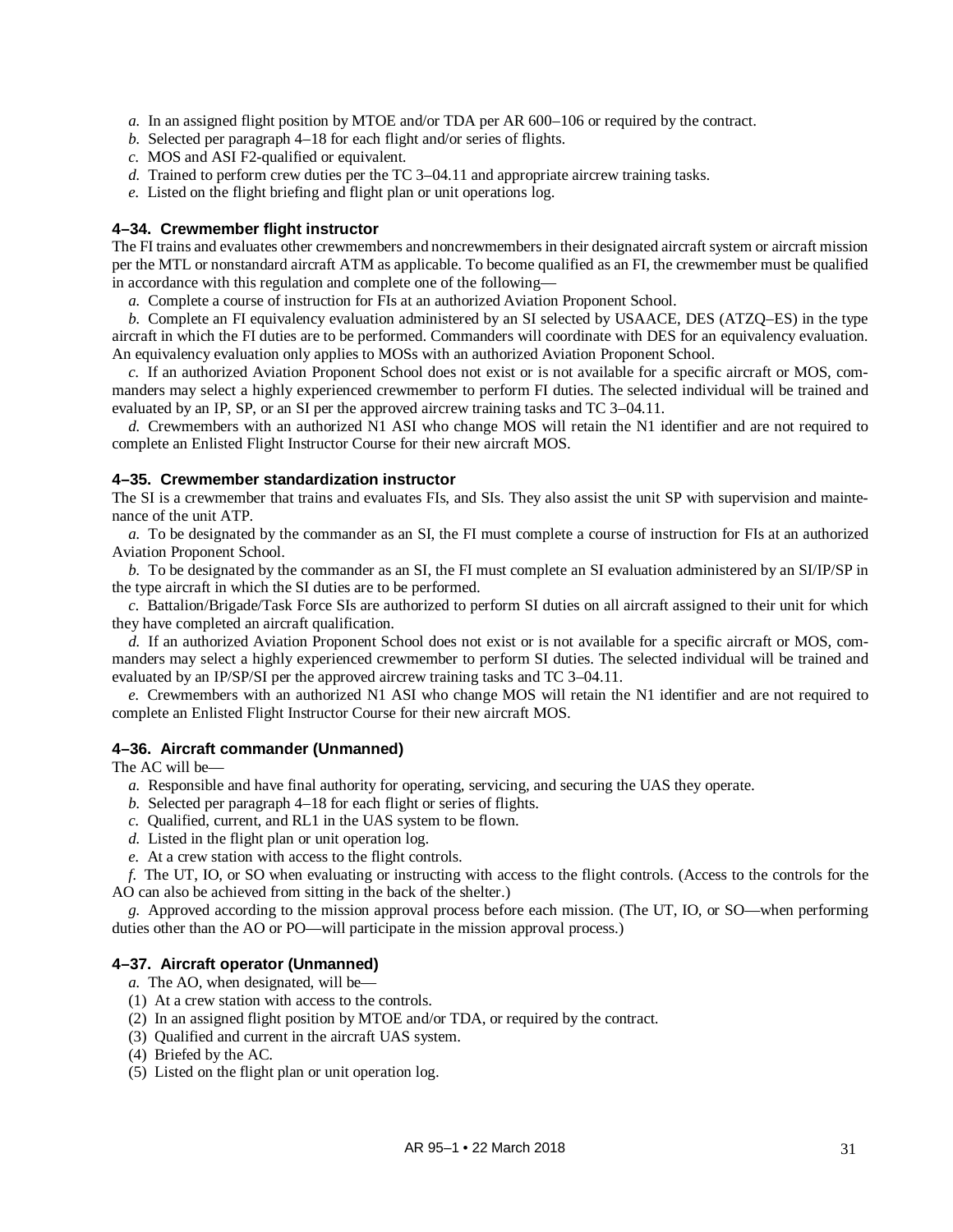*b.* When the operator's manual or mission requires two operators as minimum crew, two operators qualified and current in the UAS system to be flown are required. When an IO/SO qualified in the UAS system being flown is in a position to gain immediate access to the controls/console, the following additional personnel meets this requirement:

(1) Persons undergoing authorized training.

(2) Personnel receiving orientations per [paragraph](#page-23-0) 3–4*b*(1) of this regulation.

### <span id="page-40-2"></span>**4–38. Instructor operator (Unmanned)**

The IO will train and evaluate all operators in their designated aircraft per approved aircrew training tasks and TC 3–04.11. *a.* The IOs must be designated, in writing, by the unit commander and be qualified and current as an AC in the aircraft to be operated.

*b.* To become qualified as an IO, the operator must complete one of the following:

<span id="page-40-0"></span>(1) A DA approved IO course in the UAS group in which IO duties are to be performed.

<span id="page-40-1"></span>(2) An IO equivalency evaluation administered by a standardization operator (SO) selected by USAACE, DES (ATZQ–ES) in the aircraft in which IO duties are to be performed. Commanders will coordinate with DES before submitting a request for equivalency evaluation through the chain of command to DCS, G–3/5/7 (DAMO–AV), for approval.

(3) In the absence of a course of instruction for IOs at an authorized Aviation Proponent School for the aircraft, an additional IO qualification may be conducted locally for UAS IOs who are already qualified per paragrap[h 4–38](#page-40-0)*b*(1) or [4–](#page-40-1) 38*b*[\(2\)](#page-40-1) of this regulation.

### **4–39. Standardization instructor operator**

The SO may train and evaluate all operators as well as other personnel in the designated aircraft per approved aircrew training tasks. SOs have technical supervision of the unit UAS standardization program as specified by the unit commander or assist the SP with supervision and maintenance of the ATP. They advise the commander at all levels of UAS standardization within the command.

*a.* Qualified IOs per [paragraph](#page-40-2) 4–38 will be designated in writing as SOs by unit commanders and be qualified and current in at least one of the UAS assigned to the unit.

*b.* An SO will administer training and evaluation in specified SO duties as described in the ATM and 3–04.11.

## **Section III**

## **Standardization**

### **4–40. Aviation standardization program**

*a.* The aviation standardization program is designed to ensure a high degree of safety and aviation readiness in accomplishing the combat mission of the aviation force. This is achieved by command supervision, employment of standard aviation tasks, use of official publications, and maintenance of a disciplined aircrew force by administration of frequent tests and flight evaluations.

*b.* The lead agent for the U.S. Army Aviation Standardization Program is USAACE, DES (ATZQ–ES). DES executes training, ATP assessments, and evaluations for Army aviation units worldwide on behalf of the CG, USAACE, to achieve standardization in individual and collective flight training.

*c.* Commanders will—

- (1) Appoint a standardization officer.
- (2) Ensure that Army aircraft are operated according to standard procedures in the operator's manuals.
- (3) Designate evaluators, instructors, examiners, and trainers in support of the ATP.
- (4) Ensure that required training, tests, and flight evaluations are completed.
- (5) Review, approve, and implement standardization policies and procedures of the standardization programs.

### **4–41. Aviation Resource Management Survey**

*a.* Designate U.S. Army Forces Command (FORSCOM) to serve as the lead agency for the Aviation Resource Management Survey (ARMS) program.

*b.* The Army ARMS program is designed to assist the commander in assessing the readiness and resource management of all assigned aviation units. The ARMS evaluates the resource management of unit aviation programs, provides staff assistance, and identifies internal and systemic issues for resolution. The focus of the ARMS includes all aviation components of both manned and unmanned units.

*c.* The ARMS program lead will—

(1) Plan the ARMS schedule through quarterly and annual synchronization sessions.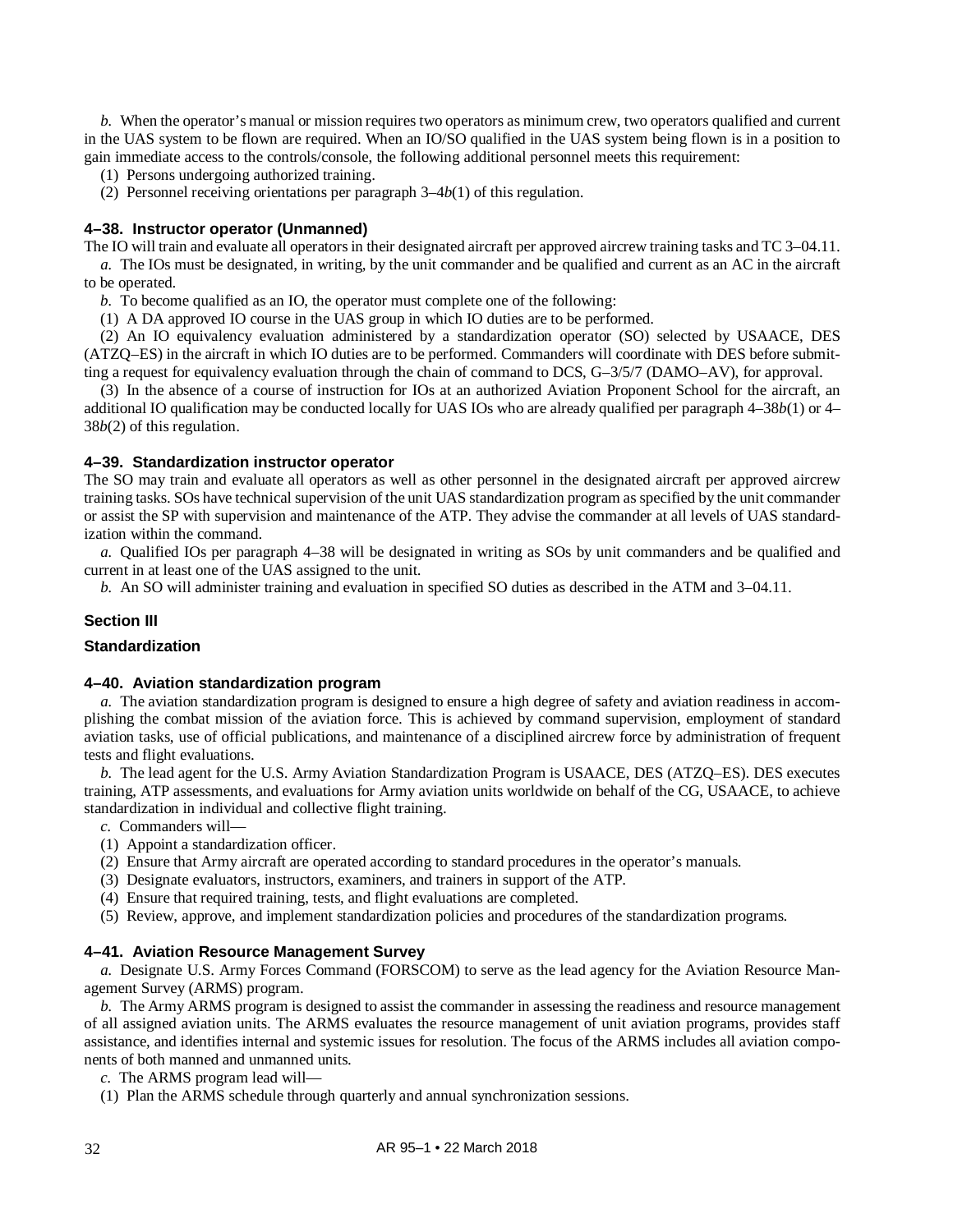- (2) Maintain and store data metrics.
- (3) Maintain program business rules.

(4) Outline specific functional areas for the survey, focusing the inspection on aviation specific functions that require additional scrutiny above the established command inspection program: flight operations, standardization, tactical operations, aviation survivability equipment—electronic warfare, logistics, maintenance, safety, petroleum, operations, ALSE, medicine, training, airfield, and air traffic services at non-Installation Management Command airfields and heliports.

*d.* The ACOM, ASCC, DRU, and ARNG will conduct ARMS every 24 to 36 months using the Army ARMS. Units may be surveyed more frequently based on location, mission, or as an integral part of the commander's validation of unit pre-deployment readiness or as directed by HQDA, the aviation branch chief, or the ACOM, ASCC, DRU, or the ARNG.

*e.* The ARMS findings are confidential communications between the ARMS team and commanders that are critical to ensure an open, candid exchange of information. They will be provided to the surveyed units upon completion, and an executive summary of the survey results will be forwarded to the unit through command channels. Results will be made available upon request for HQDA and the aviation branch chief. Only overall ARMS findings and trends will be presented during the Aviation Senior Leaders Forum. Specific unit results will not be released without specific approval of the DCS, G–3/5/7 (DAMO–AV).

### **4–42. U.S. Army Aviation Senior Leaders Forum**

*a.* Army aviation senior leaders meet annually to review issues affecting the capability of commanders to perform missions with aviation assets.

*b.* The forum chairman is the CG, USAACE. Membership consists of aviation unit commanders (O–6 and above); their senior warrant officer; command sergeants major; ACOM, ASCC, DRU, or the ARNG aviation officers; and other persons designated by the chairman.

*c.* For direction and control, senior leaders will meet in formal session at least annually at the call of the chairman.

(1) Approved forum minutes will be forwarded to members for further distribution to subordinate aviation units.

(2) Funds for travel, per diem, and overtime, if needed, must be approved in accordance with DOD and Army rules governing conferences. If funding is approved, it will be provided by the member's parent organization.

*d.* Issues to be presented at the annual forum will be addressed to the Commander, U.S. Army Aviation Center of Excellence, Directorate of Training and Doctrine (ATZQ–TD), Fort Rucker, AL 36362–5214.

### **4–43. Army command, Army service component command, direct reporting unit, and Army National Guard aviation standardization committees**

*a.* Commanders monitor the implementation of the U.S. Army Aviation Standardization Program. They provide the command with a continuing assessment of the program. Funds for travel, per diem, and overtime, if required, will be provided by the member's parent organization.

*b.* Standardization committees will be organized to—

- (1) Recommend and review directives, provide guidance, and respond to specific inquiries and requests.
- (2) Coordinate requests for support from subordinate aviation units.
- (3) Prepare and review recommended changes to aviation standardization literature and forward to proponents.
- (4) Monitor ARMS trends.
- (5) Write and publish supplements to this regulation.
- (6) Meet at the call of the chairman.
- *c.* Members will be designated in writing by the commander as follows:
- (1) A chairman and secretary.
- (2) Commander of subordinate aviation units.

(3) An aviation safety officer, aviation maintenance officer, FS, FW/RW/UAS SP/SO, tactical operations officer, master gunner, SI, and air traffic services representative.

*d.* Aviation standardization and training issues that require action by USAACE will be addressed to Commander, U.S. Army Aviation Center of Excellence, Directorate of Evaluation and Standardization (ATZQ–ES), Fort Rucker, AL 36362–5214. Issues that require action by HQDA will be sent to the Deputy Chief of Staff, G–3/5/7 (DAMO–AV), 400 Army Pentagon, Washington, DC 20310–0400.

### **4–44. Installation, theater, or Combat Aviation Brigade standardization committees**

Installations or theaters with more than one CAB will designate a commander of the committee as chairman and staff the committee equitably from across the brigades. When an installation or theater has one CAB, this requirement can be met by that unit. Funds for travel, per diem, and overtime, if required, will be provided by the member's parent organization.

*a.* Standardization committees will be organized to—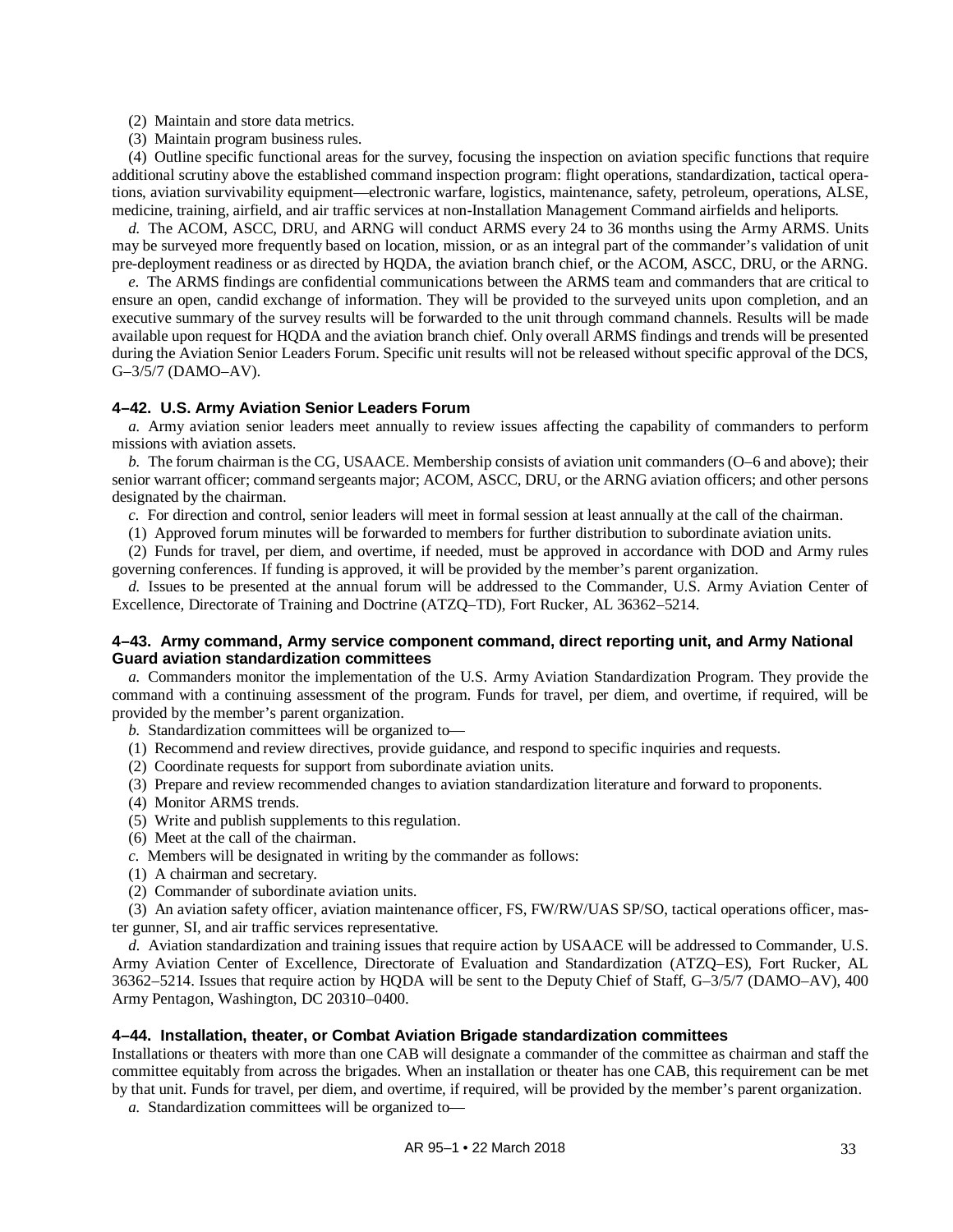(1) Supervise and coordinate the command implementation of the U.S. Army Aviation Standardization Program.

(2) Monitor the proficiency of all assigned or attached aviators in operational aviation positions and other crewmembers specified in TC3–04.11.

(3) Coordinate requests for aviation standardization support from assigned or attached aviation units.

(4) Prepare and review recommended changes to aviation standardization literature and forward to proponents.

(5) Monitor ARMS trends.

(6) Prepare installation, theater, or local aviation procedures and policies, as required.

(7) Forward issues to the ACOM, ASCC, DRU, or the ARNG Standardization Committee for resolution.

(8) Meet at the call of the chairman.

*b.* Members will be designated in writing by the commander as follows:

(1) A chairman and secretary.

(2) Commanders, state Army aviation officers, or chiefs of all aviation units or activities assigned or attached to the installation.

(3) An aviation safety officer, aviation maintenance officer, FS, aircraft/UAS SP/SI/SO, IE, aviation mission survivability officer (AMSO), master gunner, and air traffic services representative.

## <span id="page-42-0"></span>**4–45. U.S. Army Aviation Center of Excellence**

The Aviation Branch is the proponent agency for the U.S. Army Aviation Standardization Program. In addition to the responsibilities listed in paragraphs [1–22](#page-11-0) and [4–45,](#page-42-0) the USAACE will—

*a.* Act as reviewing agency for Army aviation training, standardization, and technical publications to ensure that they are standardized and accurate. This is accomplished by USAACE, DES (ATZQ–ES) through continuous review and coordination with users and proponents and by developing normal and emergency procedures for aircraft operator's manuals.

*b.* Act as approval authority for all aviation POI, initial key personnel training, and new equipment training, and associated training materials to include lesson plans and media. Submit to U.S. Army Aviation Center of Excellence, Directorate of Training and Doctrine (ATZQ–TD), Fort Rucker, AL 36362–5214.

*c.* In coordination with the FORSCOM ARMS branch, participate in the ARMS (standardization section) development and review to ensure inspections/survey objectives are complementary and not duplicated. Participate in quarterly and annual synchronization sessions to deconflict unit visits to facilitate commander's guidance and reduce training distractors.

*d.* Advise the ACOM, ASCC, DRU, and/or ARNG of the status of aviation flight standardization activities. DES will also provide information about implementing aviation standardization policies and procedures Armywide.

*e.* Develop and recommend changes to general guidelines for the U.S. Army Aviation Standardization Program. Clarification to proponent publications for Armywide aviation standardization requirements is accomplished by DES through the use of the standardization communication (STACOM).

## **Chapter 5 Flight Procedures and Rules**

## <span id="page-42-2"></span>**5–1. General**

- *a.* Army personnel engaged in the operation of Army aircraft/UAS shall comply with applicable—
- (1) Federal aviation regulations, laws, and rules.
- (2) The ICAO regulations.
- (3) Host country regulations, laws, and rules.
- (4) Military regulations.
- (5) Non-aviation federal and state laws applicable to Army aviation operations.
- (6) DOD FLIP.
- (7) Aircraft operator's manuals approved supplements and checklists and applicable AWRs.

<span id="page-42-1"></span>*b.* All U.S. Government (FAA and DOD) instrument approach and departure procedures are authorized when operating in the United States, U.S. territories, or U.S. military facilities OCONUS. The FAA and DOD FLIP does not provide procedure charts for all airfields that have instrument approach and departure procedures. Required procedure charts may be added to the DOD FLIP by direct contact with the U.S. Army Aeronautical Services Agency, 9325 Gunston Road, Suite N319, Fort Belvoir, VA 22060–5582. Use of commercial and/or non-U.S. Government instrument procedures in Army aircraft is dependent on the source of the procedure and the necessity for a compliance review. Compliance reviews are not required for OCONUS standard terminal arrival routes (STARs) and en route navigational products.

(1) Foreign Terminal Instrument Procedures (FTIP) published in DOD FLIP are authorized. Instrument procedures published by countries and at airports listed in the U.S. Army Host Nation Acceptance List (HNAL) may be flown without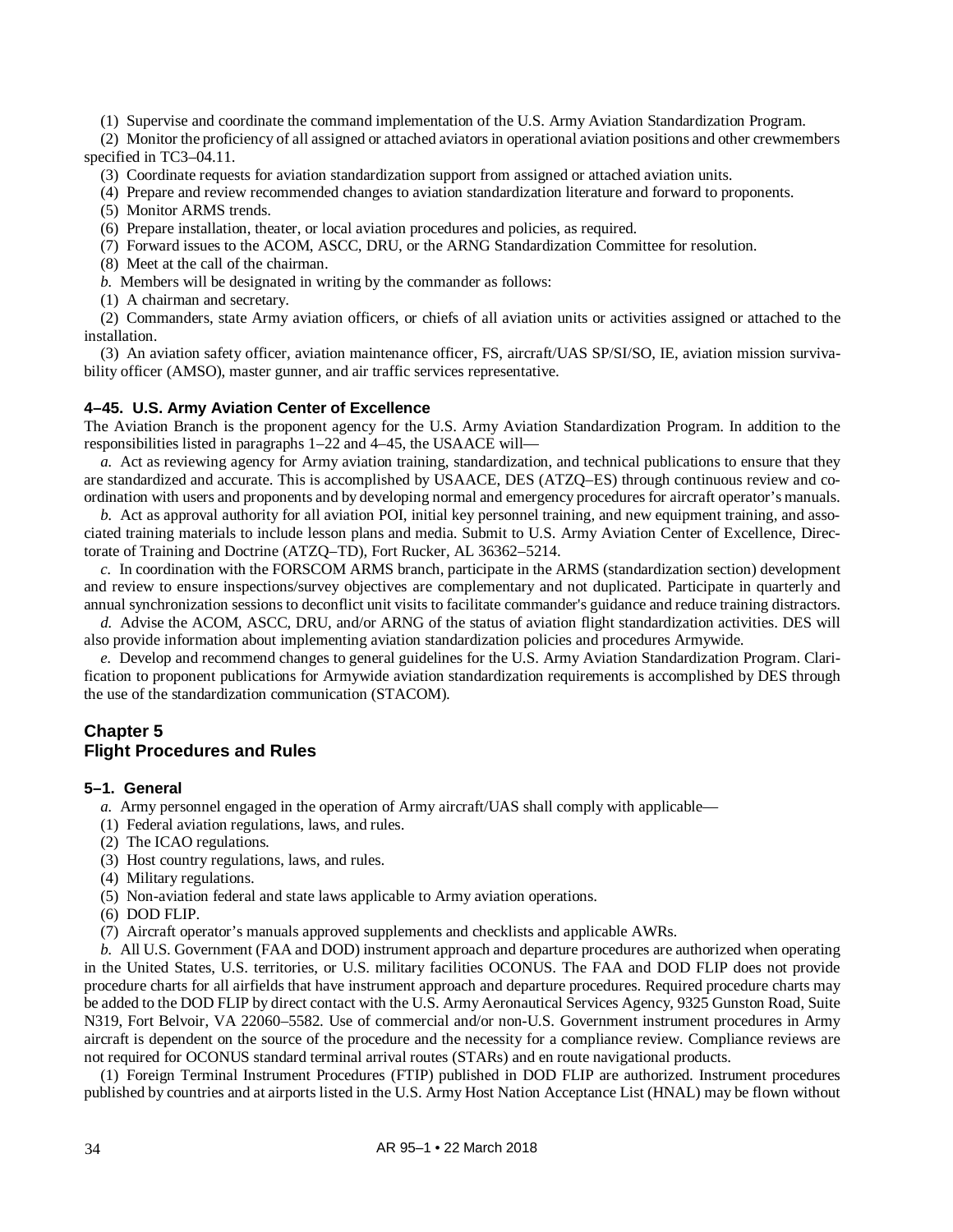any further processing or approval in accordance with the Commander, USAASA HNAL policy memorandum. This includes area navigation (RNAV)/required navigational performance (RNP) procedures. U.S. Army HNAL policy and information may be obtained at the USAASA website.

(2) Commanders of U.S. Army aviation units, having "mission approval authority" in accordance with AR 95–1 are authorized to approve the use of U.S. Air Force or U.S. Navy Terminal Instrument Procedures (TERPS) reviews. The commander or their designated risk assessment authority will ensure that the reports are current for the duration of the mission, signed by a TERPS specialist, and that the appropriate aircraft category has been evaluated. U.S. Air Force and U.S. Navy loose leaf instrument procedures are also authorized. U.S. Navy or U.S. Air Force reports that do not meet these criteria will require a compliance review request. Information on how to access US DOD loose leaf procedures, FTIP, TERPS reviews, and non-U.S. Government/commercial instrument procedures is available on the USAASA website [http://www.usaasa.tradoc.army.mil/index.asp.](http://www.usaasa.tradoc.army.mil/index.asp)

(3) Compliance reviews are required for all non-U.S. Government civil or military FTIP. Consult the current HNAL for exceptions. The unit commander or the designated risk approval authority will submit compliance reviews to USAASA at least 10 days in advance. The request will include the name and location of the airfield, name and identification of the procedure, and the date required.

*c.* Smoking or open flames are prohibited in, or within 50 feet of, Army aircraft.

*d.* Procedures for packaging, handling, and air transportation of dangerous materials are described in AR 700–15. Aircrews assigned to move hazardous materials in Army aircraft will comply with the requirements listed in these publications.

<span id="page-43-0"></span>*e.* Aircraft must be bonded or grounded during fueling, de-fueling, arming, de-arming, oxygen servicing, and loading or unloading of flammable or explosive cargo. Aircraft will be grounded for maintenance in accordance with TM 1–1500–204–23–1, ATP 3–04.7, and the applicable aircraft-specific maintenance publication(s).

*f.* The following rules apply to recording devices on aircraft:

(1) Cockpit voice recorders (CVRs), flight data recorders (FDRs), and digital source collectors (DSCs) that are installed on aircraft and in control stations and/or shelters should be operational for all flights. However, a non-operational CVR, FDR, or DSC should not result in mission cancellation. Information collected by these devices may be classified or sensitive and should be protected as such.

(2) The commander will contact the U.S. Army Combat Readiness Center to ascertain appropriate recovery actions whenever an Army aircraft equipped with CVR, FDR, or DSC (to include weapons video systems) is involved in a mishap or destroyed as a result of enemy action.

*g.* When published minimums require conversion between runway visual range (RVR) and miles or metric equivalent, the conversion table in DOD and/or U.S. Government FLIP will be used. The RVR is the controlling visibility factor when published and reported for a runway.

*h.* The following flight rules apply prior to instrument Global Positioning System (GPS) flight.

(1) Pilots will check GPS NOTAMs and/or Receiver Autonomous Integrity Monitoring (RAIM) via the FAA NOTAM websit[e https://www.notams.faa.gov/dinsqueryweb/,](https://www.notams.faa.gov/dinsQueryWeb/) an FAA flight service station, or other approved NOTAM source. For GPS operations OCONUS, information on how to obtain predictive RAIM may be obtained from the USAASA website. If using a commercial database, the vendor's NOTAMs will be verified before flight.

(2) Pilots will ensure all required navigation performance levels can be met when operating in designated RNAV/RNP airspace. When a designated required navigation performance level cannot be achieved, the pilot will revise the route or delay operation until the appropriate required navigation performance level can be ensured.

(3) The instrument flight rules (IFR) GPS flight will not be conducted with an expired navigational database.

(4) The appropriate suffix for GPS and/or RNAV/RNP equipment will be entered on the flight plan. When operating in the National Airspace System, IFR GPS may be used as a substitute to the automatic direction finder and/or distance measuring equipment receivers subject to the terms and restrictions in the FAA Aeronautical Information Manual.

*i.* The IFR GPS equipment and navigational databases are considered navigation equipment. The GPS is authorized for IFR flight under the following conditions:

(1) The IFR GPS is authorized in AWR, Supplemental Type Certification, Operator's Manual and DOD FLIP. The PC will check prior to use by consulting the DOD FLIP Area Planning.

(2) The installed GPS equipment is certified for IFR operation during the applicable portion of the flight (en route, terminal, and instrument approach use) in accordance with the applicable supplemental type certificate, AWRs, interim statements of airworthiness qualification, aircraft operator's manual, and/or applicable supplemental operator's manuals.

(3) The aircraft has installed and operational navigational aid (NAVAID) receiver(s) that can receive available ground based NAVAID signals for the route of flight, destination, and any required alternate airport. When operating OCONUS, consult DOD FLIP and/or USAASA/USAASD–E for host nation authorized substitutions of GPS in lieu of ground based NAVAID(s). If no ground based NAVAIDs are available, the commander must determine the appropriateness of the flight.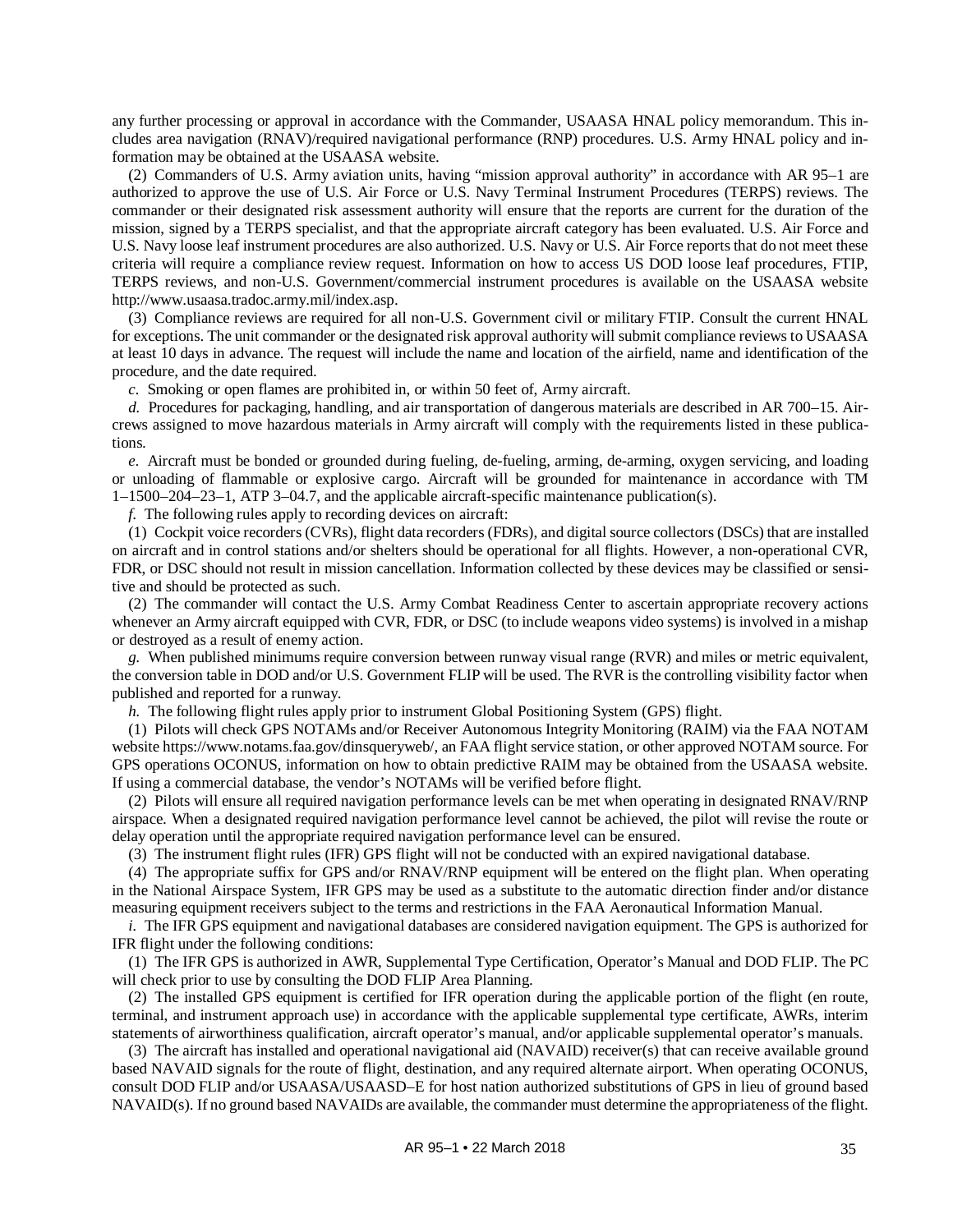(4) During IFR flight with equipment that permits the use of precise positioning service, the GPS should be operated in the precise positioning service mode.

(5) Current DOD and/or U.S. Government FLIP and or approved commercial and/or non-U.S. Government approved products will be carried and accessible at all times when using IFR databases. U.S. Army approved EFBs and/or FLIP may also be used. Commanders will establish a program if an EFB is used. Se[e paragraph](#page-50-0) 5–7 for EFB requirements.

(6) The RNAV/RNP departure, arrival, en route, and terminal procedures will only be flown using way points retrieved from an approved non-corruptible database. The system must be able to retrieve the procedure by name from the aircraft navigation database. Manual entry or update of the navigation database other than storing user defined data is not authorized (except for approved emergency GPS procedures). Use of commercial IFR databases in Army aircraft is only authorized in the United States and U.S. territories. Use of commercial databases elsewhere in the world are restricted to en route navigation (including STARs) or to U.S. military facilities. Consult the USAASA HNAL for approved RNAV/RNP approach procedures.

*j.* Flight in IMC which violates FAA, host country, or ICAO regulations will be considered deviations per [paragraph](#page-9-0) [1–7](#page-9-0) and will be treated per [paragraph](#page-17-0) 2–13.

### **5–2. Preflight**

Before beginning a flight, the aircrew will acquaint themselves with mission, procedures, and rules.

*a. Planning.* The aviator/operator will evaluate aircraft performance; departure, en route, and approach data; NOTAMs (including GPS, Digital Aeronautical Flight Information File (DAFIF), temporary flight restrictions and local NOTAMs, host country requirements, theater requirements (for example, Air Control Order, Air Tasking Order, special instruction, and so forth)) for the route to be flown; and appropriate DOD and/or U.S. Government FLIP and/or approved commercial and/or non-U.S. Government approved procedures per [paragraph](#page-42-1) 5–1*b* of this regulation. If using DAFIF as a database, DAFIF notices (W series) for the route of flight will be checked via the NOTAM website.

*b. Fuel requirements.* At takeoff, aircraft must have enough fuel to reach the destination and alternate airport (if required) and have a planned fuel reserve of—

- (1) Rotary wing.
- *(a)* VFR, 20 minutes at cruise.
- *(b)* IFR, 30 minutes at cruise.
- (2) Fixed wing.
- *(a)* VFR (day), 30 minutes at cruise.
- *(b)* VFR (night), 45 minutes at cruise.
- *(c)* IFR, 45 minutes at cruise.

*c. Flight weather planning.* Pilots will obtain departure, en route, destination, and alternate (if used) weather information before takeoff. The following weather requirements apply:

(1) *Flight into icing conditions.* Aircraft will not be flown into known or forecasted severe icing conditions. If a flight is to be made into known or forecasted moderate icing conditions, the aircraft must be equipped with adequate operational deicing or anti-icing equipment.

(2) *Flight into turbulence.* Aircraft will not be intentionally flown into known or forecasted extreme turbulence or into known severe turbulence. Aircraft will not be intentionally flown into forecasted severe turbulence unless ACOM, ASCC, DRU commanders, or the DARNG has established clearance procedures and—

- *(a)* Weather information is based on graphical forecast for aviation (GFA).
- *(b)* Flights will be made in areas where encountering severe turbulence is unlikely.
- *(c)* Flights are for essential training or essential missions only.
- *(d)* Flights are considered extremely high risk.
- *(e)* Flights are terminated or depart turbulence if severe turbulence is encountered.
- (3) *Flight into thunderstorms.* Aircraft/UAS will not be intentionally flown into thunderstorms.

(4) *Visual flight rules flight.* Destination weather must be forecast to be equal to or greater than VFR minimums at estimated time of arrival (ETA) through one hour after ETA. When there are intermittent weather conditions, the predominant weather will apply. Aviators may file flight plans to a destination within Class B, C, D, and E surface area airspace when weather conditions are forecast to be equal to or greater than known special visual flight rules (SVFR) minima for that airspace at ETA through one hour after ETA. Helicopter SVFR minima is 1/2-mile visibility and clear of cloud unless a higher minimum is required at the airfield. For airspace class, forecast en route weather must permit flight with separation from clouds and flight visibility equal to or greater than minimums stated in [table](#page-46-0) 5–1 of this regulation.

(5) *(Unmanned) Instrument flight rules flight.* Destination and en route weather must be VFR at the mission altitude and for the arrival procedure at ETA through 1 hour after ETA.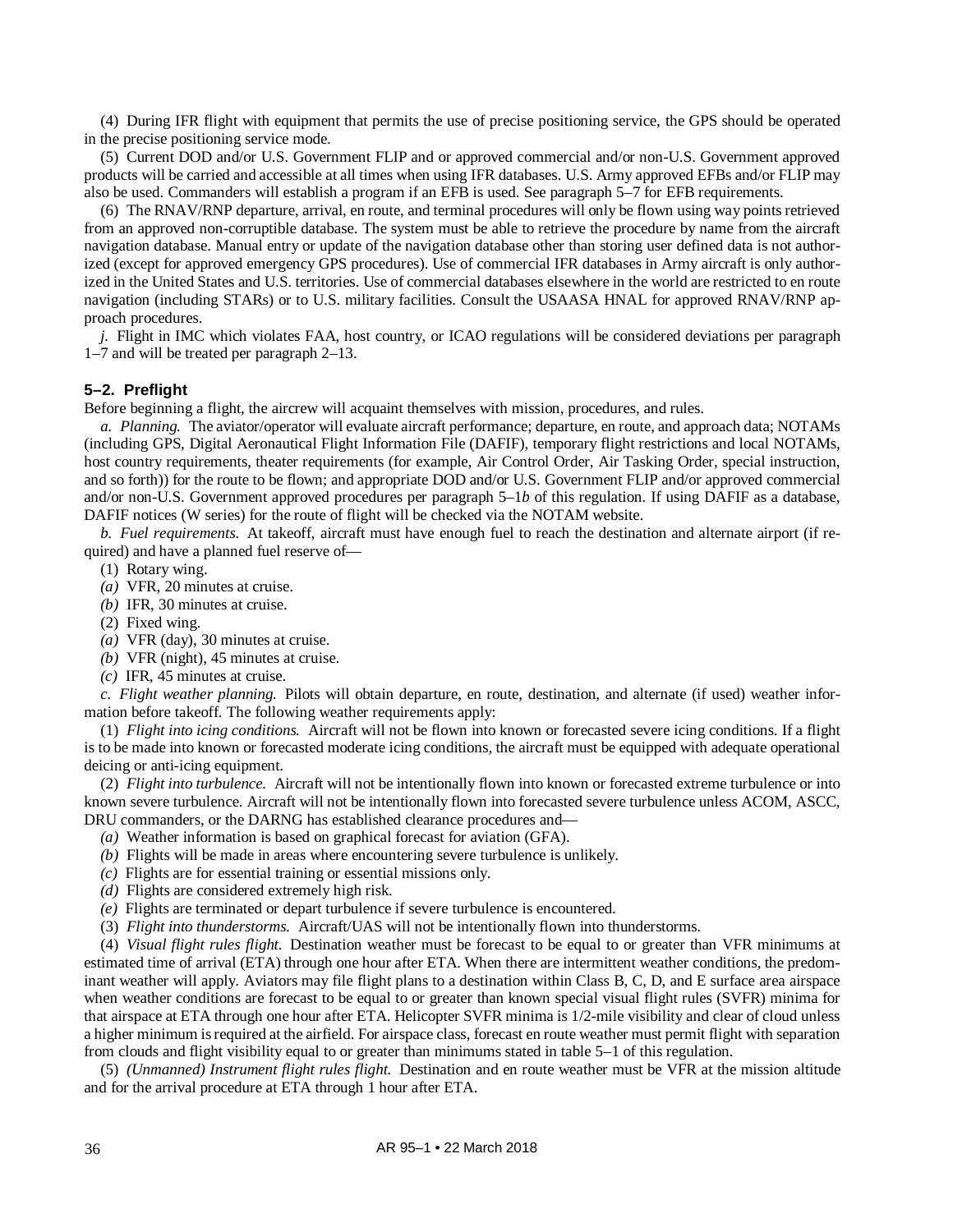(6) *(Manned) Instrument flight rules flight.* Destination weather must be forecast to be equal to or greater than the published weather planning minimum for the approach procedure to be flown at ETA through one hour after ETA. When there are intermittent weather conditions, the predominant weather will apply. Aviators flying helicopters may reduce destination and alternate Category A visibility minimums by 50 percent, but not less than 1/4 mile or metric equivalent. Reduction of visibility for approaches labeled "copter only" is not authorized, and this reduction is applied after all other corrections. Category II approach procedures may not be used in destination or alternate weather planning.

(7) *Graphical forecast for aviation.* If there is no weather reporting service, the aviator may use the GFA.

(8) *Weather briefing.* Weather information will be obtained from a U.S. military weather facility. If U.S. military weather service support is not available, consult DOD and/or U.S. Government FLIP for guidance. For all IFR flights and/or VFR cross-country flights, the weather forecast will be void one hour and 30 minutes from the time the forecast is received provided the aircraft has not departed. The crew should update weather briefing information on stopover flights.

*d. Flight plan.* Aircraft will not be flown unless a flight plan (military or civil) has been filed or an operation's log completed. The PC/AC is responsible for the flight plan and has flight plan approval authority. Local commanders will establish policies specifying the flight plan or operations log to be used.

(1) All Army aircraft that are instrumented for IFR flight and are flown by an instrument-rated pilot/qualified operator will operate on IFR flight plans except when—

*(a)* Flight is primarily for VFR training.

*(b)* Time will not permit mission completion under IFR.

*(c)* Mission can only be accomplished under VFR.

*(d)* Excessive ATC departure, en route, or terminal area delays are encountered.

*(e)* Hazardous weather conditions must be avoided.

(2) (Manned) Concerning a stopover flight, if the original manifest does not list passenger or crew changes at stopover points, changes will be filed with military installation base operations, FAA flight service, or other competent authority.

(3) After departing a nonmilitary airfield, the PC/AC will advise flight service station or other competent authority of the departure time.

(4) Locally produced operations logs may be used for local flights.

(5) (Manned) A crew and passenger manifest is required for all flights. For tactical or tactical training flights, the passenger manifest will be prepared and retained by the supported unit.

*e. Alternate airfield planning.* An alternate airfield is required when filing IFR to a destination under any of the following conditions:

(1) Radar is required to execute the approach procedure to be flown.

(2) The instrument approach NAVAIDs to be used are unmonitored.

(3) The predominant weather at the destination is forecast at ETA through one hour after ETA to be less than—

*(a)* Ceiling 400 feet above the weather planning minimum required for the approach to be flown.

*(b)* Visibility one mile (or metric equivalent) greater than the planning minimum required for the approach to be flown.

(4) An alternate is not required if descent from en route minimum altitude for IFR operation, approach, and landing can be made in VFR conditions.

(5) Pilots may plan for a GPS-based instrument approach at either the destination or alternate, but not at both locations. This restriction does not apply to RNAV systems using TSO–C145/C146 equipment.

*f. Alternate airfield selection.*

(1) An airfield may be selected as an alternate when the worst weather condition for that airfield is forecast for ETA through one hour after ETA to be equal to or greater than—

*(a)* Ceiling 400 feet above the weather planning minimum required for the approach to be flown and visibility one mile (or metric equivalent) greater than the weather planning minimum required for the approach to be flown, or

<span id="page-45-0"></span>*(b)* The descent from en route minimum altitude for IFR operation, approach, and landing can be made while maintaining the VFR cloud clearance and visibility requirements for the airspace flown.

(2) An airfield will not be selected as an alternate except per [paragraph](#page-45-0)  $5-2f(1)(b)$ —

*(a)* If the approach procedure to be used at the alternate is shown not authorized in FLIP.

*(b)* If radar is required for the approach procedure to be used at the alternate.

*(c)* If the instrument approach NAVAIDs to be used are unmonitored.

*(d)* If a Class B, C, D, or E surface area airspace does not exist or is not in effect at the airport to be used.

*g. Minimum equipment required for flight.* The minimum equipment required for flight is shown in [table](#page-46-1) 5–2 in this regulation. Items listed in [table](#page-46-1) 5–2 under the appropriate condition are considered the minimum for flight under that condition except the following: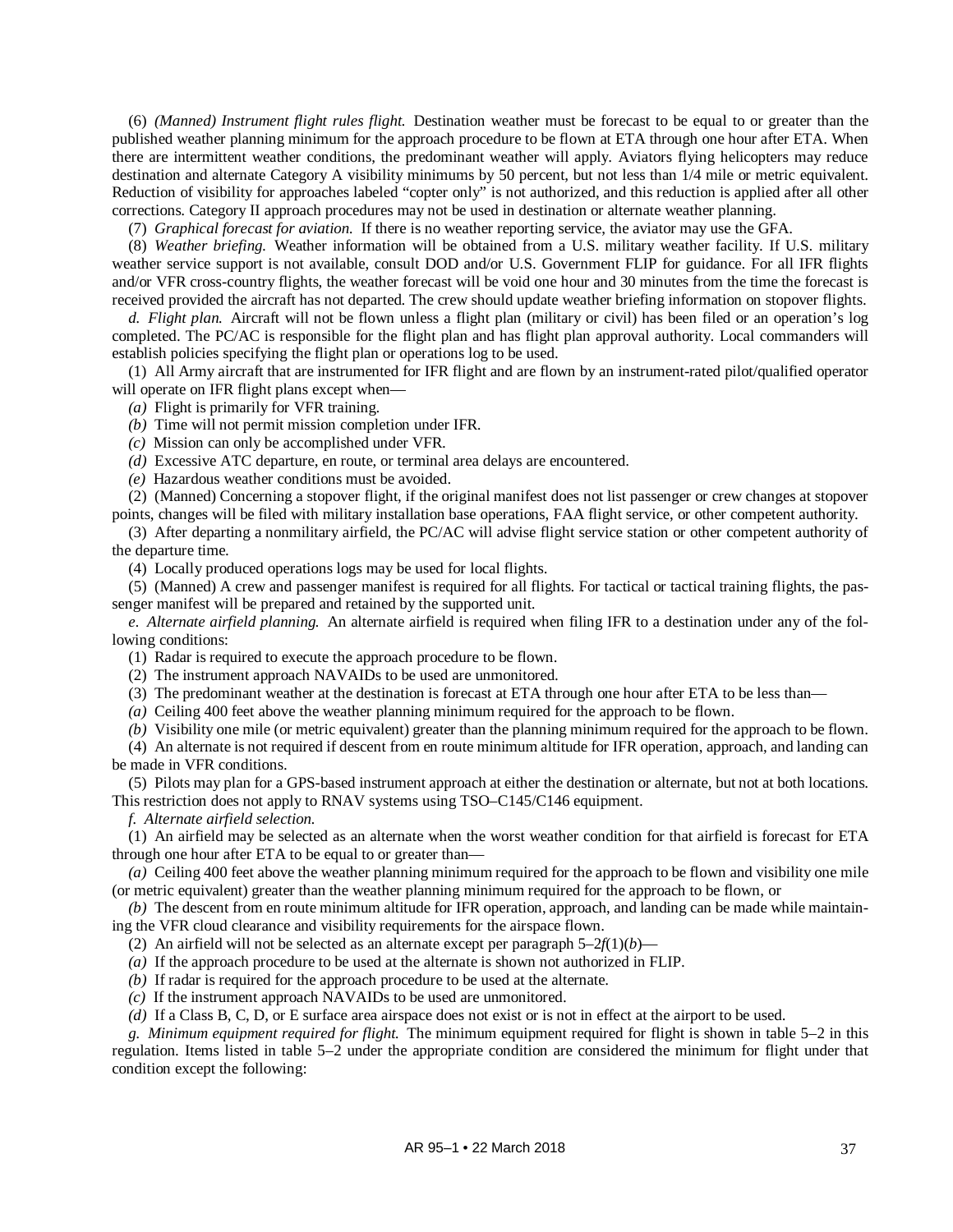<span id="page-46-2"></span>(1) FW aircraft that have an FW project management office/USAACE, DES (ATZQ–ES) approved required equipment list or minimum equipment list, and/or the configuration deviation list will operate in accordance with those approved documents. These documents will also be used to determine the flight status of the aircraft.

(2) RW aircraft with a required equipment list or minimum equipment list published in the AMCOM approved aircraft operator's manual or AWR will operate in accordance with that list.

<span id="page-46-3"></span>(3) Recognizing rapid fielding of modern equipment, PEO Aviation, in coordination with the Aviation Engineering Directorate, may substitute advanced replacement equipment for the items listed within [table](#page-46-1) 5–2 provided they clearly annotate the item replaced and under what conditions it is required within the AMCOM approved aircraft operator's manual or by supplemental type certificate flight manual supplement, when required.

(4) In addition to paragraphs [5–2](#page-46-2)*g*(1) through [5–2](#page-46-3)*g*(3), minimum equipment and training requirements for Category II Instrument Landing System (ILS) approaches will be in accordance with FAR.

<span id="page-46-4"></span>*h. Weight and balance.* The PC/AC will ensure—

(1) The accuracy of computations on the DD Form 365–4 (Weight and Balance Clearance Form F-Transport/Tactical).

(2) That a completed DD Form 365–4 is aboard the aircraft (Manned) or on file and available to the AC (Unmanned) to verify that the weight and center of gravity will remain within allowable limits for the entire flight. Several DD Forms 365–4 completed for other loadings also may be used to satisfy this requirement. In this case, the actual loading being verified must be within the extremes of the loading shown on the DD Forms 365–4 used for verification.

<span id="page-46-1"></span><span id="page-46-0"></span>

| Table 5-1<br>Army visual flight rule weather minimums |                                                                              |                                                                |  |
|-------------------------------------------------------|------------------------------------------------------------------------------|----------------------------------------------------------------|--|
| <b>Airspace Class</b>                                 | <b>Flight visibility statute miles</b>                                       | <b>Distance from cloud</b>                                     |  |
| Α                                                     | Not applicable                                                               | Not applicable                                                 |  |
| В                                                     | 3                                                                            | Clear of clouds                                                |  |
| C & D                                                 | 3                                                                            | 500 ft below<br>1,000 ft above<br>2.000 ft horizontal          |  |
| E less than 10,000 mean sea level (MSL)               | 3                                                                            | 500 ft below<br>1,000 ft above<br>2,000 ft horizontal          |  |
| E at or above 10,000 MSL                              | 5                                                                            | 1,000 ft below<br>1,000 ft above<br>1 statute miles horizontal |  |
|                                                       | G (Rotary Wing)-1,200 ft or less above surface (regardless of MSL)           |                                                                |  |
| Day                                                   | 1/2                                                                          | Clear of clouds                                                |  |
| Night                                                 | 1                                                                            | Clear of clouds                                                |  |
|                                                       | G (Rotary Wing)—more than 1,200 ft above surface but less than 10,000 ft MSL |                                                                |  |
| Day                                                   | 1                                                                            | 500 ft below<br>1,000 ft above<br>2,000 ft horizontal          |  |
| Night                                                 | 3                                                                            | 500 ft below<br>1,000 ft above<br>2,000 ft horizontal          |  |
|                                                       | G (Rotary Wing)-more than 1,200 ft above surface at or above 10,000 ft MSL   |                                                                |  |
| Day and Night                                         | 5                                                                            | 1,000 ft below<br>1,000 ft above<br>1 statute miles horizontal |  |
|                                                       | G (Fixed Wing)-less than 10,000 ft MSL                                       |                                                                |  |
| Day and Night                                         | 3                                                                            | 500 ft below<br>1,000 ft above<br>2.000 ft horizontal          |  |
|                                                       | G (Fixed Wing)-at or above 10,000 ft MSL                                     |                                                                |  |
| Day and Night                                         | 5                                                                            | 1,000 ft below<br>1,000 ft above<br>1 statute miles horizontal |  |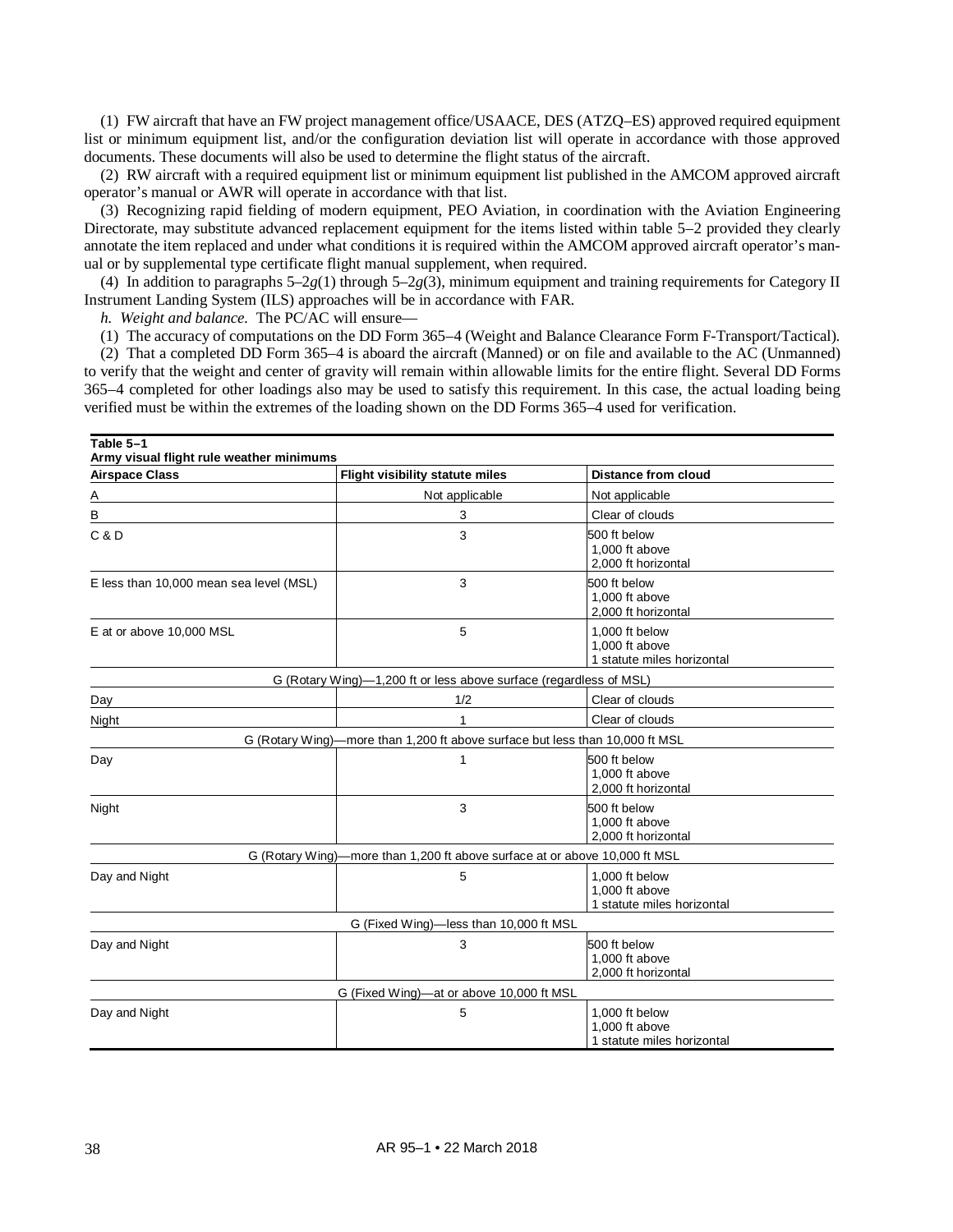| Table 5-2                                                                                                 |                           |                        |                  |                  |
|-----------------------------------------------------------------------------------------------------------|---------------------------|------------------------|------------------|------------------|
| <b>Required equipment</b><br><b>Required</b>                                                              | Equipment <sup>1, 2</sup> | Day/Night <sup>3</sup> | IMC <sup>3</sup> | NVD <sup>3</sup> |
| 1. Heading indicator                                                                                      |                           | Χ                      | X                | Χ                |
| 2. Attitude indicator                                                                                     |                           | $X^8$                  | X                | X                |
| 3. Turn and slip indicator                                                                                |                           |                        | $X^5$            |                  |
| 4. Airspeed indicator                                                                                     | X                         | X                      | X                | X                |
| 5. Pressure altimeter                                                                                     | X                         | X                      | X                | X                |
| 6. Vertical speed indicator <sup>5</sup>                                                                  |                           | X                      | X                | X                |
| 7. Magnetic compass <sup>5, 12</sup>                                                                      | X                         | X                      | X                | X                |
| 8. Fuel quantity indicator system                                                                         | X                         | X                      | X                | X                |
| 9. Clock and/or watch with seconds <sup>12</sup>                                                          | X                         | X                      | X                | X                |
| 10. Free air temp                                                                                         | X                         | X                      | X                | X                |
| 11. Pitot heater                                                                                          |                           |                        | Χ                |                  |
| 12. Radar/Laser altimeter(s)                                                                              |                           | X <sub>6</sub>         |                  | $X^5$            |
| 13. Automatic Flight Control Sys./Digital Automatic Stabilization<br>Equipment/Flight Management Computer | $X^{10}$                  | X6,10                  | X6,10            | X <sup>10</sup>  |
| 14. Vertical gyros and indicators                                                                         |                           |                        | $X^7$            |                  |
| 15. Flight Control Computer/Inertial Navigation System/Heading<br>and Attitude Ref Sys                    | X                         | X                      | X                | X                |
| 16. Standby flight instruments <sup>5, 12</sup>                                                           |                           | X                      | X                | X                |
| 17. Commo equipment                                                                                       | Χ                         | X                      | X                | X                |
| 18. Nav equipment                                                                                         |                           |                        | X <sup>9</sup>   |                  |
| 19. Surveillance: ADS-B, Mode C, or S                                                                     | X <sup>11</sup>           | X <sup>11</sup>        | X                | X <sup>11</sup>  |
| 20. Anticollison Lighting system                                                                          | X                         | X                      | X                | X                |
| 21. Position/Instrument light(s)                                                                          |                           | X                      |                  | X                |
| 22. Landing/Search light <sup>4, 12</sup>                                                                 |                           | X                      |                  | X                |
| 23. Flashlight <sup>12</sup>                                                                              |                           | X                      |                  | X                |

Notes:

<sup>1</sup> Equipment requirements designated in this table for flight in day, night, IMC, or using NVDs must be operational and is the minimum required by this regulation without any regard for mission requirements. Refer to applicable approved minimum equipment list or required equipment list/configuration deviation list and/or applicable aircraft operator's manual for additional or alternative requirements.

<sup>2</sup> Equipment required for an aircraft's operational mission is listed in DA Pam 738–751.

<sup>3</sup> Items 1 through 6 must be operational at the flight station to be occupied by the PC for FW aircraft and operational at both pilot's stations in RW aircraft where provisions exist. All vacuum and electrical sources for the flight instruments must be operational. Aircraft utilizing Electric Flight Instrument Systems and/or Primary Flight Displays to display the data required must have backup system(s) that display and/or feed the required data that will be operational prior to departure. Failure of one of the displays or data feed systems in flight must be evaluated to determine the impact on mission and further flight.

<sup>4</sup> The NVD Infrared light must be installed and operational for all NVD flights except Forward Looking Infrared aircraft. Failure of the light in flight must be evaluated to determine impact on mission and further NVD flight.

<sup>5</sup> Installed, it must be operational. All Electronic Flight Instrument Systems-equipped FW aircraft must have an operational Standby Attitude indicator or Electronic Standby Instrument System in order to be dispatched for flight operations. An electronic turn indicator coupled with either an electronic or mechanical inclinometer on any display constitutes an operational turn and slip indicator. RW aircraft must have a magnetic compass or Electronic Standby Instrument System capable of displaying heading information.

<sup>6</sup> Applies to water operations. A visible horizon and two or more highly visible stationary objects for cues on the water's surface must be present at the landing site.

<sup>7</sup> Both Automatic Flight Control System and all components of both vertical gyros shall be operational.

<sup>8</sup> Visible horizon may be substituted for attitude indicator for VFR flight.

9 Navigation systems used for IFR operations must comply with FAA and/or host nation requirements. Operating instructions and limitations defined in applicable operator's manuals, AWRs, or supplemental type certificates should be used to determine compliance.

<sup>10</sup> Applies to AH–64E and AH–64D aircraft only.

<sup>11</sup> Refer to paragraph 2-14b(2)(j), when required to emit, only one aircraft in the formation must emit.

<sup>12</sup> For UAS installed equipment, it must be operational except item numbers 7, 9, 16, 22, and 23.

### **5–3. Departure procedures**

All aviators/operators will comply with published nonstandard IFR takeoff minimums, departure procedures, and obstacle departure procedures in FLIPs.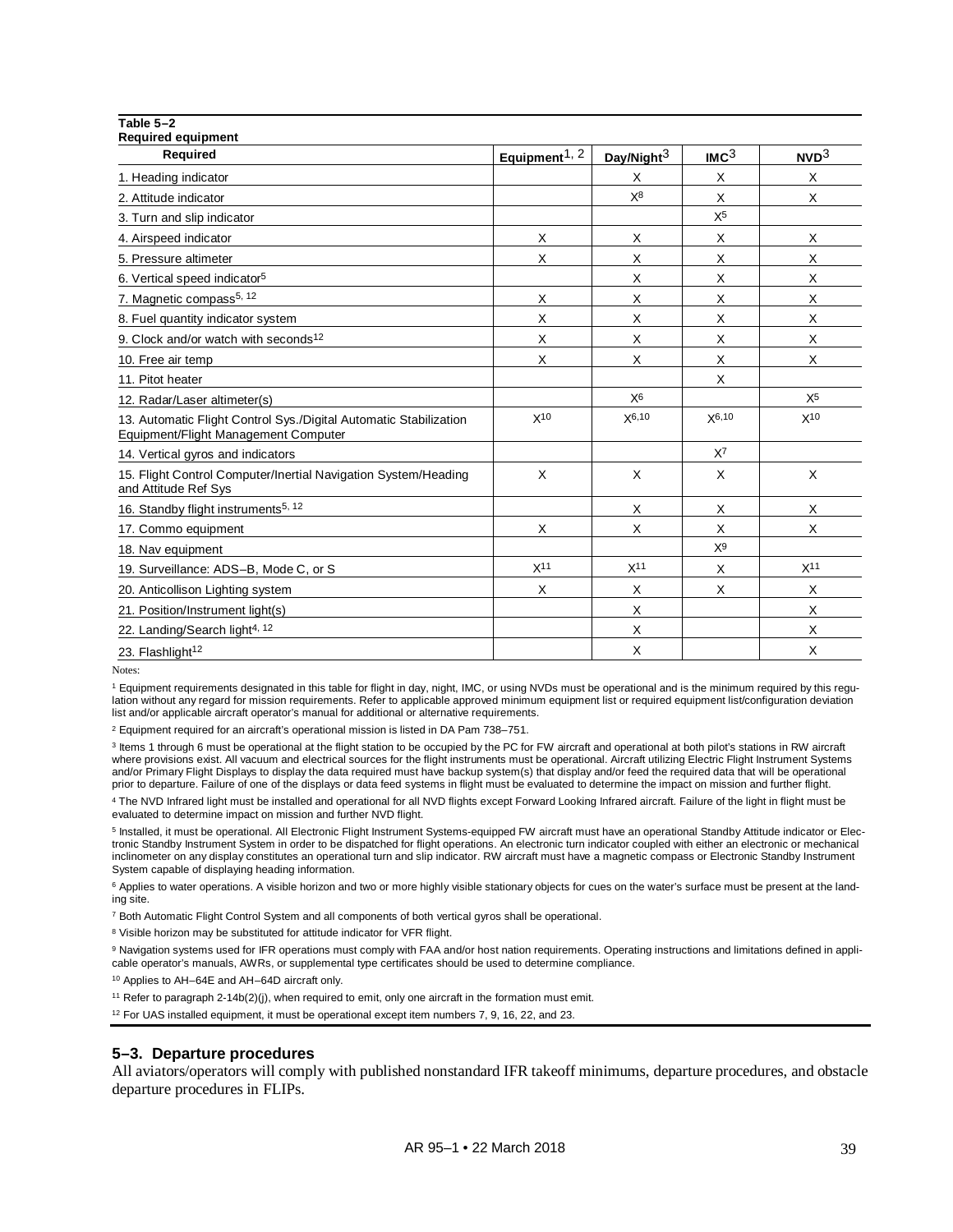*a.* (Unmanned) Procedures will be in accordance with system technical manuals based on the mission, type, and design of the UAS.

<span id="page-48-0"></span>*b.* (Manned) The aviator flying the aircraft on takeoff who has logged 50 hours or more of actual weather time as PC has no Army takeoff minimums. Weather time flown in a simulator does not apply.

- *c.* (Manned) The aviator flying the aircraft on takeoff that does not mee[t paragraph](#page-48-0) 5–3*b* has the following minimums:
- (1) Airplanes—ceiling 200 feet and either visibility 1/2 mile, RVR 2,400, or metric equivalent.
- (2) Helicopters—ceiling 100 feet and either visibility 1/4 mile, RVR 1,200 feet, or metric equivalent.
- (3) The RVR may be used when takeoff is made from the runway for which RVR is reported.

*d.* SVFR flights within and departures from Class B, C, D, and E airspace are authorized provided the weather requirements of 14 CFR 91 or applicable host country flight regulations are met, and an appropriate ATC clearance is obtained. Army helicopter SVFR minima are 1/2 mile visibility and clear of clouds unless a higher minimum is required at the airfield.

## **5–4. En route procedures**

*a. Instrument meteorological conditions.* During IMC flight, all flight instruments, navigation, and communication equipment in the cockpit will be kept in the "on" position and immediately available for use.

*b. Over-the-top flights.* Aircraft will not be flown above a cloud or fog layer under VFR for more than 30 minutes unless—

(1) The aircraft is equipped for IMC flight and not restricted from IMC flight.

(2) All IFR and requirements can be met for the remaining flight.

(3) (Unmanned) The UAS and crew are authorized to conduct IFR flight. Cloud clearance and visibility requirements will be in accordanc[e table](#page-46-0) 5–1, class B airspace.

*c. Communications.*

(1) *Instrument flight rules.* Reports and radio phraseology will conform to DOD and/or U.S. Government FLIP.

(2) *Visual flight rules.* Aviators will monitor appropriate frequencies and make position reports as required.

*d. Holding.* Holding will be in accordance with DOD/U.S. Government FLIP and or approved commercial and/or non-U.S. Government approved procedures.

*e. Over flying national security areas.* Aviators shall avoid overflight of national security areas below 2,000 feet AGL. Exceptions will be per instructions in DOD and/or U.S. Government FLIP.

## **5–5. Arrival procedures**

*a. Approach.*

(1) (Unmanned) Procedures will be in accordance with system technical manuals based on the mission, type, and design of the UAS.

(2) When an instrument approach is necessary, only approved DOD and/or U.S. Government and or approved commercial/non-U.S. Government approved procedures per [paragraph](#page-42-1) 5–1*b* in this regulation will be flown. The Secretary of Defense has established limited waiver authority to this requirement for urgent, short notice humanitarian, contingency, medical evacuation, special access, and urgent State Department missions. The first O–8 flag officer in the chain of command with responsibility for mission risk assessment approval may waive the terminal instrument procedure review for the use of non-U.S. Government procedures for these missions case-by-case. When waived, the National Military Command Center and Commander, USAASA must be notified immediately.

(3) When published landing visibility minimums require conversion between RVR and miles or metric equivalent, the conversion table in DOD FLIP will be used. The RVR is the controlling visibility factor when published and reported for a runway. RVR, however, will not be used with a circling approach.

(4) Dual very high frequency omni-directional range (VOR) equipment requirements specified on approach charts do not apply to Army aircraft. Off-tuning from the approach aid to identify an approach fix is authorized. Dual VOR approach minimums apply.

(5) An approach may be initiated, regardless of ceiling and visibility.

(6) Category II ILS approaches in IMC are authorized when provisions of the FAR are met. The descent on category II ILS approaches is restricted to the highest decision height published for the procedure selected.

(7) Aircraft equipped with an enhanced visual system (EVS) may descend in accordance with FAR part 91.176 provided both pilots are current and qualified with installed EVS, and vertical guidance is available and utilized for the approach being flown.

(8) Practice hooded approaches may be made to the decision altitude or minimum descent altitude (MDA) when the aircraft has dual controls and a pilot without vision restriction is at one set of controls. In all other cases, hooded approaches may not be made lower than 500 feet AGL.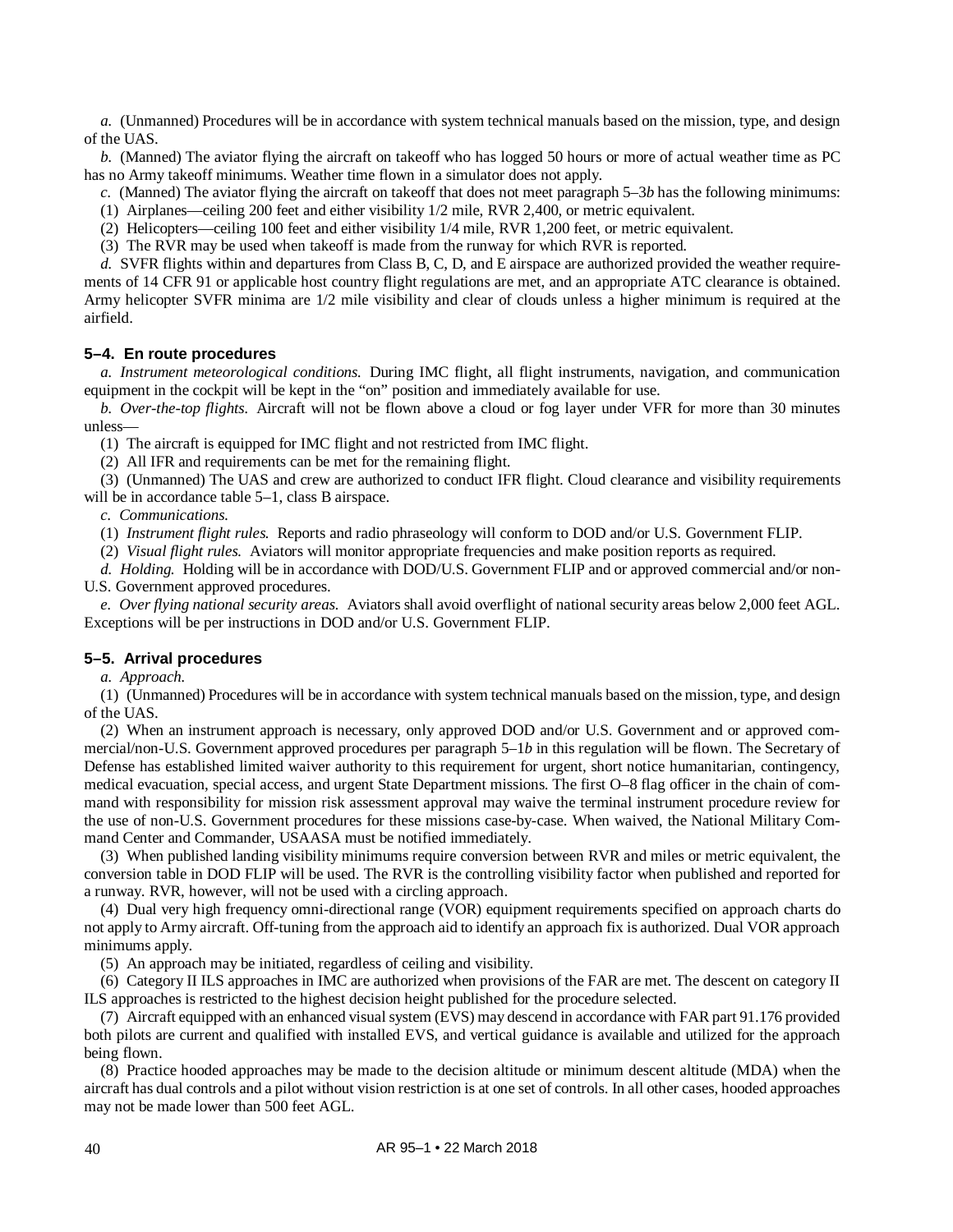(9) SVFR flights within Class B, C, D, and E airspace are authorized provided the weather requirements of 14 CFR 91 or applicable host country flight regulations are met, and an appropriate ATC clearance is obtained. Army helicopter SVFR minimum is 1/2 mile visibility and clear of cloud unless higher minimum is required at the airfield.

*b. Missed approach.* The published missed approach procedure or other procedures as directed by ATC will be flown. Additional approaches may be flown provided fuel, including reserve, is adequate. An ATC clearance must be requested and approved before proceeding to another airfield. A change of flight plan will be made per DOD and/or U.S. Government FLIP if time permits.

*c. Traffic patterns.*

(1) Large (above 12,500 pounds) and turbine powered airplanes will be flown at 1,500 feet above the surface of the airport unless deviation required to maintain proper cloud clearance. Exceptions will be as prescribed in DOD and/or U.S. Government FLIP, approved commercial and/or non-U.S. Government approved procedures, or as directed by ATC.

(2) Helicopter traffic patterns at Army heliports and airfields are normally flown at 700 feet AGL. At other airports, helicopters will avoid the flow of airplane traffic.

*d. Landing.* An aircraft will not be flown below the published MDA, or an approach continued below the decision altitude unless the following exist:

(1) The approach threshold of the runway, or the approach lights or other markings, identifiable with the approach end of the runway or landing area, must be visible to the pilot.

(2) The aircraft must be in a position from which a safe approach to the runway or landing area can be made.

*e. Closing flight plans.* When the flight terminates, the PC will ensure the flight plan is closed as shown in DOD/U.S. Government FLIP.

*f. Instrument flight rules, Global Positioning System approach, and missed approach procedures.*

(1) Terminal RNAV/RNP procedures shall be retrieved by name from an approved database and will be flown in accordance with the AWR, Supplemental Type Certification, Operator's Manual and DOD FLIP.

(2) Pilots will verify the GPS begins to sequence when entering the terminal area and that the approach is armed (or system equivalent) prior to the initial approach fix and that course sensitivity on the course deviation indicator changes appropriately.

(3) If a receiver RAIM failure and/or status annunciation occurs or the GPS does not sequence to the "active approach" mode (or system equivalent) before the final approach fix, the pilot will request an alternate procedure. If passed the final approach waypoint, the pilot will climb to the missed approach altitude and execute the missed approach.

(4) The following apply to GPS approach minimums:

*(a)* Approach minimums in the Landing Minima categories will only be flown if the aircraft is equipped.

*(b)* Use of barometric vertical navigation decision altitude is not authorized with a remote altimeter setting. If local altimeter setting is not available, the approach will not be flown below the published MDA. Published DOD and/or U.S. Government FLIP minimum cold temperature restrictions apply. Circling from RNAV/RNP approaches may be accomplished if circling minimums are published.

(5) Upon missed approach, pilots will ensure the missed approach function has been appropriately activated on the GPS.

(6) The FAA National Aeronautical Charting Office copter missed approach procedures will be flown at 70 nautical miles per hour (KTS) or as published to ensure obstacle protection.

### **5–6. Emergency recovery procedures**

Emergency recovery procedures will be developed as a contingency plan for inadvertent IMC. Recovery procedures will be developed using approved DOD and/or U.S. Government instrument approaches in the area of operations and should be coordinated with the servicing ATC. Planned use of non-DOD and/or U.S. Government instrument procedures for flight in IMC requires approval per [paragraph 5–1](#page-42-2) of this regulation. In locations without an approved DOD and/or U.S. Government approach or commercially developed approach, an emergency GPS recovery procedure will be developed per the approved aircrew training task. Emergency GPS recovery procedures developed per the aircrew training task are not authorized in the United States or U.S. territories without USAASA approval. For operations that exceed 90 days, emergency recovery procedures shall be submitted to USAASA for an FAA review and flight inspection. RNAV arrival procedures published in FAA or U.S. DOD FLIP may be authorized as an emergency recovery procedure for aircraft that are not certified for RNAV operations; the servicing ATC should be notified. Pending approval, these approaches will only be used in VMC or during an actual emergency. The first O–6 in the chain of command with mission risk approval authority must approve the emergency recovery procedure containing a non-approved instrument approach. This authority will not be further delegated. The risk associated with the recovery procedure will be mitigated through the mission approval process and further defined in unit standard operating procedures. Once DOD approved instrument approach procedures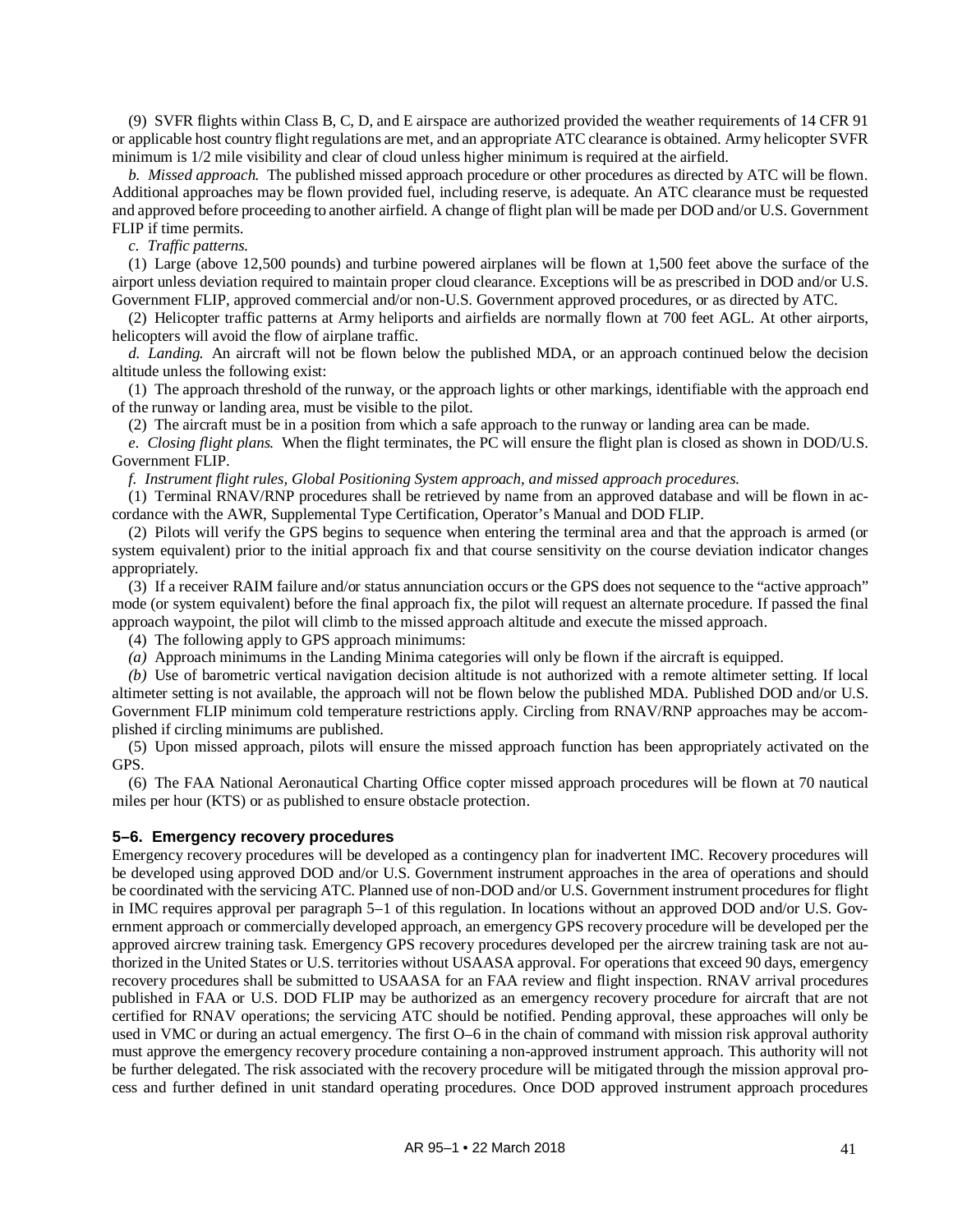(IAPs) are available, other approach procedures are no longer valid and will only be used in VMC. Manual entry of waypoint data is permissible when using emergency GPS procedures.

## <span id="page-50-0"></span>**5–7. Electronic flight bag**

EFBs are portable off-the-shelf based computers, considered to be portable electronic devices with no aviation design, production, or installation approval for the device and its internal components. EFBs are not mounted to the aircraft, connected to the aircraft system for data, or connected to a dedicated power supply. Aircrews should be familiar with FAA Advisory Circular 120–76D.

*a. Responsibilities.*

(1) Commanders will—

*(a)* Establish a program to assure standardization, device content, accountability, crews are adequately trained, and redundancy exists if an EFB is used.

*(b)* Manage the configuration of government-owned EFBs and develop procedures to update devices and publications.

*(c)* Approve the use of personal devices that conform to all requirements.

(2) The PC is responsible for ensuring the crew complies with EFB policies and procedures.

(3) Aircrew members are responsible for ensuring that battery charge is sufficient and that required publications are updated to meet mission requirements.

*b. Training.*

(1) Initial training must be accomplished prior to use.

(2) Demonstration of proficiency to access/update, navigation of device and each approved application, procedures in case of device/app failure, basic battery conservation techniques, and security practices to protect against sensitive data loss will suffice for the requirements i[n paragraph](#page-50-1) 5–7*c*(1).

## *c. Requirements.*

<span id="page-50-1"></span>(1) Approved EFBs may be used to satisfy the FLIP and DA Pam 738–751 requirements of this regulation.

(2) Approved ADS–B "In" receivers may be used with EFBs (se[e paragraph](#page-19-0) 2–14*b*(2)(*j*)).

(3) The devices shall not be connected to aircraft power sources without an approved AWR.

(4) Approved power supplies may be used in flight.

(5) All official publications required for flight shall be current, accessible, and viewable on EFB prior to flight. Only publications required for flight are required to be current. Outdated versions of publications required for flight will not be stored on the EFB for any reason. Official publications not required for flight are permitted on the EFB for reference purposes and are not required to be current.

(6) Government-owned EFBs will only be connected to secure wireless networks configured with Wi-Fi Protected Access (WPA2) security. WPA2 internet sites require at a minimum a password to access. Connecting to unsecure "open" wireless networks, such as those found in retail establishments and airports, is specifically prohibited. Reference the Defense Information Systems Agency Wireless Security Technical Implementation Guide for Wi-Fi guidance.

(7) Prior to flight, make every effort to fully charge the device. EFB device battery levels must be at least 10 percent for each hour of total flight time, but not less than 50 percent.

(8) Aircrew will not use EFB display of own-ship position and moving map (if equipped) as a primary means of navigation.

(9) Aircrew will not use EFB display of weather data in flight (if authorized and equipped) as a primary means of weather avoidance.

(10) If operating without paper back-ups, a minimum of one EFB per pilot will be carried.

*(a)* EFBs shall use the same flight application to facilitate management between pilots.

*(b)* If operating in IMC conditions, and either EFB fails, the aircraft should exit IMC conditions as soon as practicable until either the inoperable EFB is restored or paper publications are on board the aircraft.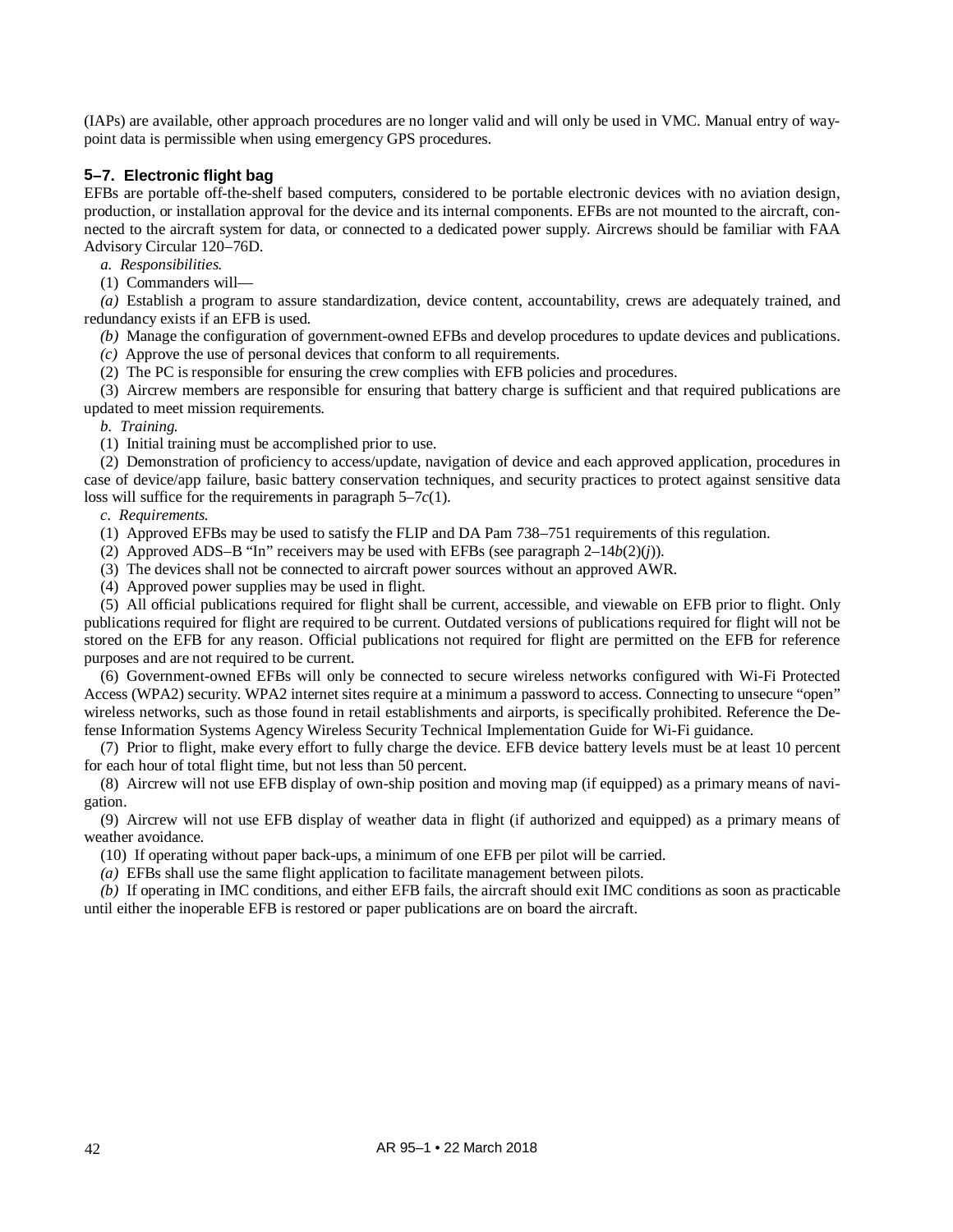## **Chapter 6 Safety of Use**

## **Section I**

## **Safety of Flight Message and Aviation Safety Action Message**

### **6–1. General**

*a.* The SOF messages are electronically transmitted high priority notifications where a moderate to high initial risk determination (safety condition) has been made per AR 385–10 or an Army approved risk matrix. These high priority messages require an immediate action before the next operation.

*b.* ASAMs are electrically transmitted messages, which convey aviation maintenance, technical, or general aviation interest information where a low- to moderate-risk safety condition has been determined per AR 385–10 or an Army approved risk matrix. ASAMs are of a lower priority than SOF messages. These messages will not require immediate action and provide, to the fullest extent possible, mitigation of any operational impacts.

*c.* For specific information on SOFs, ASAMs, SOF funding, and the safety message process, see AR 750–6.

## **6–2. Authority**

The CSA or VCSA is the high-risk acceptance authority for all fielded systems within the Army and can accept the risk associated with a material defect that causes the Armywide grounding or deadlining (not mission capable) of an entire mission design series equipment fleet or a majority of a fleet. This also applies to a portion of a fleet that if grounded or not mission capable will have negative impacts on mission requirements as determined before message release by the DCS, G–3/5/7 or their designated representative.

### **6–3. Exceptions to provisions of safety message**

*a.* The CSA or VCSA may approve the return to operation for an entire mission design series equipment fleet or a majority of a fleet when the actions specified in a safety message will not reduce the risk level below a high level.

*b.* ACOM, ASCC, DRU commanders, or the DARNG may authorize temporary exception from safety and maintenance message requirements. Exceptions may only occur when combat operations or matter of life or death in civil disasters or other emergencies are so urgent that they override the consequences of continued operation.

*c.* ACOM, ASCC, DRU commanders, DARNG, or the Installation Management Command commander (grade O–8 or higher) may request exceptions (other than temporary for emergency situations as outlined above) from safety or maintenance message requirements from the AMC major subordinate command (MSC) with sufficient justification.

*d.* The commander of the applicable MSC is the approving authority for exceptions to safety and maintenance message provisions except for safety messages that result in fleet wide or a majority of a fleet grounding or not mission capable.

## **Section II**

## **The Army Aviation Combat Assessment Program**

## **6–4. Objective**

Army and Joint agencies use combat damage and loss data for development and procurement decisions. The Survivability/Vulnerability Information Analysis Center maintains this data for DOD. This section standardizes the collection of combat damage data for manned and unmanned Army aviation platforms. The combat assessment process is separate and distinct from any other formal investigation. These assessments should not stop the command from initiating safety investigation until causal factors are determined.

## **6–5. Responsibilities**

*a.* USAACE will—

(1) Manage the assessment and combat damage data collection and archive this data in the DOD combat damage database.

(2) Maintain the capability to collect and to analyze the data.

(3) Determine when a centralized aviation survivability development and tactics (ASDAT) team assessment is required and will assign subject matter experts based on a request from combatant command; HQDA; or the ACOM, ASCC, or DRU.

*b.* ACOM, ASCC, DRU commanders will—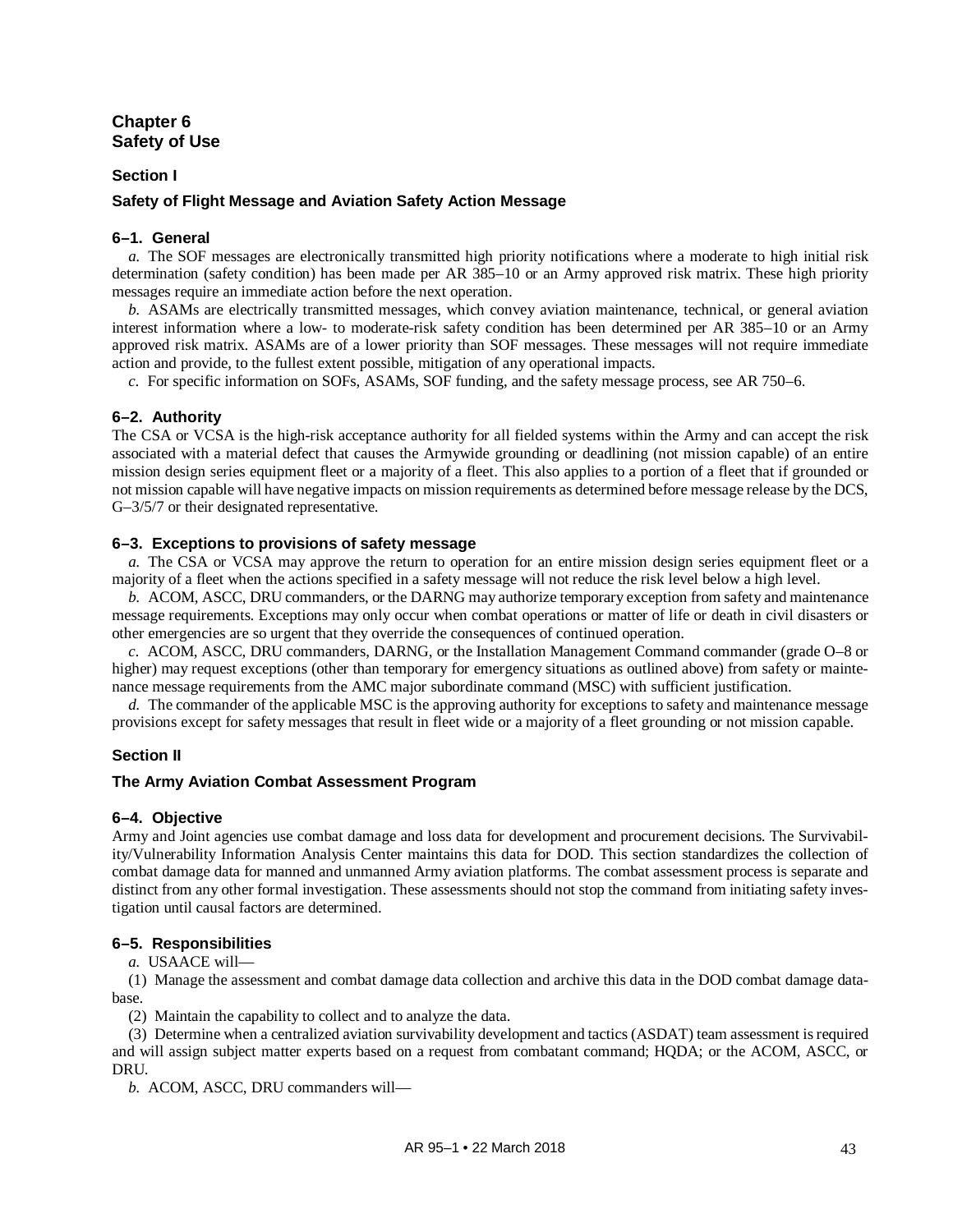(1) Request ASDAT assessment team or trained personnel from other service component assessment team when available and assigned to the theater of operations.

(2) Ensure damage to aircraft from weapons or weapons effects are recorded and submitted in accordance with this chapter.

(3) Provide administrative and logistical support to the assessment team while in theater of operations.

## **6–6. Procedures**

*a.* Centralized ASDAT team assessments should be conducted under the following circumstances:

<span id="page-52-0"></span>(1) To evaluate the loss of an aircraft, death, or injury due to hostile action during aircraft operation.

(2) To determine the cause of damage or loss from an unknown weapon system.

(3) When weapons damage requires depot level repair as indicated by the platform Maintenance Allocation Chart.

<span id="page-52-1"></span>(4) To assess the defeat or reduction in performance of the ASE systems or vulnerability reduction measures.

*b.* When ASDAT team or other service teams are not available for a centralized assessment, USAACE, DOTD (ATZQ–TD) will inform units to collect data and forward to USAACE.

*c.* Combat damage to aviation platforms not covered by paragraphs  $6-6a(1)$  through  $6-6a(4)$  is considered minor damage for this program. Data collection for minor damage incidents is conducted by the aviation maintenance organization and the unit AMSO, or personnel designated by the unit commander.

*d.* Unit AMSO will make every effort to identify the threat system(s) during data collection for minor damage incidents. When trained personnel from other service components (Joint Combat Assessment Team) are available, they may assist in data collection for damage incidents.

*e.* Combat damaged data will be forwarded to USAACE via secure internet protocol router network (SIPRNET) or other secure means without delay for evaluation. Detailed procedures for threat damage data collection, reporting format, and security measures may be found on the USAACE SIPRNET site/ASDAT team link available at [https://www.usaace.army.smil.mil.](https://www.usaace.army.smil.mil/)

*f.* The management of combat data collection requirements should not impede the repair of aviation assets or cause organizations to incur undue risk during aircraft recovery operations.

*g.* Group 1 UAS (for example, Raven (RQ–11)) will not be assessed via this section. Combat damage to Group 2 through 5 systems (for example, Shadow (RQ–7B) and Gray Eagle (MQ–1C)) will be treated the same as manned aviation platforms.

## **Chapter 7 Weight and Balance**

## **7–1. Weight and balance, general**

This chapter provides weight and balance control system for operation of Army aircraft.

*a.* The CG, AMC supervises the direction of overall command activities involving aviation weight and balance.

- *b.* The CG, TRADOC will monitor the overall training of aviation weight and balance. The CG, TRADOC will—
- (1) Train operational unit weight and balance technicians in the following procedures:
- *(a)* Weighing aircraft.
- *(b)* Computing weight and balance.
- *(c)* Maintaining weight and balance records for Army aircraft.
- (2) Train aviators, crewmembers, and operators in computing/verifying weight and balance.
- (3) Train personnel to provide weight and balance services at support maintenance facilities.

*c.* The CG, AMCOM is the technical proponent for all U.S. Army aviation weight and balance. The CG, AMCOM will—

(1) Establish aviation weight and balance requirements and procedures in coordination with other Army agencies.

- (2) Assist HQDA and AMC in the development of aviation weight and balance policy.
- (3) Prepare and make technical data available on weight and balance.
- (4) Procure and deliver weight and balance data for Army aircraft.
- (5) Make engineering services available to assist service activities in solving weight and balance problems.
- *d.* Commanders of installations and units that operate, maintain, repair, or modify Army aircraft will—
- (1) Ensure effective application of these policies and procedures.
- (2) Develop command directives to implement these policies and procedures.
- (3) Appoint weight and balance technicians in writing.
- *e.* PC/AC responsibilities for weight and balance are described i[n paragraph](#page-46-4) 5–2*h*.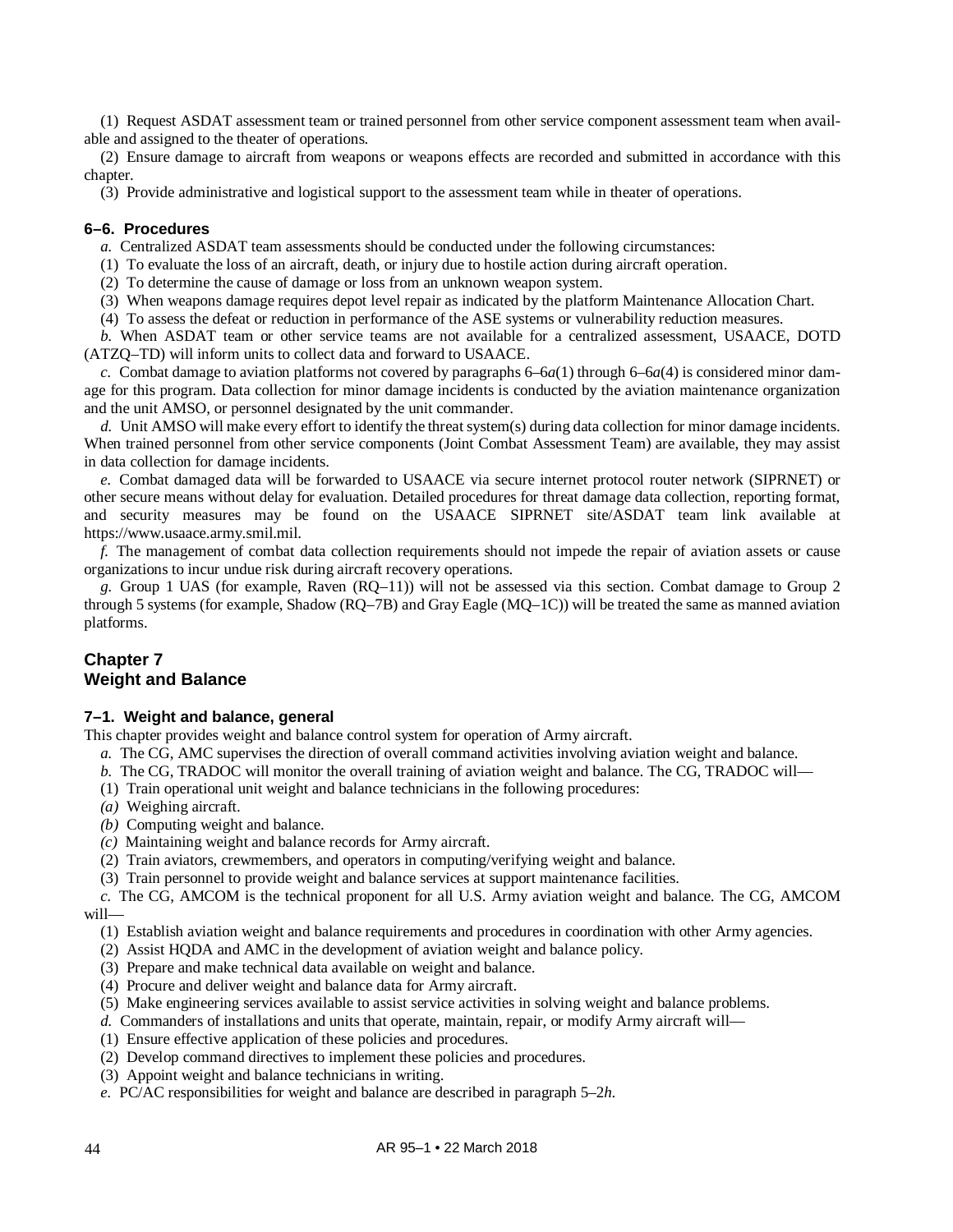### **7–2. Weight and balance technicians**

<span id="page-53-0"></span>*a.* To qualify as a weight and balance technician, an individual must satisfactorily complete the 15-series career management field Advanced Leadership Course, AMOC, or comparable weight and balance course approved by TRADOC. Comparable weight and balance courses are defined as formal or institutionalized training from other DOD service schools, FAA, and/or National Transportation Safety Board sanctioned or OEM specific training for a particular airframe. The contracting authority shall verify civilian contractor qualifications. The CG, AMCOM may approve equivalent training for civilian contractors that fulfill the intent of this paragraph.

*b.* If a weight and balance technician trained in accordance wit[h paragraph](#page-53-0)  $7-2a$  is not available in the unit, commanders may delegate the task.

*c.* Weight and balance technicians will—

(1) Prepare and maintain up-to-date and accurate individual aircraft weight and balance files as described in [paragraph](#page-53-1) [7–4](#page-53-1) for all aircraft under their jurisdiction.

(2) Perform required review of individual aircraft weight and balance files as described in [paragraph](#page-54-0) 7–6 for all aircraft under their jurisdiction.

(3) Comply with weight and balance provisions of applicable modification work orders or TMs about aircraft modifications.

(4) Provide training and assistance in the use of weight and balance data and load adjuster devices, when applicable.

(5) Ensure aircraft under their jurisdiction are weighed per [paragraph](#page-54-1) 7–7 of this regulation.

### **7–3. Aircraft weight and balance classifications**

Army aircraft weight and balance classifications are stated in the appropriate operator's manual and are defined as follows: *a. (Manned) Class 1 and (Unmanned) Class 1b.* Aircraft whose weight or center of gravity limits can sometimes be exceeded by loading arrangements normally used in tactical operations. Therefore, limited loading control is needed.

*b. (Unmanned) Class 1a.* UAS whose weight or center of gravity limits cannot be exceeded by loading arrangements normally employed in tactical operations and, therefore, need no loading control.

*c. Class 2.* Aircraft whose weight or center of gravity limits can readily be exceeded by loading arrangements normally used in tactical operations or those aircraft designed primarily for transporting troops and other passengers. Therefore, a high degree of loading control is needed. All aircraft whose weight and balance class is not stated in the operator's manual will be considered Class 2.

### <span id="page-53-1"></span>**7–4. Aircraft weight and balance file**

*a.* This file will contain all of the aircraft's weight and balance data. The aircraft designation and serial number will be noted on the file folder. Each aircraft will have its file that will usually be retained in the quality control office when an aircraft will be operated near its home station or similar single location. (Manned) When operating away from home station, the weight and balance file may be placed aboard the aircraft for transient purposes only. (Unmanned) A copy of the DD Form 365–4 will be on file at the launch and recovery site during all UAS launch and recovery operations. The file may be removed from the quality control office at the discretion of the local commander provided the following conditions are met:

(1) The file is located so that it is readily available for update in the event of removal or addition of aircraft equipment or other actions.

(2) (Manned) Duplicate copies of all DD Form 365–4 in the file are carried aboard the aircraft.

(3) (Manned) Local procedures are established to assure that duplicates of DD Form 365–4 carried aboard the aircraft are updated and remain valid.

<span id="page-53-2"></span>*b.* The file will include the following forms and charts, which will be completed and retained in accordance with instructions of TM 55–1500–342–23:

(1) DD Form 365 (Record of Weight and Balance Personnel).

(2) DD Form 365–1 (Chart A-Basic Weight Checklist Record).

(3) DD Form 365–2 (Form B-Aircraft Weighing Record).

(4) DD Form 365–3 (Chart C-Basic Weight and Balance Record).

(5) Chart E (Loading Data and Special Weighing Instructions). The original Chart E placed in the weight and balance file by the aircraft manufacturer will be retained in the file until a revised Chart E is presented in the aircraft maintenance manual. Following publication of the Chart E in the maintenance manual, the Chart E in the aircraft file will no longer be required and will be destroyed locally.

(6) DD Form 365–4. Sufficient completed DD Forms 365–4 will be in the file, enabling the pilot to determine proper aircraft loading for any normal anticipated unit mission and verify that the weight and center of gravity will remain within allowable limits for the entire flight.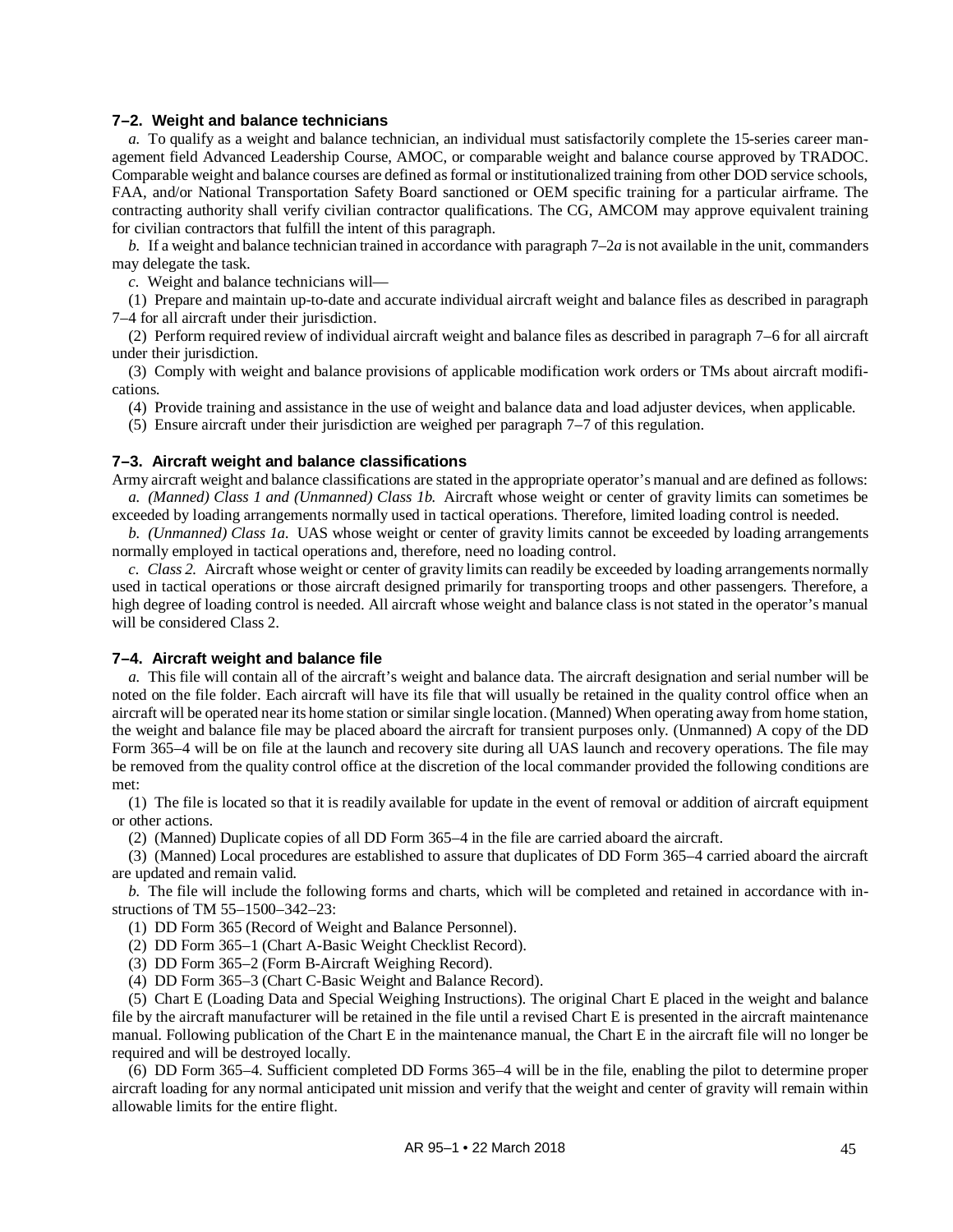*c.* Electronic computer data sheets may be used instead of any of the DD Form 365-series (DD Form 365, DD Form 365–1, DD Form 365–2, DD Form 365–3, and DD Form 365–4) when information is identical to that required on the DD Form 365-series. Any computer data sheets which meet this requirement may be used. The Army Standard Automated System (Automated Weight and Balance System, version 9.2 or later) fulfills these requirements. The system program may be obtained from Commander, U.S. Army Research, Development, and Engineering Command (AMSRD–AMR–AE–A), Building 4488, Redstone Arsenal, AL 35898–5000 for nonstandard Army aircraft. The commercial equivalent of basic weight checklists, loading data, and weighting instructions may be substituted for DD Form 365–1 and Chart E. All of the above forms are available through normal publications supply channels.

## **7–5. Removal, addition, or relocation of aircraft equipment**

When aircraft equipment that is part of aircraft basic weight is added to, removed from, or relocated within the aircraft because of maintenance or specific mission requirements, flight in this changed configuration will not be accomplished unless the weight and balance change is documented by one of the following methods:

*a.* Treating the additions, removals, or relocations as a permanent change by making entries on the DD Form 365–3 and establishing a new basic weight and moment. Also, if the change in basic weight or moment is beyond the limits stated in TM 55–1500–342–23, prepare a new DD Form 365–4 that reflects the new basic weight and moment to replace those in the weight and balance file.

*b.* If the changes are of a temporary nature, make entries in accordance with DA Pam 738–751.

### <span id="page-54-0"></span>**7–6. Reviewing weight and balance file**

*a.* All DD Forms 365–4 in the weight and balance file and all duplicate DD Forms 365–4 in the aircraft will be checked for accuracy in accordance with TM 55–1500–342–23. New forms must be prepared if changes are required. If no changes are needed, the DD Forms 365–4 will be re-dated and initialed in the date block to certify their currency.

*b.* In addition, all weight and balance records will, as a minimum, be reviewed every 12 months. The last day of the month is the final day for completing the review. For example, if the previous review was completed on 8 April, the next review must be completed by 30 April of the following year. This review must include a weight and balance inventory of the aircraft and the following statement entered on the DD Form 365–3: "Calculated weight and moment per inventory completed at." The date and adjusted basic weight and moment will accompany this entry.

### <span id="page-54-1"></span>**7–7. Aircraft weighing**

*a.* Each aircraft will be weighed when—

(1) Overhaul or major airframe repairs are accomplished.

(2) Modifications of one percent or greater of the aircraft's basic weight are applied.

(3) Any modifications or component replacements (including painting) have been made for which the weight and center of gravity cannot be accurately computed.

(4) Weight and center of gravity data records are suspected to be in error.

(5) The period since the previous weighing reaches 36 months for a (Manned) Class 1 and (Unmanned) Class 1b aircraft, or 24 months for Class 2 aircraft. The date due reweigh window shall follow TM 1–1500–328–23 requirements for a reoccurring special inspection.

*b.* The weight records supplied with a new aircraft may be used instead of an initial weighing. The technical proponent for weight and balance may approve alternate methods in lieu of weighing every new aircraft to establish the initial weight and center of gravity.

*c.* If these weighing requirements are not met, the aircraft status will change to red "x" until they are met.

*d.* Any maintenance facility providing weighing service will ensure that all aircraft weighing equipment under its jurisdiction is tested and certified for accuracy, according to specified technical manuals and at the intervals required.

*e.* The unit commander may request a 90-day deferment from weighing aircraft when operating in a combat theater. Send the commander's deferment request with a copy of the aircraft's weight and balance file to Commander, U.S. Army Research, Development, and Engineering Command (RDMR–AEA), Building 4488, Redstone Arsenal, AL 35898–5000 (email: [usarmy.redstone.rdecom-amrdec.mbx.aea-aeromechanics@mail.mil\)](mailto:usarmy.redstone.rdecom-amrdec.mbx.aea-aeromechanics@mail.mil).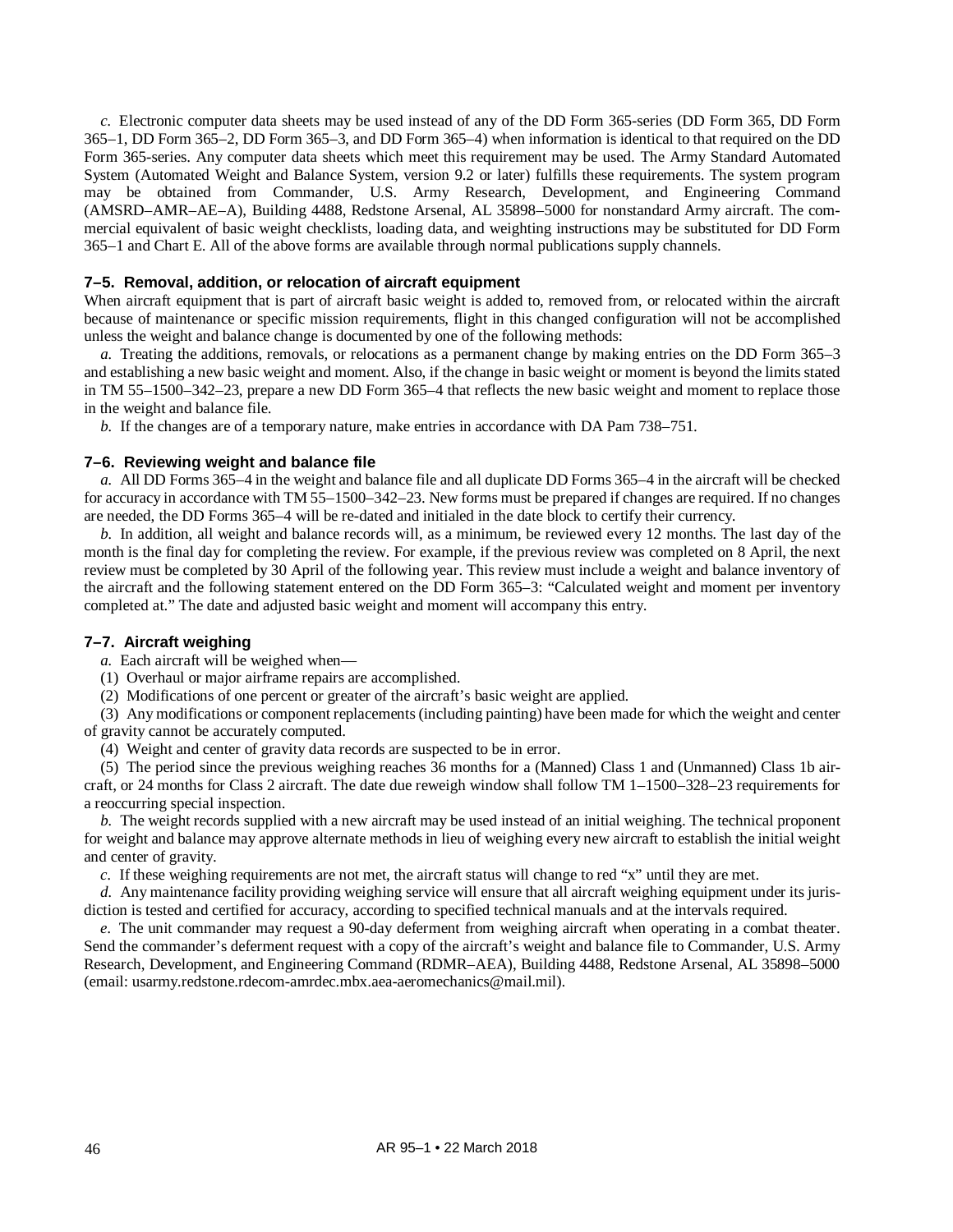## **Chapter 8 Aviation Life Support**

**Section I**

## **Aviation Life Support Systems**

## **8–1. Aviation Life Support Systems, general**

This chapter establishes responsibilities, policies, and procedures governing ALSS.

- *a.* The CG, AMC, Project Manager, ALSE, is the DA focal point for all ALSE life cycle management.
- *b.* The CG, TRADOC is responsible for doctrine and training needs for ALSS.
- *c.* TSG will coordinate health hazard assessment for research, development, testing, and evaluation of medical materiel and related items; medical design criteria; and other medical aspects of nonmedical ALSE items.
	- *d.* The ACOM, ASCC, DRU commander, or the DARNG will—
	- (1) Implement ALSS policies and procedures.
	- (2) Ensure proper training, budgeting, and availability of ALSE.
	- (3) Provide trained personnel for ALSE maintenance and inspection.

*e.* Commanders at all levels will provide proper ALSE and related training commensurate with the mission and operational environment. Specific equipment requirements are delineated in section II of this chapter. Specific personnel and training requirements are delineated in section III of this chapter. ALSE maintenance requirements are delineated in section IV of this chapter.

*f.* Aviation officers will have overall staff supervision of ALSS activities and coordination with staff sections and commanders on matters pertaining to ALSE and training.

*g.* FSs and aeromedical advisors are responsible for—

- (1) Physiological training of aircrew personnel.
- (2) Medical aspects of survival training of aircrew personnel.
- (3) Monitoring the fitting and use of ALSE by aircrew personnel.

*h.* Aviation safety officers will monitor all aviation activities for commands to ensure the proper use of protective clothing and ALSE.

*i.* Aviation life support officers (ALSOs) will be appointed on orders to assist, advise, and represent commanders in all matters pertaining to the ALSS. The ALSO will—

(1) Review, analyze, and develop procedures to ensure the planning, budgeting, and maintenance of an ALSS.

(2) Ensure training of aircrew personnel in the proper operation, use, and operator maintenance of survival equipment and the techniques of survival.

(3) Supervise the life support section and ensure that qualified personnel are available for conducting life support and survival training and maintenance of organizational-level ALSE.

(4) Keep a current file of regulations, procedures, and technical manuals pertaining to inspection, maintenance, and use of assigned life support equipment.

- (5) Ensure units have adequate information and training before using new equipment or system changes.
- (6) Ensure units encourage life support suggestions and the use of DA Form 2696.
- (7) Report materiel deficiency for life support equipment failing to operate as designed.
- (8) Participate as an ALSE member on the unit aviation safety council.
- (9) Assist higher headquarters in standardizing the ALSS program.

*j.* The ALSE technicians and specialists will be appointed to assist, advise, and represent the ALSO in all matters pertaining to ALSE. Specifically, ALSE technicians and specialists will—

(1) Establish a library of ALSE publications and ensure that the unit's pinpoint distribution account is updated to include ALSE publications and necessary forms.

(2) Ensure that all ALSE is maintained in a high state of readiness through inspecting, cleaning, fitting, testing, adjusting, and repairing.

- (3) Maintain files on inspection, maintenance, expiration dates, and supply pertaining to ALSE.
- (4) Participate as enlisted representatives at aviation safety meetings and conferences.
- (5) Participate in local ALSE steering council meetings.
- (6) Inspect all controlled drugs used in survival kits and vests.

*k.* PCs will ensure that ALSE commensurate with the mission and the operational environment is available on the aircraft and that aircrew members and passengers are briefed on its use and location.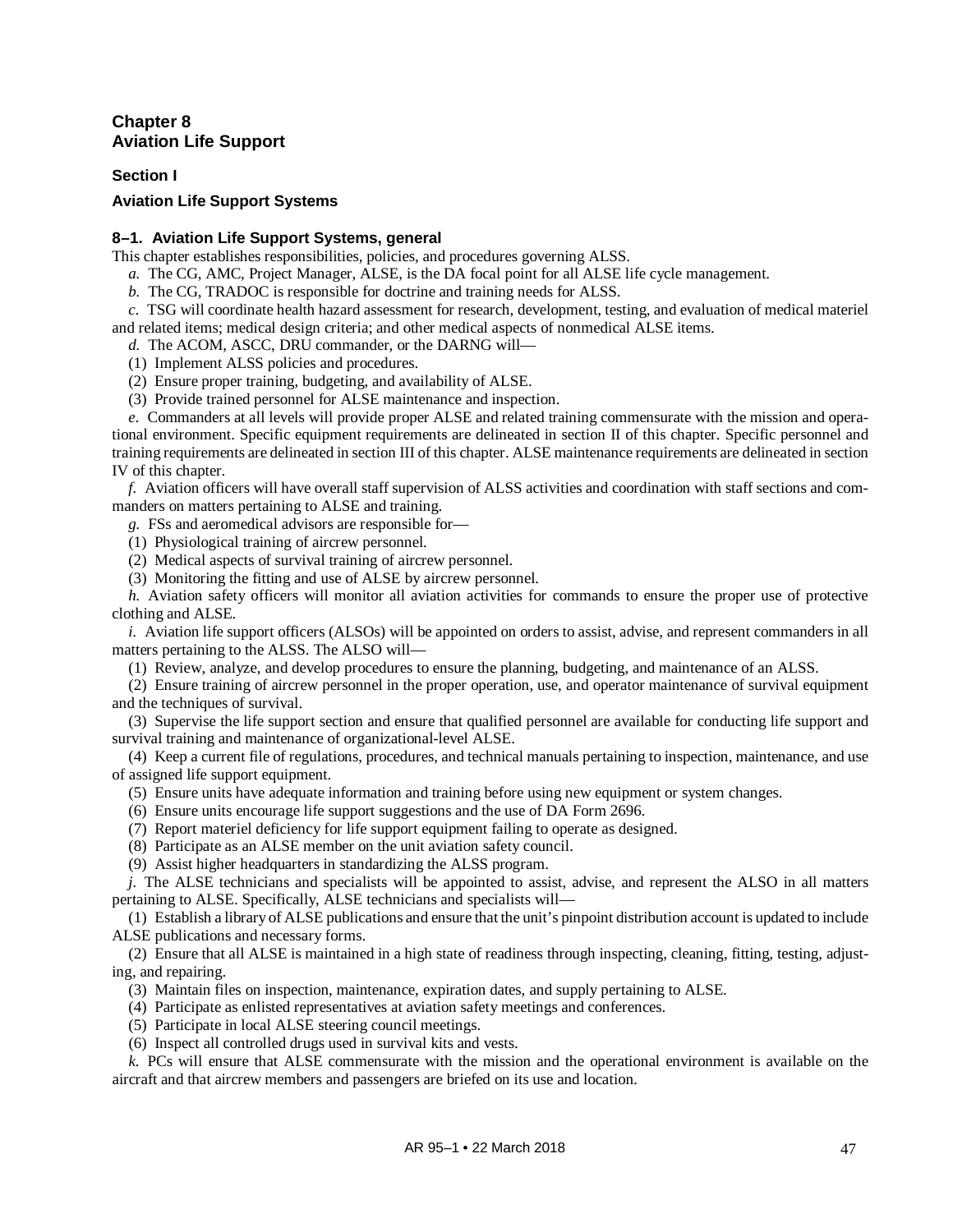## **8–2. System description**

*a.* The ALSS consists of components, techniques, and training required ensuring aircrews and their passengers' survival.

*b.* The ALSS is composed of three subsystems as follows:

(1) The environmental life support and protective subsystems such as oxygen equipment, aircrew support facilities, flight and specialized clothing, and miscellaneous personal accessories and equipment.

(2) The escape and descent life support subsystem components are provided to ensure safe and reliable escape and descent from disabled aircraft.

(3) Survival recovery life support subsystem aids survival, escape, evasion, and recovery of downed aircrews and their passengers in any global environment.

## **Section II**

### **Aviation Life Support Equipment**

### **8–3. Aviation life support equipment, general**

ALSE will be used per unit standard operating procedures and this section.

### **8–4. Authorization for aviation life support equipment**

<span id="page-56-1"></span>Requirements and authorizations ALSE are identified in this regulation and in—

- *a.* AR 71–32.
- <span id="page-56-2"></span>*b.* CTA 8–100, CTA 50–900, and CTA 50–909.
- *c.* EM 0007.
- *d.* Applicable MTOEs and TDAs.

### **8–5. Aircraft safety equipment**

Safety equipment (for example, first aid kits, fire extinguishers, breakout knives, and fire axes) will be installed in Army aircraft per requirements of the appropriate operator's manual. Medical supplies will be updated, deleted, and extended according to EM 0007.

### **8–6. Oxygen system (Manned)**

See TC 3–04.93 for restrictions on the use of oxygen. Approved oxygen systems will be used as follows:

- <span id="page-56-0"></span>*a. Unpressurized aircraft.* Oxygen will be used by aircraft crews and occupants for flights as follows:
- (1) Aircraft crews.
- *(a)* On flights above 10,000 feet pressure altitude for more than 1 hour.
- *(b)* On flights above 12,000 feet pressure altitude for more than 30 minutes.
- (2) Aircraft crews and all other occupants.
- *(a)* On flights above 14,000 feet pressure altitude for any period of time.

*(b)* For flights above 18,000 feet pressure altitude, oxygen prebreathing will be accomplished by aircrew members. Prebreathing may utilize either 100 percent gaseous aviator's oxygen from a high-pressure source or an onboard oxygen generating system that supplies at least 90 percent oxygen. Prebreathing will be for not less than 30 minutes at ground level and will continue while en route to altitude. In those extraordinary cases where mission requirements dictate rapid ascent, commanders may authorize shorter prebreathing times on a case-by-case basis, with the realization that such practice increases the risk of developing altitude decompression illness. Return to NORMAL OXYGEN (pressure demand regulator, gaseous oxygen-equipped aircraft) is authorized on descent below 18,000 feet pressure altitude, provided continued flight will not exceed this altitude.

- *b. Pressurized aircraft.*
- (1) In flight, if the cabin altitude exceeds 10,000 feet pressure altitude the provisions of [paragraph](#page-56-0) 8–6*a* applies.

(2) As a minimum, a 10-minute emergency supply of oxygen will be available to all occupants when the aircraft is above 14,000 feet pressure altitude. Additional emergency oxygen will be on board when factors such as terrain, weather, or fuel consumption prevent descent to 10,000 feet cabin pressure altitude, in the event of depressurization.

(3) Above 25,000 feet pressure altitude, oxygen masks will be connected and readily available. Above flight level (FL) 350 the pilot flying will wear and use oxygen if the other pilot must leave the cockpit for any period of time. Above FL 410, one pilot will wear and use oxygen for the entire time spent above FL 410.

(4) If pressurization is lost in flight above 14,000 feet pressure altitude, the descent will be made immediately to a cabin pressure altitude of 10,000 feet or below. After that, the provisions of [paragraph](#page-56-0) 8–6*a* applies.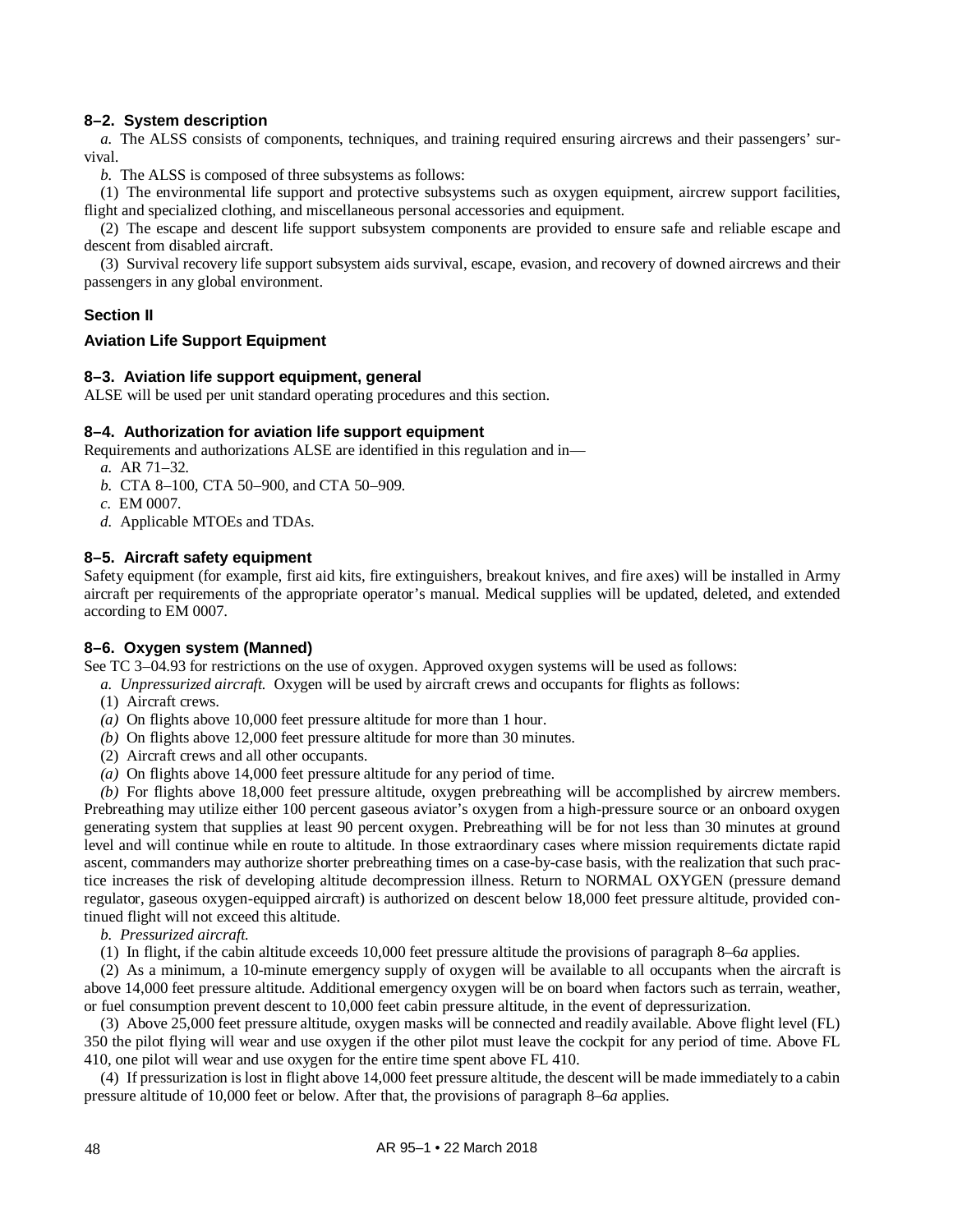### **8–7. Parachute requirements (Manned)**

*a.* Aviation personnel will wear parachutes on flights involving aerobatics.

*b.* Commanders will determine if occupants need to wear parachutes in all other cases and publish policies in unit standard operating procedures.

*c.* The provisions of 14 CFR 105 apply to all Army flights (except emergencies) where parachute drops of persons or things are made from an Army aircraft.

*d.* If there is an accident involving the use of parachutes, reports must be submitted per AR 385–10 and TM 10–1670–201–23.

### **8–8. Protective clothing and equipment (Manned)**

*a.* Items of clothing for specific geographic areas as listed in the appropriate CTAs are also authorized when required by climatic conditions and approved by the appropriate ACOM, ASCC, DRU commander, or the DARNG.

*b.* The following clothing and equipment will be approved for aviation use and worn in accordance with AR 670–1, DA Pam 670–1, and CTA 50–900 by all personnel while performing crew duties:

(1) Identification tags.

(2) Under layer clothing made of cotton, wool, nomex, or materials approved.

<span id="page-57-0"></span>(3) Flight suit.

(4) Boots.

(5) Flight gloves.

<span id="page-57-1"></span>(6) Flight helmet.

*c.* The ACOM; ASCC; DRU commander; DARNG; or the CG, USAACE for flights at USAACE, may waive the requirements in paragraph[s 8–8](#page-57-0)*b*(3) through [8–8](#page-57-1)*b*(6) for personnel assigned to flights that require other uniforms.

*d.* All passengers will wear approved hearing protection devices, and passengers on tactical helicopter flights will wear protective military headgear (combat vehicle crewman approved ballistic helmet or flight helmet) as appropriate.

### **8–9. Protective masks (Manned)**

*a.* At least one pilot seated at the controls must wear a protective mask when fuzed items filled with toxic chemicals are carried in aircraft. Other members of the crew will have protective masks readily available.

*b.* When incapacitating or toxic chemicals with no arming or fuzing systems are carried in an aircraft, the pilots need not wear a mask. It will be readily available.

*c.* All personnel aboard will wear a protective mask when incapacitating or toxic chemicals are dispensed and until the chemical safety officer or other crewmember reports the aircraft is clear of the dispensed agent.

*d.* Personnel who are not essential to the mission will not be carried in an aircraft with incapacitating or toxic chemicals on board.

## **8–10. Seat belts and restraints (Manned)**

*a.* The PC will ensure that—

(1) There are seats and seat belts installed for each person on the aircraft.

(2) Passengers can operate seat belts and, if installed, shoulder harnesses.

(3) Passengers are in seats and restrained by seat belts and, if installed, shoulder harnesses during takeoffs, landings, and turbulence.

(4) Patients on litters will be restrained by litter restraining straps during takeoffs, landings, and turbulence in accordance with the aircraft's operator's manual.

*b.* See [paragraph](#page-19-1) 2–15 for tactical operations that may be conducted without seats or seatbelts installed.

## **8–11. Survival equipment (Manned)**

The commander will ensure that personnel are equipped with ALSE appropriate for the mission, topography, and climate in the area of operations.

*a.* Commanders, O–6 or above, will identify the minimum survival equipment each individual will wear for the mission, topography, and climate in the area of operations. The following items are the mandatory minimum required personal ALSE for RW crews: first aid kit, extraction device, approved survival knife, fire starter, and signaling device. For all other additional supplemental equipment, the commander, at his discretion, may choose from those items listed in EM 0131 or EM 0250.

*b.* Each helicopter member of the crew will be equipped with and wear a survival radio. For airplanes, a minimum of two survival radios will be carried at all times on board the aircraft. Emergency Locator Transmitter on Army aircraft should be operational before conducting flight operations.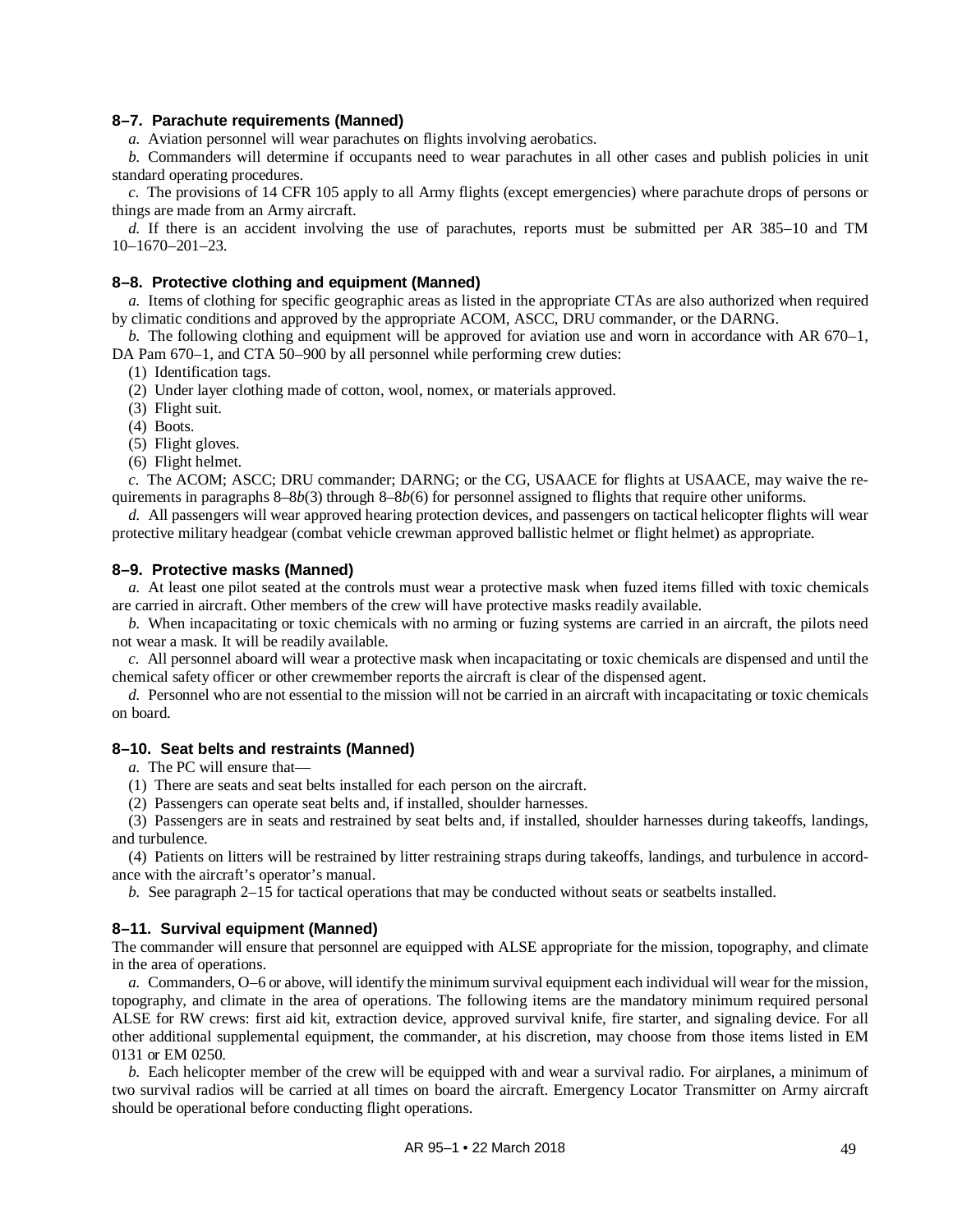*c.* Army aircraft will carry survival kits for all crewmembers for the mission, topography, and climate in the area of operations.

*d.* Commanders will provide the essential protective clothing and equipment required.

*e.* Ferry flight equipment will be per AMCOM ferry flight packet instructions. The command providing delivery aircrews must provide the proper ALSE.

*f.* Aircraft engaged in over-water flight will adhere to the following requirements:

<span id="page-58-0"></span>(1) All personnel aboard Army aircraft flown beyond glide distance of shore in a single engine aircraft, or a multiengine aircraft without single engine capability, will wear a life preserver. All other aircraft will have life preservers readily available. Water activated life preservers are prohibited.

(2) Life rafts sufficient for all persons on board (see TM 1–1500–204–23–1) are required on all Army aircraft during flights made more than 30 minutes flying time or 100 nautical miles from the nearest shoreline.

(3) Helicopter aircrews performing over-water operations that are required to wear life preservers per [paragraph](#page-58-0) 8– 11*f*[\(1\)](#page-58-0) should be shallow water egress trainer (SWET) or modular egress training simulator (METS) (commonly referred to as dunker) qualified, current, and carry an approved emergency breathing system (EBS). Aircrews performing deck landing operations will be SWET or METS qualified, current, and carry an approved EBS. Initial qualification and recurrent training will be entered in the flight records during the annual closeout. Currency is defined as 4 years for this training, and this training should be completed at USAACE, U.S. Navy, U.S. Air Force, or U.S. Coast Guard accredited or certified facility.

(4) Aviation unit commanders will develop a policy for the wear of appropriate anti-exposure suits based on environmental conditions when any portion of the flight is over water, and ambient water temperature for any portion of the flight is 60 degrees Fahrenheit or below. This policy will be reflected in the risk assessment performed for the flight and will include as a minimum—

- *(a)* Type and number of aircraft being flown.
- *(b)* Altitudes to be flown.
- *(c)* Availability of search and rescue.
- *(d)* Types of anti-exposure suits available.

### **Section III**

### **Personnel and Training Requirements**

### **8–12. Aviation life support equipment maintenance personnel**

Commanders having operational control of Army aircraft will provide personnel to perform required maintenance on ALSE. Commanders using personnel in a part-time capacity must adjust the number required to ensure that all required inspections and maintenance on ALSE is performed.

## **8–13. Training of aviation life support equipment maintenance personnel**

<span id="page-58-1"></span>*a.* Maintenance of ALSE will be performed only by trained, qualified personnel, either military or civilian.

<span id="page-58-2"></span>*b.* ALSE maintenance personnel will be graduates of the U.S. Air Force C3AABR92230–000, U.S. Navy LSE C–602–2010, U.S. Army 860–ASI (H2 or Q2), or other courses of instruction approved by the USAACE.

*c.* Contract ALSE maintenance personnel maintaining commercial FW survival equipment must comply with [paragraph](#page-58-1) [8–13](#page-58-1)*a* but are exempt from the school requirement in [paragraph](#page-58-2) 8–13*b*.

### **8–14. Training for aircrews**

Commanders will ensure that all aircrew personnel are adequately trained in the operation, use, and operator maintenance of ALSS.

## **Section IV**

## **Aviation Life Support Equipment Maintenance Requirements (Manned)**

### **8–15. Maintenance requirements**

*a.* Commanders are required to establish and equip ALSE maintenance shops, staffed by qualified ALSE maintenance personnel on a full-time or part-time basis.

*b.* ALSE maintenance shops will be tailored to the needs of the aviation unit, activity, or facility based on the number of personnel on flight status serviced and the density and type of ALSE.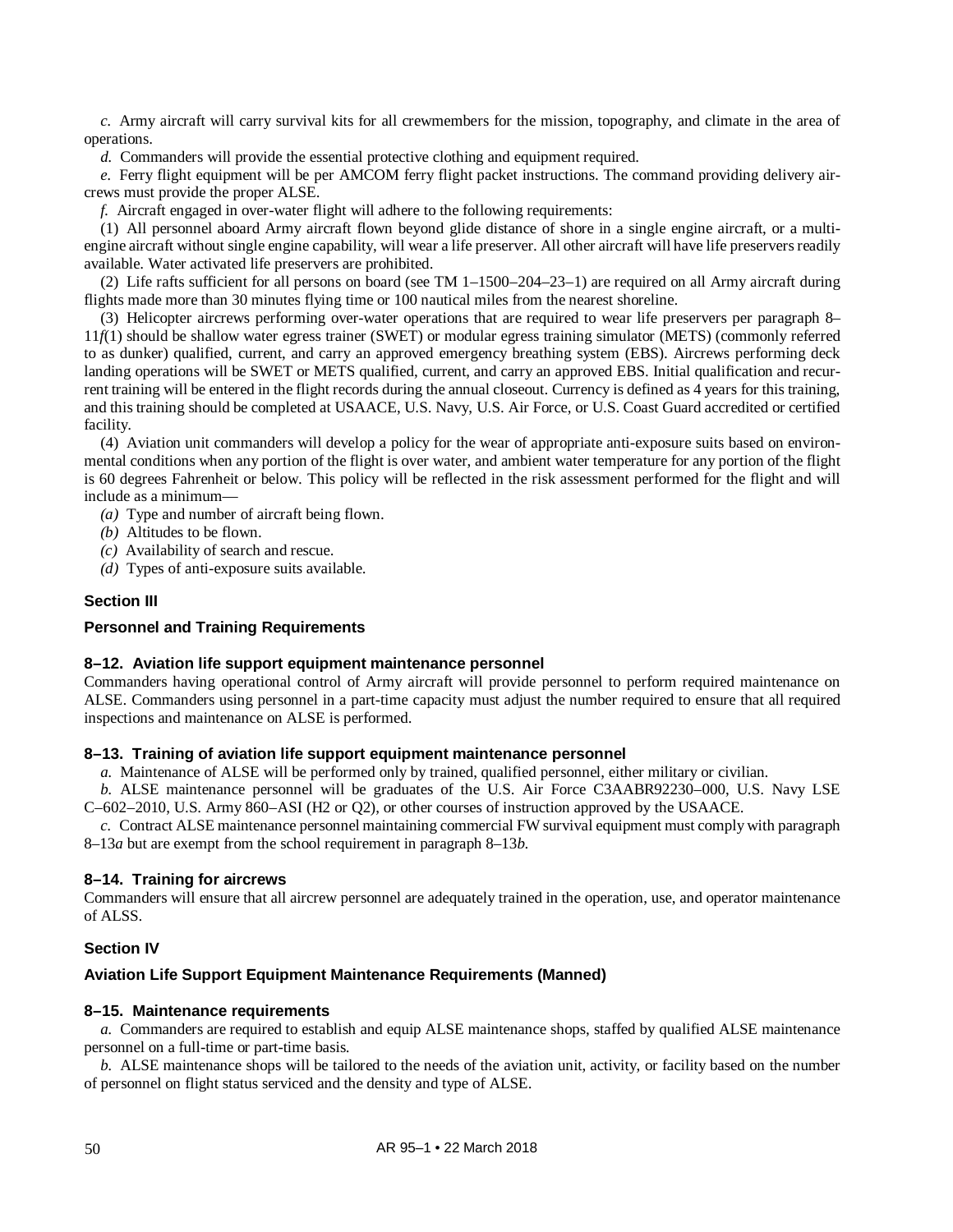*c.* ALSE maintenance shops may be consolidated where the pooling of personnel and equipment of resident units, activities, or flight facilities would be advantageous.

*d.* Oxygen equipment maintenance shops will be established per TM 1–1500–204–23–1.

### **8–16. Inspection, maintenance, and repair**

*a.* Qualified ALSE maintenance personnel will accomplish inspection, maintenance, and repair of ALSE in accordance with either one or both of the following:

(1) The applicable TM, technical order, or Naval Air publication for the item of equipment involved.

(2) The procedures prescribed by responsible AMC agencies and USAACE.

*b.* Deficiencies found in ALSE should be reported expeditiously under the Army Equipment Improvement Report and Quality Deficiency Report Program. Instructions for completing these reports are in DA Pam 738–751.

#### **8–17. Storage and work areas**

Criteria for ALSE storage and work areas will ensure that—

*a.* ALSE maintenance shops provide adequate, clean, well-lighted work areas with proper storage, shelving, and security provisions.

*b.* Shop storage areas possess the following features for survival equipment:

(1) A well ventilated, cool, and dry area that protects from pilferage, fire, dust, insects, rodents, and direct sunlight. Recommended temperature for storage is approximately 75 degrees Fahrenheit.

(2) Adequate air space between the floor and the equipment.

*c.* Inspection and test areas for flotation equipment are smooth, nonabrasive, and free of sharp projections, oil stains, and spills.

<span id="page-59-2"></span>*d.* Storage and work area requirements are also stated in TM 55–1680–317–23&P, TM 1–1500–204–23–1, and TC 3–04.72.

### **Chapter 9 Nonstandard Aircraft**

### **Section I**

### **Acquisition and Use**

### **9–1. Nonstandard aircraft acquisition and use, general**

This chapter details classification, acquisition, and use of nonstandard aircraft.

<span id="page-59-1"></span>*a.* Aircraft classified as nonstandard by the Army are usually acquired from other Services or federal agencies and are not listed in AR 700–138, or were previously standard but no longer adhere to established criteria. These aircraft are used to fill operational requirements instead of standard Army aircraft. Army standard aircraft reconfigured or altered for special use (for example, testing, special mission, and modification) are not normally classified as nonstandard aircraft within the context of this regulation.

*b.* Acquisition and use of nonstandard aircraft within the Army will occur when sufficient standard aircraft are not available to accomplish specific missions or operations. All other aircraft in the Army inventory, including aircraft obtained through the confiscated or excessed aircraft program, are nonstandard aircraft. Selected maintenance trainers, prototype, test bed, and aircraft procured in such a low density that treating them as standard aircraft would present a burden to the system, may be accounted for as nonstandard aircraft.

### **9–2. Approval of nonstandard aircraft**

The following is DA policy concerning nonstandard aircraft:

<span id="page-59-0"></span>*a.* Requests for nonstandard aircraft will normally be approved only against a DA approved aircraft authorization when standard Army aircraft are not available. Nonstandard aircraft will be replaced when standard Army aircraft become available. When requests for nonstandard aircraft are approved by DA, AMCOM will take the necessary acquisition action. Requests for nonstandard aircraft will be forwarded through the ACOM, ASCC, DRU commander, or the DARNG to Commander, Aviation and Missile Command (AMSAM–OPS), Redstone Arsenal, Huntsville, AL 35898 for processing to Deputy Chief of Staff, G–8 (DAPR–FDV), 700 Army Pentagon, Washington, DC 20310–0700.

*b.* Requests for authorization to obtain nonstandard aircraft will be transmitted per [paragraph](#page-59-0) 9–2*a*, and include the following:

(1) Mission, type, design, and series of aircraft desired or UAS group and requirements of missions to be fulfilled.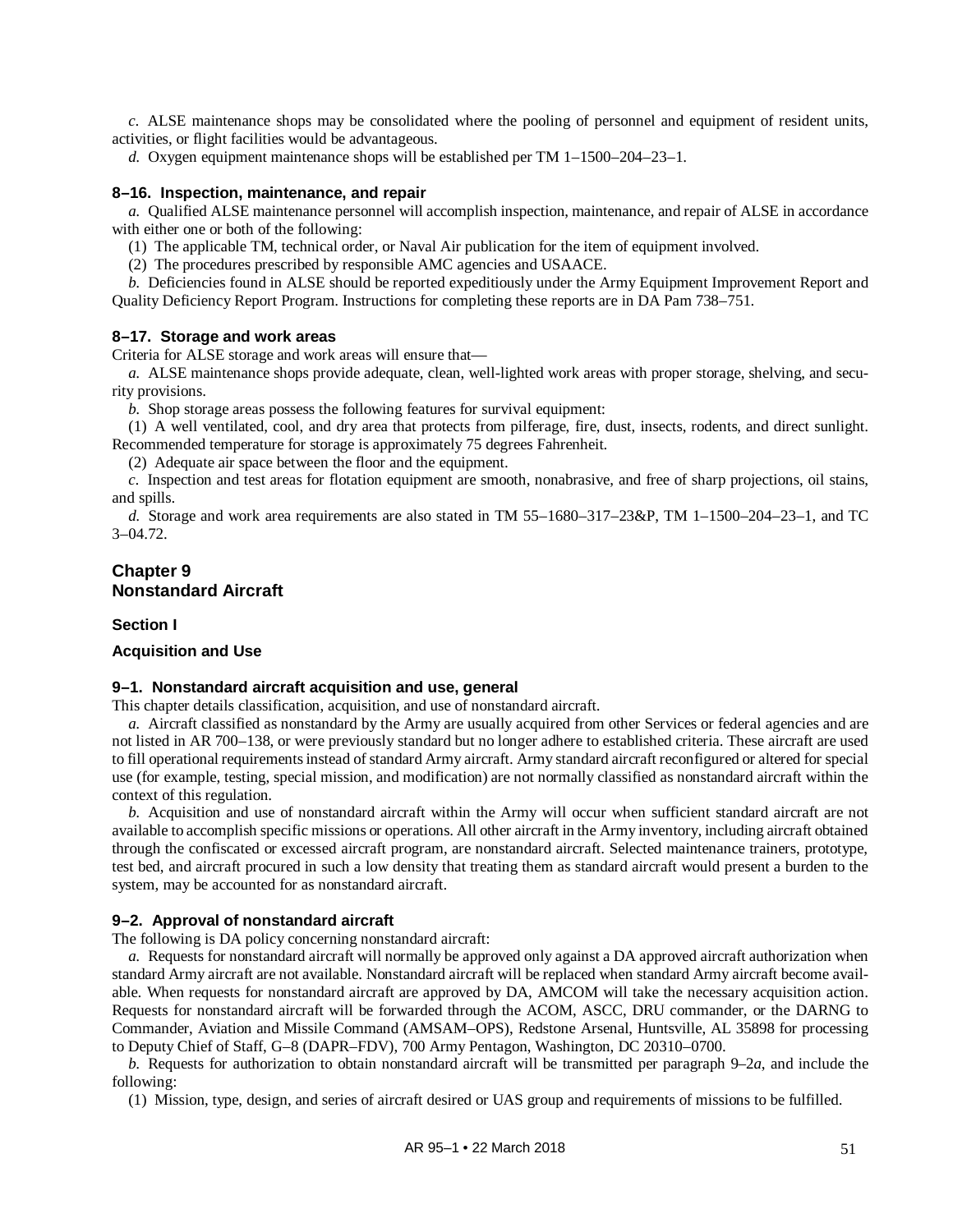(2) Terms of the request: transfer or loan, nonreimbursable or reimbursable.

(3) Budget program funds to be used for support of the aircraft and affirmation that funds will be made available in current and subsequent FY funding programs.

(4) Any modification requirements, including minimum required equipment listed i[n table](#page-46-1) 5–2 of this regulation.

(5) Full justification based on the essentiality of the aircraft to accomplish missions of the requesting command or activity.

*c.* All operating costs, less depot maintenance, and procurement of spare parts associated with the acquisition of nonstandard aircraft will be borne by the gaining command. The AMC, USAR, and ARNG are responsible for programming and budgeting for depot maintenance of nonstandard aircraft. Modification of nonstandard aircraft (in a nondevelopmental program) will normally be funded by the Army Procurement Appropriation (for the acquisition of modification kits) and by the Regular Army's depot maintenance program (for the installation of the kits.)

<span id="page-60-0"></span>*d.* Requests for disposition instructions for nonstandard aircraft will be forwarded through command channels to DA. Serviceable and unserviceable economically repairable aircraft will be reassigned against other requirements or disposed of per AR 750–1 and TB 43–0002–3. Commands and activities relinquishing these aircraft will not normally be provided a replacement nonstandard aircraft. Aircraft considered uneconomically repairable will be reported to DA per TB 43–0002–3. Redistribution of nonstandard aircraft is not authorized unless approved by DA.

*e.* Commands and activities acquiring nonstandard aircraft will be required to provide support from their operating funds. Repair parts that are available in the DOD supply system may be procured through normal Army supply channels or cross-service agreements with other military Services. All other repair parts will be procured locally. All nonstandard aircraft maintenance requirements that are beyond the capability of the owning or supporting commands and activities will be accomplished by contract. (This paragraph is not applicable to aircraft maintained under the existing contractor logistics support contract administered by AMCOM.)

*f.* When upgrade modifications are made to a confiscated or excessed aircraft with a military equivalent, the modification will conform as closely as possible to its standard military counterpart provided an FAA type certificate or supplemental type certificate exists for that modification and AMCOM approval is obtained. Equivalent nonstandard aircraft may be included with their standard counterpart when a product improvement program is applied to the standard aircraft.

*g.* Expenditures in funds and man hours for alterations or reconfiguration will be held to a minimum. Initial requests to alter or reconfigure nonstandard aircraft when first delivered will be compiled into a single package and submitted through command channels to AMCOM for approval; they will contain detailed justification including scope of work to be performed. Subsequent requests will be treated in the same manner. Alteration or reconfiguration of loaned nonstandard aircraft must be consistent with any requirements in the specific loan agreement regarding the restoration of the aircraft to its original configuration.

*h.* All nonstandard aircraft will be reported on DA Form 1352 (Army Aircraft Inventory, Status and Flying Time)/(Unmanned) DA Form 7752 (UAS Inventory, Status, and Flying Time), per AR 700–138. Maintenance forms authorized by DA Pam 738–751 will be used as prescribed in the published Logistical Support Plan. Other forms may be utilized for local management purposes as desired. This requirement does not apply to group 1 UAS.

*i.* A DA FHP will not be published for nonstandard aircraft. Commanders will establish an annual FY FHP based on requirements and capability to support such a program. Utilization criteria prescribed in AR 71–32 will be the basis for justifying retention of nonstandard aircraft.

*j.* When more than one command owns a type of nonstandard aircraft, DCS, G–3/5/7 (DAMO–AV) will designate a proponent. The proponent will ensure compliance with the requirements outlined in this paragraph and ensure standardization of publications and training for the platform.

### **9–3. Logistical support**

AMCOM will retain responsibility and designate a central point of contact for logistical support guidance, SOF matters, and technical guidance, including configuration control and equipment improvement report. AMCOM has fiscal and operational responsibility for aircraft obtained through the confiscated or excessed aircraft program from transfer from the courts and General Services Administration until delivery to the gaining unit. They will publish operating and maintenance guidance for these aircraft. The requirement for ACOM, ASCC, DRU, or the ARNG to furnish delivery crews does not apply to the initial delivery of confiscated or excessed aircraft.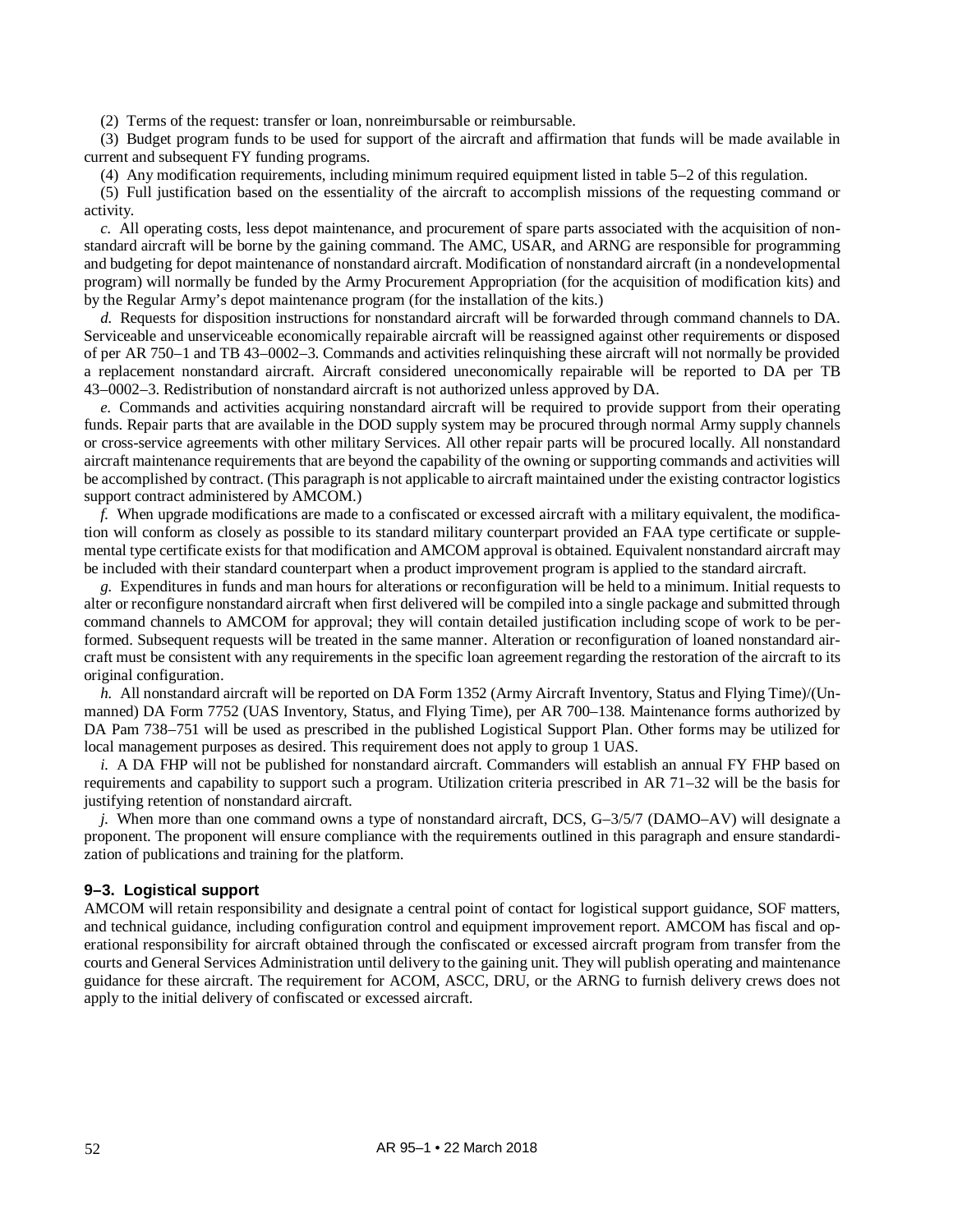## **Section II**

## **Training and Standardization**

## **9–4. Waiver authority**

Nonstandard aircraft training and standardization requests for waivers will be forwarded through the appropriate ACOM, ASCC, DRU, or the ARNG to DCS, G–3/5/7 (DAMO–AV) for approval on paragraph[s 9–5](#page-61-0) through [9–9.](#page-61-1)

## <span id="page-61-0"></span>**9–5. Technical publications**

*a.* Technical literature for specific nonstandard aircraft will be made available through normal publications channels to the units using the aircraft. Operator's manuals, checklists, maintenance manuals, and related publications for nonstandard aircraft will be obtained from existing factory stocks or from the military Service supplying the aircraft. The using unit will update these publications with changes from the manufacturer or the military service supplying the aircraft.

*b.* Commands will also prepare new or revised technical literature for nonstandard aircraft not supported by official publications or when they wish to modify official publications. These publications will be coordinated with AMCOM, where possible, and submitted through the ACOM, ASCC, DRU, or the ARNG through USAACE, DES (ATZQ–ES), to the DCS, G–3/5/7 (DAMO–AV), for approval.

## **9–6. Training and standardization publications**

*a.* Training and aviation flight standardization literature for specific nonstandard aircraft will be made available through normal publications supply channels to the units using the aircraft. If possible, the training and aviation flight standardization program will apply to the operation of nonstandard aircraft. The policy in this paragraph applies except when established procedures cannot be followed because of extremely low aircraft density or short duration of aircraft use (less than 6 months).

*b.* The POI will be approved by USAACE before they can be used. Organizations will submit POIs through the ACOM, ASCC, DRU, or the ARNG to U.S. Army Aviation Center of Excellence, Directorate of Training and Doctrine (ATZQ–TD), Fort Rucker, AL 36362–5211. ATMs will be submitted through the ACOM, ASCC, DRU, or the ARNG to U.S. Army Aviation Center of Excellence, Directorate of Evaluation and Standardization (ATZQ–ES), Fort Rucker, AL 36362–5211 for review, then submitted to DOTD for approval.

## **9–7. Qualification training**

The ACOM, ASCC, DRU, or the ARNG aviation standardization committee will develop nonstandard aircraft training in accordance with AR 350–1. The POI and flight training guide will be approved by USAACE before they can be used. Organizations will submit POIs through the ACOM, ASCC, DRU, or the ARNG to U.S. Army Aviation Center of Excellence, Directorate of Training and Doctrine (ATZQ–TD), Fort Rucker, AL 36362–5211. Personnel receiving a nonstandard aircraft qualification in support of Security Cooperation Operations will be submitted through ACOM, ASCC, DRU, or the ARNG and approved by DCS, G–3/5/7 (DAMO–AV) before the start of training.

## **9–8. Flight evaluations**

When IP/IOs or SP/SOs are not available to administer flight evaluations in nonstandard aircraft, the installation or area aviation standardization committee will request support. The ACOM, ASCC, DRU, or the ARNG aviation standardization committee, other installation area committees, or the CG, USAACE, may provide support. If support cannot be provided, the area commander, whose installation aviation standardization committee has jurisdiction, may authorize the flight evaluation to be made in an aircraft of similar design, operation, and flight characteristics. The commander may request a waiver of the evaluation requirements.

## <span id="page-61-1"></span>**9–9. Qualification requirements for instructor pilots/instructor operators**

*a.* The ACOM, ASCC, DRU, or the ARNG aviation standardization committee, in coordination with the USAACE, DES (ATZQ–ES), will help establish the content of IP/IO training in nonstandard aircraft for which no IP/IO training program exists. The proposed POI will be approved by USAACE before they can be used. Organizations will submit through the ACOM, ASCC, DRU, or the ARNG to U.S. Army Aviation Center of Excellence, Directorate of Training and Doctrine (ATZQ–TD), Fort Rucker, AL 36362–5211.

*b.* When an SP/SO is not available to administer a flight evaluation in the aircraft in which an IP/IO designation is sought, the evaluation may be conducted in another aircraft in the same category. The examinee must be qualified and current in the aircraft used for the evaluation.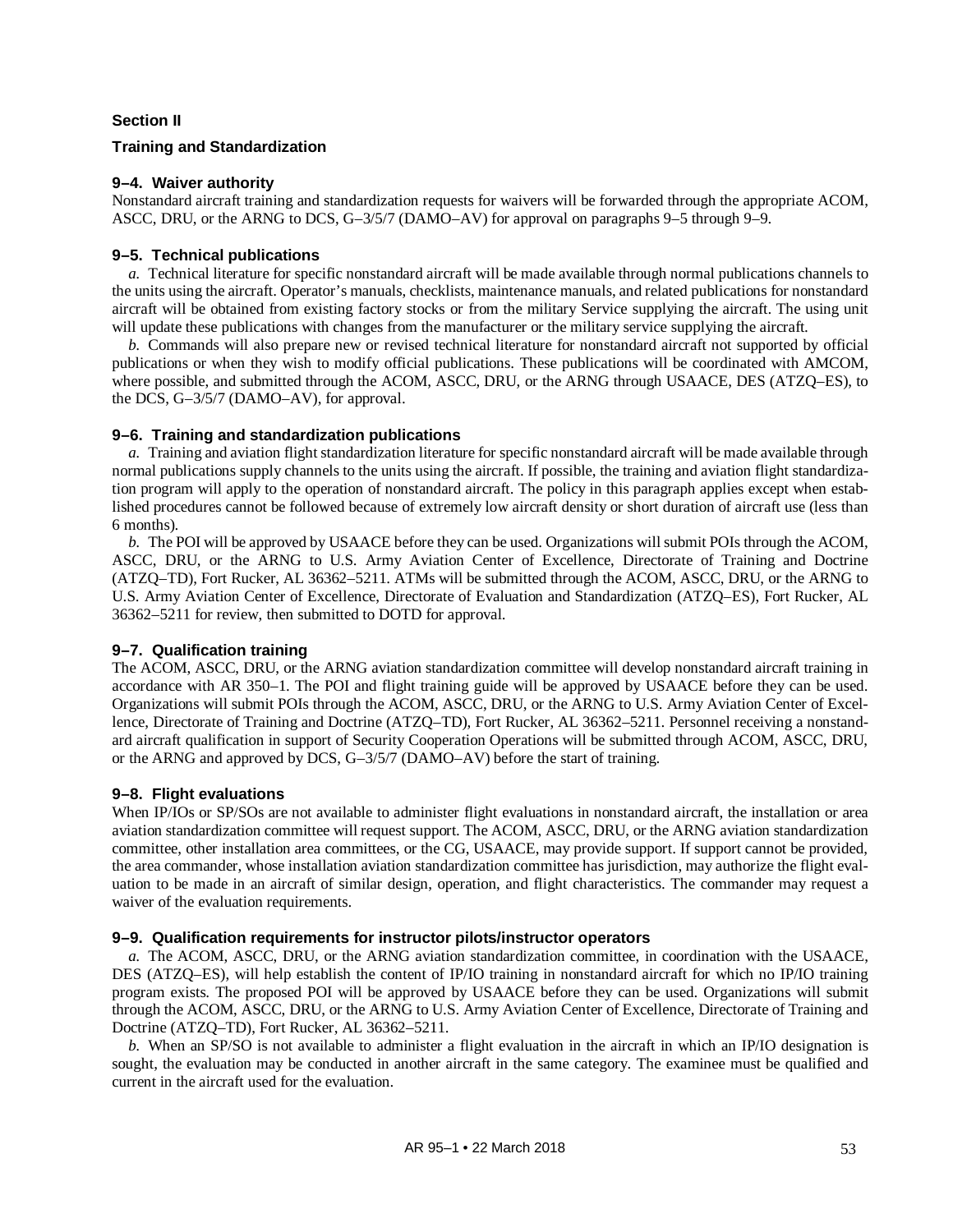## **Chapter 10 The Army Flying Hour Program**

## **10–1. The Army flying hour program, general**

The Army FHP defines the resource requirements to operate standard aircraft in combat, combat support, and support aviation units in the Regular Army, ARNG, and USAR. The Army FHP Manager, DCS, G–3/5/7 (DAMO–TRO), Army Analytics Division is the action officer for the Army FHP.

## **10–2. Development of flying hour program requirements**

The DCS, G–3/5/7 (DAMO–TR) is the office of primary responsibility and serves as the validation and approval authority for the aviation training strategy which determines home station training resourcing levels for the FHP. The DCS, G–3/5/7 (DAMO–TRO) uses flying hour requirements provided by the Aviation Training Resource Model to build the FHP. The Deputy Assistant Secretary of the Army for Cost and Economics (DASA–CE) provides cost rate data to calculate FHP costs by mission design series. Changes to aviation resourcing or the aviation training strategy must be adjudicated through the Training General Officer Steering Committee (TGOSC) process for the Training Programming and Evaluation Group and approved by the DCS, G–3/5/7 (DAMO–TR).

*a. Operational tempo requirements.* Operational tempo (OPTEMPO) is an index that measures RW aircraft operations in MTOE aviation units. Crew OPTEMPO (hours per crew per month) is the metric that HQDA uses to establish and measure aviation training levels.

(1) *Training strategy.* The Army programs MTOE unit RW flying hour requirements according to a Combined Arms Training Strategy derived average crew OPTEMPO. The OPTEMPO training strategy enables Army MTOE units to achieve and maintain a specified RL. The number of authorized pilots, categorized by flight activity category estimates, determines the specific requirements for each unit. Due to the mix of aircraft and pilots within each command, the training strategy OPTEMPO varies by the ACOM, ASCC, DRU, ARNG, and component.

(2) *Simulator offsets.* Crew OPTEMPO training strategies include authorized SFTS offsets to live hour training requirements.

*b. Table of distribution and allowances nonoperational tempo rotary wing requirements.* The crew OPTEMPO metric does not apply to TDA units. Crew training and mission support operations determine the flying hour requirements for RW operations in TDA units. The Army FHP manager reviews RW TDA execution and emerging operational requirements annually to determine future requirements.

*c. Flight school requirements.* The flying hours required to fully implement the student curriculum POI and programmed student loads determine the USAACE requirements. Student loads are determined by the Structured Manning Decision Review process.

<span id="page-62-0"></span>*d. Fixed wing requirements.* The life cycle contractor support contract hours established by PEO Aviation in coordination with DCS, G–3/5/7 (DAMO–TRO) determine FW FHP requirements.

*e. Aircraft cost factors.* The DASA–CE develops aircraft costing data (cost factors) in support of the FHP. Cost factors for aircraft without contractor logistic support contracts include cost projections for petroleum, oil, and lubricants; consumable repair parts; and depot level repairable parts. Cost factors for aircraft with contractor logistic support contracts only include petroleum, oil, and lubricant costs.

## **10–3. Flying hour program management**

<span id="page-62-1"></span>*a. Army flying hour program manager.* The Army FHP manager, DCS, G–3/5/7 (DAMO–TRO) centrally manages the Army FHP and will issue specific management guidance to the ACOM, ASCC, DRU, and ARNG and USAR FHP managers during the year of execution. The annual FHP execution guidance within the OPTEMPO management instructions memorandum issued by the DCS, G–3/5/7 (DAMO–TR) augment this regulation.

*b. Flying hour program funding migration restrictions.* Funding migration and/or flying hour adjustments within the ACOM, ASCC, DRU, or ARNG are subject to specific Army Budget Office rules and migration restrictions. Flying hour funding is managed by budget activity and aviation OPTEMPO funds cannot be used for non-aviation requirements without prior HQDA approval. During the year of execution, the ACOM, ASCC, DRU, or ARNG FHP managers may adjust the OPTEMPO flying hour allocation and funding as needed between aircraft within the sub-activity groups in Activity Group 11 but must submit a record of these adjustments to the Army FHP manager. However, any adjustment of FHP funds between sub-activity groups in Activity Group 11 requires notification of the Army Budget Office and the Army FHP manager. Refer to the annual OPTEMPO management instructions for further specified guidance. No adjustments are permitted to the total FW aircraft life cycle contractor support hour generated by the allocations specified in [paragraph](#page-62-0) [10–2](#page-62-0)*d*. The annual OPTEMPO and/or FHP management instructions memorandum will contain additional guidance on flying hour adjustments.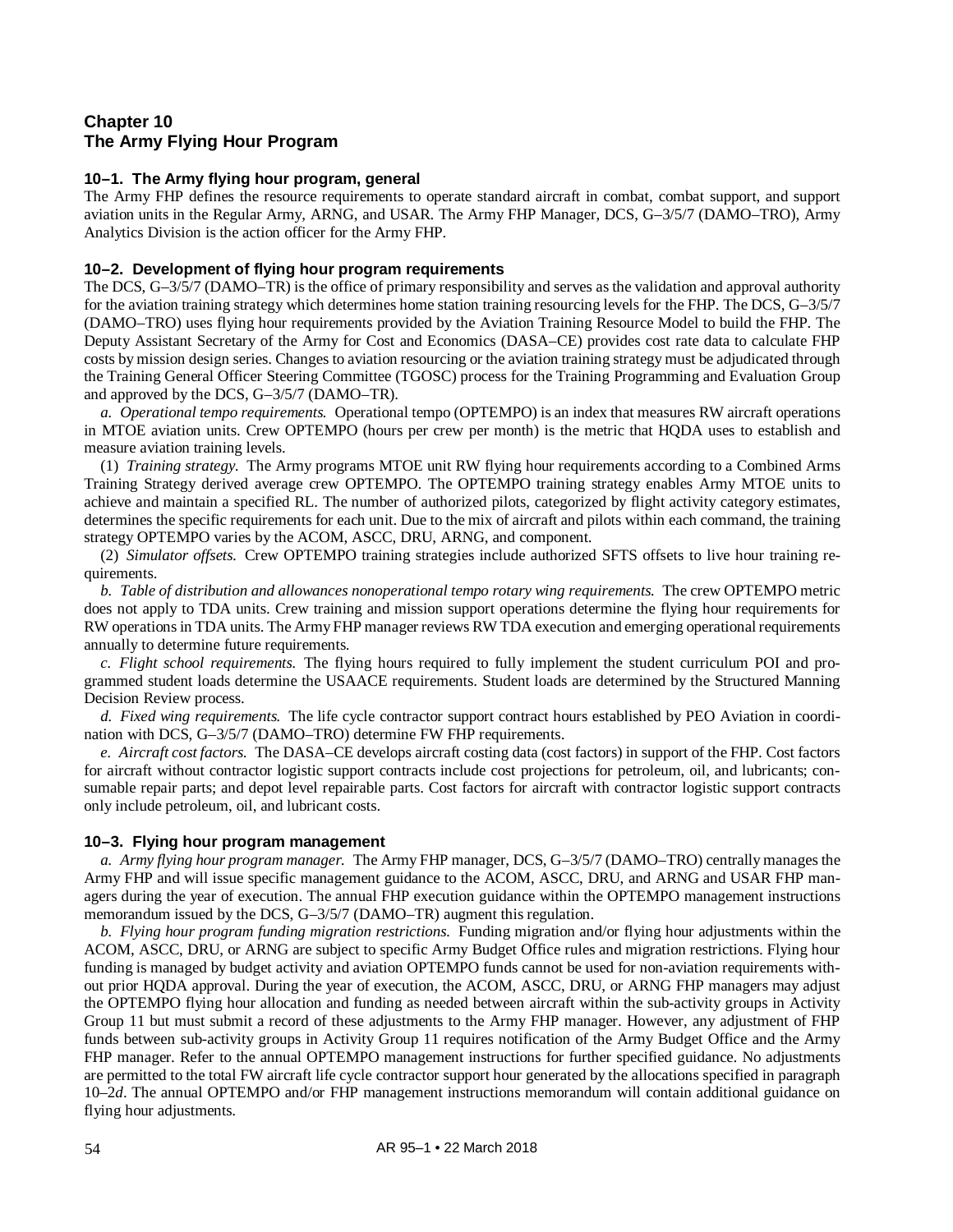<span id="page-63-0"></span>*c. Unprogrammed unit and/or aircraft transfers between an Army Command, Army service component command, or direct reporting unit.* When an unprogrammed transfer of aircraft occurs between an ACOM, ASCC, or DRU during the year of execution, the losing ACOM, ASCC, or DRU will transfer to the gaining command flight hours and/or funding equivalent to the number of full months the aircraft are lost to the command. The FHP manager of the losing command must notify the DCS, G–3/5/7 (DAMO–TRO) when a transfer occurs, identify the unit, and specify the number of hours and amount of funding transferred to the gaining command.

*d. Exception to migration policy.* The VCSA is the approval authority for FHP migrations outside the policy outlined in paragraphs [10–3](#page-62-1)*a* through [10–3](#page-63-0)*c*. The VCSA may delegate approval authority to the DCS, G–3/5/7. Requests for exception to this policy must include the source of the funds to be migrated, the impact of the migration on the approved training strategy, and how the migrated funds will be used. The ACOMs, ASCCs, or DRUs may submit requests for exception to policy to DCS, G–3/5/7 (DAMO–TRO). The Commander, AMCOM must approve increases to the total FW aircraft life cycle contractor support hours.

*e. Monthly execution projections.* In accordance with the OPTEMPO management instructions memorandum, the ACOM, ASCC, DRU, or ARNG, and USAR FHP managers will submit monthly execution projections to DCS, G–3/5/7 (DAMO–TRO) no later than 10 October annually. The TRADOC projection must include and identify reimbursable flying hours. Unless the Army FHP manager has authorized a deviation due to an approved migration request or other action that reduces the total number of hours allocated to the ACOM, ASCC, DRU, or ARNG FHP, the execution strategy must project the execution of the total ACOM, ASCC, DRU, or ARNG FHP program.

*f. Execution reviews.* In accordance with appropriation law and United States Code, all programs and appropriation accounts are required to perform an execution review, and the FHP utilizes the monthly Army performance review (MAPR) to account for execution of resourced flying hours. DCS, G-3/5/7 (DAMO–TRO) processes and compiles monthly execution data reported through the Logistics Support Agency into the MAPR. The MAPR is the primary execution data used by the DCS, G–3/5/7 to gauge aviation execution throughout each FY. ACOM, ASCC, DRU, and ARNG FHP managers can view MAPR execution data through the Training Resource Management Information System. FHP managers are responsible for ensuring the accuracy of monthly execution feeder data reported to Logistics Support Agency and notifying the Army FHP manager if there is a discrepancy in the processed MAPR data. The MAPR period begins on the 16th calendar day of each month and ends on the 15th calendar day of the following month (for example, October MAPR includes hours executed from 16 September to 15 October).

*g. Funding reviews.* The FHP is also measured by the major command in dollars executed to determine if the existing program and readiness goals are being met. DOD and Army policy documents and memorandums, including the Army Planning Guidance Memorandum, the Command Program Guidance Memorandum, and the Army Resource Framework set requirements prioritization and execution review guidance annually. ACOM, ASCC, DRU, or ARNG and USAR receive FHP funding through two management decision evaluation packages (MDEPs), FHP and CNA (counter-narcotics flight hours). Commands that receive CNA funding must annotate and track discreet CNA execution to comply with execution review guidance. FHP funds not executed in an FY cannot be restored to the following FY. The Army FHP manager reviews execution on a quarterly basis and presents programmatic corrections during MDEP review and takes into account emerging FHP requirements within the TGOSC process.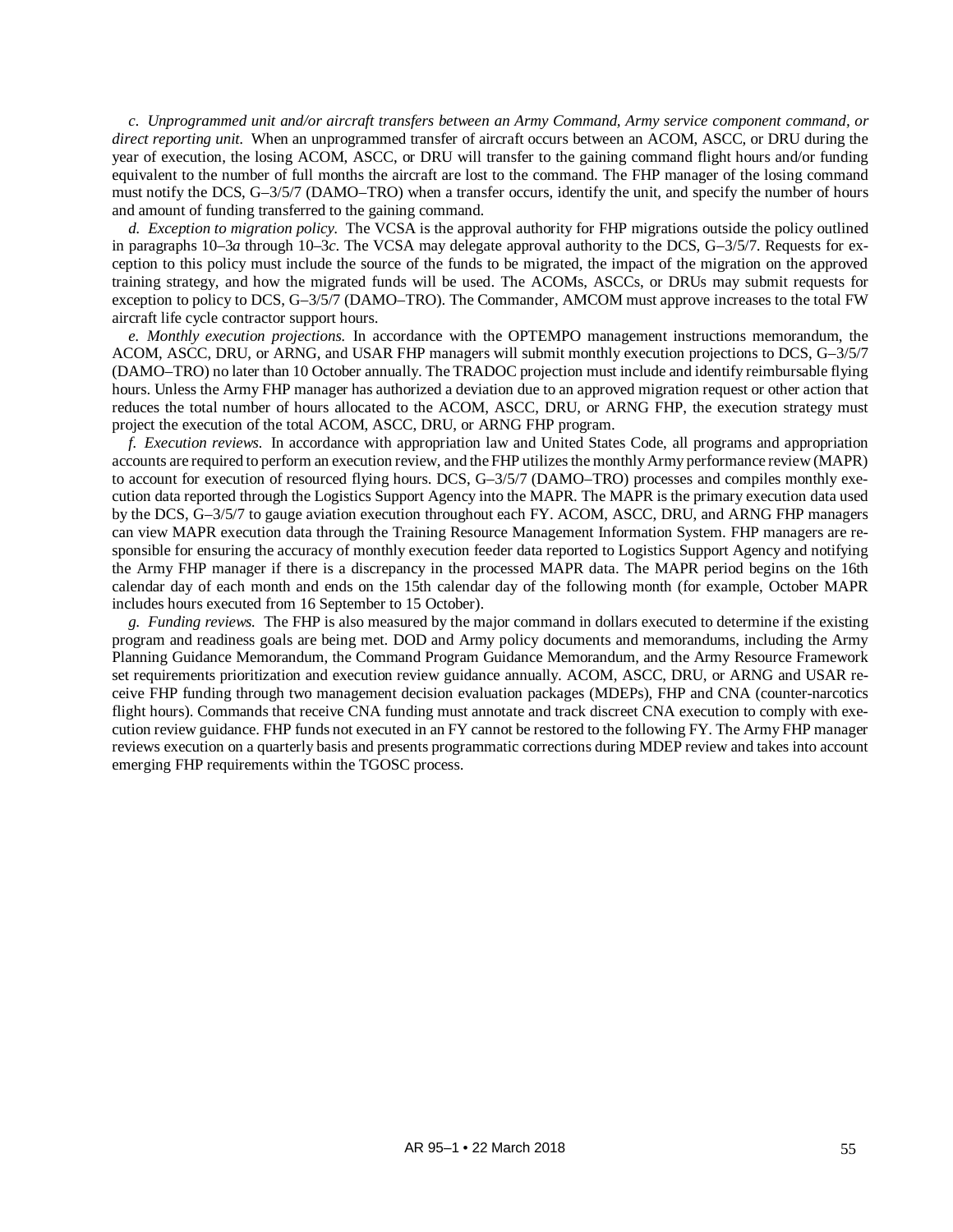## **Appendix A**

## **References**

The following references are available on the Army Publishing Directorate website (http://armypubs.army.mil) unless otherwise stated. DOD directives, issuances, and forms are available from the Office of the Secretary of Defense website (http://www.esd.whs.mil/DD/). Technical publications are available from Logistics Support Activity website (https://www.logsa.army.mil/).

## **Section I**

## **Required Publications**

## **ADP 5–0**

The Operations Process (Cited in [para 3–15](#page-28-0)*a*.)

## **AR 15–6**

Procedures for Administrative Investigations and Boards of Officers (Cited in [para 2–13](#page-17-1)*c*(1).)

## **AR 25–55**

The Department of the Army Freedom of Information Act Program (Cited in [para 2–13](#page-18-0)*c*(5)(*c*).)

## **AR 40–501**

Standards of Medical Fitness (Cited i[n para 2–1](#page-13-1)*b*.)

## **AR 71–32**

Force Development and Documentation (Cited i[n para 8–4](#page-56-1)*a*.)

## **AR 95–2**

Air Traffic Control, Airfield/Heliport, and Airspace Operations (Cited i[n para 2–9](#page-16-0)*b*.)

## **AR 95–20**

Contractor's Flight and Ground Operations (Cited in para 2–1*a*(2)(*c*).)

## **AR 385–10**

The Army Safety Program (Cited i[n para 3–14](#page-28-1)*a*.)

## **AR 570–4**

Manpower Management (Cited in [para 2–3](#page-13-2)*a*.)

## **AR 600–105**

Aviation Service of Rated Army Officers (Cited i[n para 2–1](#page-12-0)*a*.)

## **AR 600–106**

Flying Status for Nonrated Army Aviation Personnel (Cited i[n para 2–1](#page-12-0)*a*.)

## **AR 700–138**

Army Logistics Readiness and Sustainability (Cited in [para 9–1](#page-59-1)*a*.)

## **AR 750–1**

Army Materiel Maintenance Policy (Cited in [para 9–2](#page-60-0)*d*.)

## **AR 750–6**

Army Equipment Safety and Maintenance Notification System (Cited in [para 1–23](#page-12-1)*a*.)

## **CTA 8–100**

Army Medical Department Expendable/Durable Items (Cited in [para 8–4](#page-56-2)*b*.)

## **CTA 50–900**

Clothing and Individual Equipment (Cited in [para 8–4](#page-56-2)*b*.)

## **CTA 50–909**

Field and Garrison Furnishings and Equipment (Cited in [para 8–4](#page-56-2)*b*.)

## **DA Pam 738–751**

Functional User's Manual for the Army Maintenance Management System - Aviation (Cited i[n para 2–5](#page-14-0)*a*.)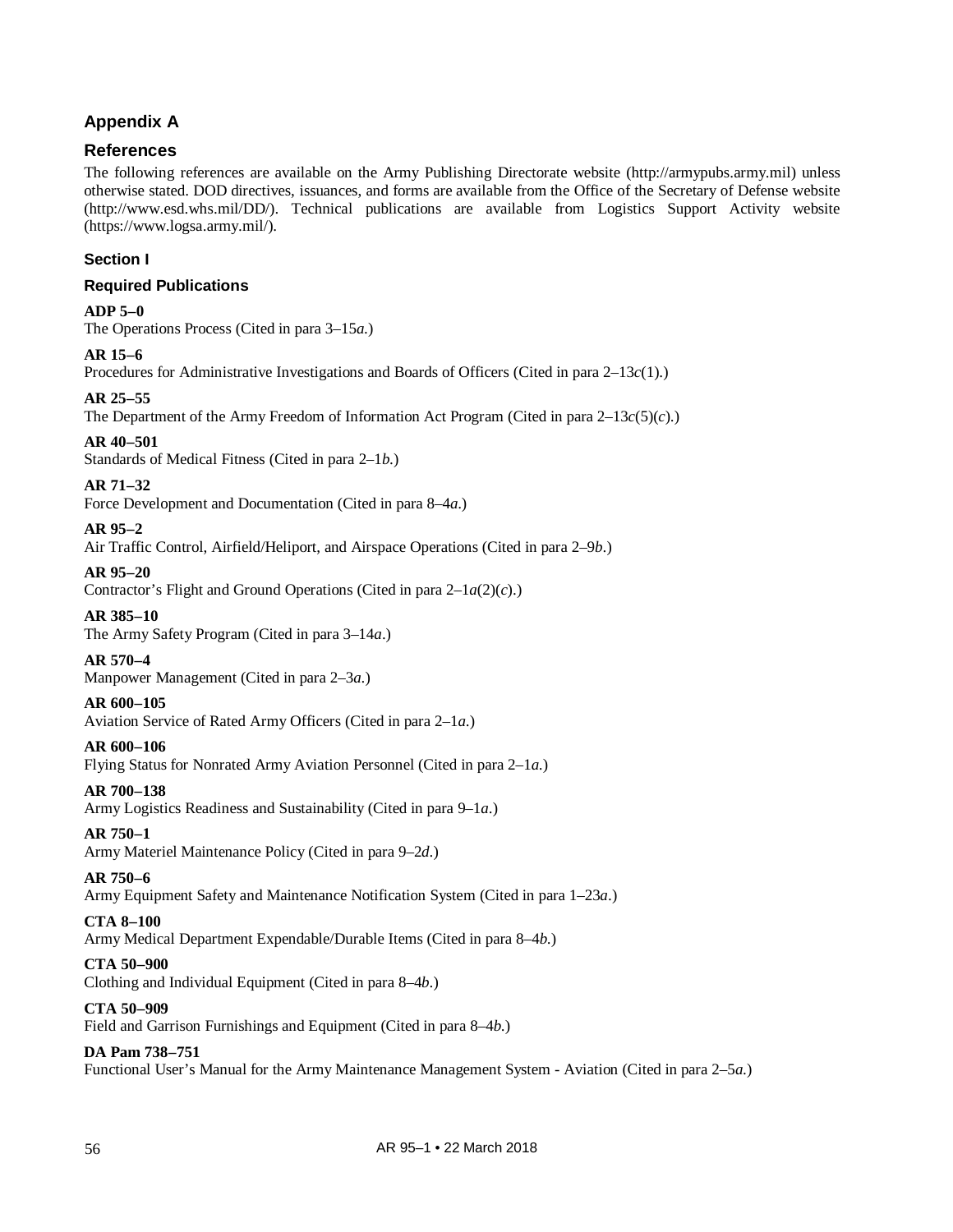## **TB 43–0002–3**

Maintenance Expenditure Limits for Army Aircraft and UAS (Cited i[n para 9–2](#page-60-0)*d*.)

### **TC 3–04.11**

Commander's Aviation Training and Standardization Program (Cited in [para 3–15](#page-28-0)*a*.)

## **TC 3–04.72**

Aviation Life Support System Management Program (Cited in [para 8–17](#page-59-2)*d*.)

## **TC 3–04.93**

Aeromedical Training for Flight Personnel (Cited in [para 4–13.](#page-35-1))

### **TM 1–1500–204–23–1**

Aviation Unit Maintenance (AVUM) and Aviation Intermediate Maintenance (AVIM) Manual for General Aircraft Maintenance (General Maintenance and Practices), Volume 11 (Cited in [para 5–1](#page-43-0)*e*.)

### **TM 1–1500–328–23**

Aeronautical Equipment Maintenance Management Procedures (Cited in [para 4–27](#page-37-4)*c*.)

### **TM 55–1500–342–23**

Organizational, Intermediate and Depot Maintenance Aircraft Weight and Balance (Cited in [para 7–4](#page-53-2)*b*.)

### **14 CFR 91**

General Operating and Flight Rules (Cited i[n para 3–4](#page-22-0)*a*(7).) (Available a[t https://www.gpo.gov/fdsys/search/home.action.](https://www.gpo.gov/fdsys/search/home.action))

## **14 CFR 105**

Parachute Operations (Cited in [para 3–4](#page-22-0)*a*(7).) (Available at [https://www.gpo.gov/fdsys/search/home.action.](https://www.gpo.gov/fdsys/search/home.action))

### **Section II**

## **Related Publications**

A related publication is a source of additional information. The user does not have to read it to understand this regulation.

#### **AR 5–11**

Management of Army Models and Simulations

### **AR 5–22**

The Army Force Modernization Proponent System

## **AR 11–2**

Managers' Internal Control Program

### **AR 15–39**

Department of the Army Intergovernmental and Intragovernmental Committee Management Program

## **AR 25–22**

The Army Privacy Program

### **AR 25–30** Army Publishing Program

**AR 40–3** Medical, Dental, and Veterinary Care

### **AR 200–1** Environmental Protection and Enhancement

## **AR 215–1**

Military Morale, Welfare, and Recreation Programs and Nonappropriated Fund Instrumentalities

## **AR 350–1**

Army Training and Leader Development

### **AR 360–1**

The Army Public Affairs Program

## **AR 525–15**

Software Reprogramming for Cyber Electromagnetic Activities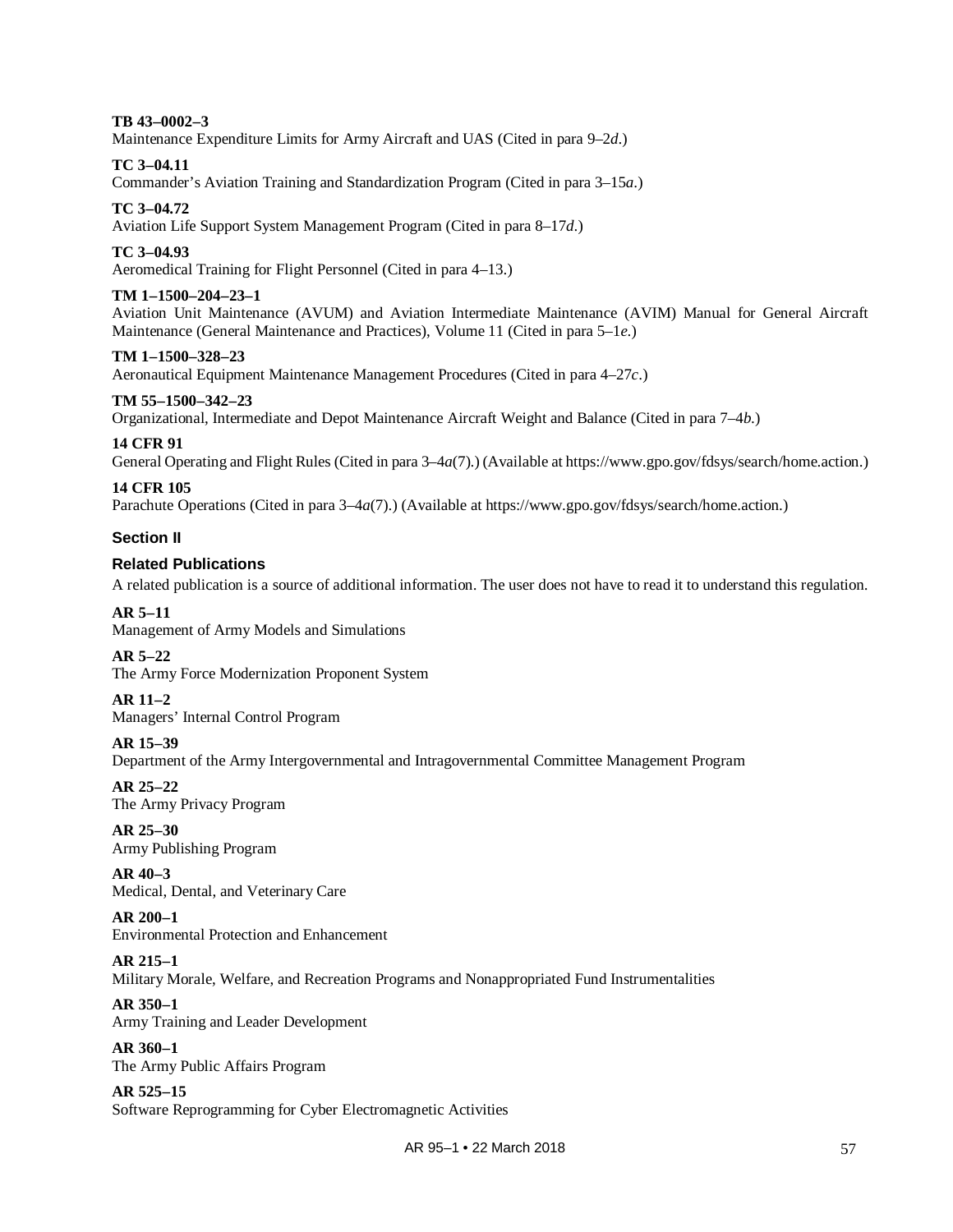**AR 600–8–4** Line of Duty Policy, Procedures, and Investigations

**AR 611–1**

Military Occupational Classification Structure Development and Implementation

**AR 638–8** Army Casualty Program

**AR 670–1** Wear and Appearance of Army Uniforms and Insignia

**AR 700–15** Packaging of Materiel

**Army Directive 2017–05** Secretary of the Army Policy for Travel by Department of the Army Senior Officials

**ATP 3–04.7** Army Aviation Maintenance

**ATP 3–04.64** Multi Service Tactics, Techniques, and Procedures for the Tactical Employment of Unmanned Aircraft Systems

**ATP 5–19** Risk Management

**DA Pam 385–30** Risk Management

**DA Pam 385–40** Army Accident Investigations and Reporting

**DA Pam 385–90** Army Aviation Accident Prevention Program

**DA Pam 670–1** Guide to Wear and Appearance of Army Uniforms and Insignia

**DA Pam 750–8** The Army Maintenance Management System (TAMMS) User's Manual

**DODD 4500.56** DOD Policy on the Use of Government Aircraft and Air Travel

**DODD 4515.12** DOD Support for Travel of Members and Employees of Congress

**DODD 5030.61** DOD Airworthiness Policy

**DODD 5410.18** Public Affairs Community Relations Policy

**DODI 4500.43** Operational Support Airlift (OSA)

**DODI 4515.13** Air Transportation Eligibility **DODI 5410.19**

Public Affairs Community Relations Policy Implementation **EM 0007**

FEDLOG

**EM 0131** Clothing and Individual Equipment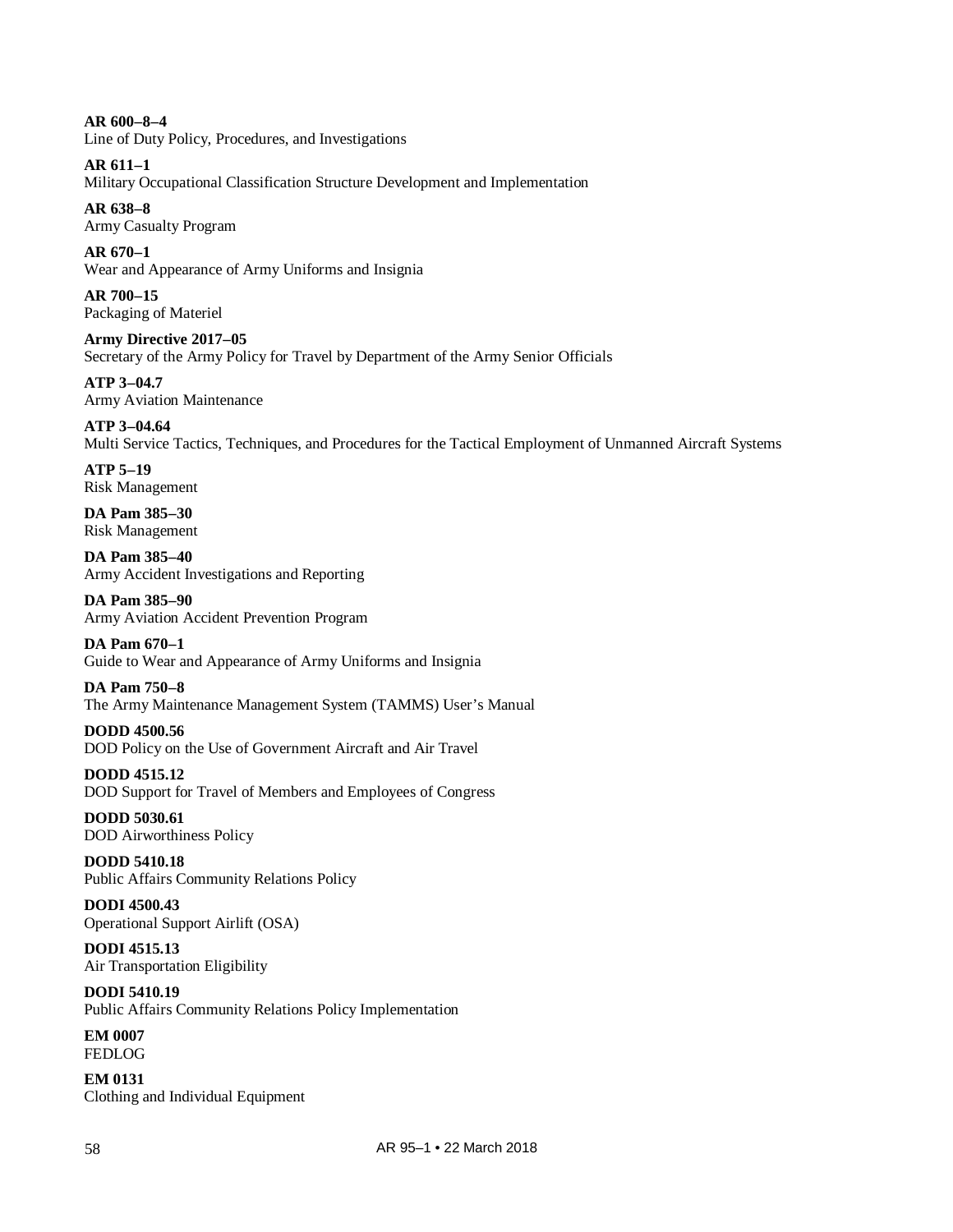**EM 0250** Interactive Electronic Technical Manual for Air Warrior

## **FAA Advisory Circular 120–76D**

Authorization for Use of Electronic Flight Bags (Available at [https://www.faa.gov/regulations\\_policies/faa\\_regulations/.](https://www.faa.gov/regulations_policies/faa_regulations/))

## **FAR**

Federal Aviation Regulations (Available a[t https://www.faa.gov/regulations\\_policies/.\)](https://www.faa.gov/regulations_policies/)

## **FM 1–564**

Shipboard Operations

## **JP 3–52**

Joint Airspace Control (Available a[t http://dtic.mil/doctrine/new\\_pubs/jp3\\_52.pdf.\)](http://dtic.mil/doctrine/new_pubs/jp3_52.pdf)

## **TC 3–04.8**

Individual Flight Records Folder Management

## **TC 3–04.9**

Commander's Aviation Mission Survivability Program

**TC 3–04.16** Airfield Operations

## **TC 3–04.62**

Small Unmanned Aircraft System Aircrew Training Program

# **TC 21–24**

Rappelling

## **TM 10–1670–201–23**

Organizational and Direct Support Maintenance Manual for General Maintenance of Parachutes and Other Airdrop Equipment

## **TM 55–1680–317–23&P**

Aviation Unit and Aviation Intermediate Maintenance Manual with Repair Parts and Special Tools List for Army Aircraft Survival

## **USTRANSCOM Instruction 10–19**

Operational Support Airlift Procedures (also known as OSA Remote User's Guide) (Available at [https://www.ustrans](https://www.ustranscom.mil/)[com.mil/.](https://www.ustranscom.mil/))

## **14 CFR**

Aeronautics and Space (Available a[t https://www.gpo.gov/fdsys/search/home.action.](https://www.gpo.gov/fdsys/search/home.action))

## **5 USC 552**

Freedom of Information Act (Available a[t https://www.gpo.gov/fdsys/search/home.action.](https://www.gpo.gov/fdsys/search/home.action))

## **5 USC 552a**

Privacy Act (Available a[t https://www.gpo.gov/fdsys/search/home.action.](https://www.gpo.gov/fdsys/search/home.action))

## **10 USC 18505**

Reserves traveling for inactive-duty training: space-required travel on military aircraft (Available at [https://www.gpo.gov/fdsys/search/home.action.](https://www.gpo.gov/fdsys/search/home.action))

## **31 USC 1344**

Passenger carrier use (Available at [https://www.gpo.gov/fdsys/search/home.action.](https://www.gpo.gov/fdsys/search/home.action))

## **Section III**

## **Prescribed Forms**

The following forms are available on the Army Publishing Directorate website [\(http://armypubs.army.mil\)](http://armypubs.army.mil/) unless otherwise stated. DD forms are available from the Office of the Secretary of Defense website [\(http://www.esd.whs.mil/directives/forms/\)](http://www.esd.whs.mil/Directives/forms/).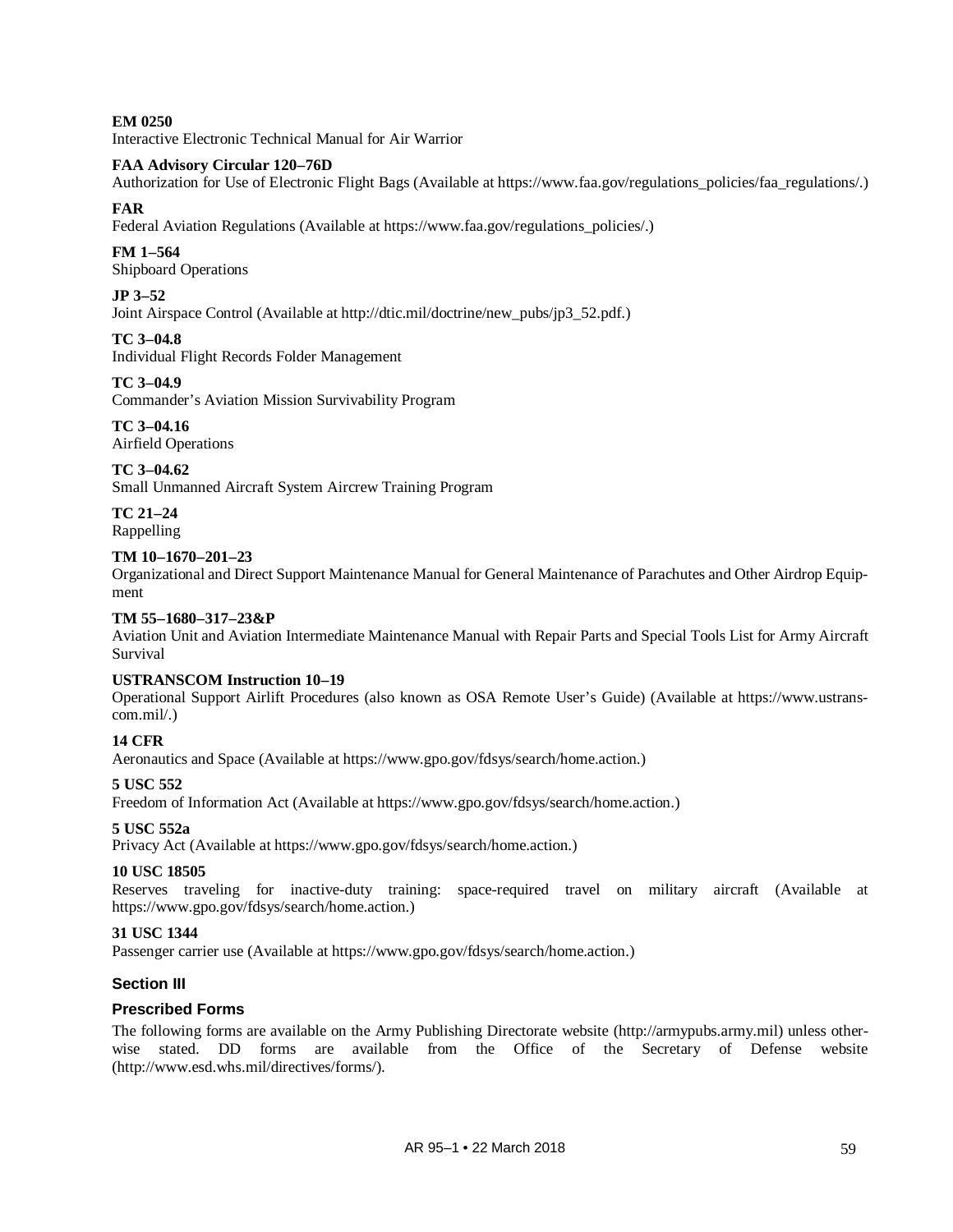**DA Form 5484** Mission Schedule/Brief (Prescribed i[n para 2–6](#page-14-1)*a*.)

## **Section IV**

## **Referenced Forms**

**DA Form 11–2** Internal Control Evaluation Certification

**DA Form 1352** Army Aircraft Inventory, Status, and Flying Time

**DA Form 2028** Recommended Changes to Publications and Blank Forms

**DA Form 2408–12** Army Aviator's Flight Record

**DA Form 2696** Operational Hazard Report

**DA Form 7752** UAS Inventory, Status, and Flying Time

**DD Form 365** Record of Weight and Balance Personnel

**DD Form 365–1** Chart A-Basic Weight Checklist Record

**DD Form 365–2** Form B-Aircraft Weighing Record

**DD Form 365–3** Chart C-Basic Weight and Balance Record

**DD Form 365–4** Weight and Balance Clearance Form F-Transport/Tactical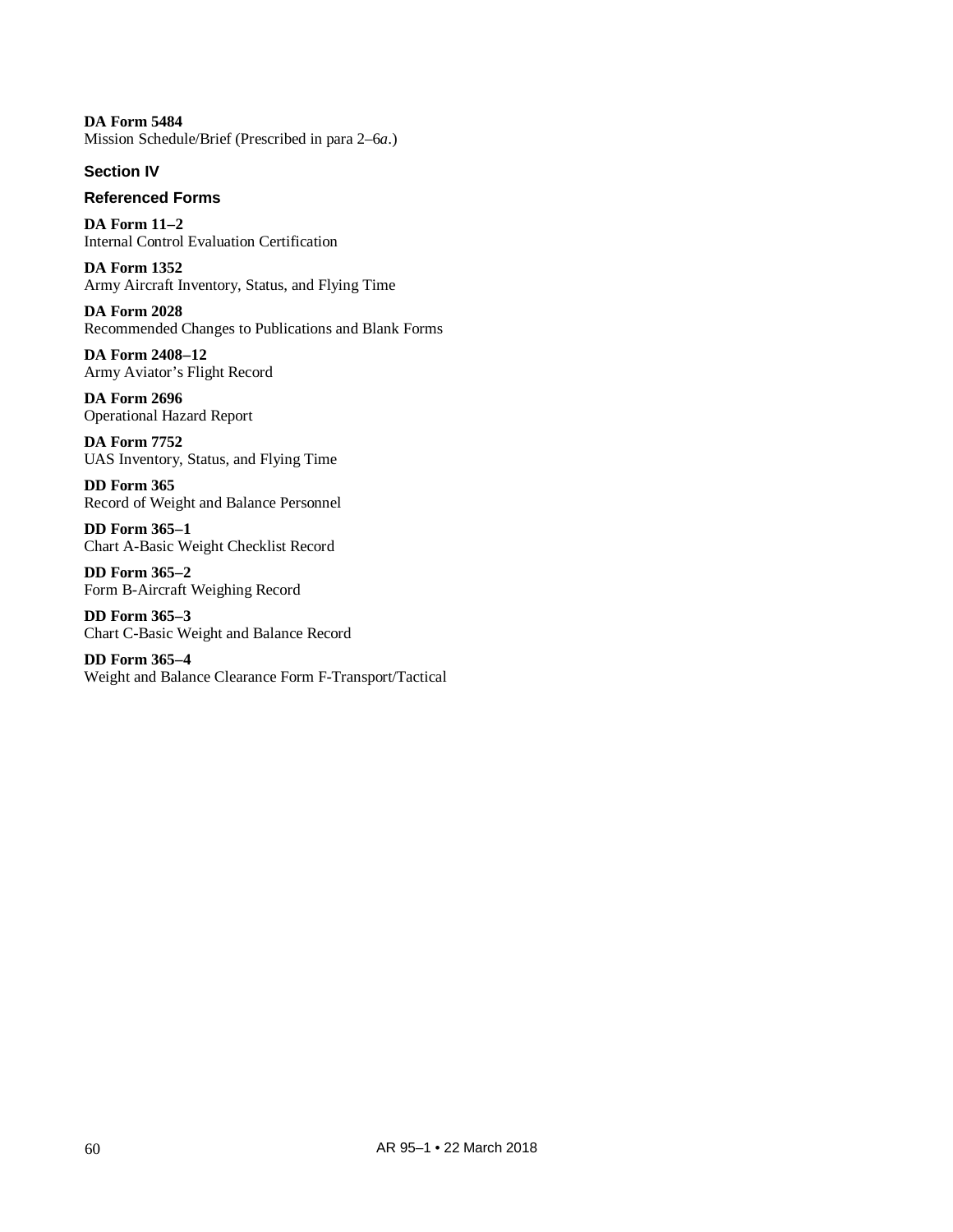## **Appendix B**

## **Risk Assessment Worksheets**

Use of RAW is required during the mission approval process and is employed by the commander to identify elements of a mission that could or should be mitigated or must be elevated to the next higher level of command for their visibility and acceptance. Commanders will develop RAWs that meet their specific unit's requirements using the guidelines below and in ATP 5–19. RAWs do not internalize the entire risk management process but provide a systematic and tangible representation of the risk. However, do not allow the tools to become the overriding concern of the risk management process.

### **B–1. Development**

No matrix can include all of the hazards of every mission, nor does a single matrix apply to all units. Army aviation strives for standardization, but risk assessment is unique to every command and every mission set.

*a.* Commanders must determine the content and associated risk levels on their RAW based upon their knowledge of the unit's mission essential task list, assigned personnel and equipment, and balance this against their personal experience and guidance from their commander (see [table](#page-70-0) B–1). Simply adding the numbers up and finding the right level of command to accept the risk based on [paragraph](#page-18-1) 2–14 is not risk management.

*b.* Commanders must consider some basic principles when they develop their RAW:

(1) The Army standard risk assessment matrix includes four levels of risk: low, moderate, high, and extremely high, along with the severity and probability an event will occur. [Paragraph](#page-18-1) 2–14 establishes minimum risk acceptance levels that are used as tools to elevate certain factors to particular levels of command for visibility of these factors and the decision to accept or require mitigation and/or reduction.

(2) Each element of the RAW represents a specific hazard which in the assessment process is translated into a risk. Use caution because one element of the RAW may be assessed at a higher value then diluted or overlooked if the overall mission assessment is a lower value. Independently these factors on the RAW may indicate one level of risk, but because of the combined effect of these crew-error accelerator profiles, they should be added together to elevate overall risk to a higher level or appropriately mitigated.

(3) As they develop their RAW, commanders should review the unit mission essential task lists and consider the factors that affect their unit's ability to conduct those mission essential task list tasks. Then they can decide which of these factors they want to initiate risk reduction and/or acceptance and which they feel should be approved above or below them. The battalion or brigade commander may retain risk mitigation or acceptance for certain accelerator factors by simply marking these items causing the overall risk to become moderate or high; for example, if the battalion commander wants visibility on every urgent medical evaluation, the commander has the RAW indicate these missions as moderate. However, if the commander feels the field grade company commander should be able to approve these in the case of life or limb, the commander grants a mitigation that only the field grade commander can apply that allows the commander to reduce the risk to low if he contacts the battalion commander as soon as possible.

(4) Finally, all factors placed on the RAW must be judged against the Army standard risk assessment gauge to ensure the commander's specified level of risk matches a given probability and severity using the standard risk assessment matrix (see [table](#page-70-0) B–1). For example, if the battalion commander has designated all urgent medical evaluations as moderate to retain oversight of these missions at their level but moves to a new area where the severity becomes critical and likely to happen, the commander must adjust the RAW to reflect a high level of risk and elevate approval to the brigade commander or determine a way to mitigate this risk back to moderate.

## **B–2. Final mission approval**

Initialing, signing, or documenting verbal approval on the DA Form 5484 and/or RAW are all acceptable methods of recording approval of the appropriate authority in the mission approval process. Additionally, during bonafide absences of the battalion or higher commander, this commander may authorize their field grade deputy commander (O–5), executive officer, S–3, or air ambulance company commander  $(O-4)$  to provide final mission approval as long as they meet the training requirements of [paragraph 2–14](#page-18-1) of this regulation and notify the commander as soon as possible.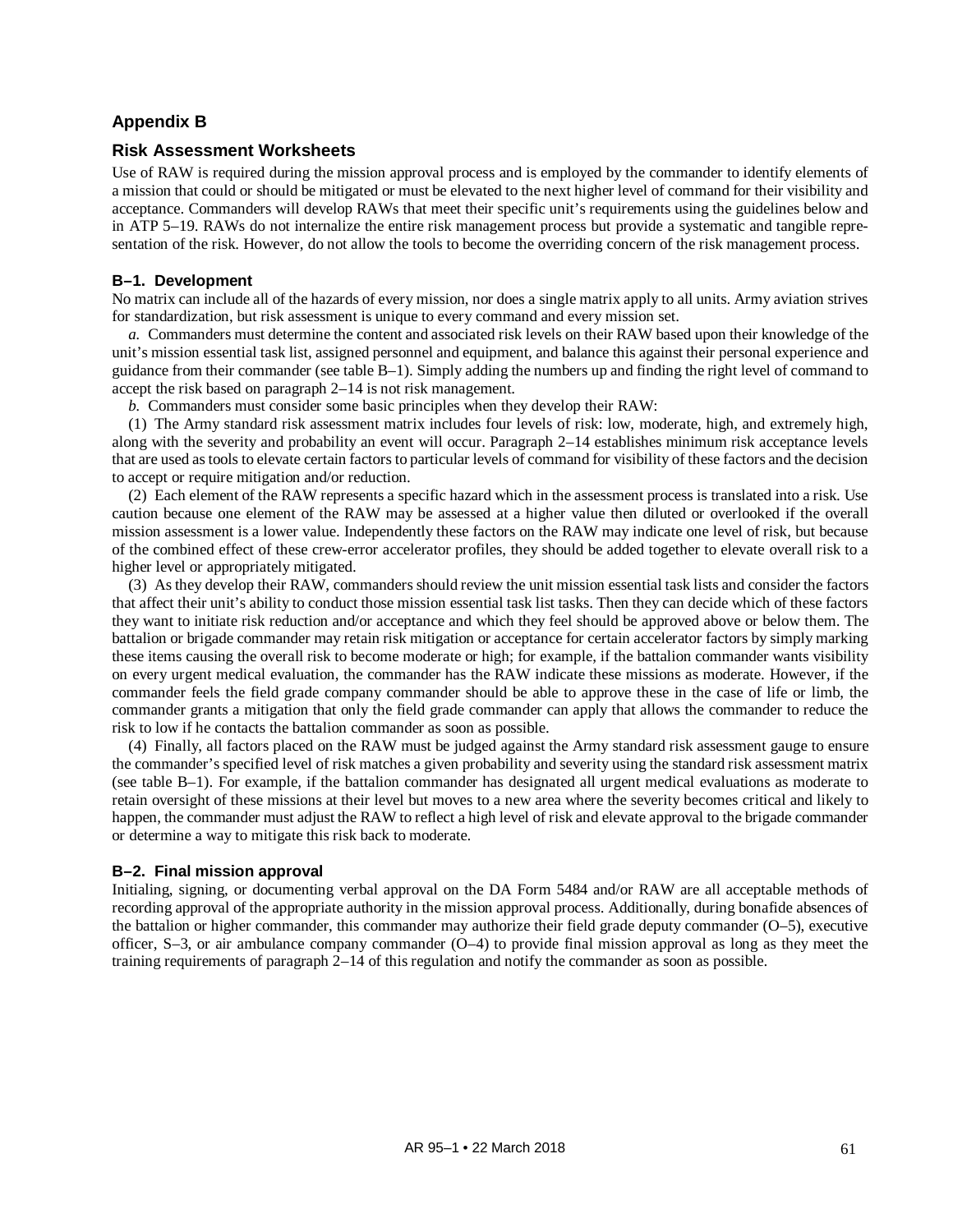<span id="page-70-0"></span>

| <b>Severity</b> | <b>Probability of Occurrence</b>                    |        |            |        |          |  |  |
|-----------------|-----------------------------------------------------|--------|------------|--------|----------|--|--|
|                 | Frequent                                            | Likely | Occasional | Seldom | Unlikely |  |  |
| Catastrophic    |                                                     |        | н          | н      | М        |  |  |
| Critical        |                                                     | н      | н          | M      |          |  |  |
| Moderate        | н                                                   | M      | M          |        |          |  |  |
| Negligible      | M                                                   |        |            |        |          |  |  |
|                 | $E =$ Extremely High, H = High, M = Medium, L = Low |        |            |        |          |  |  |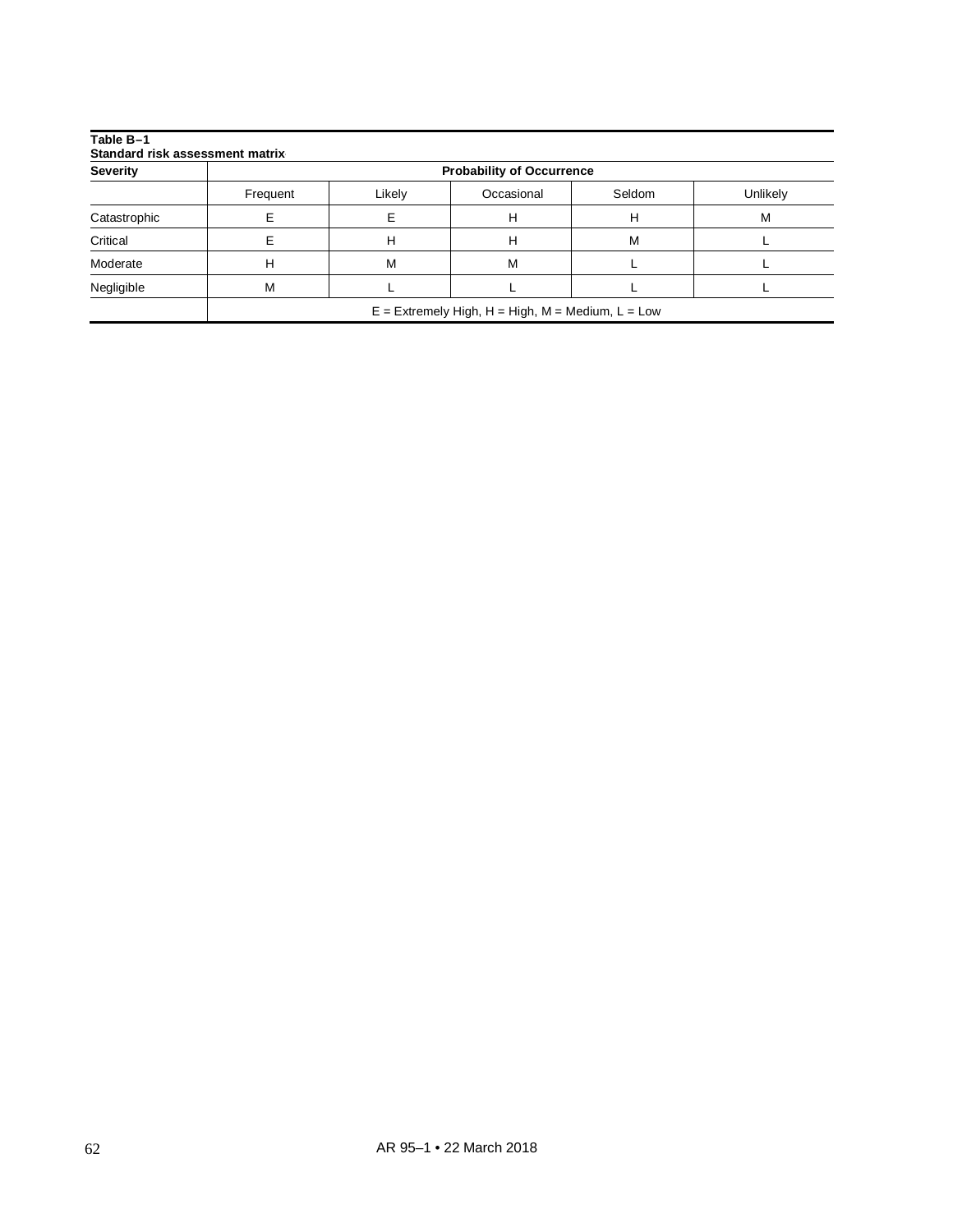## **Appendix C**

## **Instructions for Completing Department of the Army Form 5484**

## **C–1. Guidance**

The briefer is responsible for ensuring that all key mission elements noted on the DA Form 5484 have been briefed per [paragraph 2–14](#page-18-1) of this regulation and documenting completion of the briefing on the DA Form 5484. Mission briefings may be in the form of an air mission commander's brief, a detailed operations order, or locally developed briefing formats, as long as all the minimum mandatory items are covered. The mission brief may be accomplished by telephonic or other means, provided all key elements are addressed and recorded by both parties to the front side.

- *a. Front side.*
- (1) Item 1: Date.
- (2) Item 2: AC number—enter aircraft tail number.
- (3) Item 3: Enter the name of the PC/AC, seat designation, and if appropriate, designation as air mission commander.
- (4) Item 4: Enter the name of the pilot/operator and seat designation.
- (5) Item 5: Crewmembers—enter the names of nonrated personnel (if flying on the aircraft).
- (6) Item 6: Enter authorized flight condition codes for the mission as described in [paragraph](#page-14-2) 2–6.

(7) Item 7: Mission—enter the assigned mission number and/or title (that is, 3–02–01/air assault, MTF, contact APART, and so forth).

(8) Item 8: Enter estimated time of departure and estimated time en route.

(9) Item 9: PC/AC's initials. (Initials are the PC/AC's acknowledgment that he has been briefed by the qualified briefing officer on key elements of the mission.)

(10) Item 10: Initials of a qualified briefing officer. (Initials of the briefing officer along with the air mission commander or PC/AC indicates that step two of the briefing process has been completed pe[r paragraph](#page-19-2) 2–14*b*(2) of this regulation.)

- (11) Item 11: Risk assessment value—calculated risk level for mission based on unit risk management program.
- (12) Item 12: Mission status, to be completed by the PC/AC at the end of the mission using the following codes:
- *(a)* Mission completed as briefed (MC).
- *(b)* Mission not completed as briefed, see remarks on the back of the schedule (NC).
- *(c)* Canceled (CXL).
- (13) Remarks: for local use as desired, continue on the back, if required.

*b. Back side.* The back of DA Form 5484 will be used to document important mission status remarks (for example, 9 Nov 19, MSN 03–09–19, mission canceled by S–3, 1/20 Arty, initials M.S.).

## **C–2. Configuration of briefing**

DA Form 5484 will be used to document the completion of required briefings. As a minimum, it will be maintained on file for the period specified in this regulation.

## **C–3. Use**

DA Form 5484 is provided for the commander's use. The unit developed forms may be utilized as long as all mandatory items are covered.

## **C–4. Regulations, standard operating procedures, and policies**

The information contained in the DA Form 5484 does not relieve aircrew members from the requirement to know and adhere to applicable regulations, standard operating procedures, and policies.

## **C–5. Command relationships**

Supporting and supported unit commanders will coordinate and designate command relationships to execute mission briefings when aircrews are separated from their parent unit.

*Note.* Mandatory for all flights.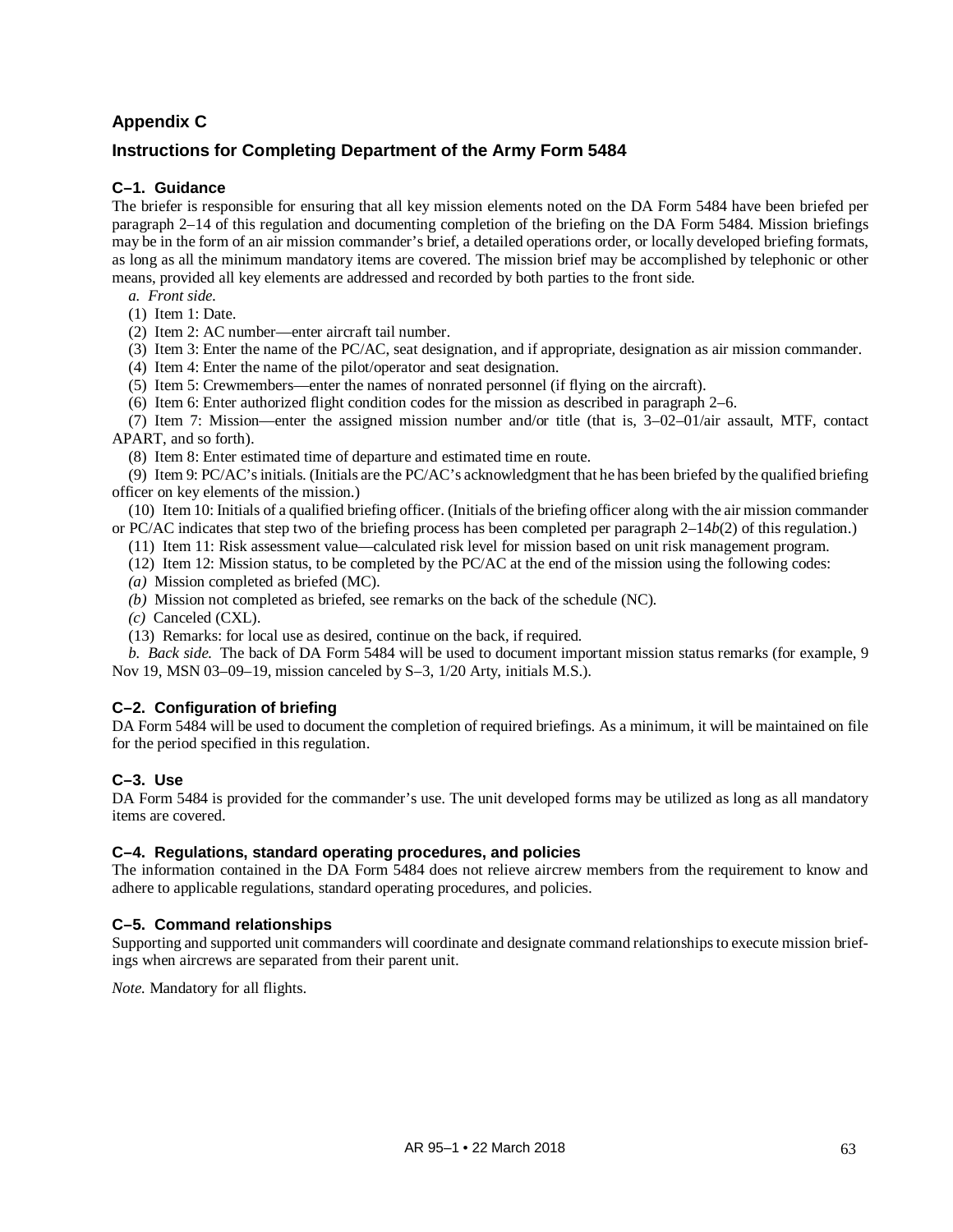# **Appendix D**

### **Small Unmanned Aircraft System Utilization**

### **D–1. Purpose**

The purpose of this appendix is to establish regulatory guidance for small unmanned aircraft systems (SUAS) (group 1) operations. UASs designed for use by other than MOS-qualified unmanned AOs and categorized as group 1 (0.55 to 20 pounds) are to be governed by provisions of this appendix and this regulation. SUAS ATP, training, qualification, and currency will be according to the appropriate MTL. All SUAS operator personnel will receive familiarization training in airspace structure and airspace management and/or coordination and will comply with [paragraph 2–11](#page-16-0) of this regulation. Only this appendix and specifically cited references of this regulation are intended to control SUAS operations.

### **D–2. Army small unmanned aircraft systems personnel**

The following personnel may fly and/or operate Army SUASs:

*a.* The operators who—

(1) Are members of the Regular Army, USAR, ARNG, or Civilian employees of the U.S. Army.

(2) Have complied with qualification, training, evaluation, and currency requirements of this appendix for the UAS to be flown and/or operated.

(3) Meet the medical standard as outlined in AR 40–501 (but are not required to maintain a class IV physical).

*b.* Civilian employees of government agencies and government contractors who have—

(1) Appropriate military or civilian certifications or ratings in the system(s).

(2) Written authorization from the owning ACOM, ASCC, DRU, ARNG, or CG, U.S. Army Maneuver Center of Excellence (MCOE).

(3) Necessary compliance with qualification; training approved by MCOE; evaluation and currency requirements of this regulation; the provisions of AR 95–20; and the contract and/or statement of work for the UAS to be flown.

*c.* The operators in other U.S. services and/or USSOCOM who have—

(1) Complied with qualification; training approved by MCOE; evaluation; and currency requirements of their Service or of this regulation for the UAS to be flown.

(2) Obtained written authorization from their Service and the senior MC (no lower than O–5).

*d.* The operators of foreign military services who have—

(1) Complied with qualification; training approved by MCOE; evaluation; and currency requirements of their Service or of this regulation for the UAS to be flown.

(2) Properly completed a Foreign Service disclaimer.

(3) Obtained written authorization, including a disclaimer from their government, absolving the U.S. Government from liability. The appropriate host ACOM, ASCC, DRU, or ARNG must provide written authorization which includes the purpose and duration of the authorization.

### <span id="page-72-0"></span>**D–3. Small unmanned aircraft systems training program**

<span id="page-72-1"></span>The SUAS ATP will be established and operated in accordance with the appropriate MTL.

### **D–4. Currency**

*a.* Currency requirements will be according to the appropriate ATP.

*b.* The operator whose currency has lapsed must complete a PFE according to the appropriate ATM. Simulators may not be used to reestablish currency.

*c.* Night currency requirements will be according to the appropriate ATP.

*d.* In areas where extreme environmental conditions may preclude safe operation of UAS for periods exceeding 120 consecutive days, authorization for the use of compatible simulators for maintaining AO currency up to 180 days may be granted by—

(1) Commanders of ACOMs, ASCCs, DRUs, and USSOCOM.

- (2) Commander, U.S. Army Reserve Command.
- (3) Director, Army National Guard.

### <span id="page-72-2"></span>**D–5. Semi-annual proficiency and readiness test**

The semi-annual proficiency and readiness test measures an operator's proficiency and readiness. Conduct in accordance with TC 3–04.11.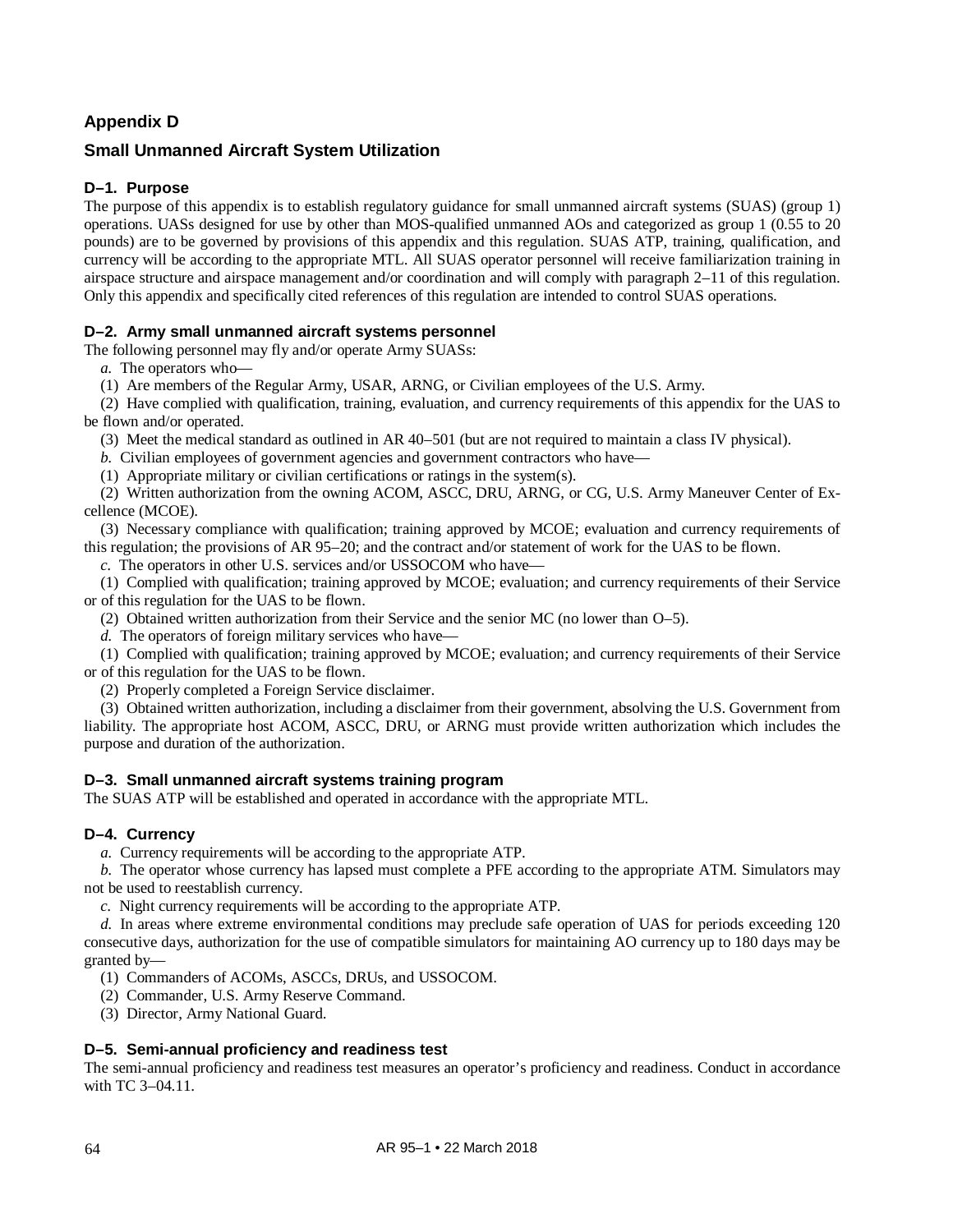### **D–6. Small unmanned aircraft systems aircrew training program waivers and extensions**

*a.* These authorities may grant unit waivers and/or extensions to SUAS ATP requirements detailed in paragraphs [D–3,](#page-72-0)  [D–4,](#page-72-1) [D–5](#page-72-2) and [D–9](#page-73-0) to units under their authority:

(1) ACOM, ASCC, DRU, ARNG, and USSOCOM. This authority will not be delegated below the first general officer in the chain of command.

(2) DARNG.

*b.* The first commander, O–6 or above, in the individual's chain of command or the state Army aviation officer for ARNG operators may grant individual waivers to aircraft ATP requirements.

### **D–7. Airspace usage**

*a.* SUAS operations will be conducted in accordance wit[h paragraph](#page-16-0) 2–11 and applicable FAA UAS and SUAS orders. If ground observers are required see 14 CFR 91.17 for more information.

*b.* When the qualifications listed in this appendix are met, the FAA agrees to provide access to the National Airspace System for DOD UAS outside restricted areas and warning areas as follows:

(1) All categories of DOD UAS operations conducted wholly within Class D airspace that has as associated DODcontrolled, non-Joint-use airfield provided operations are not conducted over populated areas or within airspace covered in 14 CFR 91.215(b)(2).

(2) The DOD UASs that weigh 0.55 pounds to 20 pounds, under the following conditions:

*(a)* Operations are conducted within Class G airspace below 1,200 feet AGL (not applicable to airspace identified by 14 CFR 91.215(b)(2) over military bases, reservations, or land protected by purchase, lease, or other restriction).

*(b)* The UAS remains within the clear visual range of the operator or a certified observer in immediate contact with the operator to ensure separation from other aircraft.

*c.* The DOD will make sure that the UAS remains more than 5 miles from any civil use airport or heliport. The DOD components operating under this paragraph will notify the FAA of the proposed operation in advance and publish NO-TAMs as required to alert nonparticipating aircraft of the operation. For non-recurring operations, notification will be accomplished, and NOTAM published, no later than 24 hours in advance. For recurring operations (for example, training) standing "blanket" notifications and/or standing NOTAMs should not be used.

### **D–8. Minimum crew requirements**

The minimum crew to operate a SUAS will be a qualified operator unless specifically stated otherwise in the operator's manual.

#### <span id="page-73-0"></span>**D–9. Certification of operators and master trainers**

Personnel that complete the approved master trainer (MT) course and are designated by the first O–6 in the chain of command are authorized to certify new operators at their home station. The SUAS operator and MT course qualification courses will be conducted at TRADOC-approved locations. The product or project manager (PM) may implement equipment and upgrade training.

*a.* To become qualified as an MT, an operator must complete one of the following:

(1) A DA approved MT course.

(2) An MT equivalency evaluation administered by an MT selected by MCOE in the SUAS in which MT duties are to be performed. Commanders will coordinate with DES before submitting a request for equivalency evaluation through the chain of command to DCS, G–3/5/7 (DAMO–AV).

*b.* Operators can be authorized to conduct MT duties in accordance with TC 3–04.62.

*c.* Upon completion of the DA approved MT qualification course or equivalency evaluation, O–5 commanders with organic SUAS assets may appoint MTs as unit aircrew training managers.

*d.* MTs must be current, qualified, and mission qualified in the system in which they will be performing their duties.

### **D–10. Nonstandard small unmanned aircraft systems with a non-tactical mission**

Group 1 UAS procured per [chapter 9](#page-59-0) of this regulation for non-tactical missions, for example, Corps of Engineers dam inspections, research and academic activities within Army research laboratories, RDECOM, military academies, or public affairs events, are exempt from the qualification, evaluation, and currency requirements of this regulation. Owning organization is responsible for safe operations and compliance with applicable FAA circulars.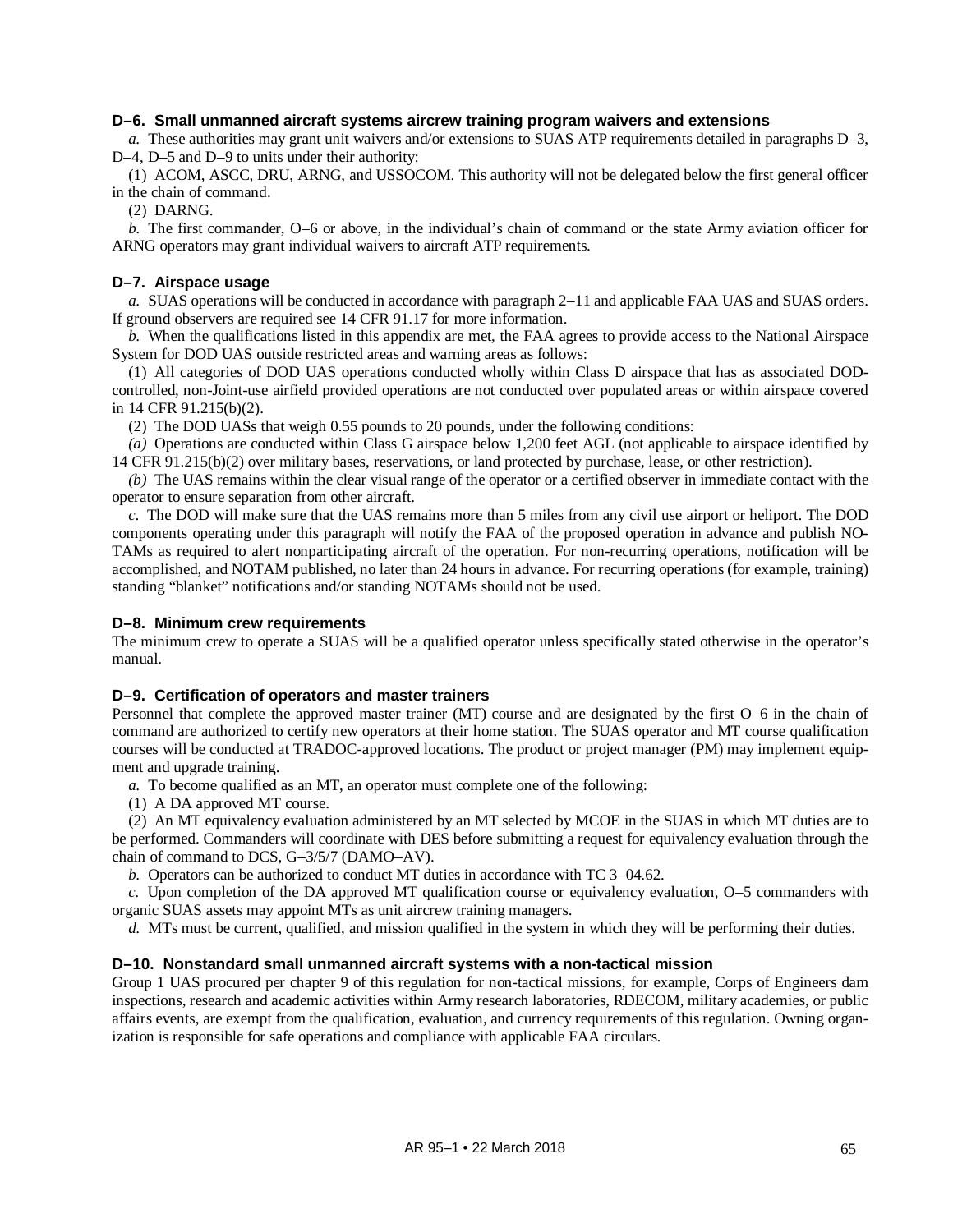# **Appendix E**

### **Soldier Borne Sensor Utilization**

### **E–1. Purpose**

The purpose of this section is to establish regulatory guidance for the Soldier Borne Sensor (SBS), also known as nano/cargo pocket UAS. The SBS is designed to be operated by any Soldier of any MOS with no formal training. Personnel operating SBS will not be required to receive any familiarization training in airspace and airspace management due the small size/weight and low operating altitude of the SBS. This appendix does not preclude local commands from requiring such training. SBS is defined as an unmanned aircraft weighing less than 0.55 pounds, flying at or below 100 feet AGL, and flying at or less than 30 knots.

### **E–2. Army Soldier Borne Sensor personnel**

SBS may be flown/operated by any person in the Regular Army, U.S. Army Reserve, or Army National Guard or Civilian employees of the U.S. Army.

*a.* There is no formal qualification training required to operate SBS. SBS is a self-taught system.

*b.* Government contractors may operate the SBS with written authorization from the owning Army commander/director or government civilian equivalent.

*c.* Personnel in other U.S. services and/or USSOCOM may operate Army SBS with written authorization from the owning Army commander/director or government civilian equivalent.

*d.* Personnel from a foreign military service must obtain written authorization, including a disclaimer from their government absolving the U.S. Government from liability. The appropriate host Army commander/director or government civilian equivalent must provide written authorization.

### **E–3. Soldier Borne Sensor training program**

There is no ATP or formal training program associated with SBS.

### **E–4. Soldier Borne Sensor currency**

There are no currency requirements for SBS.

### **E–5. Proficiency and readiness test**

There is no proficiency and readiness test, or similar evaluation, required for SBS.

### **E–6. Airspace usage**

*a.* The SBS will operate at or below 100 feet AGL.

*b.* The SBS will not operate beyond 1 1/2 kilometers from the control station.

*c.* The SBS will not interfere with manned or unmanned aviation operations.

(1) The SBS will not operate within 15 miles of an airport unless coordination is made with the airport controlling authority/control tower.

(2) SBS will comply with appropriate FAA regulations and orders.

*d.* The SBS will not be flown near personnel in a way that could cause injury to personnel if a malfunction occurred.

#### **E–7. Minimum crew requirements**

There are no minimum crew requirements associated with the SBS.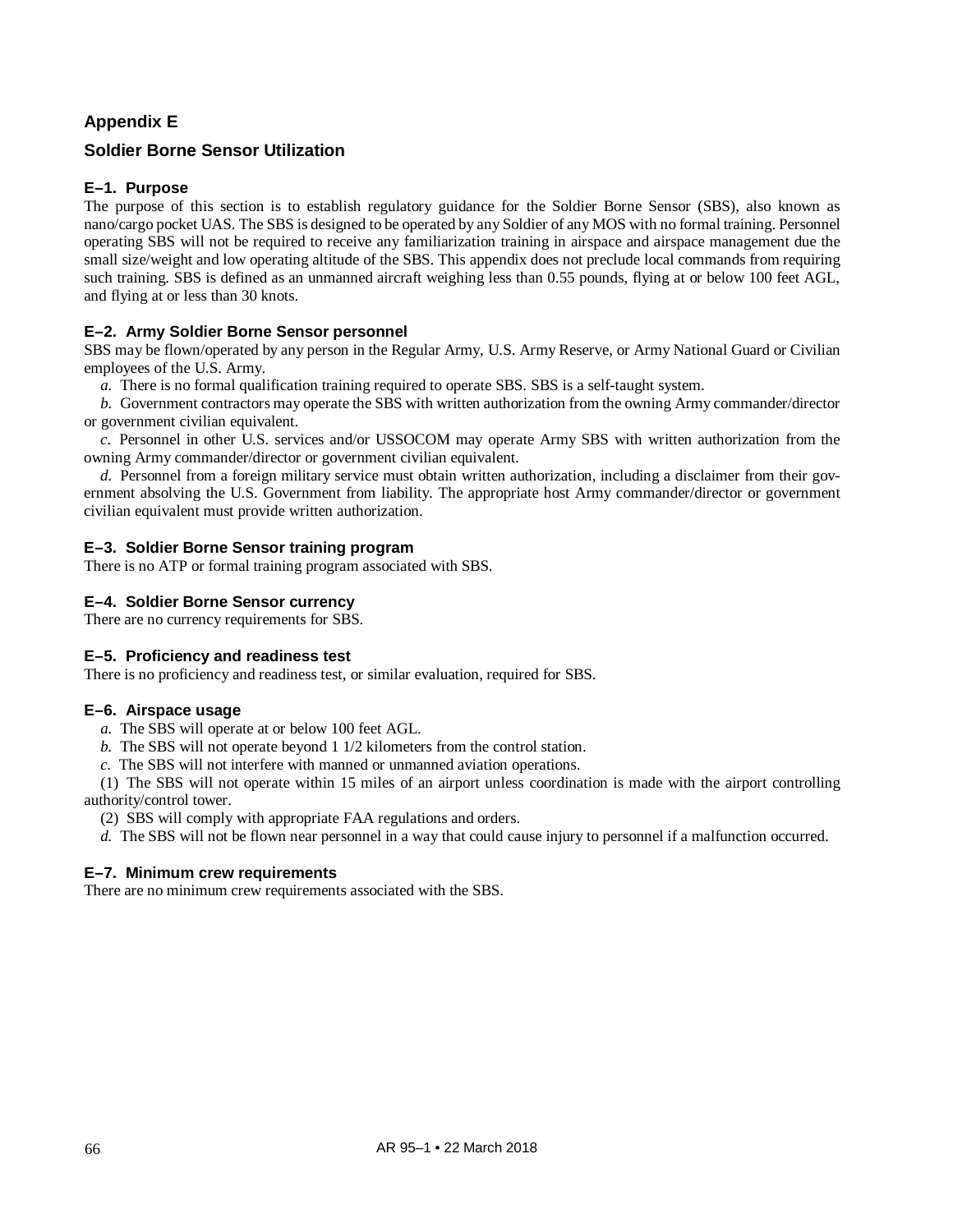# **Appendix F**

### **Internal Control Evaluation**

### **F–1. Function**

The function of this evaluation is the administration of the internal control process as required by AR 11–2.

### **F–2. Purpose**

The purpose of this evaluation is to assist assessable unit managers and internal control administrators in evaluating the key internal controls listed in [paragraph F–4.](#page-75-0) It is intended as a guide and does not cover all controls.

### **F–3. Instructions**

Answers must be based on the actual testing of key internal controls (for example, document analysis, direct observation, sampling, simulation, other). Answers that indicate deficiencies must be explained and corrective action indicated in supporting documentation. These key internal controls must be evaluated at least once every 5 years. Certification that this evaluation has been conducted must be accomplished on DA Form 11–2 (Internal Control Evaluation Certification Statement).

### <span id="page-75-0"></span>**F–4. Test questions**

These test questions are for HQDA only, unless otherwise stated.

*a.* Are standardized aviation safety, standardization, and utilization regulations and procedures published by a DA proponent?

- *b.* Is SOF information prepared and sent to the field promptly? (User.)
- *c.* Are airports, heliports, and landing areas approved for flight operations?
- *d.* Are local flying rules in agreement with federal, DOD, and DA policies?
- *e.* Are applicable safety regulations and special use airspace operation guidance followed?

*f.* Are violations of safety and special use airspace guidance reported and investigated by appropriate personnel per federal, DOD, and DA guidance?

*g.* Are the policies, procedures, and transportation eligibility requirements for OSA established in DODI 4500.43 and DODD 4515.13 being followed?

- *h.* Are the procedures for OSA prescribed in AR 95–1 and the OSA–A guide being adhered to?
- *i.* Are ATPs carried out per applicable Army guidance to include flying hours and synthetic flight training?
- *j.* Are personnel who do not meet proficiency requirements restricted from flight duty?

*k.* Is nonstandard aircraft acquisition, training, standardization, and use conducted according to appropriate federal,

DOD, Army, and local guidance?

*l.* Is ALSE available and maintained in accordance with applicable guidance?

*m.* Are additional flight training periods managed per applicable policies and regulations? (RC only.)

### **F–5. Supersession**

This evaluation replaces the evaluation for the administration of the internal control process previously published in AR 95–1, dated 11 March 2014.

### **F–6. Comments**

Help to make this a better tool for evaluation of internal controls. Submit comments to the Deputy Chief of Staff, G–3/5/7 (DAMO–AV), 400 Army Pentagon, Washington, DC 20310–0400.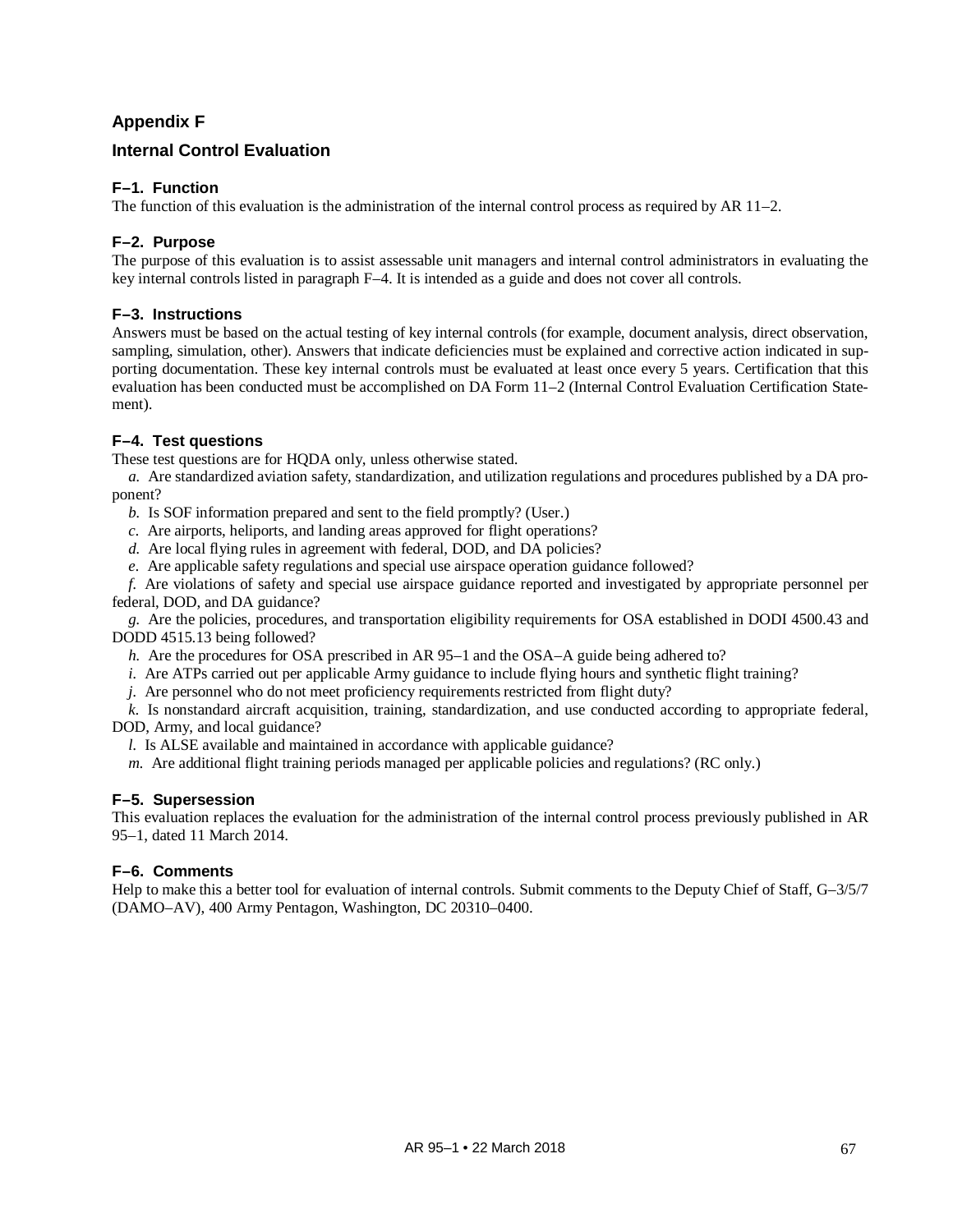### **Glossary**

**Section I**

## **Abbreviations**

**AASA** Administrative Assistant to the Secretary of the Army

**AC** aircraft commander

**ACOM** Army command

**ADP** Army doctrine publication

**ADS–B** automatic dependent surveillance-broadcast

**AGL** above ground level

**ALSE** aviation life support equipment

**ALSO** aviation life support officer

**ALSS** Aviation Life Support Systems

**AMC** U.S. Army Materiel Command

**AMCOM** Aviation and Missile Command

**AMOC** Aviation Maintenance Officers Course

**AMSO** aviation mission survivability officer

**AO** aircraft operator

**APART** annual proficiency and readiness test

**AR** Army regulation

**ARMS** Aviation Resource Management Survey

**ARNG** Army National Guard

**ASA (FM&C)** Assistant Secretary of the Army (Financial Management and Comptroller)

**ASAM** aviation safety action message

**ASCC** Army service component command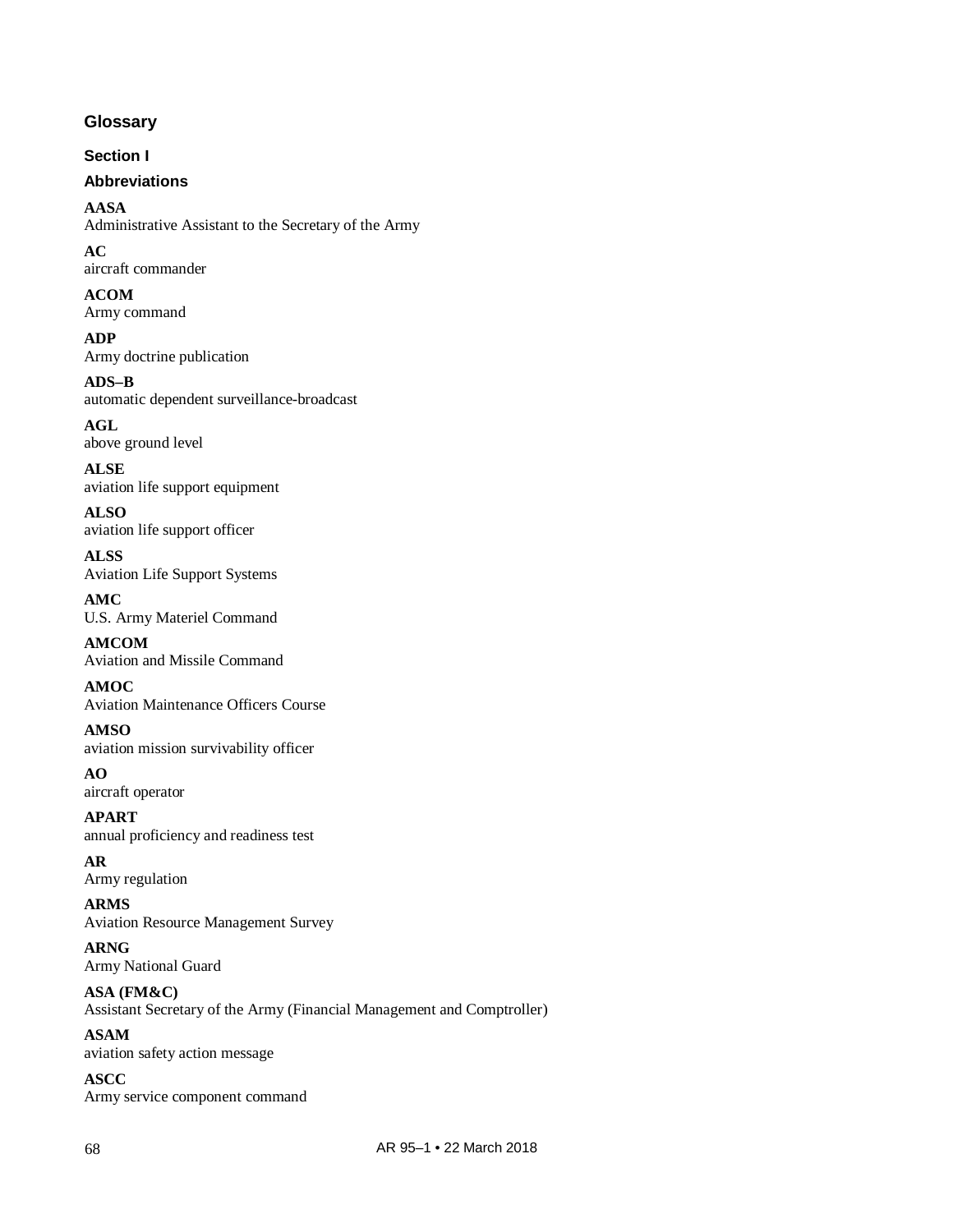**ASDAT** aviation survivability development and tactics

**ASE** aircraft survivability equipment

**ASI** additional skill identifier

**ATC** air traffic control

**ATEC** Army Test and Evaluation Command

**ATM** aircrew training module

**ATP** aircrew training program

**ATRRS** Army Training Requirements and Resources System

**ATSD (PA)** Assistant to the Secretary of Defense for Public Affairs

**AWR** Airworthiness Release

**CAB** Combat Aviation Brigade

**CAFRS** Centralized Aviation Flight Records System

**CCWO** command chief warrant officer

**CE** crew chief

**CFR** Code of Federal Regulations

**CG** Commanding General

**CNA** counter-narcotics activities

**CNGB** Chief, National Guard Bureau

**CONUS** continental United States

**CP** co-pilot

**CSA** Chief of Staff, Army

**CTA** Common Tables of Allowances

**CVR** cockpit voice recorder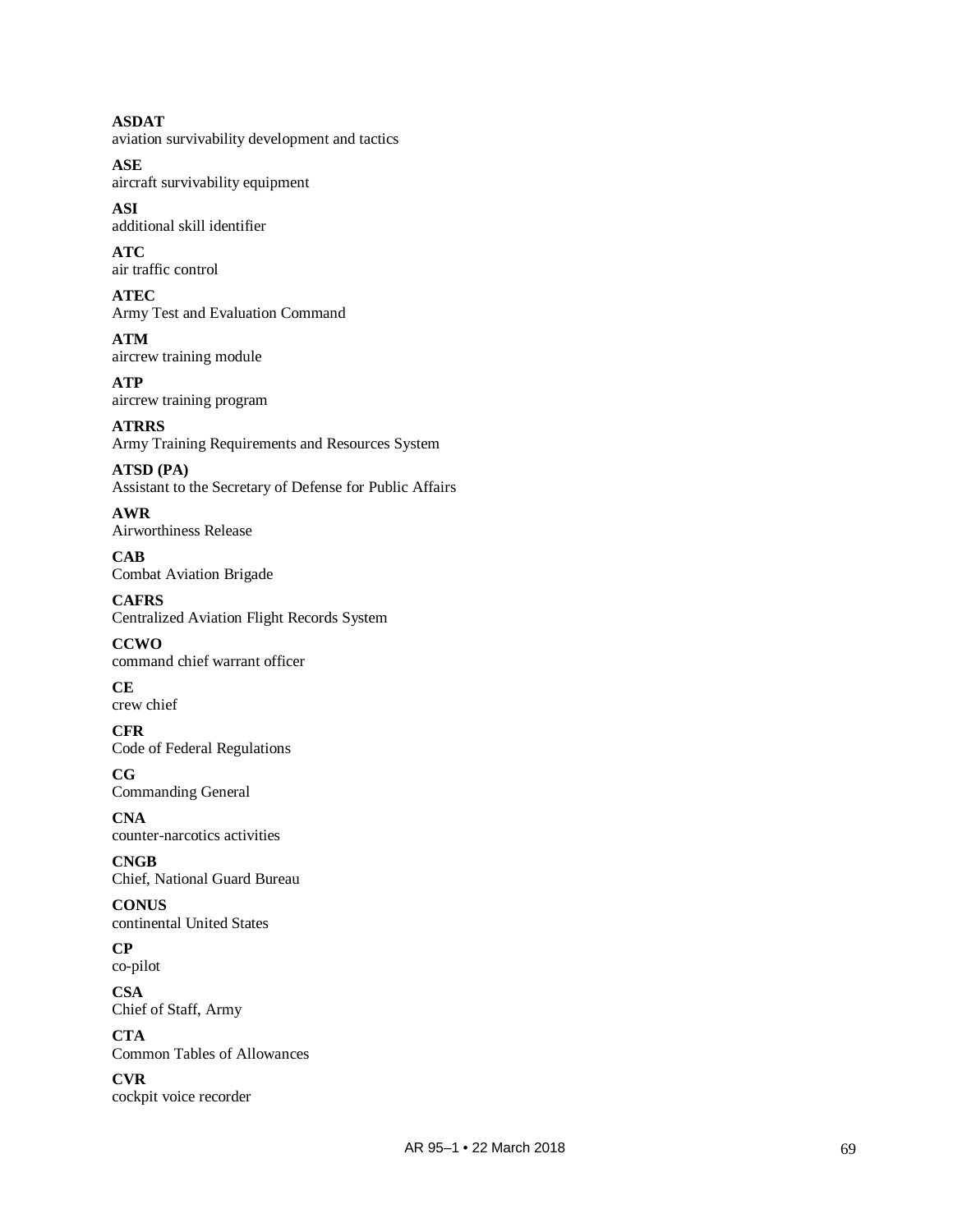**DA** Department of the Army

**DAC** Department of the Army Civilian

**DAFIF** Digital Aeronautical Flight Information File

**DAR** Department of the Army representative

**DARNG** Director, Army National Guard

**DASA–CE** Deputy Assistant Secretary of the Army for Cost and Economics **DCS**

Deputy Chief of Staff

**DD Form** Department of Defense Form

**DES** Directorate of Evaluation and Standardization

**DOD** Department of Defense

**DODD** Department of Defense Directive

**DODI** Department of Defense Instruction

**DOS** Directorate of Simulation

**DOTD** Directorate of Training and Doctrine

**DRU** direct reporting unit

**DSC** digital source collector

**EBS** emergency breathing system

**EFB** electronic flight bag

**ETA** estimated time of arrival

**EVS** enhanced visual system

**FAA** Federal Aviation Administration

**FAR** Federal Aviation Regulation

**FCF** functional check flight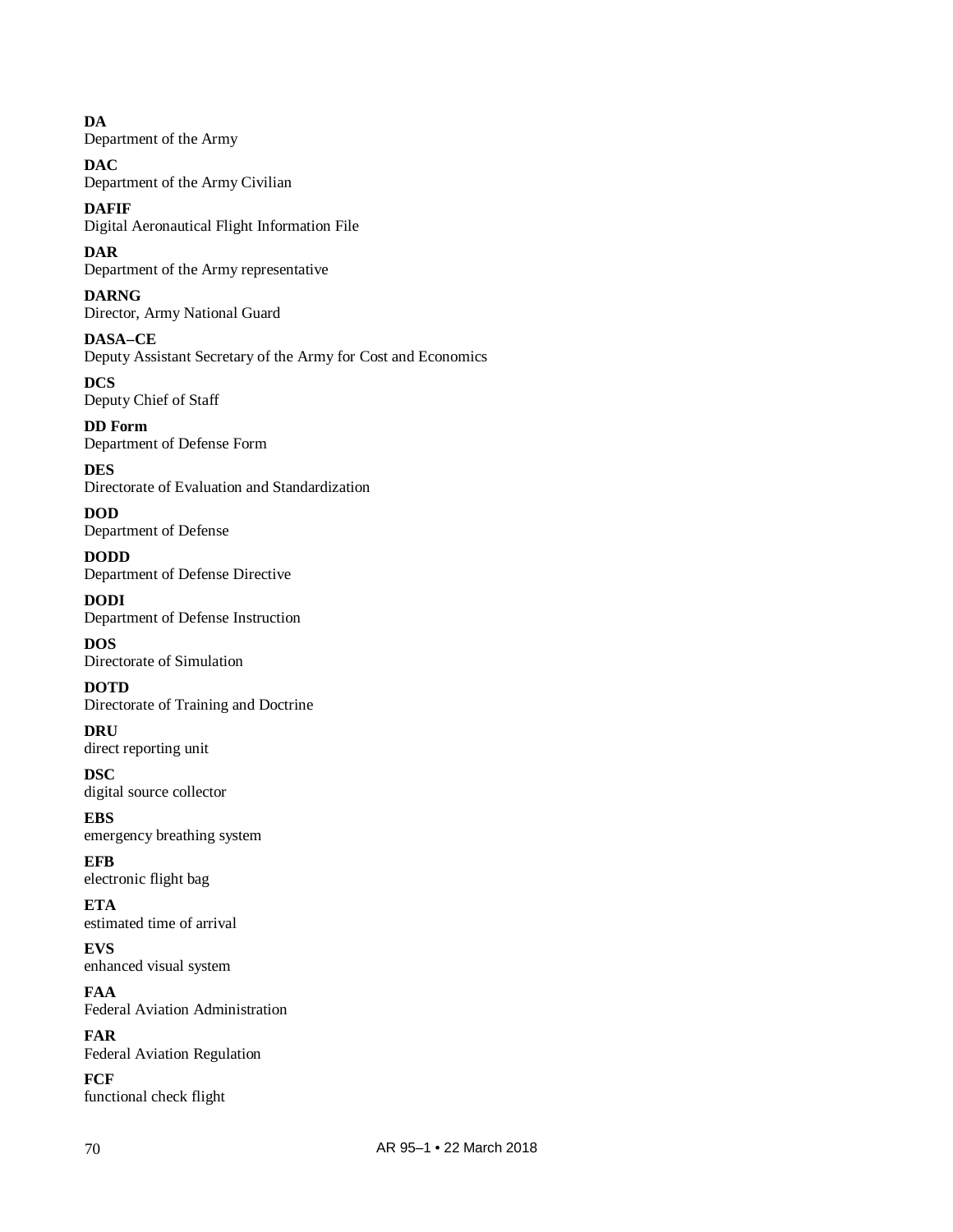### **FCP**

functional check pilot

### **FDR**

flight data recorder

# **FE**

flight engineer

### **FHP**

flying hour program

## **FI**

flight instructor

### **FL** flight level

**FLIP**

# flight information publications

**FM** field manual

### **FOIA** Freedom of Information Act

**FORSCOM** U.S. Army Forces Command

# **FRIES**

Fast Rope Insertion Extraction System

# **FS**

flight surgeon

# **FTIP**

Foreign Terminal Instrument Procedures

# **FW**

fixed wing

### **FY** fiscal year

**GFA**

# graphical forecast for aviation

**GPS** Global Positioning System

### **HNAL** Host Nation Acceptance List

### **HQDA**

Headquarters, Department of the Army

### **I/O** simulator instructor/operator

**IAP** instrument approach procedure

### **IATF** individual aircrew training folder

**ICAO** International Civil Aviation Organization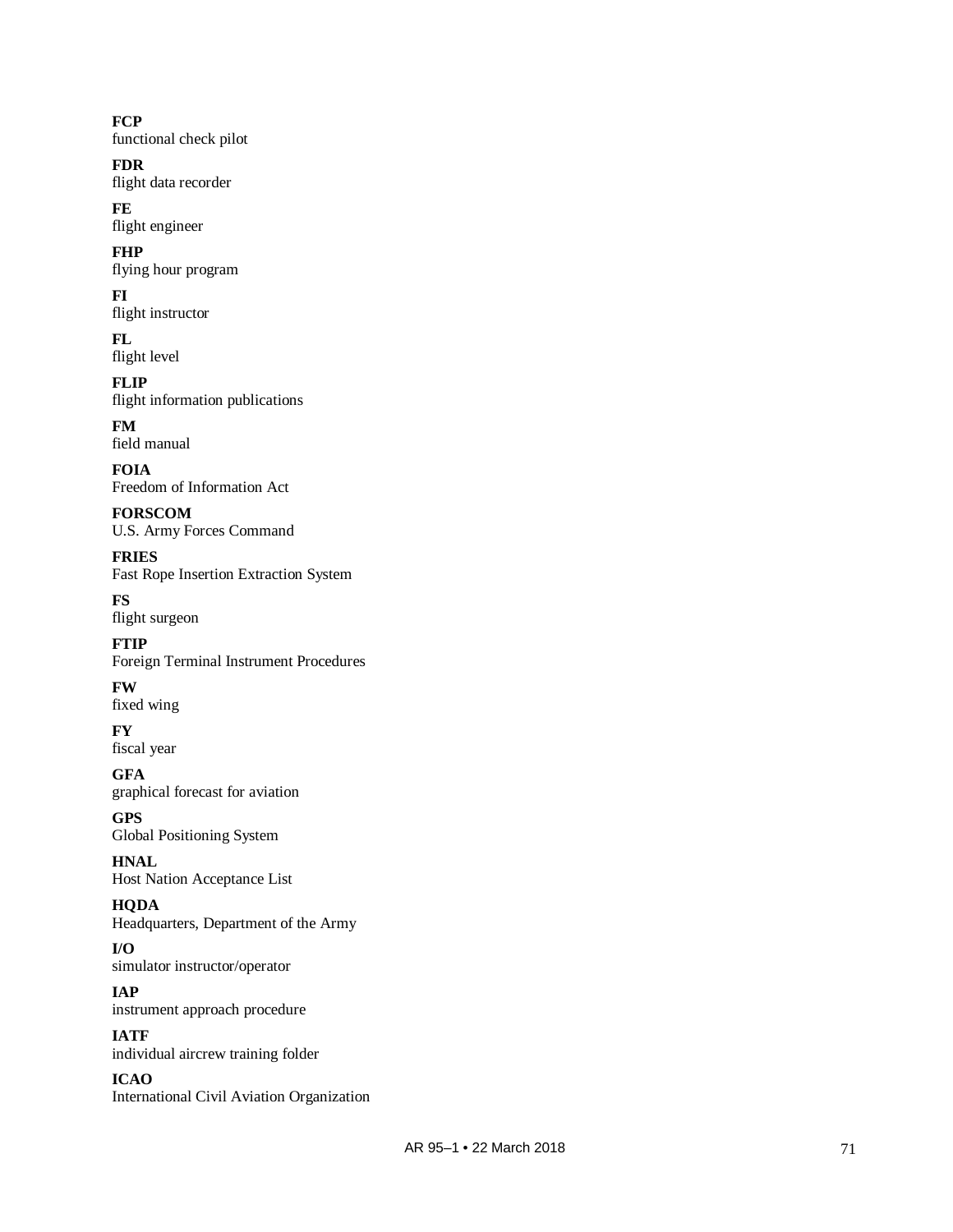### **IE**

instrument examiner

### **IFR**

instrument flight rules

# **IFRF**

individual flight records folder

# **ILS**

Instrument Landing System

# **IMC**

instrument meteorological conditions

### **IO**

instructor operator

# **IP**

instructor pilot

# **JALIS**

Joint Air Logistics Information System

# **JP**

Joint publication

### **KTS** nautical miles per hour

**MAPR** monthly Army performance review

# **MBO**

mission briefing officer

### **MCOE** U.S. Army Maneuver Center of Excellence

**MDA** minimum descent altitude

# **MDEP**

management decision evaluation package

### **ME** maintenance test pilot evaluator

**METS** modular egress training simulator

### **MILAIR** military aircraft

**MO** flight medic

### **MOS** military occupational specialty

**MP** maintenance test pilot

### **MSC** major subordinate command

**MSL** mean sea level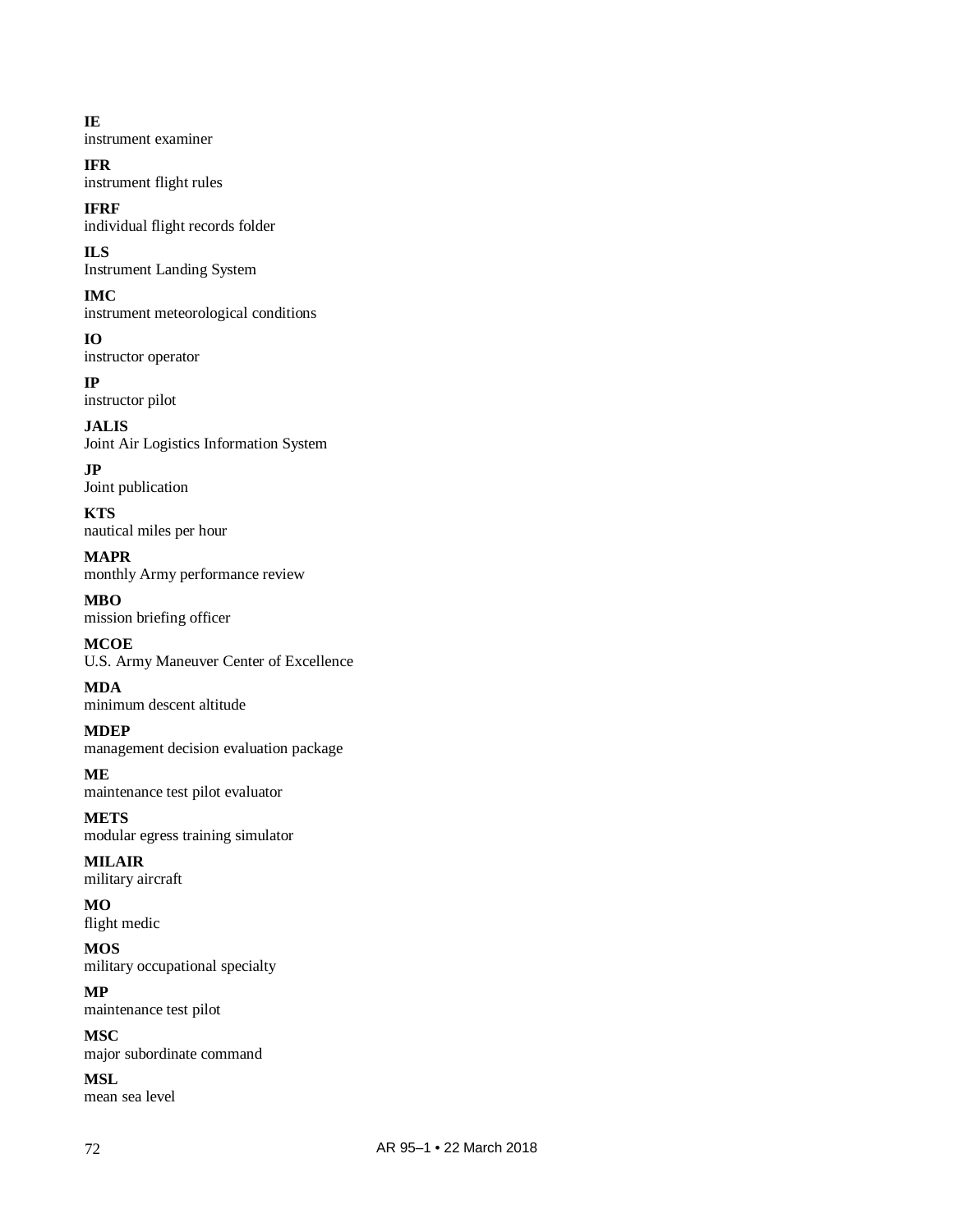**MT** master trainer

**MTF** maintenance test flight

**MTL** master task list

**MTOE** modified table of organization and equipment

**NAVAID** navigational aid

**NOTAM** notice to airmen

**NVD** night vision device

**OCONUS** outside the continental United States

**OCPA** Office of the Chief of Public Affairs

**OEM** original equipment manufacturer

**OPTEMPO** operational tempo

**OSA** operational support airlift

**OSA–A** Operational Support Airlift–Activity

**PC** pilot-in-command

**PEO** Program Executive Office

**PFE** proficiency flight evaluation

**PM** program manager

**PO** payload operator

**POI** program of instruction **PUJC**

priority, urgency, justification, and category **RAIM** Receiver Autonomous Integrity Monitoring

**RAW** risk assessment worksheet

**RC** Reserve Component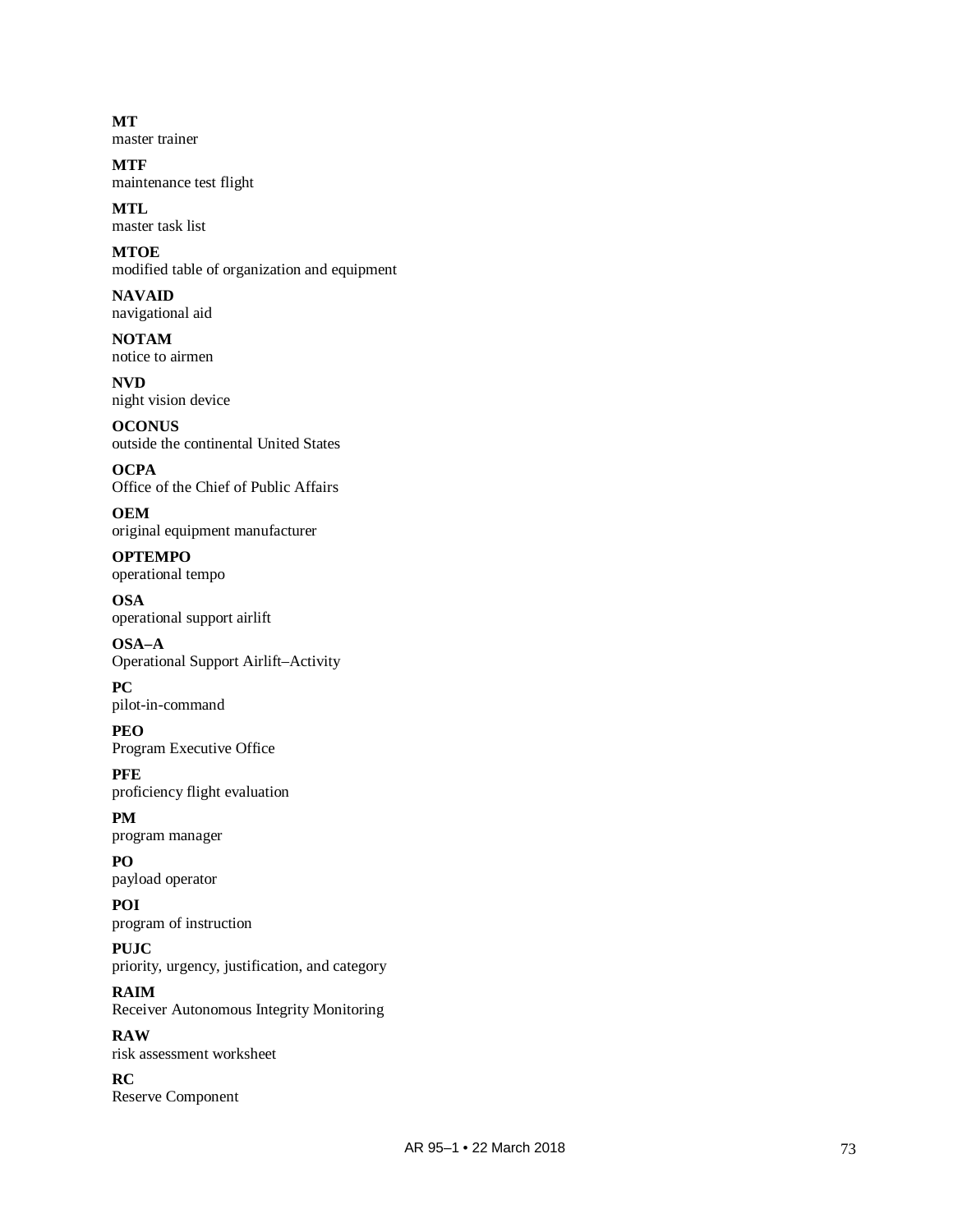### **RDECOM**

Research, Development, and Engineering Command

**RL**

readiness level

**RNAV** area navigation

### **RNP**

required navigational performance

### **RVR**

runway visual range

### **RW**

rotary wing

**SBS** Soldier Borne Sensor

### **SECARMY** Secretary of the Army

**SFTS** synthetic flight training system

### **SI** standardization instructor

**SIPRNET** secure internet protocol router network

### **SO**

standardization instructor operator

#### **SOF** safety of flight

**SP** standardization instructor pilot

### **SPIES**

Special Patrol Insertion Extraction System

### **SSCA** Service Secretary Controlled Aircraft

**STABO** short tactical airborne operations

### **STACOM** standardization communication

### **STAR** standard terminal arrival routes

**SUAS** small unmanned aircraft systems

### **SVFR** special visual flight rules

**SWET** shallow water egress trainer

**TB** technical bulletin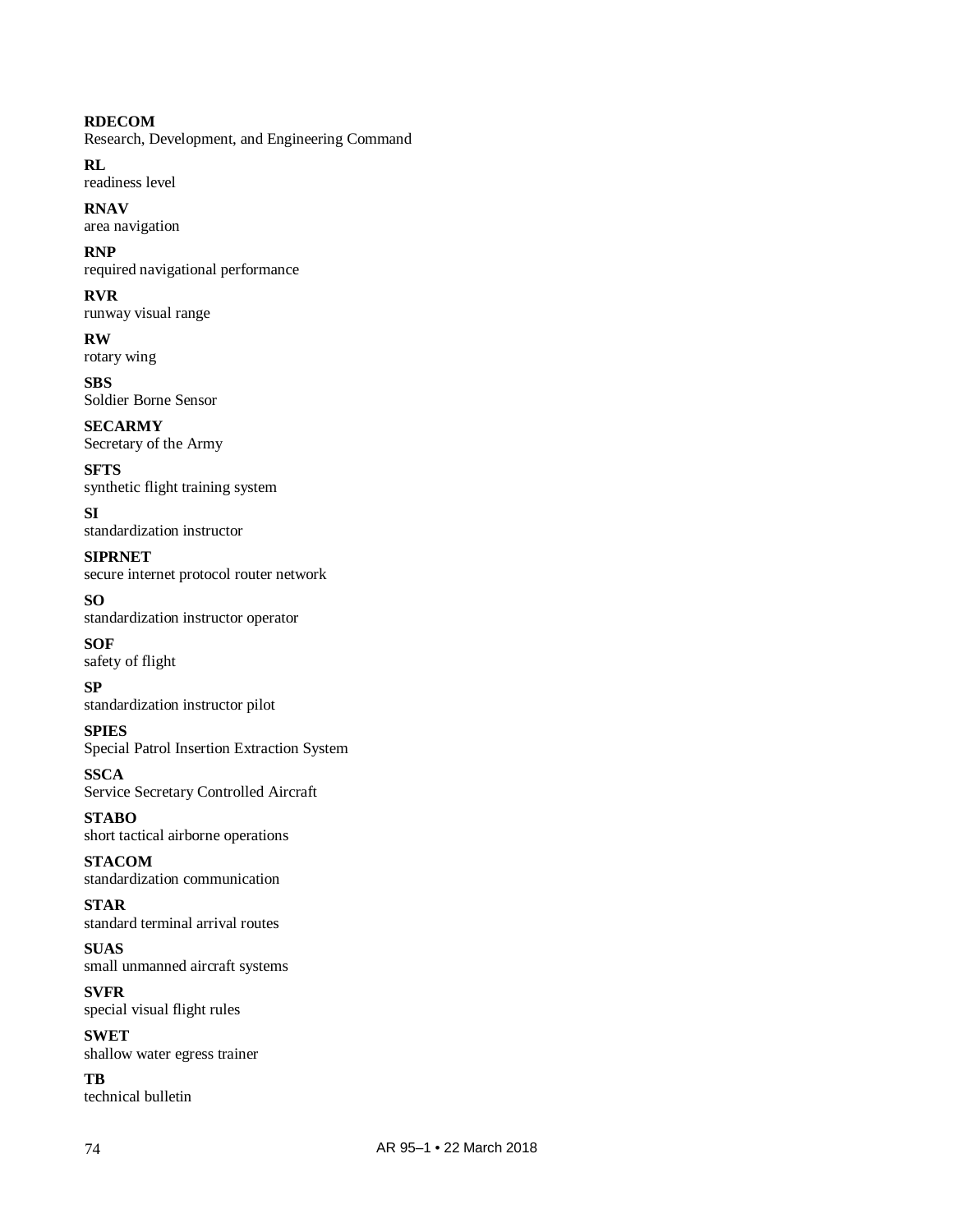**TC** training circular

**TDA** table of distribution and allowances

**TERPS** Terminal Instrument Procedures

**TGOSC** Training General Officer Steering Committee

**TM** technical manual

**TRADOC** U.S. Army Training and Doctrine Command

**TSG** The Surgeon General

**TSO** technical standard order

**UAS** unmanned aircraft systems

**USAACE** U.S. Army Aviation Center of Excellence

**USAASA** U.S. Army Aeronautical Services Agency

**USAR** U.S. Army Reserve

**USC** United States Code

**USSOCOM** U.S. Special Operations Command

**UT** unit trainer

**VCSA** Vice Chief of Staff of the Army

**VFR** visual flight rule

**VMC** visual meteorological condition

**VOR** very high frequency omni-directional range

**XP** experimental test pilot

### **Section II**

**Terms**

### **Acceptance flight**

A flight made to accept a contractor-produced aircraft or one on which a contractor or Army Depot has performed maintenance or contract modification before return to the operational inventory. It can also be a flight made by the receiving unit upon transfer of aircraft between components and units.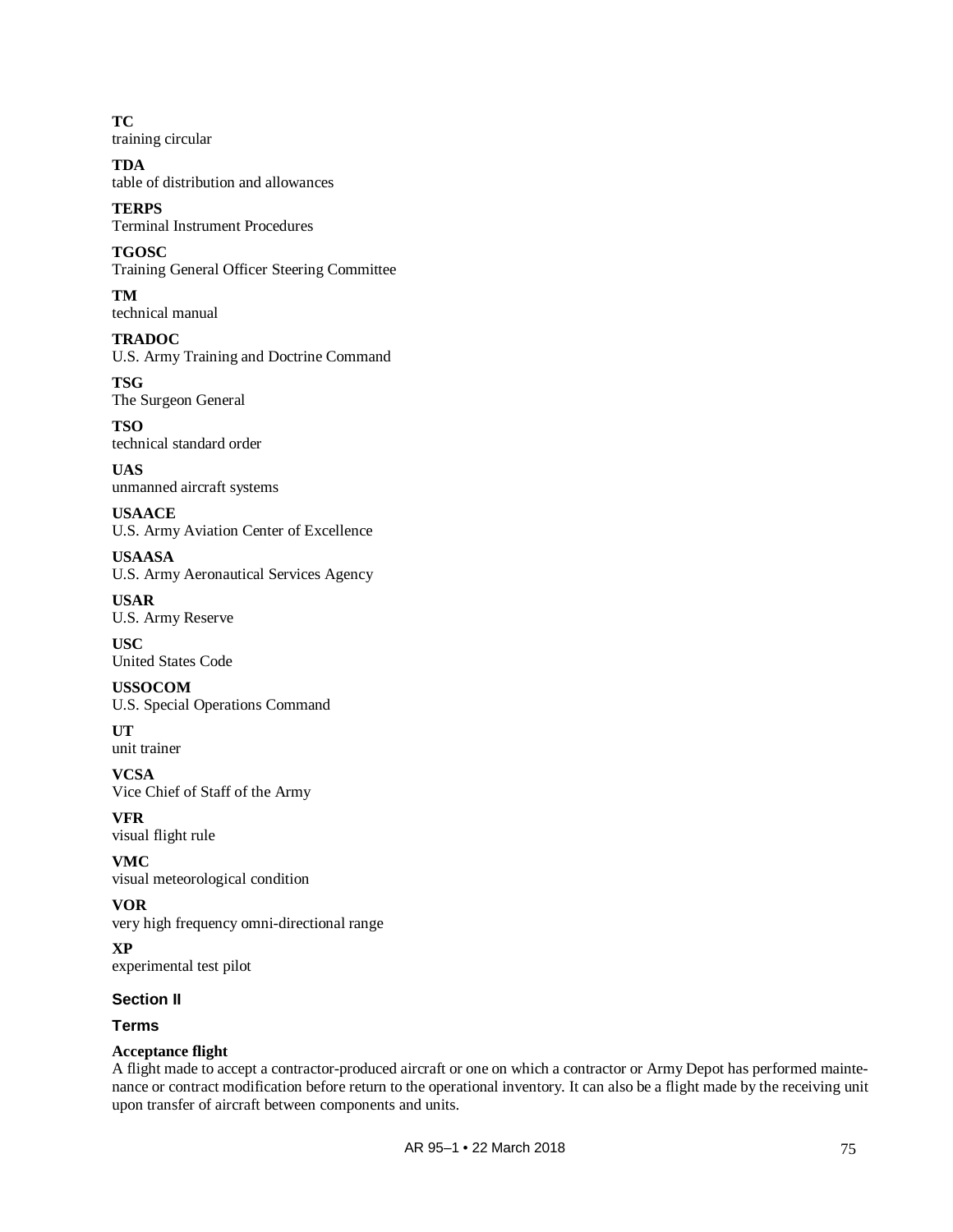### **Active Duty Guard and Reserve**

Guard members and Reservists on full-time active duty for periods of 180 days or more to provide full-time support to the Reserve Components.

### **Aerobatic flight**

Intentional maneuvers involving an abrupt change in an aircraft's altitude, abnormal attitude, or abnormal acceleration not needed for normal flight. These flights do not include a maneuver that conforms to the helicopter flight manual such as combat maneuvering or a tactical or training maneuver when part of an approved training exercise.

### **Aircrew duty**

Any duty related to the operation of an aircraft and defined by the duty symbols o[f paragraph 2–6](#page-14-0)*a*.

### **Aircrew training manual**

A publication that contains approved aircrew training task for individual, tactical, mission, maintenance, instructor, and leader tasks.

### **Aircrew training program**

Training program used by U.S. Army aviation units designed to ensure standardized training and evaluation requirements.

### **Airland**

Move by air and disembark, or unload, after the aircraft has landed or while an aircraft is hovering. An airland operation includes infiltration/exfiltration techniques which do not require additional special equipment for either the aircraft or the passenger including, but not limited to, parachutes, ladders, hoists, SPIES/FRIES, and amphibious operations.

### **Airplane**

An engine-driven FW aircraft heavier than air that is supported in flight by the dynamic reaction of the air against its wings.

### **Alleged violations**

Those infractions of applicable FAA, ICAO, and host country flight regulations that create an unsafe condition or result in an incident or accident.

### **Armed Forces**

The Army, Navy, Air Force, Marine Corps, and Coast Guard, including their ACs, RCs, and members serving without component status.

#### **Army aviation disaster, search, and rescue unit**

A temporarily organized unit employed during an emergency. The unit equips, supplies, safeguards, maintains, and operates Army aircraft during a disaster, air search, or rescue.

### **Army aviation flight standardization**

Includes all aspects of the ATP and aviator cockpit performance, aircrew teamwork, tactics, maintenance, and safety. Standardization achieved through the publications and training of standardized literature, a disciplined instructor pilot/operator force, written test, flight checks, and command involvement and supervision of the ATP.

#### **Army aviation standardization**

The use of uniform established procedures and techniques to attain a high level of readiness and professionalism in operation and employment of Army aircraft.

#### **Army aviator**

An aeronautical designation awarded to members of the U.S. Army by the SECARMY or designated officers.

### **Army National Guard**

That part of the organized militia of the several states and territories, Puerto Rico, and the District of Columbia, active and inactive, that is a land force; is trained, and his its officers appointed, under the sixteenth clause of Section 8, Article I, of the Constitution of the United States; is organized, armed, and equipped wholly or partly at Federal expense; and is federally recognized, regardless of duty status.

### **Army National Guard of the United States**

The reserve component of the Army all of whose members are members of the Army National Guard, regardless of duty status.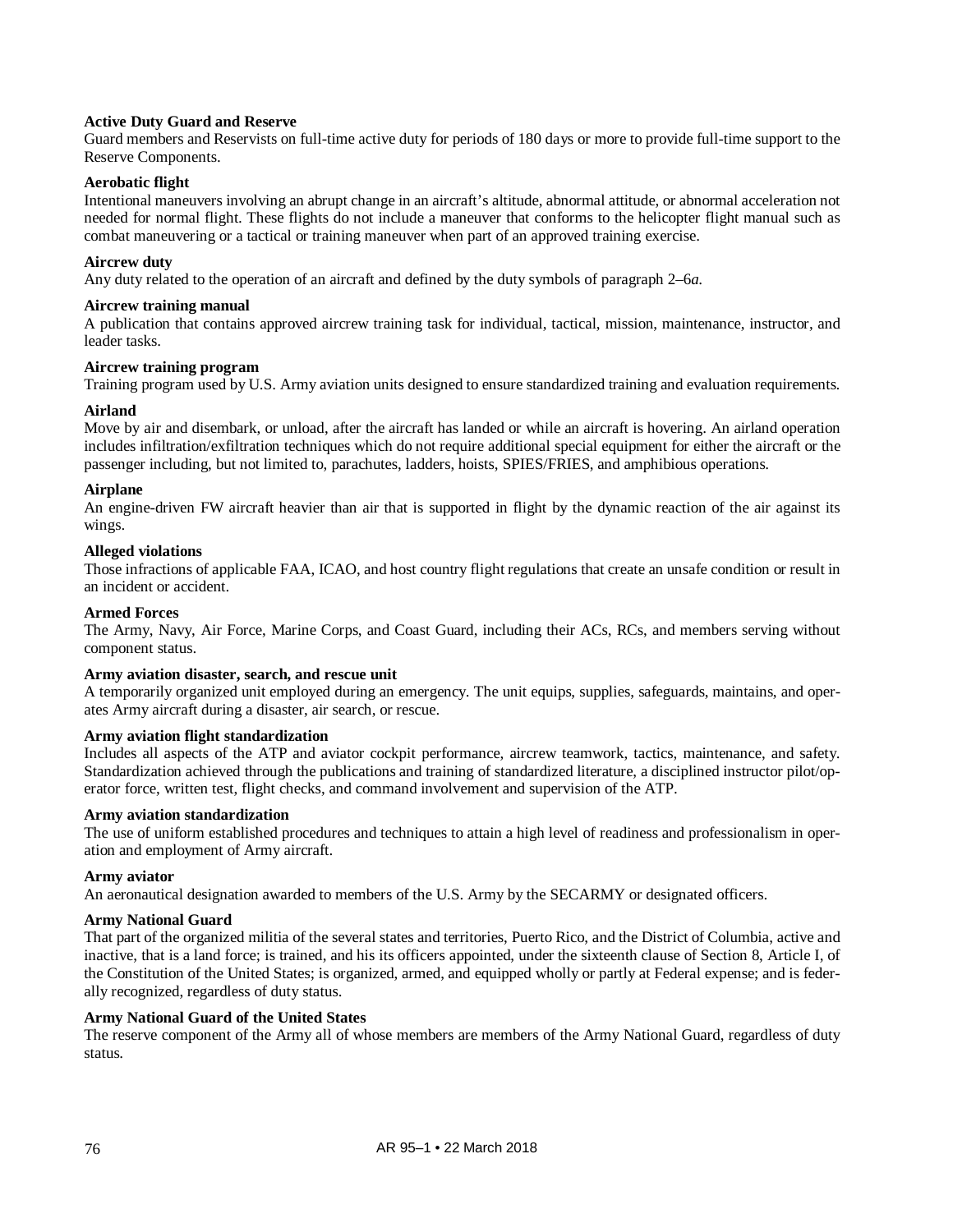### **Aviation officer**

An Army or DAC aviator who commands an aviation unit or is a member of a commander's staff and advises or supervises Army aviation functions.

#### **Bonafide absence**

Periods of time the commander is unavailable and a decision is required before they are reached.

#### **Cabin attendant**

A member of the aircrew, primarily to ensure cabin safety and comfort of passengers.

### **Casualty evacuation**

Evacuation of injured Soldiers or civilians and is used to denote the emergency evacuation of injured personnel from a war zone. The casualty evacuation aircraft are not equipped with specific lifesaving equipment or specially trained medical staff. Their primary purpose is to ferry personnel from the battlefield to the nearest appropriate medical facility available as quickly as possible.

### **Category (of aircraft)**

Aircraft designated as either airplane or helicopter synonymous with type.

### **Category II operations**

Concerning the operation of aircraft, means a straight-in ILS approach to the runway of an airport under a Category II ILS instrument approach procedure issued by the administrator or other appropriate authority.

#### **Chain of command**

Personnel in documented leadership positions with responsibility for the health and welfare of assigned personnel, control, and accountability of Army equipment and mission accomplishment. When used for final mission approval authority, it includes such positions as platoon leaders, commanders, directors, supervisors, and so on that meet the definition.

### **Civil aircraft**

Aircraft other than public aircraft.

#### **Code of Federal Regulations**

14 CFR 91 contains Federal Air Regulations Part 91.

#### **Command/staff aviation officer**

A special staff officer designated by the commander to provide advice or manage aviation assets, aviation standardization, and aviation safety.

### **Crewmember**

Status assigned to Soldiers who perform duties aboard an aircraft and are essential to the operation of the aircraft. They work with rated aviators under the team concept and according to the principles of aircrew coordination training. This term can be used to infer some/all rated and nonrated personnel that preform flight duties. This status can also be used in reference to UAS operators and maintainers that perform flight duties and maintenance on UAS systems.

#### **Cross–country flight**

A flight extending beyond the local flying area or within the local flying area which is planned to terminate at a place other than the location of origin.

#### **Department of the Army Civilian pilot (Department of the Army Civilian aviator)**

A civil service employee who holds appropriate qualifications and who must comply with this regulation and other DA aviation-related regulations.

#### **Dunker**

A simulation device used to train aircrews which can be abruptly lowered into the water in a controlled environment to replicate an aircraft ditching emergency. These devices provide the capability of comfortable cockpit or cabin reconfigured that replicates various army planes. Also referred to as a SWET or METS.

### **Emergency breathing system**

A device such as a helicopter emergency egress device used to supply oxygen to a person after ditching.

#### **Flight crew station**

A station in aircraft that a flight crewmember occupies to perform their flight duty; for example, pilot stations specified in operator's manuals.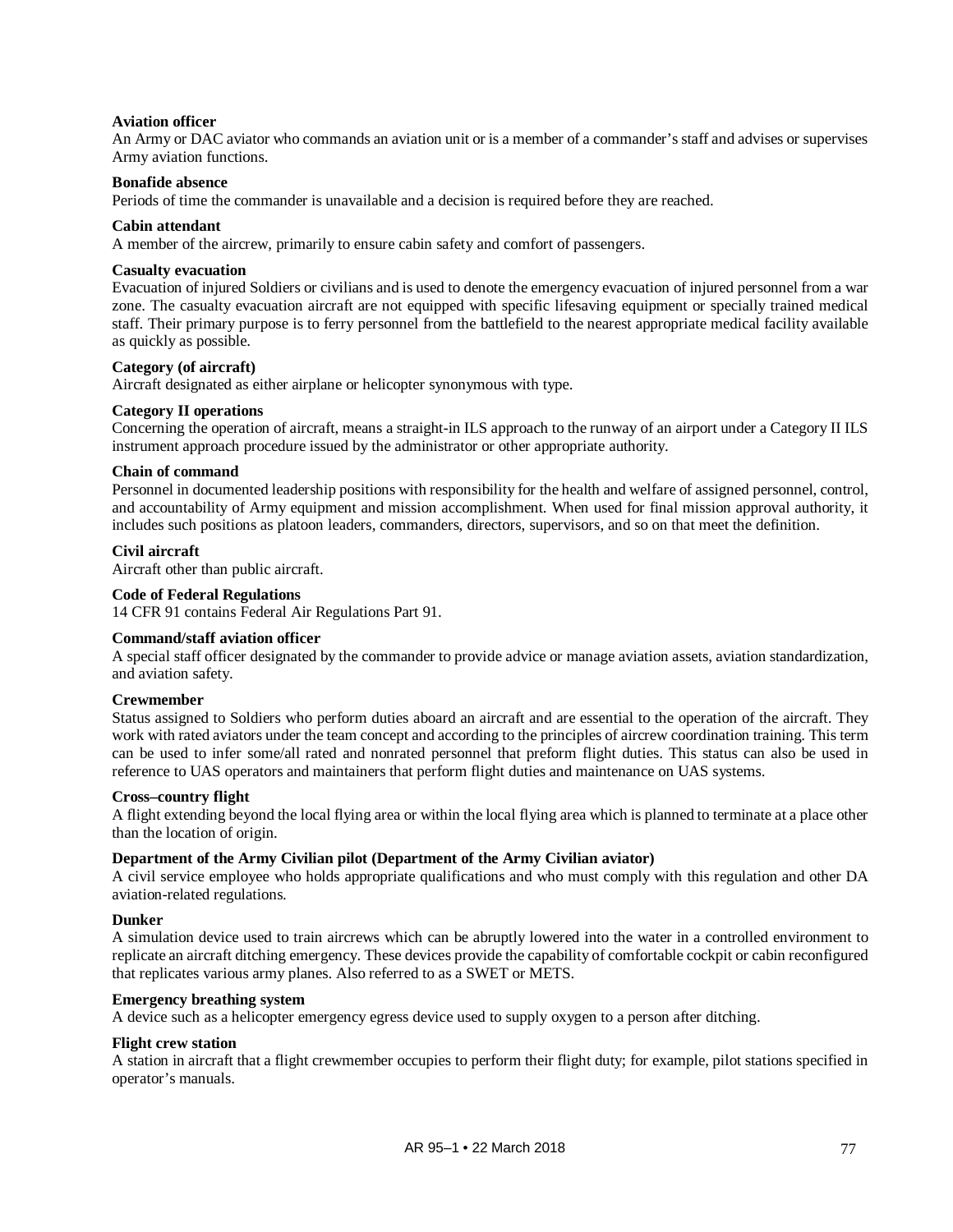### **Flight surgeon**

The medical officer who has graduated from an approved military course in aviation medicine. References to FSs do not include aeromedical physician's assistant.

#### **Graphical forecast for aviation**

Formerly known as area forecast. A weather message product of the National Weather Service in the United States. Encompasses the weather conditions over a large regional area and is considered one of the better sources of information for en route weather.

#### **Helicopter**

A rotorcraft that, for its horizontal motion, depends principally on its engine-driven rotors.

#### **Infiltration/exfiltration**

RW aircraft infiltration/exfiltration includes, but is not limited to, those skill sets required to successfully conduct: rappel, FRIES, SPIES, stabilized body operations, ladder, helocast, hoist, air assault, and airland operations.

#### **Installation**

For U.S. Army Aviation Standardization Program purposes, the term includes AC forts, posts, camps, or stations with Army aircraft resident; ARNG individual states; and Army Reserve commands. For other than standardization purposes include RC facilities.

#### **Large aircraft**

An aircraft of more than 12,500 pounds maximum certificated takeoff weight.

#### **Maintenance operational check**

Systems check made on the ground through engine run-up and taxiing. Checks made using auxiliary power or testing equipment to simulate, in so far as possible, actual conditions under which the system is to operate. These steps are done to ensure that aircraft systems or components disturbed during an inspection or maintenance have been repaired or adjusted satisfactorily.

#### **Master task list**

Listing of training and evaluation requirements which specify aviation training needs for U.S. Army flight crewmembers in support of the ATP.

#### **Modular egress training simulator**

A simulation device used to train aircrews, which can be abruptly lowered into the water in a controlled environment, to replicate an aircraft ditching emergency. These devices provide the capability of comfortable cockpit or cabin reconfigured that replicates various Army aircraft. Also referred to as a dunker or SWET.

#### **National Airspace System**

The airspace above the surface of the earth over the United States and its possessions.

#### **Noncrewmember**

Status assigned to Soldiers whose duties directly relate to the in-flight mission of the aircraft but are not essential to the operation of the aircraft.

#### **Nonrated personnel**

An officer or enlisted Soldier who has not been awarded the aeronautical rating of Army aviator or FS, or a Soldier with an aeronautical rating (aviator or FS) who is no longer in aviation service.

#### **Nonstandard aircraft**

Aircraft used to fill operational requirements instead of standard Army aircraft. Army standard aircraft reconfigured or altered for special use (for example, testing, special mission, and modification) are not normally classified as nonstandard aircraft within the context of this regulation.

#### **Officer**

Both commissioned or warrant officers unless otherwise specified.

### **Operational flying**

Flying performed by rated personnel primarily for mission support or training while serving in assignments in which basic flying skills normally are kept current while performing assigned duties. All flying by rated members of the RC not on extended active duty is operational flying.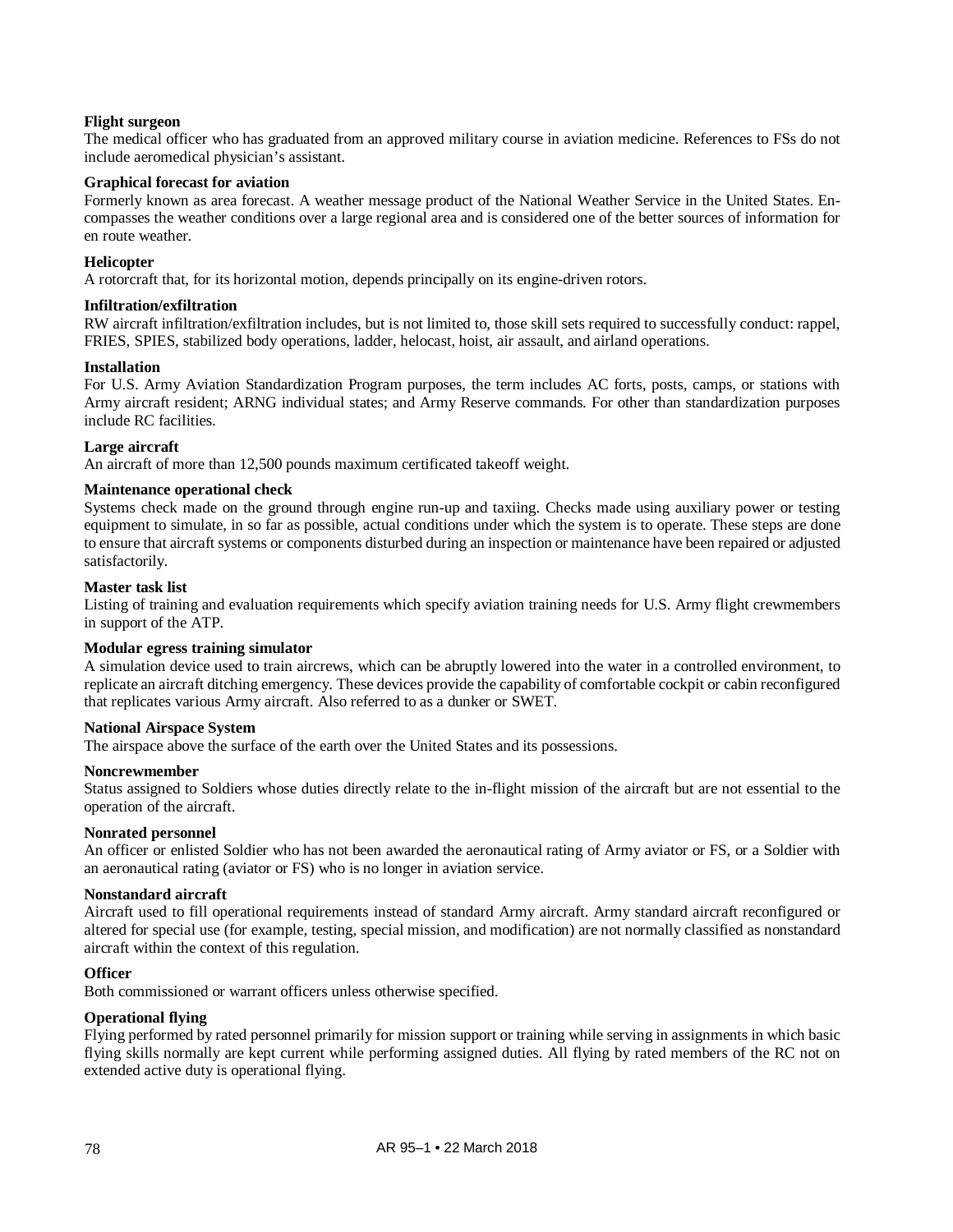### **Operational tempo**

Hours flew per crew per month in MTOE RW aircraft assigned to ACOM, ASCC, DRU, and ARNG.

### **Parachute**

A device used or intended to be used to retard the fall of a body or object through the air.

### **Passenger**

Any occupant of the aircraft not performing an aircrew duty and logging flying time under [paragraph 2–6.](#page-14-1) Passengers on Army aircraft authorized b[y chapter 3](#page-21-0) of this regulation. Do not enter passenger names on the DA Form 2408–12.

### **Patient**

A sick, injured, wounded, or other person requiring medical and/or dental care or treatment to include personnel receiving medical care for training.

### **Public aircraft**

Aircraft operated by or on behalf of the U.S. Government, a state, the District of Columbia, a territory or possession of the United States, or a political subdivision of one of these governments. Exceptions for commercial purposes used to carry an individual other than a crewmember or a qualified noncrewmember, or not used exclusively for the U.S. Government.

### **Qualified for aviation service**

A volunteer aviation status requisite to entitlement for operational flying.

#### **Rated personnel**

Aviators and officers described in this regulation and AR 600–105.

### **Shallow water egress trainer**

A simulation device used to train aircrews, which can be abruptly lowered into the water in a controlled environment, to replicate an aircraft ditching emergency. These devices provide the capability of comfortable cockpit or cabin reconfigured that replicates various Army aircraft. Also referred to as a dunker or METS.

### **Standardization instructor pilot**

A qualified IP designated by the commander, in writing, to perform standardization duties.

#### **Synthetic flight training system**

A group of high-fidelity instrument and visual flight simulators capable of providing basic, advanced, and tactical training in either manual or automated modes.

#### **Tactical environment (actual)**

An active theater or area of combat operations.

### **Tactical environment (simulated)**

An operational area established for training and simulated combat operations.

### **Training mission**

Mission flights for qualification or refresher training, ATP requirements, and authorized training exercises.

#### **Unit trainer**

A pilot or crewmember designated to instruct in areas of special training to assist in unit training programs and achieve established training goals.

#### **Unmanned aircraft systems groups**

The UAS group system establishes the foundation for joint UAS terminology. It provides a common reference to compare UAS. UAS are grouped based on the physical and performance characteristics of weight, operating altitude, and airspeed. UAS groups are determined without regard for payload, mission, command relationship, or Service. All UAS fall into one of five groups. See ATP 3–04.64 for more information.

#### **Weather forecaster**

Any person approved by the U.S. Air Force or U.S. Navy Air Weather Services, or by the National Weather Service, to forecast aviation weather for flight planning.

### **Section III**

### **Special Abbreviations and Terms**

This section contains no entries.